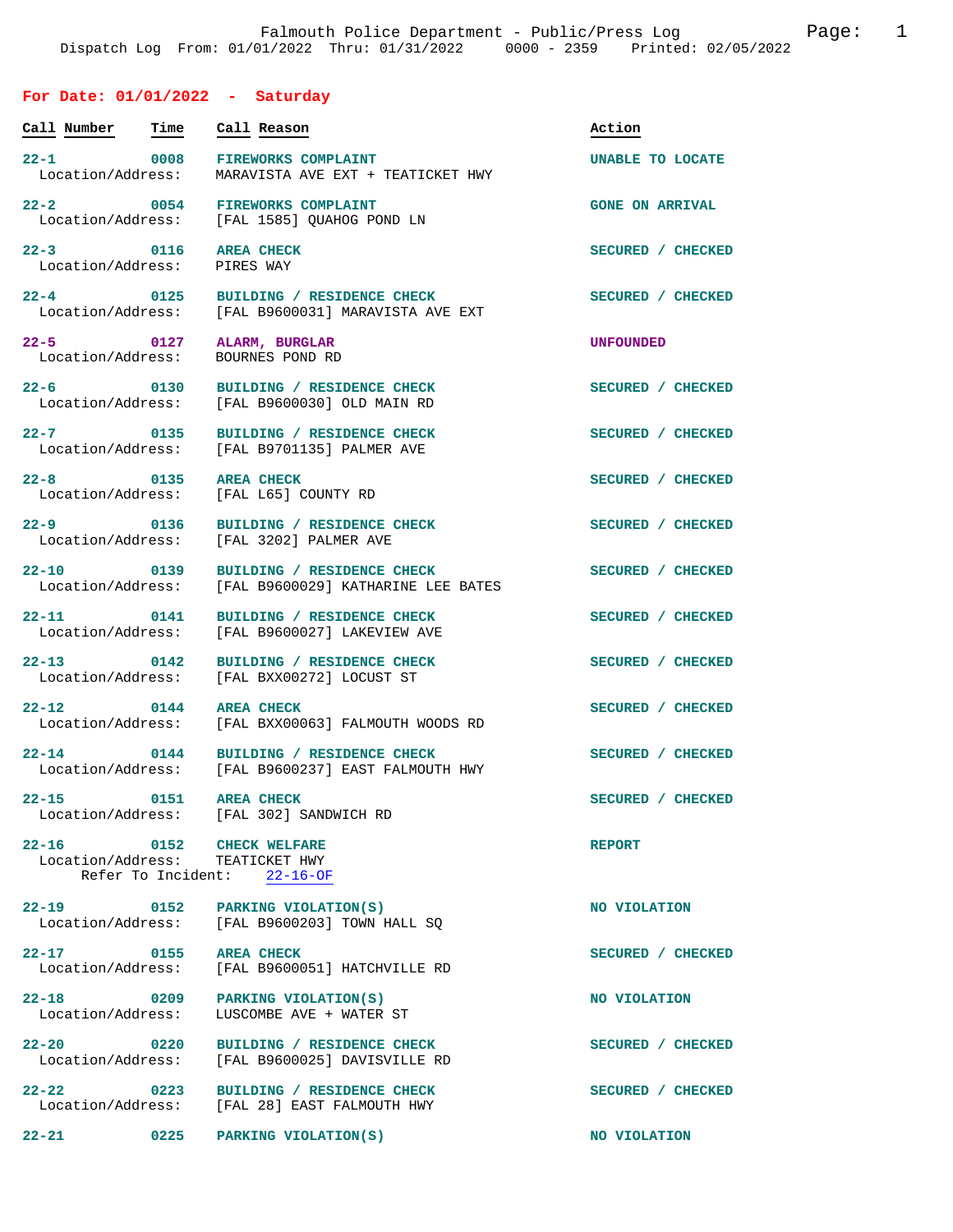|                                                            |                  | Falmouth Police Department - Public/Press Log<br>Dispatch Log From: 01/01/2022 Thru: 01/31/2022 0000 - 2359 Printed: 02/05/2022                                                                                |                        | 2<br>Page: |
|------------------------------------------------------------|------------------|----------------------------------------------------------------------------------------------------------------------------------------------------------------------------------------------------------------|------------------------|------------|
|                                                            |                  | Location/Address: [FAL B9600261] MAIN ST                                                                                                                                                                       |                        |            |
|                                                            |                  | 22-23 0227 BUILDING / RESIDENCE CHECK<br>Location/Address: [FAL BXX00810] MAIN ST                                                                                                                              | SECURED / CHECKED      |            |
|                                                            | Address:<br>Age: | 22-25 0239 INTOXICATED PERSON<br>Location/Address: BLACKSMITH SHOP RD<br>Refer To $P/C$ : 22-25-AR<br>P/C: EDDY, DAVID A<br>29 BASSETT LN HYANNIS, MA<br>44<br>Age: 44<br>Charges: PROTECTIVE CUSTODY (LIQUOR) | <b>REPORT</b>          |            |
|                                                            |                  | 22-26 0307 BUILDING / RESIDENCE CHECK<br>Location/Address: [FAL 964] TEATICKET HWY                                                                                                                             | SECURED / CHECKED      |            |
| 22-28 0629 Admin Services                                  |                  |                                                                                                                                                                                                                | HANDLED BY OFFICER     |            |
| Location/Address:                                          |                  | [FAL BXX00810] MAIN ST                                                                                                                                                                                         |                        |            |
| 22-29 0714                                                 |                  | SUSPICIOUS PERSON(S)                                                                                                                                                                                           | HANDLED BY OFFICER     |            |
| Location/Address:                                          |                  | [FAL BXX00810] MAIN ST                                                                                                                                                                                         |                        |            |
| $22 - 34$                                                  | 1107             | <b>CHECK WELFARE</b>                                                                                                                                                                                           | HANDLED BY OFFICER     |            |
| Location/Address:                                          |                  | TEATICKET HWY                                                                                                                                                                                                  |                        |            |
| 22-36 1135 CRASH                                           |                  | Location/Address: THOMAS B LANDERS RD                                                                                                                                                                          | <b>GONE ON ARRIVAL</b> |            |
| 22-37 1150 GUN SHOTS                                       |                  |                                                                                                                                                                                                                | HANDLED BY OFFICER     |            |
| Location/Address:                                          |                  | GEGGATT RD + HATCHVILLE RD                                                                                                                                                                                     |                        |            |
|                                                            |                  | 22-39 1156 AREA CHECK<br>Location/Address: THOMAS B LANDERS RD + SHALLOW POND LN                                                                                                                               | <b>REF OTHER</b>       |            |
| $22 - 43$<br>Refer To Incident:                            |                  | 1421 SHOPLIFTING<br>Location/Address: [FAL 964] TEATICKET HWY<br>$22 - 43 - OF$                                                                                                                                | <b>REPORT</b>          |            |
| $22 - 46$                                                  |                  | 1454 RECOVERED PROPERTY                                                                                                                                                                                        | HANDLED BY OFFICER     |            |
|                                                            |                  | Location/Address: [FAL FPD] MAIN ST                                                                                                                                                                            |                        |            |
| 22-47 1530 ABANDONED 911                                   |                  |                                                                                                                                                                                                                | HANDLED BY OFFICER     |            |
| Location/Address: OLD DOCK RD                              |                  | Refer To Incident: $22-47-OF$                                                                                                                                                                                  |                        |            |
| 22-48 1533 LOST PROPERTY                                   |                  |                                                                                                                                                                                                                | HANDLED BY OFFICER     |            |
|                                                            |                  | Location/Address: [FAL 2223] WEST FALMOUTH HWY                                                                                                                                                                 |                        |            |
| 22-49 1539 ASSIST CITIZEN<br>Location/Address: JUDY ANN DR |                  |                                                                                                                                                                                                                | HANDLED BY PARTY       |            |
| 22-51 1637 ABANDONED 911                                   |                  |                                                                                                                                                                                                                | HANDLED BY OFFICER     |            |
|                                                            |                  | Location/Address: [FAL 3180] DAVIS STRAITS                                                                                                                                                                     |                        |            |
|                                                            |                  | 22-54 1644 INTOXICATED PERSON                                                                                                                                                                                  | HANDLED BY OFFICER     |            |
| Location/Address:                                          |                  | TURNER RD + HATCHVILLE RD                                                                                                                                                                                      |                        |            |
|                                                            |                  | 22-55 1651 ASSIST FIRE DEPT<br>Location/Address: BLACKSMITH SHOP RD                                                                                                                                            | REF FIRE DEPT          |            |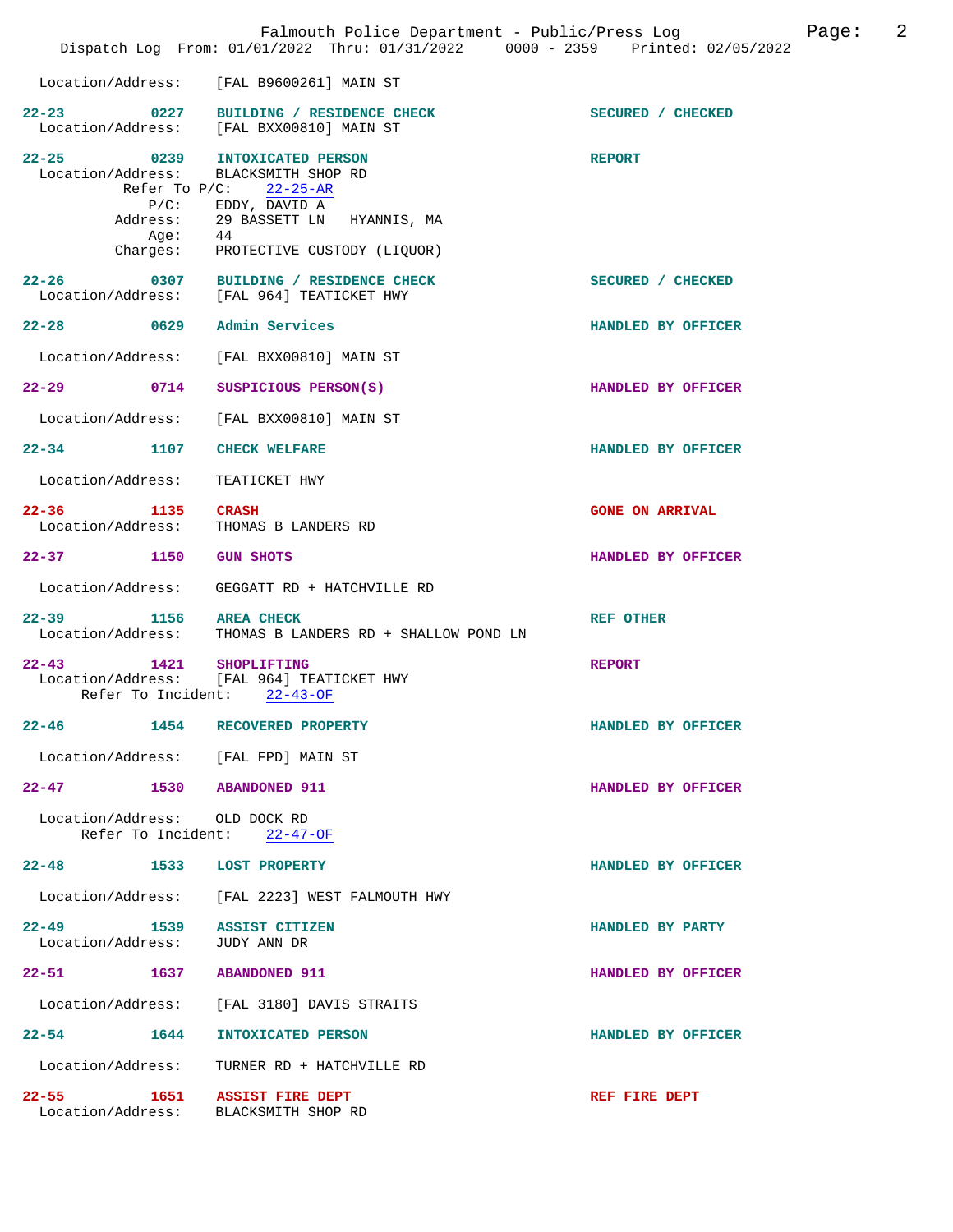|                                 | Dispatch Log From: 01/01/2022 Thru: 01/31/2022 0000 - 2359 Printed: 02/05/                                                  |                    |
|---------------------------------|-----------------------------------------------------------------------------------------------------------------------------|--------------------|
| 22-57 1730 AREA CHECK           |                                                                                                                             | HANDLED BY OFFICER |
|                                 | Location/Address: [FAL 639] BRICK KILN RD                                                                                   |                    |
| 22-58 1801 CRASH                | Location/Address: RT 28 SOUTH + BRICK KILN RD<br>Refer To Accident: 22-58-AC                                                | <b>REPORT</b>      |
| 22-61 1936                      | INTOXICATED PERSON                                                                                                          | HANDLED BY OFFICER |
|                                 | Location/Address: [FAL BXX00081] MAIN ST                                                                                    |                    |
| 22-62 2015 DRUG LAW VIOLATION   |                                                                                                                             | HANDLED BY OFFICER |
| Location/Address: OLD DOCK RD   |                                                                                                                             |                    |
| 22-63 2046 ERRATIC MV           | Location/Address: [FAL 2927] EAST FALMOUTH HWY                                                                              | UNABLE TO LOCATE   |
| $22 - 65$ 2132                  | SUSPICIOUS MV                                                                                                               | HANDLED BY OFFICER |
|                                 | Location/Address: [FAL 1058] TEATICKET HWY                                                                                  |                    |
|                                 | BUILDING / RESIDENCE CHECK<br>22-71 2352 BUILDING / RESIDENCE CHECK<br>Location/Address: [FAL B9600029] KATHARINE LEE BATES | SECURED / CHECKED  |
| For Date: $01/02/2022 - Sunday$ |                                                                                                                             |                    |
|                                 | 22-73 0133 BUILDING / RESIDENCE CHECK<br>Location/Address: [FAL BXX00810] MAIN ST                                           | SECURED / CHECKED  |
| 22-75 0208                      | BUILDING / RESIDENCE CHECK<br>Location/Address: [FAL 3214] HATCHVILLE RD                                                    | SECURED / CHECKED  |
| $22 - 76$ 0209                  | <b>AREA CHECK</b><br>Location/Address: [FAL BXX00319] CARRIAGE SHOP RD                                                      | SECURED / CHECKED  |
|                                 | 22-79 0210 PARKING VIOLATION(S)<br>Location/Address: [FAL B9600203] TOWN HALL SQ                                            | NO VIOLATION       |
| $22 - 77$ 0212                  | BUILDING / RESIDENCE CHECK<br>Location/Address: [FAL 302] SANDWICH RD                                                       | SECURED / CHECKED  |
| Location/Address: HOMESTEAD LN  | 22-78 0213 BUILDING / RESIDENCE CHECK                                                                                       | SECURED / CHECKED  |
|                                 | 22-80 0218 BUILDING / RESIDENCE CHECK<br>Location/Address: [FAL BXX00063] FALMOUTH WOODS RD                                 | SECURED / CHECKED  |
| 22-82 0220<br>Location/Address: | BUILDING / RESIDENCE CHECK<br>JOHN PARKER RD                                                                                | SECURED / CHECKED  |
| Location/Address:               | 22-81 0221 PARKING VIOLATION(S)<br>WATER ST + LUSCOMBE AVE                                                                  | NO VIOLATION       |
| 22-83 0222 AREA CHECK           | Location/Address: [FAL BXX00272] LOCUST ST                                                                                  | SECURED / CHECKED  |
| $22 - 84$                       | 2-84 0225 BUILDING / RESIDENCE CHE<br>Location/Address: [FAL 407] WILD HARBOR RD<br>BUILDING / RESIDENCE CHECK              | SECURED / CHECKED  |
| $22 - 85$ 0230                  | BUILDING / RESIDENCE CHECK<br>Location/Address: [FAL 964] TEATICKET HWY                                                     | SECURED / CHECKED  |
|                                 | 22-86 0232 PARKING VIOLATION(S)<br>Location/Address: [FAL B9600261] MAIN ST                                                 | NO VIOLATION       |
|                                 |                                                                                                                             |                    |

**22-87** 0300 AREA CHECK **GONE ON ARRIVAL**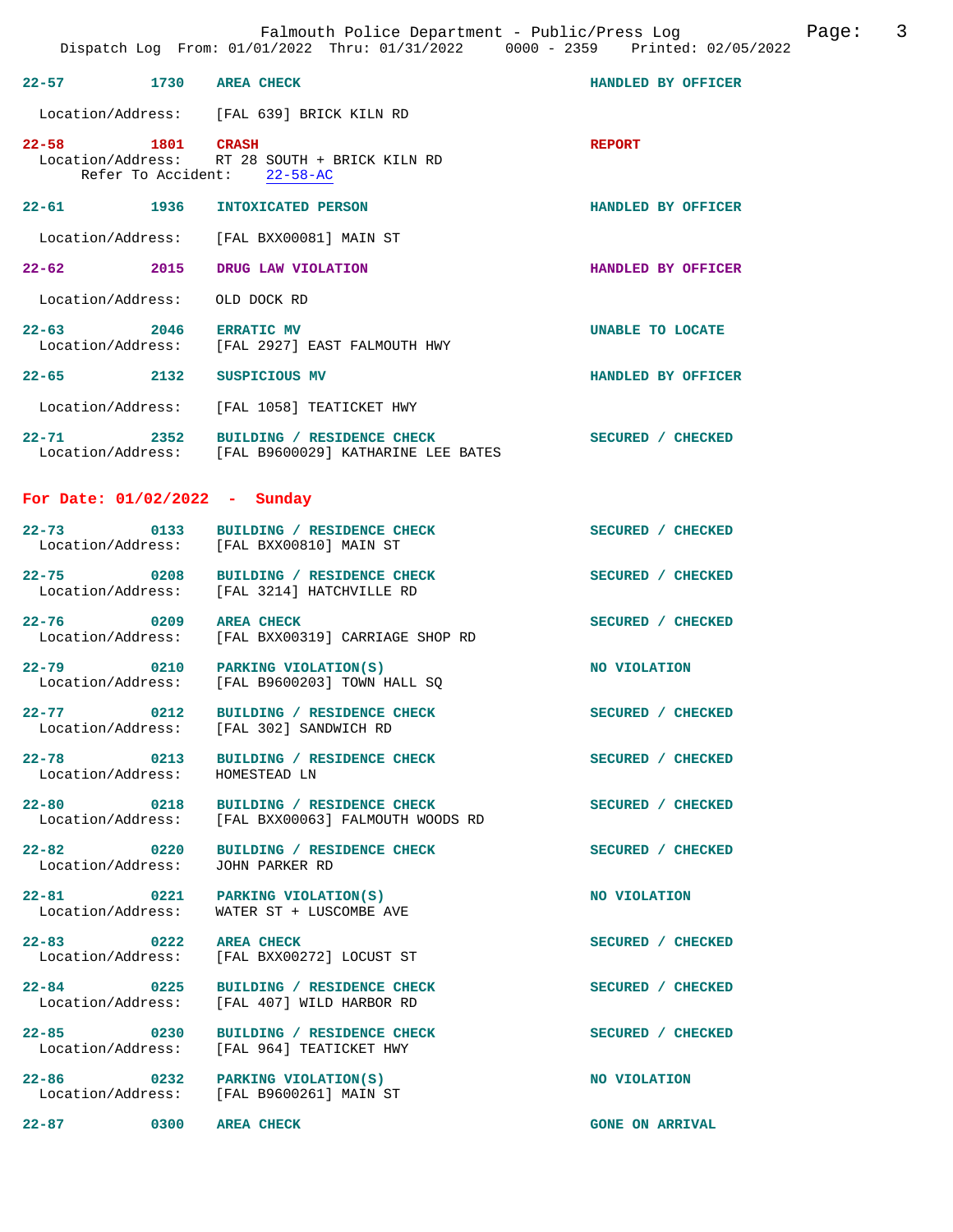|                                                                                    | Falmouth Police Department - Public/Press Log<br>Dispatch Log From: 01/01/2022 Thru: 01/31/2022 0000 - 2359 Printed: 02/05/2022 | 4<br>Page:             |
|------------------------------------------------------------------------------------|---------------------------------------------------------------------------------------------------------------------------------|------------------------|
| Location/Address:                                                                  | MELYSSA ANNE RD                                                                                                                 |                        |
| 22-88 0323 AREA CHECK                                                              | Location/Address: [FAL 3202] PALMER AVE                                                                                         | SECURED / CHECKED      |
| 22-92 0524<br>Location/Address:                                                    | ALARM, BURGLAR<br>CHURCH ST                                                                                                     | <b>UNFOUNDED</b>       |
| 22-95 0816                                                                         | ALARM, BURGLAR                                                                                                                  | CANCELLED INCIDENT     |
| Location/Address:                                                                  | [FAL BXX00707] BENHAM RD                                                                                                        |                        |
| 22-98 0936 TRAFFIC HAZARD                                                          | Location/Address: [FAL 302] SANDWICH RD                                                                                         | <b>UNFOUNDED</b>       |
| 22-99 0957 Admin Services                                                          |                                                                                                                                 | HANDLED BY OFFICER     |
| Location/Address:                                                                  | [FAL FPD] MAIN ST                                                                                                               |                        |
| 22-100 1010 ASSIST CITIZEN<br>Location/Address: HOMESTEAD LN                       |                                                                                                                                 | SECURED / CHECKED      |
| 22-102 1116 CRASH                                                                  | Location/Address: RT 151 + RT 28 NORTH                                                                                          | <b>REF OTHER</b>       |
| 22-103 1152 RECOVERED PROPERTY<br>Location/Address: [FAL 159] GRAND AVE            | Refer To Incident: 22-103-OF                                                                                                    | <b>REPORT</b>          |
| 22-105 1333 SUSPICIOUS MV                                                          | Location/Address: CREIGHTON PARK + SHORE ST                                                                                     | UNABLE TO LOCATE       |
| 22-106 1344 RECOVERED PROPERTY<br>Location/Address: MONHEGAN RD                    |                                                                                                                                 | HANDLED BY PARTY       |
| Location/Address: ELM RD                                                           | 22-107 1437 LOUD MUSIC / PARTY / NOISES                                                                                         | <b>UNFOUNDED</b>       |
| 22-109 1536 VANDALISM<br>Location/Address: [FAL L80] MAIN ST<br>Refer To Incident: | $22 - 109 - OF$                                                                                                                 | <b>REPORT</b>          |
| $22 - 112$<br>Location/Address:                                                    | 1759 ALARM, BURGLAR<br>MADELINE RD                                                                                              | <b>UNFOUNDED</b>       |
| 22-118 1958 CHECK WELFARE                                                          | Location/Address: [FAL B0100152] TEATICKET HWY<br>Refer To Incident: $22-118-OF$                                                | REF FIRE DEPT          |
| $22 - 121$<br>2003                                                                 | <b>ANIMAL COMPLAINT</b>                                                                                                         | HANDLED BY OFFICER     |
| Location/Address:                                                                  | [FAL FPD] MAIN ST                                                                                                               |                        |
| $22 - 122$ 2029                                                                    | FOLLOW UP INVESTIGATION                                                                                                         | HANDLED BY OFFICER     |
| Location/Address:                                                                  | [FAL B0100152] TEATICKET HWY                                                                                                    |                        |
| $22 - 125$<br>2111<br>Location/Address:                                            | BUILDING / RESIDENCE CHECK<br>[FAL BXX00063] FALMOUTH WOODS RD                                                                  | SECURED / CHECKED      |
| 22-123 2113<br>Location/Address:                                                   | MOTOR VEHICLE STOP<br>RT 151 + FORDHAM RD                                                                                       | <b>CITATION ISSUED</b> |
| $22 - 124$ 2126                                                                    | MOTOR VEHICLE STOP                                                                                                              | HANDLED BY OFFICER     |
| Location/Address:                                                                  | [FAL L112] BRAESIDE RD                                                                                                          |                        |
| $22 - 126$<br>2138<br>Location/Address:                                            | MOTOR VEHICLE STOP<br>ANDERS LN + SANDWICH RD                                                                                   | Verbal Warning         |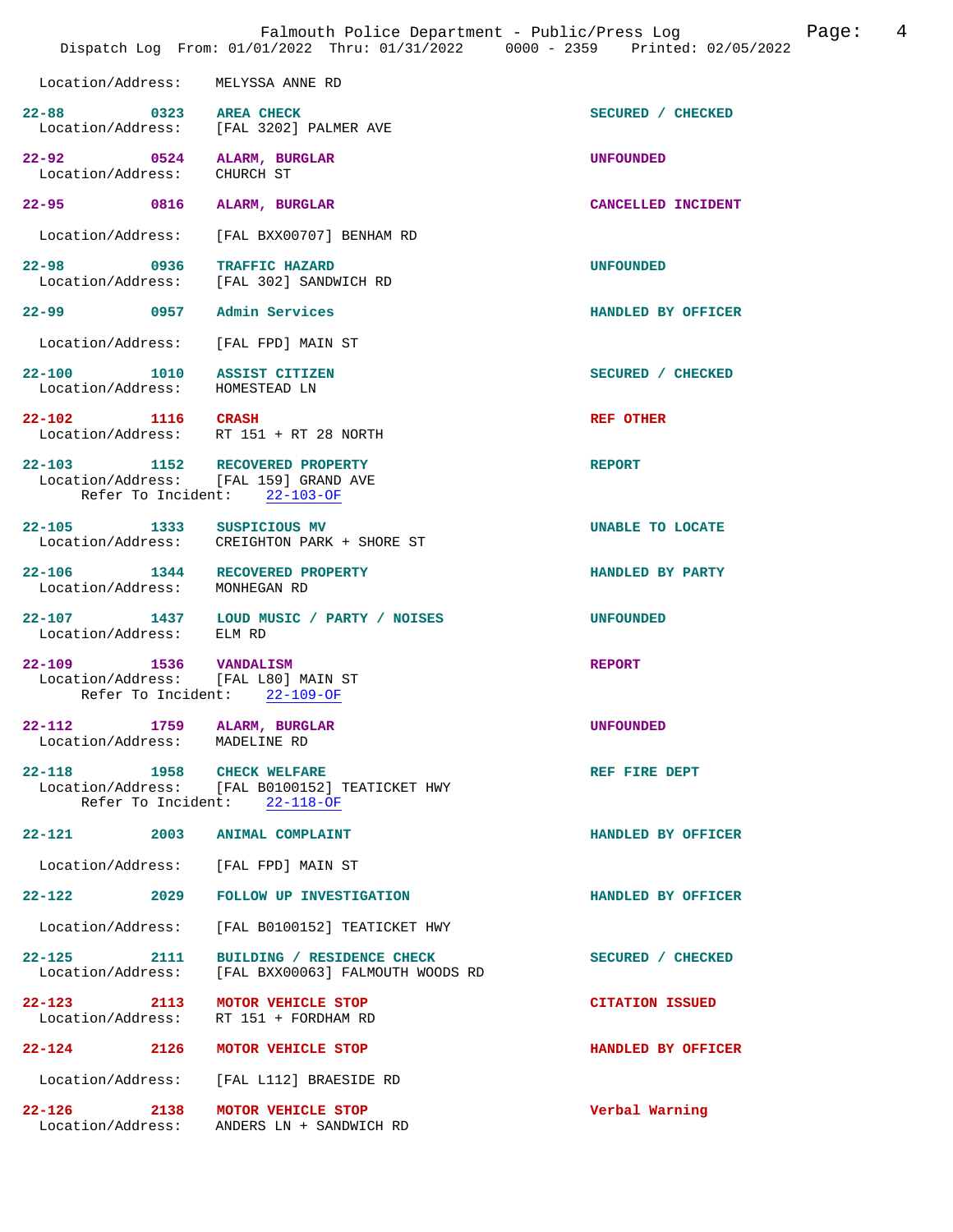| $22 - 127$                      | 2146 | <b>MOTOR VEHICLE STOP</b>                        | HANDLED BY OFFICER       |
|---------------------------------|------|--------------------------------------------------|--------------------------|
| Location/Address:               |      | HAMLIN AVE                                       |                          |
| $22 - 129$<br>Location/Address: | 2152 | <b>MOTOR VEHICLE STOP</b><br>RT 151              | <b>CITATION ISSUED</b>   |
| $22 - 130$<br>Location/Address: | 2216 | MOTOR VEHICLE STOP<br>RT 151 + FALMOUTH WOODS RD | <b>CITATION ISSUED</b>   |
| $22 - 131$                      | 2233 | <b>LOST PROPERTY</b>                             | HANDLED BY OFFICER       |
| Location/Address:               |      | RACING BEACH AVE                                 |                          |
| $22 - 132$<br>Location/Address: | 2345 | <b>LARCENY</b><br>[FAL B9800292] DAVIS STRAITS   | <b>SERVED</b><br>IN HAND |

## **For Date: 01/03/2022 - Monday**

| 22-133 0010<br>Location/Address:     | BUILDING / RESIDENCE CHECK<br>[FAL 407] WILD HARBOR RD                                       | SECURED / CHECKED  |
|--------------------------------------|----------------------------------------------------------------------------------------------|--------------------|
| Location/Address:                    | 22-134 0030 BUILDING / RESIDENCE CHECK<br>[FAL 302] SANDWICH RD                              | SECURED / CHECKED  |
|                                      | 22-135 0031 BUILDING / RESIDENCE CHECK<br>Location/Address: [FAL B9600237] EAST FALMOUTH HWY | SECURED / CHECKED  |
| Location/Address:                    | 22-137 0054 BUILDING / RESIDENCE CHECK<br>[FAL 3202] PALMER AVE                              | SECURED / CHECKED  |
| 22-136 0055<br>Location/Address:     | <b>AREA CHECK</b><br>HOMESTEAD LN                                                            | SECURED / CHECKED  |
| 22-138 0106                          | PARKING VIOLATION(S)<br>Location/Address: [FAL B9600203] TOWN HALL SQ                        | NO VIOLATION       |
| 22-139 0108 PARKING VIOLATION(S)     | Location/Address: [FAL B9600261] MAIN ST                                                     | NO VIOLATION       |
| 22-140 0134<br>Location/Address:     | BUILDING / RESIDENCE CHECK<br>[FAL B9600051] HATCHVILLE RD                                   | SECURED / CHECKED  |
| 22-142 0140                          | <b>AREA CHECK</b><br>Location/Address: [FAL BXX00965] WATER ST                               | SECURED / CHECKED  |
| Location/Address:                    | 22-143 0148 PARKING VIOLATION(S)<br>LUSCOMBE AVE + WATER ST                                  | NO VIOLATION       |
| $22 - 144$ 0217<br>Location/Address: | BUILDING / RESIDENCE CHECK<br>[FAL B9600026] GIFFORD EXT ST                                  | SECURED / CHECKED  |
| $22 - 145$<br>$\sim$ 0301            | BUILDING / RESIDENCE CHECK<br>Location/Address: [FAL B9700958] EAST FALMOUTH HWY             | SECURED / CHECKED  |
| Location/Address:                    | 22-146 0302 BUILDING / RESIDENCE CHECK<br>[FAL B9600025] DAVISVILLE RD                       | SECURED / CHECKED  |
| 22-148 0550                          | ALARM, BURGLAR                                                                               | CANCELLED INCIDENT |
| Location/Address: [FAL 44] MAIN ST   |                                                                                              |                    |
| 22-151 0744 CHECK WELFARE            |                                                                                              | HANDLED BY OFFICER |
|                                      | Location/Address: [FAL 2843] WORCESTER CT                                                    |                    |
| $22 - 153$                           | 0756 FOLLOW UP INVESTIGATION                                                                 | HANDLED BY OFFICER |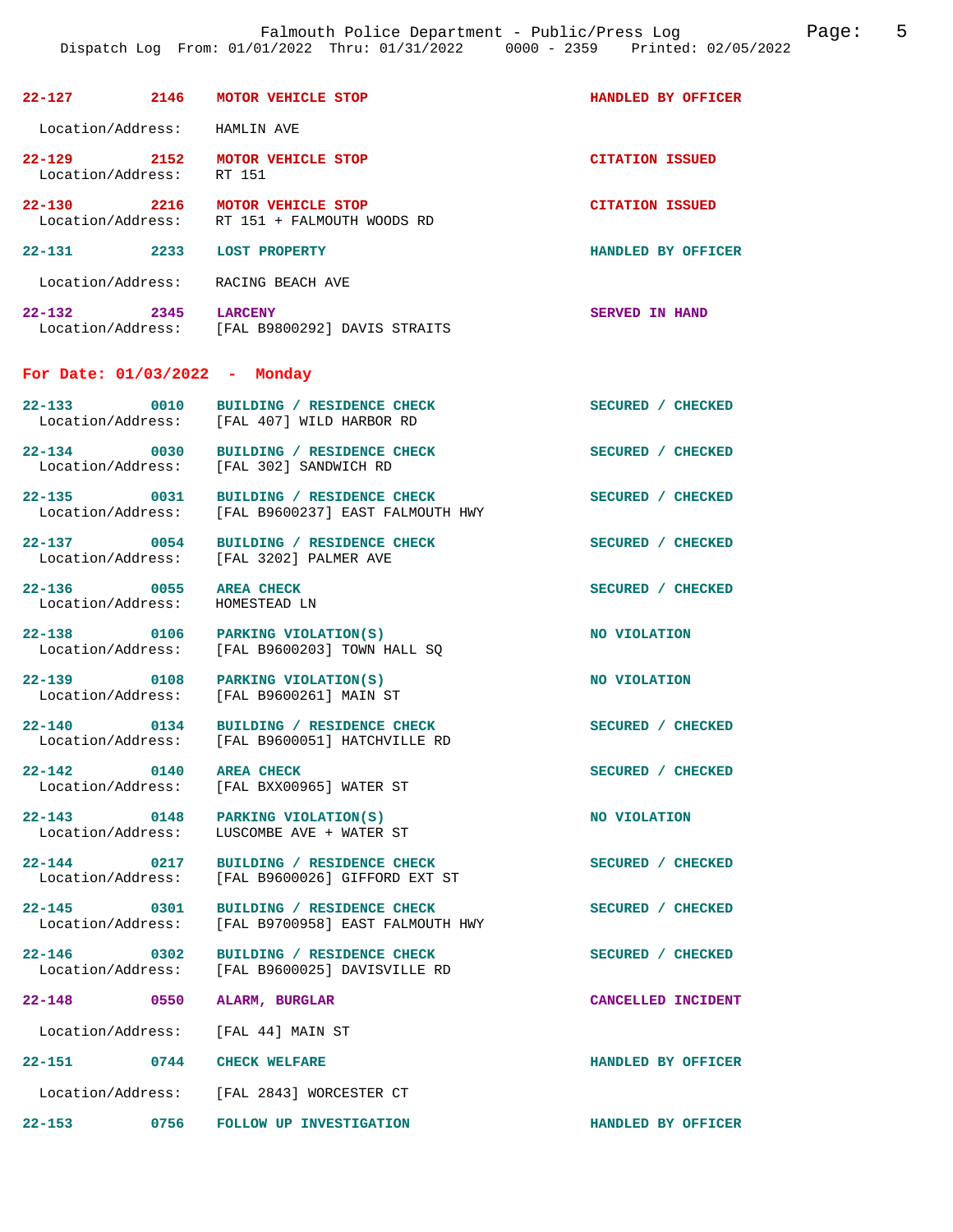|                                                         | Falmouth Police Department - Public/Press Log<br>Dispatch Log From: 01/01/2022 Thru: 01/31/2022 0000 - 2359 Printed: 02/05/2022 |                        | - 6<br>Page: |
|---------------------------------------------------------|---------------------------------------------------------------------------------------------------------------------------------|------------------------|--------------|
|                                                         | Location/Address: [FAL 3236] BRICK KILN RD                                                                                      |                        |              |
| 22-158 0941 ASSIST CITIZEN                              | Location/Address: [FAL BXX00561] GIFFORD ST                                                                                     | <b>ASSISTING PARTY</b> |              |
| 22-161 1006 ASSIST CITIZEN                              |                                                                                                                                 | HANDLED BY OFFICER     |              |
| Location/Address: CARL LANDI CIR                        |                                                                                                                                 |                        |              |
| 22-162 1020 ANIMAL COMPLAINT                            |                                                                                                                                 | REF ANIMAL CONTROL     |              |
|                                                         | Location/Address: [FAL B9700468] EAST FALMOUTH HWY                                                                              |                        |              |
|                                                         | 22-163 1034 FOLLOW UP INVESTIGATION<br>Location/Address: [FAL BXX00834] WAQUOIT HWY                                             | <b>REF OTHER</b>       |              |
| 22-164 1108 ASSIST CITIZEN                              |                                                                                                                                 | <b>REPORT</b>          |              |
| Location/Address: MURIEL LN                             | Refer To Incident: 22-164-OF                                                                                                    |                        |              |
| 22-166 1129 DISABLED MV<br>Location/Address: IPSWICH DR |                                                                                                                                 | <b>REF OTHER</b>       |              |
| 22-165 1130 AREA CHECK                                  | Location/Address: [FAL 55] MENAUHANT RD<br>Refer To Incident: 22-165-OF                                                         | <b>REPORT</b>          |              |
| 22-167 1133 TRAFFIC HAZARD                              |                                                                                                                                 |                        |              |
|                                                         | Location/Address: MURIEL LN + EAST FALMOUTH HWY                                                                                 | NOTIFICATION MADE      |              |
|                                                         | 22-168 1146 FOLLOW UP INVESTIGATION                                                                                             | HANDLED BY OFFICER     |              |
|                                                         | Location/Address: [FAL B0000084] PRINCE HENRY DR                                                                                |                        |              |
|                                                         | 22-169 1146 FOLLOW UP INVESTIGATION                                                                                             | HANDLED BY OFFICER     |              |
| Location/Address:                                       | [FAL FPD] MAIN ST                                                                                                               |                        |              |
| 22-170<br>Location/Address: SIPPEWISSETT RD             | 1149 SPEEDING MOTOR VEHICLE(S)                                                                                                  | SECURED / CHECKED      |              |
| 22-171<br>1149                                          | <b>ANIMAL COMPLAINT</b>                                                                                                         | REF ANIMAL CONTROL     |              |
|                                                         | Location/Address: [FAL BXX00453] WEST FALMOUTH HWY                                                                              |                        |              |
| 22-172 1151 CHECK WELFARE                               | Location/Address: [FAL 89] SANDWICH RD                                                                                          | <b>GONE ON ARRIVAL</b> |              |
| 22-173 1202 CHECK WELFARE<br>Location/Address:          | LOCUSTFIELD RD                                                                                                                  | REF FIRE DEPT          |              |
|                                                         | 22-174 1208 BUILDING / RESIDENCE CHECK                                                                                          | HANDLED BY OFFICER     |              |
| Location/Address: CARL LANDI CIR                        |                                                                                                                                 |                        |              |
|                                                         | 22-176 1212 TRANSPORT / ESCORT                                                                                                  | HANDLED BY OFFICER     |              |
|                                                         | Location: CAPE COD WILDLIFE                                                                                                     |                        |              |
| 22-177 1232 TRAFFIC HAZARD                              |                                                                                                                                 | HANDLED BY OFFICER     |              |
| Location/Address:                                       | SANDWICH RD + CURRIER RD                                                                                                        |                        |              |
| Location/Address: DAVISVILLE RD                         | 22-178 1354 SPEEDING MOTOR VEHICLE(S)                                                                                           | UNABLE TO LOCATE       |              |
| 22-180 1425 CRASH                                       | Location/Address: RT 28 NORTH + THOMAS B LANDERS RD<br>Refer To Incident: 22-180-OF                                             | <b>REPORT</b>          |              |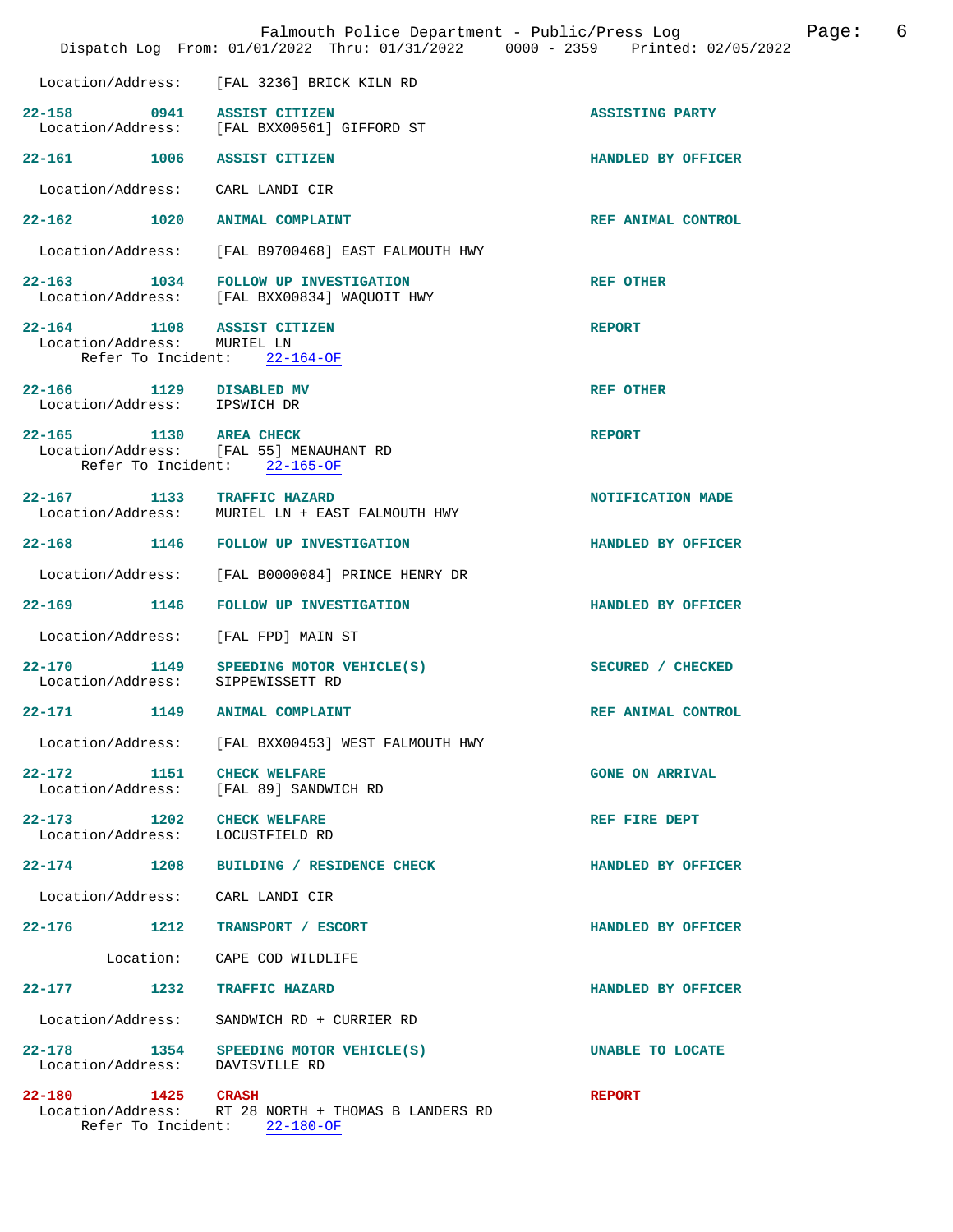| 22-182 1447 RECOVERED PROPERTY          |                                                                                                        | HANDLED BY OFFICER     |
|-----------------------------------------|--------------------------------------------------------------------------------------------------------|------------------------|
|                                         | Location/Address: [FAL B9900205] TEATICKET HWY<br>Refer To Incident: 22-182-OF                         |                        |
| 22-188                                  | 1515 ABANDONED 911<br>Location: UNKNOWN LOCATION                                                       | HANDLED BY PARTY       |
| 22-186 1620                             | <b>AREA CHECK</b><br>Location/Address: [FAL 3176] DAVIS STRAITS                                        | NO VIOLATION           |
|                                         | 22-187 1623 BUILDING / RESIDENCE CHECK                                                                 | HANDLED BY OFFICER     |
| Location/Address: OUAKER RD             |                                                                                                        |                        |
|                                         | 22-189 1642 FOLLOW UP INVESTIGATION                                                                    | HANDLED BY OFFICER     |
|                                         | Location/Address: [FAL BXX00834] WAQUOIT HWY                                                           |                        |
|                                         | 22-190 1648 Harassment<br>Location/Address: [FAL B9600069] TER HEUN DR<br>Refer To Incident: 22-190-OF | <b>REPORT</b>          |
|                                         | 22-191 1729 FOLLOW UP INVESTIGATION                                                                    | HANDLED BY OFFICER     |
| Location/Address: [FAL FPD] MAIN ST     |                                                                                                        |                        |
|                                         | 22-192 1731 BUILDING / RESIDENCE CHECK                                                                 | HANDLED BY OFFICER     |
|                                         | Location/Address: [FAL 545] TEATICKET HWY                                                              |                        |
| 22-194 1830                             | ALARM, BURGLAR                                                                                         | CANCELLED INCIDENT     |
| Location/Address: [FAL 2222] MAIN ST    |                                                                                                        |                        |
| 1836<br>$22 - 195$<br>Location/Address: | MOTOR VEHICLE STOP<br>SANDWICH RD + TEATICKET HWY                                                      | <b>CITATION ISSUED</b> |
| 22-196 1906 AREA CHECK                  |                                                                                                        | HANDLED BY OFFICER     |
|                                         | Location/Address: MARAVISTA AVE EXT + TEATICKET HWY                                                    |                        |
| $22 - 198$                              | 1923 MOTOR VEHICLE STOP<br>Location/Address: 0X BOW RD + TEATICKET HWY                                 | Verbal Warning         |
| $22 - 201$<br>2114                      | <b>ASSIST OTHER AGENCY</b>                                                                             | HANDLED BY OFFICER     |
| Location/Address: TILLER DR             |                                                                                                        |                        |
| 2118 AREA CHECK<br>$22 - 202$           | Location/Address: [FAL BXX00668] TEATICKET HWY                                                         | UNABLE TO LOCATE       |
| 22-205 2152                             | TRAFFIC HAZARD                                                                                         | HANDLED BY OFFICER     |
| Location/Address: WOODS HOLE RD         |                                                                                                        |                        |
| $22 - 206$ 2333                         | <b>AREA CHECK</b><br>Location/Address: [FAL 407] WILD HARBOR RD                                        | SECURED / CHECKED      |
| 22-207                                  | 2340 AREA CHECK<br>Location/Address: [FAL BXX00063] FALMOUTH WOODS RD                                  | SECURED / CHECKED      |
| $22 - 209$<br>2353                      | <b>AREA CHECK</b><br>Location/Address: [FAL 302] SANDWICH RD                                           | SECURED / CHECKED      |

**For Date: 01/04/2022 - Tuesday**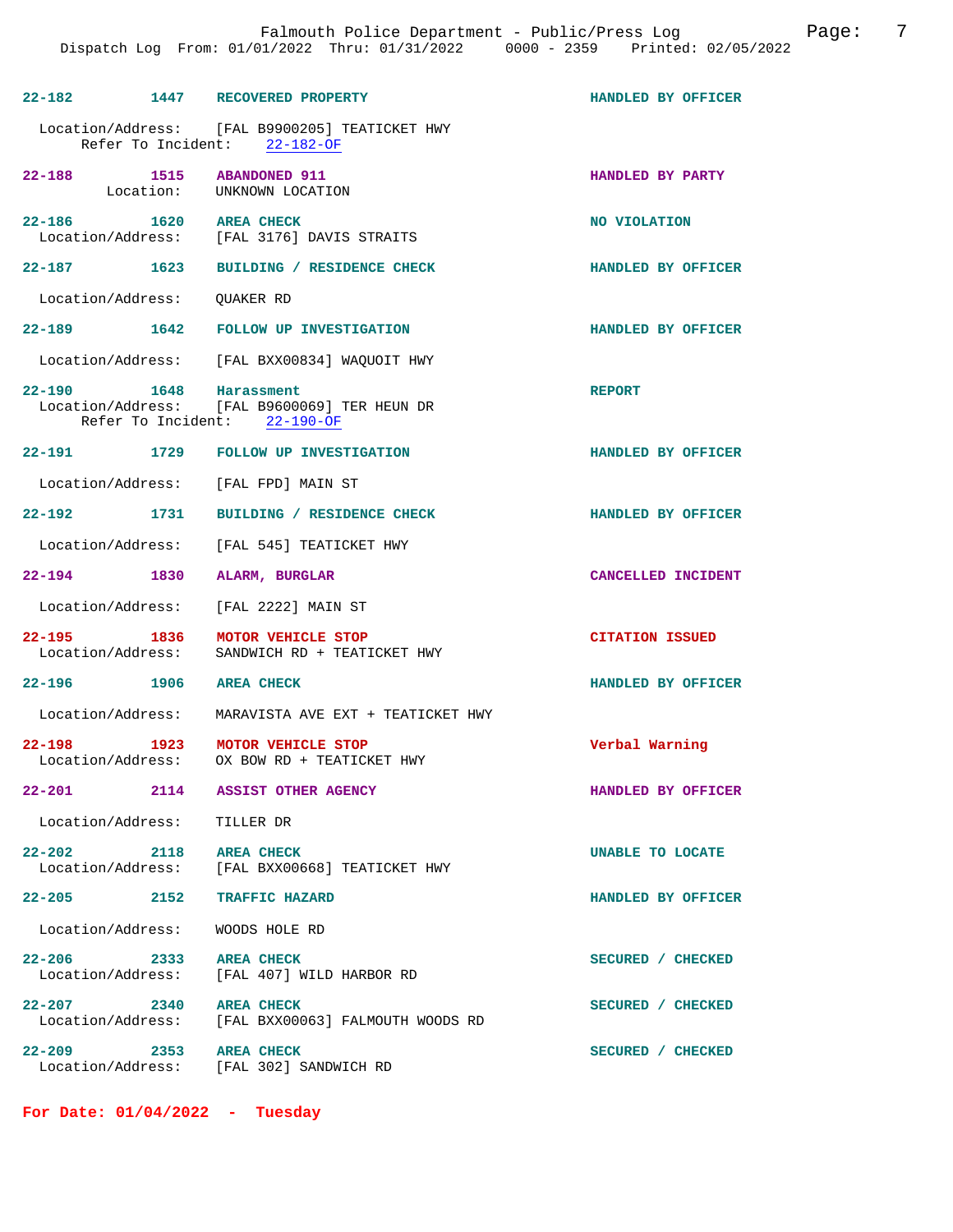|                                                         | Dispatch Log From: 01/01/2022 Thru: 01/31/2022 0000 - 2359 Printed: 02/05/2022                          | Falmouth Police Department - Public/Press Log | 8<br>Page: |
|---------------------------------------------------------|---------------------------------------------------------------------------------------------------------|-----------------------------------------------|------------|
|                                                         | 22-210 0024 BUILDING / RESIDENCE CHECK SECURED / CHECKED Location/Address: [FAL B9800292] DAVIS STRAITS |                                               |            |
| 22-211 0029                                             | BUILDING / RESIDENCE CHECK<br>Location/Address: [FAL L104] MAIN ST                                      | SECURED / CHECKED                             |            |
|                                                         | 22-213 0052 BUILDING / RESIDENCE CHECK<br>Location/Address: [FAL 3202] PALMER AVE                       | SECURED / CHECKED                             |            |
| 22-212 0056                                             | BUILDING / RESIDENCE CHECK<br>Location/Address: [FAL B9600025] DAVISVILLE RD                            | SECURED / CHECKED                             |            |
|                                                         | 22-215 0059 BUILDING / RESIDENCE CHECK<br>Location/Address: [FAL B9900121] PALMER AVE                   | SECURED / CHECKED                             |            |
| 22-214 0102 AREA CHECK                                  | Location/Address: [FAL 55] MENAUHANT RD                                                                 | SECURED / CHECKED                             |            |
|                                                         | 22-216 0106 BUILDING / RESIDENCE CHECK<br>Location/Address: [FAL BXX00539] EAST FALMOUTH HWY            | SECURED / CHECKED                             |            |
| 22-217 0110                                             | BUILDING / RESIDENCE CHECK<br>Location/Address: [FAL BXX00229] WAQUOIT HWY                              | SECURED / CHECKED                             |            |
|                                                         | 22-218 0127 BUILDING / RESIDENCE CHECK<br>Location/Address: [FAL 1471] RT 151                           | SECURED / CHECKED                             |            |
| Location/Address:                                       | 22-219 0200 PARKING VIOLATION(S)<br>LUSCOMBE AVE + WATER ST                                             | NO VIOLATION                                  |            |
|                                                         | 22-220 0236 PARKING VIOLATION(S)<br>Location/Address: [FAL B9600203] TOWN HALL SQ                       | NO VIOLATION                                  |            |
| $22 - 221$ 0245<br>Location/Address:                    | BUILDING / RESIDENCE CHECK<br>HOMESTEAD LN                                                              | SECURED / CHECKED                             |            |
| 22-222 0247 AREA CHECK                                  | Location/Address: [FAL B9600031] MARAVISTA AVE EXT                                                      | SECURED / CHECKED                             |            |
|                                                         | 22-223 0250 BUILDING / RESIDENCE CHECK<br>Location/Address: [FAL 964] TEATICKET HWY                     | SECURED / CHECKED                             |            |
| $22 - 226$                                              | 0603 BUILDING / RESIDENCE CHECK<br>Location/Address: [FAL B9800150] EDGEWATER DR EAST                   | SECURED / CHECKED                             |            |
| 22-229 0745 CHECK WELFARE                               | Location: UNKNOWN IN FALMOUTH<br>Refer To Incident: $22-229-OF$                                         | <b>REPORT</b>                                 |            |
| 22-232 0940 Admin Services<br>Location/Address: MAIN ST | Refer To Incident: 22-232-OF                                                                            | <b>REPORT</b>                                 |            |
| 22-235 1019                                             | <b>ABANDONED 911</b>                                                                                    | HANDLED BY OFFICER                            |            |
|                                                         | Location/Address: [FAL B9600069] TER HEUN DR                                                            |                                               |            |
| $22 - 237$ 1133<br>Location/Address:                    | ID Theft / Fraud<br>WHEELHOUSE CIR<br>Refer To Incident: 22-237-OF                                      | <b>REPORT</b>                                 |            |
| 22–238 1159                                             | <b>CHECK WELFARE</b>                                                                                    | HANDLED BY OFFICER                            |            |
| Location/Address:                                       | [FAL B9600088] SCRANTON AVE                                                                             |                                               |            |
| $22 - 240$<br>1257                                      | <b>ABANDONED 911</b>                                                                                    | HANDLED BY OFFICER                            |            |
|                                                         | Location/Address: EAST FALMOUTH HWY                                                                     |                                               |            |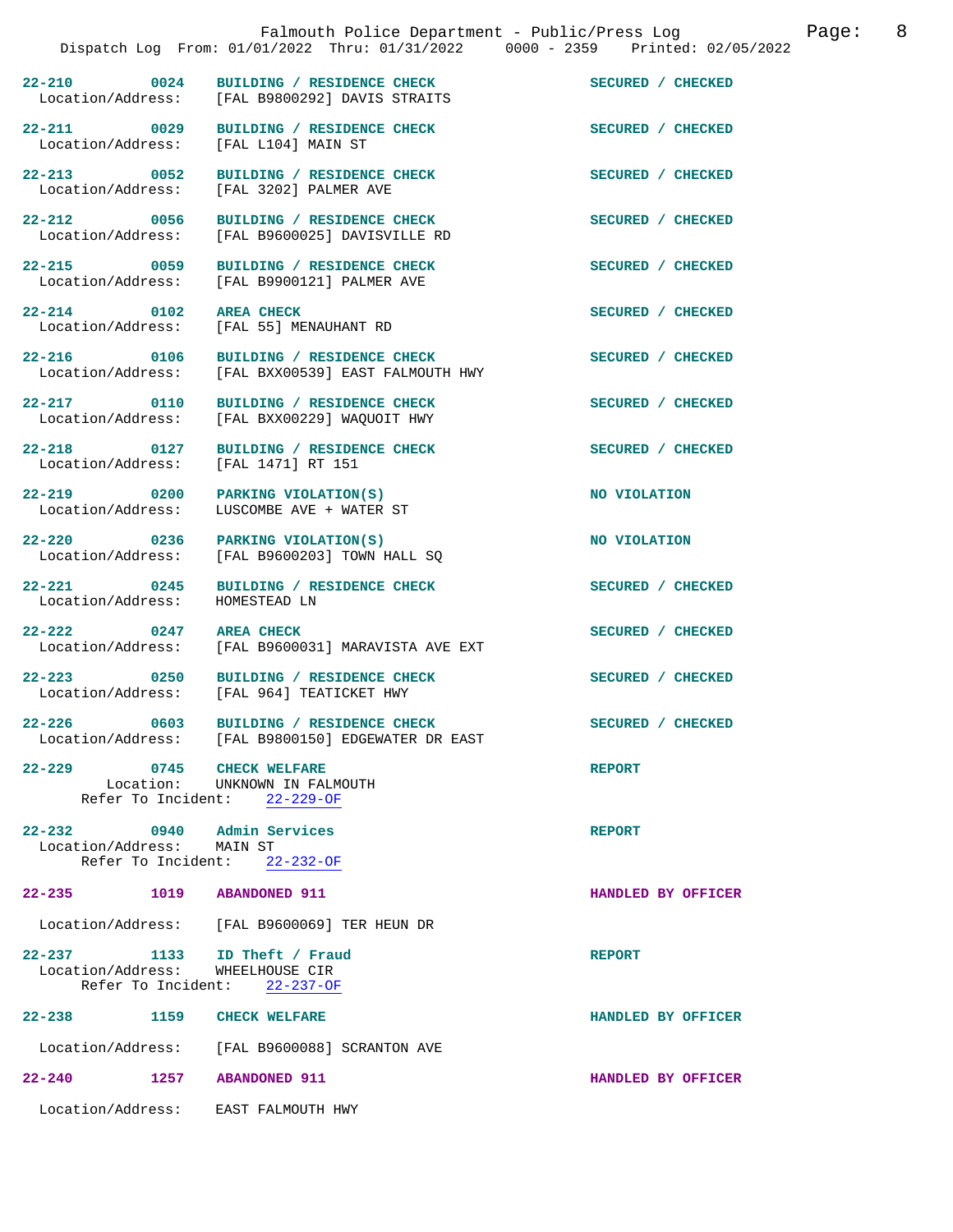| propacent nod                                                                                                                                | TION" 01/01/2022 INIU' 01/01/2022<br><b>bood</b>                                       |                        |
|----------------------------------------------------------------------------------------------------------------------------------------------|----------------------------------------------------------------------------------------|------------------------|
| Location/Address: SAINT ANNES LN                                                                                                             | 22-241 1300 Alcohol/Drug (Sec 35)                                                      | UNABLE TO LOCATE       |
| $22-247 \hspace{1.5cm} 1418 \hspace{1.5cm} \text{LARGE} \hspace{.01cm} \text{LARGE} \hspace{.01cm} \text{Y}$<br>Location/Address: CURRIER RD | Refer To Incident: 22-247-OF                                                           | <b>REPORT</b>          |
| 22-249 1745 AREA CHECK<br>Location/Address: HOMESTEAD LN                                                                                     |                                                                                        | SECURED / CHECKED      |
|                                                                                                                                              | 22-250 1812 MOTOR VEHICLE STOP<br>Location/Address: [FAL BXX00437] TEATICKET HWY       | Verbal Warning         |
| 22-251 1816 AREA CHECK                                                                                                                       | Location/Address: [FAL BXX00063] FALMOUTH WOODS RD                                     | SECURED / CHECKED      |
|                                                                                                                                              | 22-253 1901 MOTOR VEHICLE STOP<br>Location/Address: SANDWICH RD + LIMERICK LN          | <b>CITATION ISSUED</b> |
|                                                                                                                                              | 22-254 1915 MOTOR VEHICLE STOP<br>Location/Address: [FAL B9600028] JONES RD            | Verbal Warning         |
| 22-255 1926 MOTOR VEHICLE STOP                                                                                                               | Location/Address: [FAL 3327] SANDWICH RD                                               | Verbal Warning         |
| 22-256 2008 AREA CHECK<br>Location/Address: FRESH POND RD<br>Refer To Incident: 22-256-OF                                                    |                                                                                        | <b>REPORT</b>          |
| 22-260 2148 MOTOR VEHICLE STOP<br>Location/Address: RT 28 NORTH + RT 151                                                                     |                                                                                        | <b>CITATION ISSUED</b> |
| 22-261 2246 ANIMAL COMPLAINT                                                                                                                 |                                                                                        | HANDLED BY OFFICER     |
| Location/Address: JONES RD                                                                                                                   |                                                                                        |                        |
| For Date: $01/05/2022 -$ Wednesday                                                                                                           |                                                                                        |                        |
| 22-263 0116 MOTOR VEHICLE THEFT<br>Location/Address: TROTTING PARK RD                                                                        | Refer To Incident: 22-263-OF                                                           | REPORT                 |
| $22 - 267$<br>0140<br>Location/Address:                                                                                                      | ALARM, BURGLAR<br>[FAL 62] MAIN ST                                                     | <b>UNFOUNDED</b>       |
| $22 - 268$                                                                                                                                   | 2-268 0231 BUILDING / RESIDENCE CHECK<br>Location/Address: [FAL 169] EAST FALMOUTH HWY | SECURED / CHECKED      |
| $22 - 269$ 0232                                                                                                                              | BUILDING / RESIDENCE CHECK<br>Location/Address: [FAL B9600025] DAVISVILLE RD           | SECURED / CHECKED      |
| $22 - 270$ 0232                                                                                                                              | BUILDING / RESIDENCE CHECK<br>Location/Address: [FAL BXX00131] EAST FALMOUTH HWY       | SECURED / CHECKED      |
| $22 - 271$ 0237                                                                                                                              | BUILDING / RESIDENCE CHECK<br>Location/Address: [FAL 3214] HATCHVILLE RD               | SECURED / CHECKED      |
| 22-272 0240 PARKING VIOLATION(S)<br>Location/Address:                                                                                        | WATER ST + LUSCOMBE AVE                                                                | NO VIOLATION           |
| 22-273 0241 PARKING VIOLATION(S)                                                                                                             | Location/Address: [FAL B9600261] MAIN ST                                               | NO VIOLATION           |
| $22 - 274$ 0241                                                                                                                              | BUILDING / RESIDENCE CHECK<br>Location/Address: [FAL B9800292] DAVIS STRAITS           | SECURED / CHECKED      |

**22-275 0242 PARKING VIOLATION(S) NO VIOLATION**  Location/Address: [FAL B9600077] TOWN HALL SQ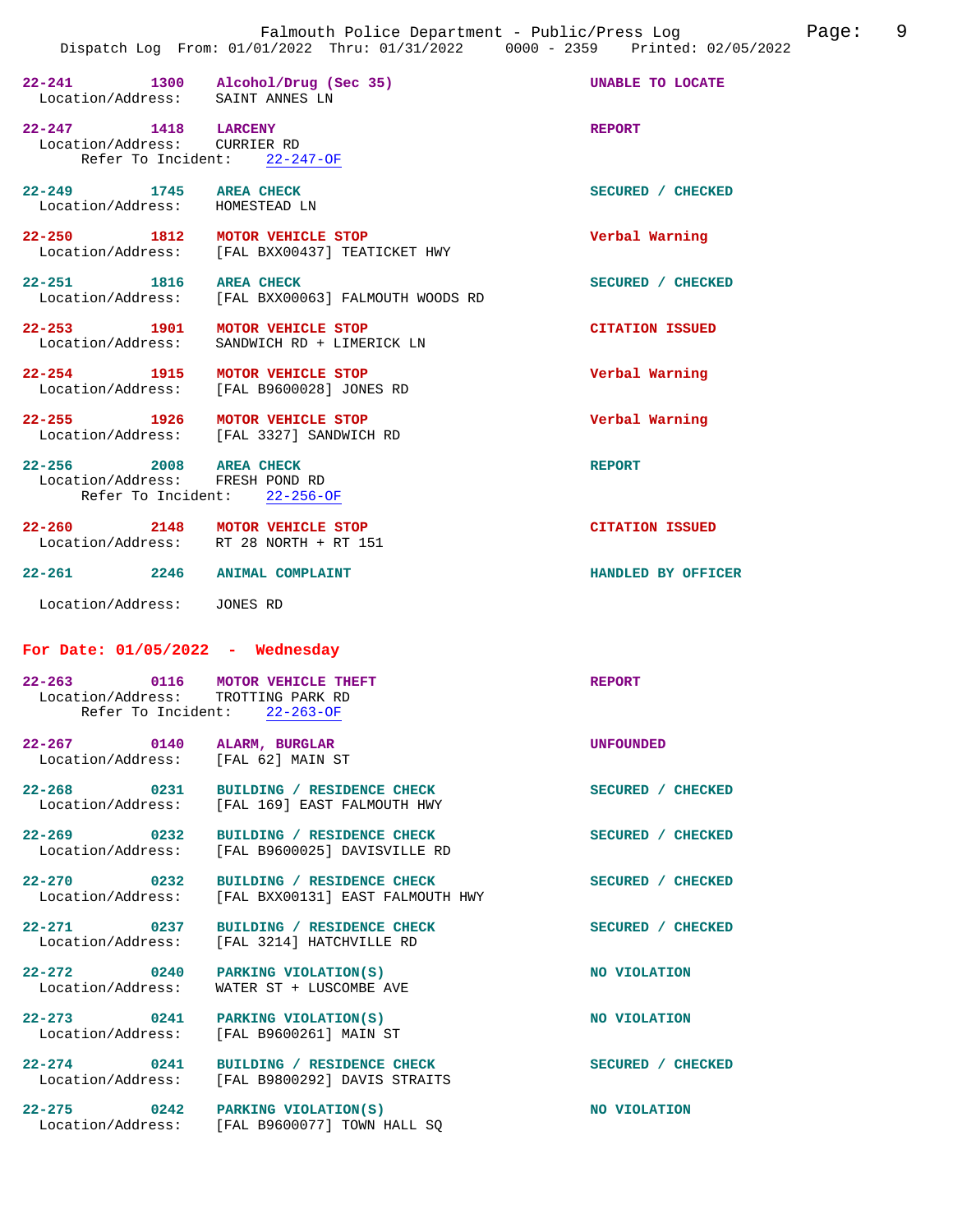|                                             |                                                                                                                             | 10<br>Falmouth Police Department - Public/Press Log<br>Page:<br>Dispatch Log From: 01/01/2022 Thru: 01/31/2022 0000 - 2359 Printed: 02/05/2022 |
|---------------------------------------------|-----------------------------------------------------------------------------------------------------------------------------|------------------------------------------------------------------------------------------------------------------------------------------------|
|                                             | 22-276 0242 BUILDING / RESIDENCE CHECK<br>Location/Address: [FAL 964] TEATICKET HWY                                         | SECURED / CHECKED                                                                                                                              |
| Location/Address:                           | 22-277 0243 BUILDING / RESIDENCE CHECK<br>HOMESTEAD LN                                                                      | SECURED / CHECKED                                                                                                                              |
|                                             | 22-279 0243 BUILDING / RESIDENCE CHECK<br>Location/Address: [FAL BXX00359] SCRANTON AVE                                     | SECURED / CHECKED                                                                                                                              |
| 22-278 0244<br>Location/Address:            | BUILDING / RESIDENCE CHECK<br>[FAL B9600031] MARAVISTA AVE EXT                                                              | SECURED / CHECKED                                                                                                                              |
| 22-280 0247 AREA CHECK                      | Location/Address: [FAL BXX00063] FALMOUTH WOODS RD                                                                          | SECURED / CHECKED                                                                                                                              |
| 22-281 0249 AREA CHECK<br>Location/Address: | [FAL B9600027] LAKEVIEW AVE                                                                                                 | SECURED / CHECKED                                                                                                                              |
|                                             | 22-282 0255 BUILDING / RESIDENCE CHECK<br>Location/Address: [FAL B9600030] OLD MAIN RD                                      | SECURED / CHECKED                                                                                                                              |
|                                             | 22-283 0327 BUILDING / RESIDENCE CHECK<br>Location/Address: [FAL B9900121] PALMER AVE                                       | SECURED / CHECKED                                                                                                                              |
| 22-285 0401 ALARM, BURGLAR                  |                                                                                                                             | CANCELLED INCIDENT                                                                                                                             |
| Location/Address:                           | [FAL 1502] KRIKOR DR                                                                                                        |                                                                                                                                                |
| 22-288 0640 CRASH                           | Location/Address: RT 28 N + RT 151                                                                                          | <b>REF OTHER</b>                                                                                                                               |
| 22-243 0740                                 | <b>AREA CHECK</b>                                                                                                           | HANDLED BY OFFICER                                                                                                                             |
| Location/Address:                           | [FAL B9600027] LAKEVIEW AVE                                                                                                 |                                                                                                                                                |
| 22-292 0822 ABANDONED 911                   |                                                                                                                             | HANDLED BY OFFICER                                                                                                                             |
|                                             | Location/Address: [FAL B9600077] TOWN HALL SQ                                                                               |                                                                                                                                                |
| 22-293 0858 B & E RESIDENT                  | Location/Address: CARL LANDI CIR<br>Refer To Incident: 22-293-OF                                                            | <b>REPORT</b>                                                                                                                                  |
| $22 - 294$<br>0905                          | BUILDING / RESIDENCE CHECK<br>Location/Address: [FAL B9600027] LAKEVIEW AVE                                                 | SECURED / CHECKED                                                                                                                              |
| Location/Address:                           | 22-296 0952 ASSIST CITIZEN<br>[FAL B9600093] SCRANTON AVE                                                                   | UNABLE TO LOCATE                                                                                                                               |
|                                             | 22-298 1024 FOLLOW UP INVESTIGATION<br>Location/Address: [FAL 3113] MAIN ST                                                 | UNABLE TO LOCATE                                                                                                                               |
| 22-299 1036 SUSPICIOUS MV                   | Location/Address: STREETER HILL RD                                                                                          | <b>GONE ON ARRIVAL</b>                                                                                                                         |
|                                             | 22-301 1049 FOLLOW UP INVESTIGATION                                                                                         | HANDLED BY OFFICER                                                                                                                             |
|                                             | Location/Address: [FAL B9600093] SCRANTON AVE                                                                               |                                                                                                                                                |
| 22-397 1100 Admin Services                  |                                                                                                                             | HANDLED BY OFFICER                                                                                                                             |
|                                             | Location/Address: [FAL FPD] MAIN ST                                                                                         |                                                                                                                                                |
| 22-303 1222 CRASH                           | Location/Address: BRICK KILN RD + GIFFORD ST<br>Refer To Accident: 22-303-AC<br>Refer To Arrest: $\overline{22} - 303 - AR$ | Arrest(s) Made                                                                                                                                 |

Arrest: SILVA, DENISE MARIE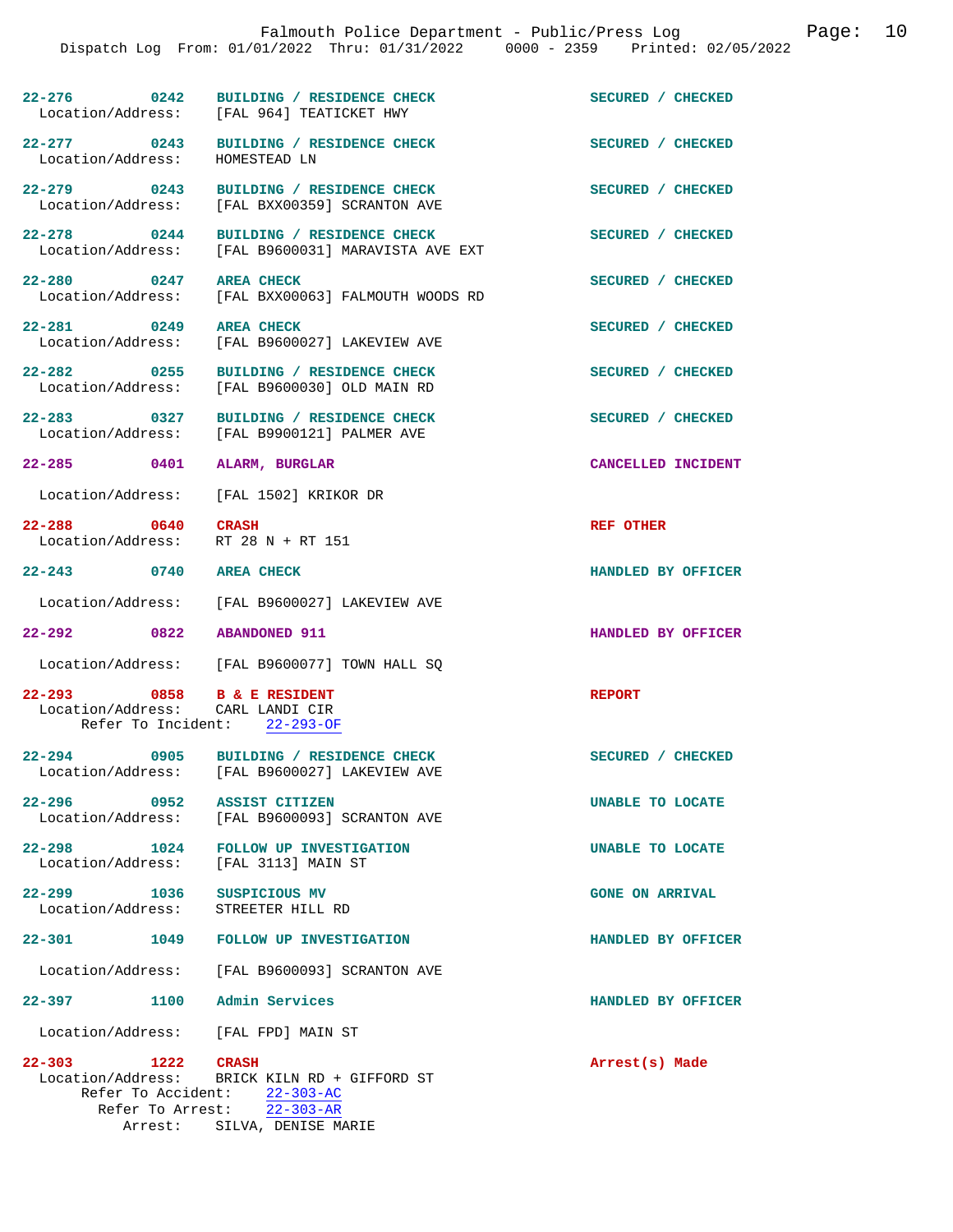|            |                           | Falmouth Police Department - Public/Press Log Fage: 11<br>Dispatch Log From: 01/01/2022 Thru: 01/31/2022 0000 - 2359 Printed: 02/05/2022 |                           |  |
|------------|---------------------------|------------------------------------------------------------------------------------------------------------------------------------------|---------------------------|--|
|            | Age:                      | Address: 300 TROTTING PARK RD TEATICKET, MA<br>30<br>Charges: OUI DRUGS                                                                  |                           |  |
|            |                           | 22-304 1237 BUILDING / RESIDENCE CHECK                                                                                                   | <b>HANDLED BY OFFICER</b> |  |
|            |                           | Location/Address: [FAL B9600027] LAKEVIEW AVE                                                                                            |                           |  |
|            |                           | 22-306 1244 AREA CHECK<br>Location/Address: [FAL B9800292] DAVIS STRAITS                                                                 | SECURED / CHECKED         |  |
|            |                           | 22-308 1316 Admin Services<br>Location/Address: [FAL FPD] MAIN ST<br>Refer To Incident: 22-308-OF                                        | <b>REPORT</b>             |  |
|            |                           | 22-309 1342 MENTAL ILLNESS (SEC 12)<br>Location/Address: [FAL B9600072] GLENWOOD AVE<br>Refer To Incident: 22-309-OF                     | <b>REPORT</b>             |  |
|            |                           | 22-310 1353 ALARM, BURGLAR<br>Location/Address: [FAL 1680] YACHT CLUB RD                                                                 | <b>UNFOUNDED</b>          |  |
|            |                           | 22-312 1431 Admin Services                                                                                                               | HANDLED BY OFFICER        |  |
|            |                           | Location/Address: [FAL FPD] MAIN ST                                                                                                      |                           |  |
|            | 22-314 1445 CRASH         | Location/Address: [FAL B9600039] MAIN ST<br>Refer To Accident: 22-314-AC                                                                 | <b>REPORT</b>             |  |
|            |                           | 22-315 1451 DISTURBANCE / DISORDERLY<br>Location/Address: [FAL B0200069] TEATICKET HWY                                                   | UNABLE TO LOCATE          |  |
|            |                           | 22-318 1508 Admin Services                                                                                                               | HANDLED BY OFFICER        |  |
|            |                           | Location/Address: [FAL B9600028] JONES RD                                                                                                |                           |  |
|            |                           | 22-321 1547 Admin Services                                                                                                               | HANDLED BY OFFICER        |  |
|            |                           | Location/Address: [FAL FPD] MAIN ST                                                                                                      |                           |  |
| $22 - 322$ |                           | 1615 OTHER TRAFFIC                                                                                                                       | CANCELLED INCIDENT        |  |
|            |                           | Location/Address: [FAL FPD] MAIN ST                                                                                                      |                           |  |
|            |                           | 22-323 1621 UNWANTED GUEST                                                                                                               | HANDLED BY OFFICER        |  |
|            |                           | Location/Address: [FAL B9600069] TER HEUN DR                                                                                             |                           |  |
|            |                           | 22-324 1624 MOTOR VEHICLE STOP<br>Location/Address: [FAL B9600015] SANDWICH RD                                                           | <b>CITATION ISSUED</b>    |  |
|            |                           | 22-325 1630 MOTOR VEHICLE STOP<br>Location/Address: SANDWICH RD + GONSALVES LN                                                           | <b>CITATION ISSUED</b>    |  |
|            |                           | 22-326 1641 AREA CHECK<br>Location/Address: [FAL BXX00063] FALMOUTH WOODS RD                                                             | SECURED / CHECKED         |  |
|            |                           | 22-327 1642 SUMMONS SERVICE<br>Location/Address: SAND POINTE SHORES DR                                                                   | UNABLE TO LOCATE          |  |
|            |                           | 22-328 1648 DISTURBANCE / DISORDERLY<br>Location/Address: [FAL 396] LOCUST ST<br>Refer To Incident: $22-328-OF$                          | <b>REPORT</b>             |  |
|            | Location/Address: YALE DR | 22-330 1652 CHECK WELFARE                                                                                                                | UNABLE TO LOCATE          |  |
|            |                           | 22-329 1653 ASSIST CITIZEN                                                                                                               | <b>REPORT</b>             |  |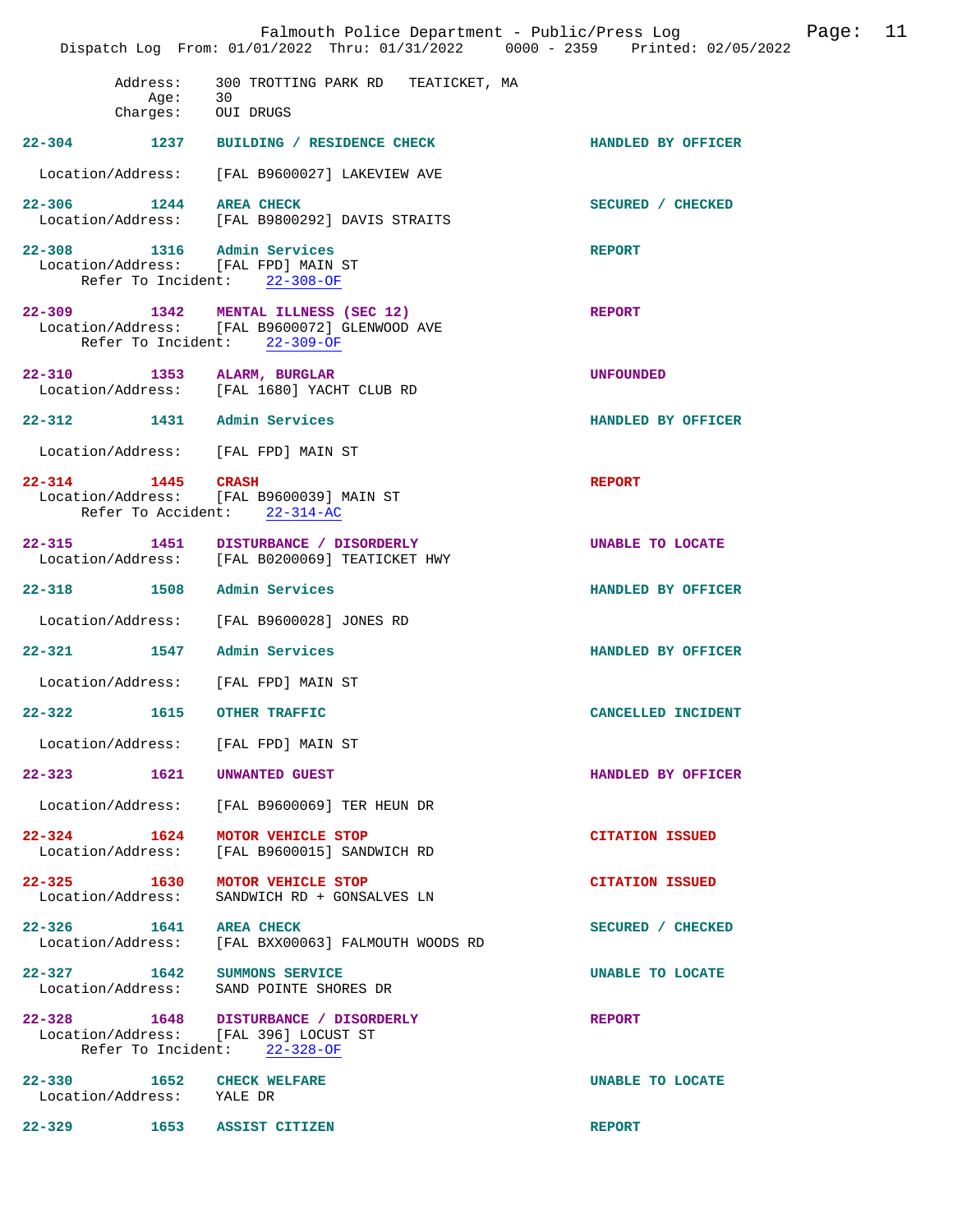|                                                           | Falmouth Police Department - Public/Press Log<br>Dispatch Log From: 01/01/2022 Thru: 01/31/2022 0000 - 2359 Printed: 02/05/2022 | 12<br>Page:            |
|-----------------------------------------------------------|---------------------------------------------------------------------------------------------------------------------------------|------------------------|
| Location/Address: [FAL FPD] MAIN ST<br>Refer To Incident: | $22 - 329 - OF$                                                                                                                 |                        |
| 22–332 1700                                               | DISTURBANCE / DISORDERLY<br>Location/Address: [FAL 2930] DAVIS STRAITS                                                          | <b>GONE ON ARRIVAL</b> |
| 22-331 1701 MOTOR VEHICLE STOP<br>Location/Address:       | ALPHONSE ST                                                                                                                     | <b>CITATION ISSUED</b> |
| 22-333 1722                                               | MOTOR VEHICLE STOP<br>Location/Address: [FAL BXX00335] MAIN ST                                                                  | <b>CITATION ISSUED</b> |
| 22-336 1734 MOTOR VEHICLE STOP                            | Location/Address: [FAL 160] TEATICKET HWY                                                                                       | <b>CITATION ISSUED</b> |
| $22 - 337$ 1742<br>Location/Address:                      | <b>ERRATIC MV</b><br>WAQUOIT HWY                                                                                                | UNABLE TO LOCATE       |
| 22-338 1801<br>Location/Address: [FAL 994] MAIN ST        | MOTOR VEHICLE STOP                                                                                                              | <b>CITATION ISSUED</b> |
| 22-339 1835                                               | ALARM, BURGLAR<br>Location/Address: [FAL BA1176] EDGERTON DR                                                                    | SECURED / CHECKED      |
| 22-342 1940<br>Location/Address:                          | <b>CRASH</b><br>LODENGREEN DR<br>Refer To Accident: 22-342-AC                                                                   | <b>REPORT</b>          |
| $22 - 346$<br>Location/Address: WATER ST                  | 2111 ALARM, BURGLAR                                                                                                             | SECURED / CHECKED      |
|                                                           | 22-347 2331 BUILDING / RESIDENCE CHECK<br>Location/Address: [FAL B9600025] DAVISVILLE RD                                        | SECURED / CHECKED      |
| For Date: $01/06/2022 - Thursday$                         |                                                                                                                                 |                        |
| 22-349 0014 Admin Services                                |                                                                                                                                 | HANDLED BY OFFICER     |
| Location/Address: [FAL FPD] MAIN ST                       |                                                                                                                                 |                        |
| $22 - 350$<br>0023<br>Location/Address:                   | BUILDING / RESIDENCE CHECK<br>[FAL B9600029] KATHARINE LEE BATES                                                                | SECURED / CHECKED      |
| 22-351 0026<br>Location/Address:                          | BUILDING / RESIDENCE CHECK<br>[FAL B9600027] LAKEVIEW AVE                                                                       | SECURED / CHECKED      |
| 22-352 0026                                               | BUILDING / RESIDENCE CHECK<br>Location/Address: [FAL 964] TEATICKET HWY                                                         | SECURED / CHECKED      |
| 22-353 0035                                               | Admin Services                                                                                                                  | HANDLED BY OFFICER     |
| Location/Address:                                         | [FAL FPD] MAIN ST                                                                                                               |                        |
| 22-354 0036<br>Location/Address:                          | BUILDING / RESIDENCE CHECK<br>[FAL BXX00620] TEATICKET HWY                                                                      | SECURED / CHECKED      |
| 22-356 0038<br>Location/Address:                          | BUILDING / RESIDENCE CHECK<br>HOMESTEAD LN                                                                                      | SECURED / CHECKED      |
| 22-358 0116<br>Location/Address:                          | BUILDING / RESIDENCE CHECK<br>[FAL B9600031] MARAVISTA AVE EXT                                                                  | SECURED / CHECKED      |
| 22-360 0125<br>Location/Address:                          | BUILDING / RESIDENCE CHECK<br>[FAL B9600051] HATCHVILLE RD                                                                      | SECURED / CHECKED      |
| 22-359 0129                                               | BUILDING / RESIDENCE CHECK<br>Location/Address: [FAL B9701135] PALMER AVE                                                       | SECURED / CHECKED      |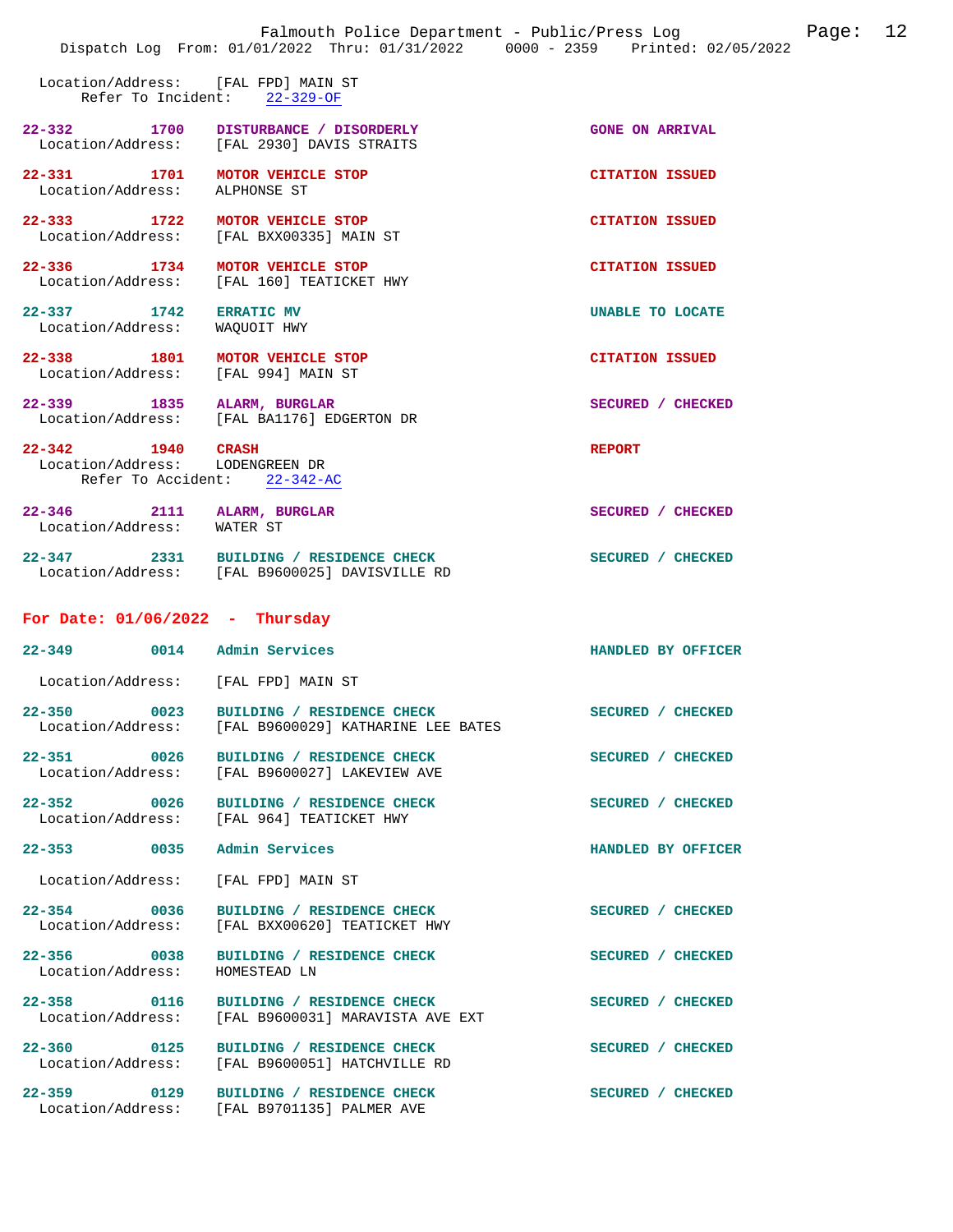|                                                  | Falmouth Police Department - Public/Press Log<br>Dispatch Log From: 01/01/2022 Thru: 01/31/2022 0000 - 2359 Printed: 02/05/2022 |                    | Page: | 13 |
|--------------------------------------------------|---------------------------------------------------------------------------------------------------------------------------------|--------------------|-------|----|
|                                                  | 22-361 0129 BUILDING / RESIDENCE CHECK SECURED / CHECKED<br>Location/Address: [FAL 302] SANDWICH RD                             |                    |       |    |
| 22-362 0134 AREA CHECK                           | Location/Address: [FAL 46] CHAPOQUOIT RD                                                                                        | SECURED / CHECKED  |       |    |
|                                                  | 22-363 0135 BUILDING / RESIDENCE CHECK<br>Location/Address: [FAL BXX00063] FALMOUTH WOODS RD                                    | SECURED / CHECKED  |       |    |
| Location/Address:                                | 22-364 0148 PARKING VIOLATION(S)<br>WATER ST + LUSCOMBE AVE                                                                     | NO VIOLATION       |       |    |
|                                                  | 22-365 0202 BUILDING / RESIDENCE CHECK<br>Location/Address: [FAL B9900121] PALMER AVE                                           | SECURED / CHECKED  |       |    |
|                                                  | 22-366 0204 BUILDING / RESIDENCE CHECK<br>Location/Address: [FAL BXX00810] MAIN ST                                              | SECURED / CHECKED  |       |    |
| $22 - 367$ 0204                                  | <b>ABANDONED 911</b>                                                                                                            | CANCELLED INCIDENT |       |    |
| Location/Address:                                | [FAL 3075] JONES RD                                                                                                             |                    |       |    |
| Location/Address:                                | 22-368 0206 PARKING VIOLATION(S)<br>[FAL B9600203] TOWN HALL SQ                                                                 | NO VIOLATION       |       |    |
|                                                  | 22-369 0207 PARKING VIOLATION(S)<br>Location/Address: [FAL B9600261] MAIN ST                                                    | NO VIOLATION       |       |    |
| Location/Address:                                | 22-370 0209 SUSPICIOUS PERSON(S)<br>GIFFORD ST                                                                                  | <b>TRANSPORT</b>   |       |    |
| 22-371 0242<br>Location/Address:                 | BUILDING / RESIDENCE CHECK<br>[FAL B9700958] EAST FALMOUTH HWY                                                                  | SECURED / CHECKED  |       |    |
|                                                  | 22-372 0306 BUILDING / RESIDENCE CHECK<br>Location/Address: [FAL 494] EAST FALMOUTH HWY                                         | SECURED / CHECKED  |       |    |
| 22-375 0356 ALARM, BURGLAR                       | Location/Address: [FAL 357] GIFFORD ST                                                                                          | <b>UNFOUNDED</b>   |       |    |
|                                                  | 22-378 0550 DISTURBANCE / DISORDERLY                                                                                            | HANDLED BY OFFICER |       |    |
|                                                  | Location/Address: [FAL 89] SANDWICH RD                                                                                          |                    |       |    |
| 22-379 0723 Admin Services                       |                                                                                                                                 | HANDLED BY OFFICER |       |    |
|                                                  | Location/Address: [FAL FFD5] EAST FALMOUTH HWY                                                                                  |                    |       |    |
| 22-380 0752 ASSIST CITIZEN                       | Location/Address: [FAL 239] MAIN ST<br>Refer To Incident: 22-380-OF                                                             | <b>REPORT</b>      |       |    |
| 22-381 0802 THREAT<br>Location/Address: SHORE ST | Refer To Incident: 22-381-OF                                                                                                    | <b>REPORT</b>      |       |    |
|                                                  | 22-382 0808 DISTURBANCE / DISORDERLY<br>Location/Address: [FAL B0200069] TEATICKET HWY<br>Refer To Incident: 22-382-OF          | <b>REPORT</b>      |       |    |
| 22-383 0814 UNWANTED GUEST                       |                                                                                                                                 | HANDLED BY OFFICER |       |    |
|                                                  | Location/Address: [FAL B9600053] HIGHFIELD DR                                                                                   |                    |       |    |
|                                                  | 22-386 0839 ID Theft / Fraud<br>Location/Address: [FAL 964] TEATICKET HWY<br>Refer To Incident: 22-386-OF                       | <b>REPORT</b>      |       |    |
| 22-388 0908 Admin Services                       |                                                                                                                                 | HANDLED BY OFFICER |       |    |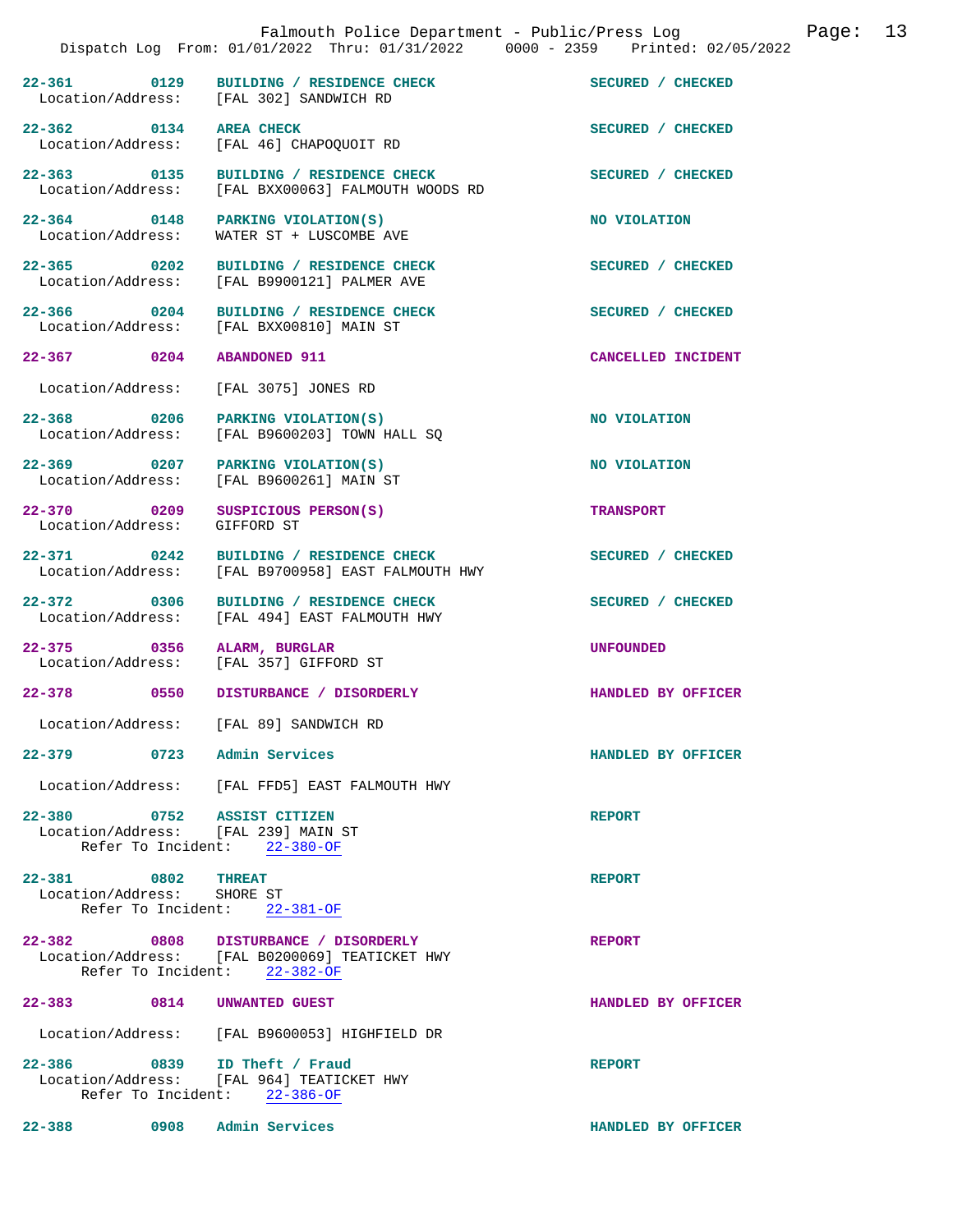|                                                                 | Dispatch Log From: 01/01/2022 Thru: 01/31/2022 0000 - 2359 Printed: 02/05/2022                                  |                    |
|-----------------------------------------------------------------|-----------------------------------------------------------------------------------------------------------------|--------------------|
|                                                                 | Location/Address: [FAL 250] RT 28 NORTH                                                                         |                    |
| 22-390 0934 ASSIST CITIZEN<br>Location/Address: GOELETTA DR     |                                                                                                                 | NOTIFICATION MADE  |
| 22-391 1011 PRESERVE PEACE                                      |                                                                                                                 | HANDLED BY OFFICER |
| Location/Address: MATTAPAN ST                                   |                                                                                                                 |                    |
| 22-393 1023 MISSING PERSON                                      | Location/Address: BLACKSMITH SHOP RD                                                                            | HANDLED BY PARTY   |
| 22-395 1032 ASSIST CITIZEN                                      | Location/Address: [FAL B9600326] TEATICKET HWY                                                                  | HANDLED BY PARTY   |
| 22-396 1058 ALARM, BURGLAR<br>Location/Address: FOX RUN         |                                                                                                                 | <b>UNFOUNDED</b>   |
| 22-398 1127 ALARM, BURGLAR<br>Location/Address:                 | STONE WALL LN                                                                                                   | <b>UNFOUNDED</b>   |
|                                                                 | 22-399 1141 FOLLOW UP INVESTIGATION<br>Location/Address: [FAL B9600326] TEATICKET HWY                           | UNABLE TO LOCATE   |
|                                                                 | 22-401 1301 DISTURBANCE / DISORDERLY<br>Location/Address: [FAL 690] TER HEUN DR<br>Refer To Incident: 22-401-OF | <b>REPORT</b>      |
| 22-404 1326 ALARM, BURGLAR                                      |                                                                                                                 | CANCELLED INCIDENT |
|                                                                 | Location/Address: [FAL 1472] WEST FALMOUTH HWY                                                                  |                    |
| 22-406 1409                                                     | <b>ABANDONED 911</b>                                                                                            | HANDLED BY OFFICER |
| Location/Address: WEST FALMOUTH HWY                             |                                                                                                                 |                    |
| 22-407 1428 TRAFFIC HAZARD                                      | Location/Address: WOODS HOLE RD + KETTLE HOLE RD                                                                | UNABLE TO LOCATE   |
| 22-408 1434 ALARM, BURGLAR<br>Location/Address: MEADOW NECK RD  |                                                                                                                 | <b>UNFOUNDED</b>   |
| 22-411 1511 CRASH                                               | Location/Address: GIFFORD ST + DILLINGHAM AVE<br>Refer To Accident: 22-411-AC                                   | <b>REPORT</b>      |
| 22-414 1526 ASSIST FIRE DEPT<br>Location/Address: FRESH POND RD |                                                                                                                 | REF FIRE DEPT      |
| 22-415 1615 CHECK WELFARE                                       |                                                                                                                 | HANDLED BY OFFICER |
|                                                                 | Location/Address: SHOREWOOD DR + EAST FALMOUTH HWY                                                              |                    |
| 22-416 1631 ALARM, BURGLAR<br>Location/Address: STUB TOE LN     |                                                                                                                 | SECURED / CHECKED  |
| 22-417 1722 AREA CHECK                                          | Location/Address: [FAL BXX00063] FALMOUTH WOODS RD                                                              | SECURED / CHECKED  |
| 22-418 1746 AREA CHECK<br>Location/Address: WILD HARBOR RD      |                                                                                                                 | SECURED / CHECKED  |
| 22-421 1923 MOTOR VEHICLE STOP                                  | Location/Address: RT 151 + BOXBERRY HILL RD                                                                     | Verbal Warning     |
| 22-424 2100 CHECK WELFARE                                       |                                                                                                                 | HANDLED BY OFFICER |
|                                                                 | Location/Address: [FAL BXX00758] NORTH MAIN ST                                                                  |                    |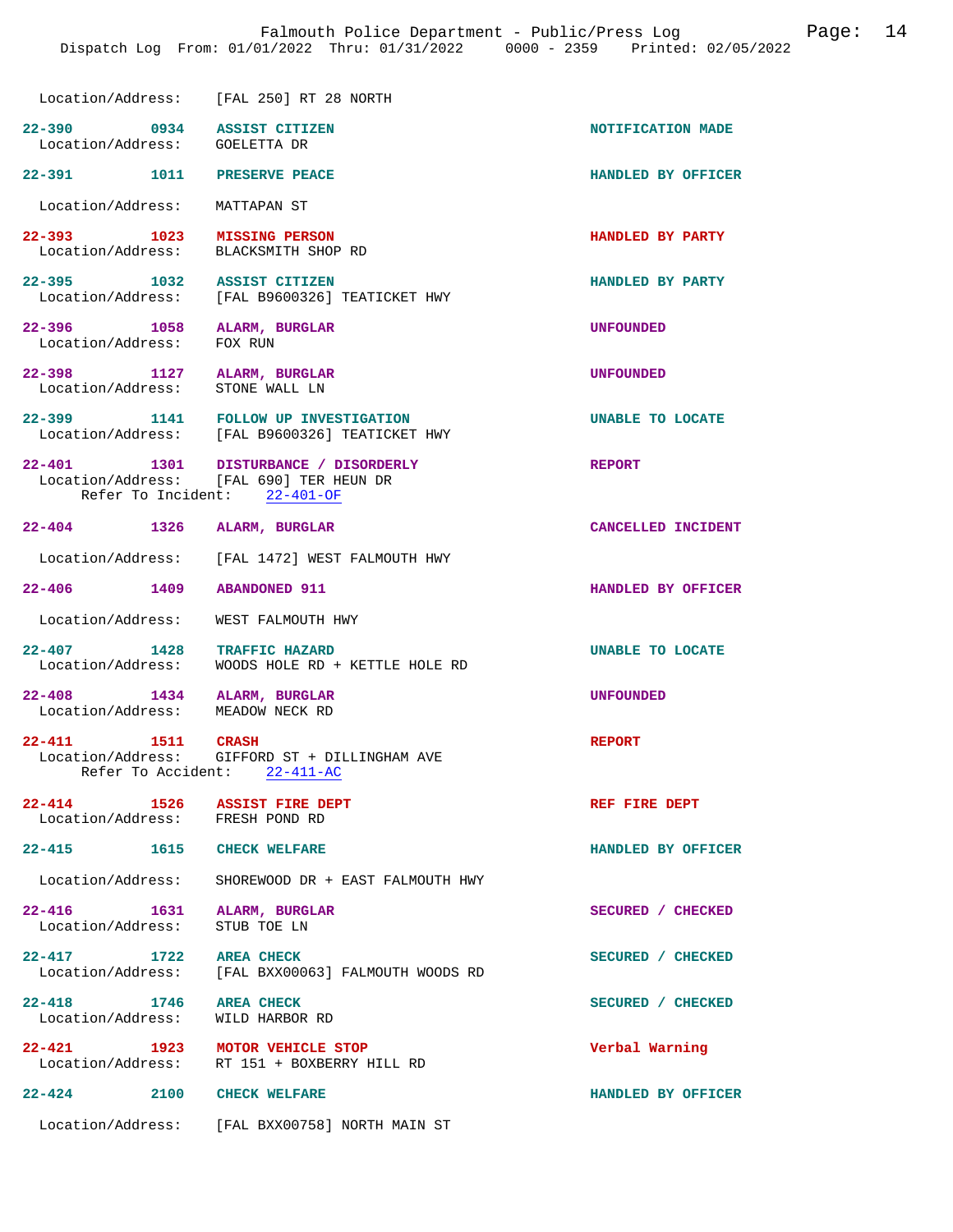|                                                                | raimouth rollee Department - rublic/riess nog<br>Dispatch Log From: 01/01/2022 Thru: 01/31/2022 0000 - 2359 Printed: 02/05/2022 |                           |
|----------------------------------------------------------------|---------------------------------------------------------------------------------------------------------------------------------|---------------------------|
| 22-425 2107 DISABLED MV<br>Location/Address: RT 151 + RANCH RD |                                                                                                                                 | PRIVATE TOW               |
| 22-426 2128 Harassment<br>Location/Address: [FAL FPD] MAIN ST  | Refer To Incident: 22-426-OF                                                                                                    | <b>REPORT</b>             |
|                                                                | 22-427 2222 DISTURBANCE / DISORDERLY                                                                                            | <b>HANDLED BY OFFICER</b> |
| Location/Address: TUCKERNUCK WAY                               | Refer To Incident: 22-427-OF                                                                                                    |                           |
|                                                                | 22-428 2325 BUILDING / RESIDENCE CHECK<br>Location/Address: [FAL B9600025] DAVISVILLE RD                                        | SECURED / CHECKED         |
| For Date: $01/07/2022$ - Friday                                |                                                                                                                                 |                           |
| 22-430 0015 AREA CHECK<br>Location/Address: [FAL L104] MAIN ST |                                                                                                                                 | SECURED / CHECKED         |
|                                                                | 22-431 0019 BUILDING / RESIDENCE CHECK<br>Location/Address: [FAL 188] KATHARINE LEE BATES                                       | SECURED / CHECKED         |
|                                                                | 22-432 0027 BUILDING / RESIDENCE CHECK<br>Location/Address: [FAL B9600029] KATHARINE LEE BATES                                  | SECURED / CHECKED         |
|                                                                | 22-433 0029 BUILDING / RESIDENCE CHECK<br>Location/Address: [FAL B9600069] TER HEUN DR                                          | SECURED / CHECKED         |
|                                                                | 22-434 0033 BUILDING / RESIDENCE CHECK<br>Location/Address: [FAL B9600084] TER HEUN DR                                          | SECURED / CHECKED         |
|                                                                | 22-435 0033 BUILDING / RESIDENCE CHECK<br>Location/Address: [FAL B9600237] EAST FALMOUTH HWY                                    | SECURED / CHECKED         |
|                                                                | 22-437 0041 BUILDING / RESIDENCE CHECK<br>Location/Address: [FAL 46] CHAPOQUOIT RD                                              | SECURED / CHECKED         |
| 22-436 0049 ALARM, BURGLAR                                     |                                                                                                                                 | HANDLED BY OFFICER        |
| Location/Address: FALMOUTH HEIGHTS RD                          |                                                                                                                                 |                           |
|                                                                | 22-438 0120 BUILDING / RESIDENCE CHECK<br>Location/Address: [FAL B9600031] MARAVISTA AVE EXT                                    | SECURED / CHECKED         |
| $22 - 439$                                                     | 0120 AREA CHECK<br>Location/Address: [FAL 3214] HATCHVILLE RD                                                                   | SECURED / CHECKED         |
|                                                                | 22-440 0120 BUILDING / RESIDENCE CHECK<br>Location/Address: [FAL 964] TEATICKET HWY                                             | SECURED / CHECKED         |
| 22-445<br>0120                                                 | BUILDING / RESIDENCE CHECK<br>Location/Address: [FAL 28] EAST FALMOUTH HWY                                                      | SECURED / CHECKED         |
| Location/Address: LUSCOMBE AVE                                 | 22-441 0200 PARKING VIOLATION(S)                                                                                                | NO VIOLATION              |

**22-442** 0203 PARKING VIOLATION(S) NO VIOLATION

**22-443 0204 PARKING VIOLATION(S) NO VIOLATION** 

**22-446 0241 BUILDING / RESIDENCE CHECK SECURED / CHECKED** 

**22-447 0256 BUILDING / RESIDENCE CHECK SECURED / CHECKED** 

Location/Address: [FAL B9600203] TOWN HALL SQ

Location/Address: [FAL B9700958] EAST FALMOUTH HWY

Location/Address: [FAL B9600261] MAIN ST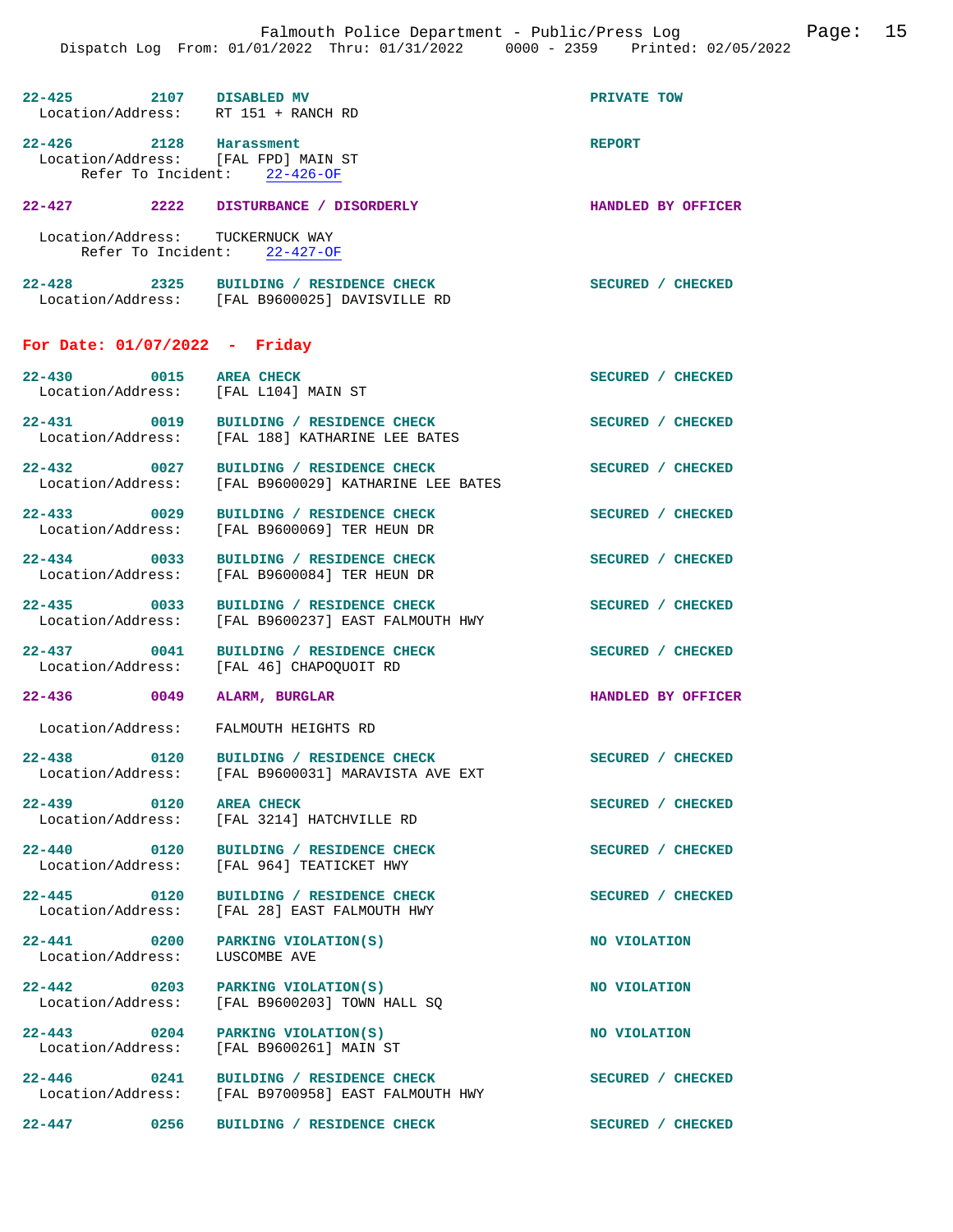|                                                                | Falmouth Police Department - Public/Press Log Cage:<br>Dispatch Log From: 01/01/2022 Thru: 01/31/2022 0000 - 2359 Printed: 02/05/2022 |                        | 16 |
|----------------------------------------------------------------|---------------------------------------------------------------------------------------------------------------------------------------|------------------------|----|
|                                                                | Location/Address: [FAL B9700958] EAST FALMOUTH HWY                                                                                    |                        |    |
| 22-453 0810 ABANDONED 911                                      |                                                                                                                                       | HANDLED BY OFFICER     |    |
|                                                                | Location/Address: [FAL B9600069] TER HEUN DR                                                                                          |                        |    |
|                                                                | 22-457 0907 DISTURBANCE / DISORDERLY<br>Location/Address: [FAL BXX00758] NORTH MAIN ST                                                | Peace Restored         |    |
| 22-460 0932 CRASH                                              | Location/Address: [FAL FFD2] WOODS HOLE RD<br>Refer To Accident: 22-460-AC                                                            | <b>REPORT</b>          |    |
| 22-462 1031 VANDALISM<br>Location/Address: JOHN PARKER RD      | Refer To Incident: 22-462-OF                                                                                                          | <b>REPORT</b>          |    |
| 22-463 1102 CRASH                                              | Location/Address: [FAL 1322] PALMER AVE<br>Refer To Accident: 22-463-AC                                                               | <b>REPORT</b>          |    |
| 22-464 1158 ASSIST CITIZEN                                     | Location: UNKNOWN IN FALMOUTH                                                                                                         | <b>REF OTHER</b>       |    |
| 22-469 1310 ABANDONED 911                                      |                                                                                                                                       | HANDLED BY OFFICER     |    |
|                                                                | Location/Address: [FAL BXX00758] NORTH MAIN ST                                                                                        |                        |    |
| 22-468 1313 CHECK WELFARE                                      |                                                                                                                                       | HANDLED BY OFFICER     |    |
|                                                                | Location/Address: [FAL B9900230] JONES RD                                                                                             |                        |    |
| $22 - 470$                                                     | 1324 TRAFFIC HAZARD<br>Location/Address: [FAL B9600598] PALMER AVE                                                                    | NOTIFICATION MADE      |    |
| 22-472 1329 CHECK WELFARE<br>Location/Address: DEPOT AVE       |                                                                                                                                       | <b>GONE ON ARRIVAL</b> |    |
| 22-473 1404 ALARM, BURGLAR                                     |                                                                                                                                       | CANCELLED INCIDENT     |    |
|                                                                | Location/Address: [FAL 2222] MAIN ST                                                                                                  |                        |    |
| 22-475 1424 B & E RESIDENT<br>Location/Address: CARL LANDI CIR | Refer To Incident: 22-475-OF                                                                                                          | <b>REPORT</b>          |    |
| $22 - 478$                                                     | 1620 TRAFFIC HAZARD<br>Location/Address: JOHN PARKER RD + SANDWICH RD                                                                 | <b>REF OTHER</b>       |    |
| 22-482 1739 ALARM, BURGLAR                                     | Location/Address: [FAL B9601091] EDGEWATER DR WEST                                                                                    | <b>UNFOUNDED</b>       |    |
| Location/Address: HOMESTEAD LN                                 | 22-483 1805 DISTURBANCE / DISORDERLY<br>Refer To Incident: 22-483-OF                                                                  | <b>REPORT</b>          |    |
| 22-484 1842 ASSIST CITIZEN                                     | Location/Address: [FAL B9600084] TER HEUN DR<br>Refer To Incident: 22-484-OF                                                          | <b>REF OTHER</b>       |    |
| 22-486 1915 ASSIST CITIZEN                                     |                                                                                                                                       | HANDLED BY OFFICER     |    |
|                                                                | Location/Address: [FAL 2844] OLD BARNSTABLE RD                                                                                        |                        |    |
| 22-488 1956 CRASH                                              |                                                                                                                                       | HANDLED BY OFFICER     |    |
|                                                                | Location/Address: [FAL 3186] WOODS HOLE RD<br>Refer To Accident: 22-488-AC                                                            |                        |    |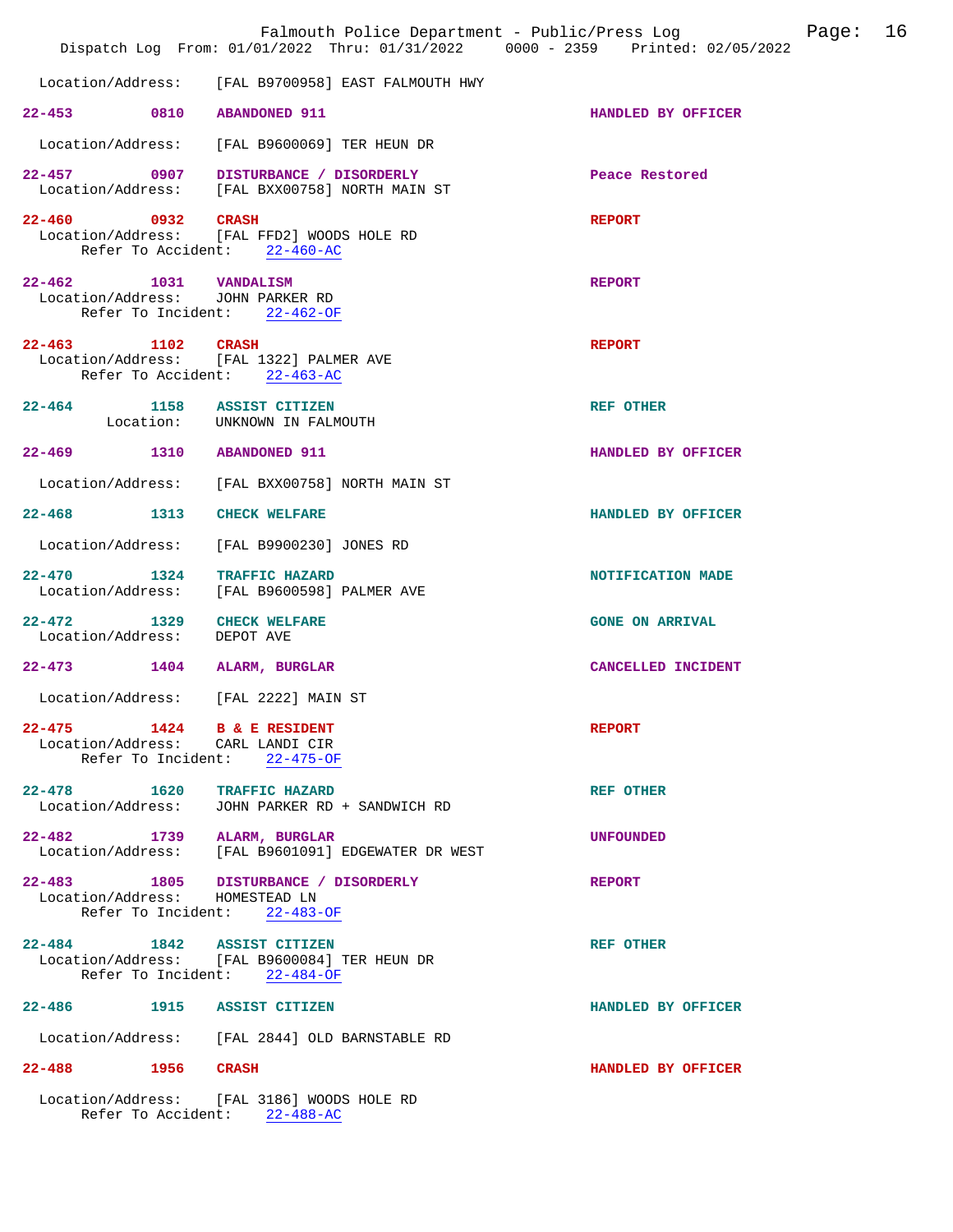| 22-494 2123 CHECK WELFARE<br>Location/Address: [FAL 1660] MAIN ST<br>Refer To Incident: 22-494-OF |                                                                                              | <b>REPORT</b>           |
|---------------------------------------------------------------------------------------------------|----------------------------------------------------------------------------------------------|-------------------------|
| 22-492 2124                                                                                       | MOTOR VEHICLE STOP                                                                           | HANDLED BY OFFICER      |
| Location/Address: CENTRAL AVE                                                                     |                                                                                              |                         |
| 22–493                                                                                            | 2126 ASSIST CITIZEN                                                                          | HANDLED BY OFFICER      |
| Location/Address:                                                                                 | CHESTER ST                                                                                   |                         |
| 22-495 2158<br>Location/Address:                                                                  | ALARM, BURGLAR<br>[FAL BXX00526] SPRING BARS RD                                              | <b>UNFOUNDED</b>        |
| 22-496 2211<br>Location/Address:                                                                  | <b>ABANDONED 911</b><br>CLUB VALLEY DR                                                       | <b>UNABLE TO LOCATE</b> |
|                                                                                                   | 22-498 2348 BUILDING / RESIDENCE CHECK<br>Location/Address: [FAL B9600031] MARAVISTA AVE EXT | SECURED / CHECKED       |
| For Date: $01/08/2022 - Saturday$                                                                 |                                                                                              |                         |
| 22–499 0019                                                                                       | BUILDING / RESIDENCE CHECK<br>Location/Address: [FAL B9700958] EAST FALMOUTH HWY             | SECURED / CHECKED       |
| 22-501 0028<br>Location/Address:                                                                  | <b>AREA CHECK</b><br>WATER ST                                                                | SECURED / CHECKED       |
| 22-502 0039<br>Location/Address:                                                                  | BUILDING / RESIDENCE CHECK<br>[FAL 3202] PALMER AVE                                          | SECURED / CHECKED       |
| 22-503 0043<br>Location/Address:                                                                  | BUILDING / RESIDENCE CHECK<br>[FAL B9700084] TEATICKET HWY                                   | SECURED / CHECKED       |
| 22-504 0047<br>Location/Address:                                                                  | BUILDING / RESIDENCE CHECK<br>[FAL B9600029] KATHARINE LEE BATES                             | SECURED / CHECKED       |
| 22-505 0109<br>Location/Address:                                                                  | BUILDING / RESIDENCE CHECK<br>[FAL 3214] HATCHVILLE RD                                       | SECURED / CHECKED       |
| 22-506 0115                                                                                       | BUILDING / RESIDENCE CHECK<br>Location/Address: [FAL 302] SANDWICH RD                        | SECURED / CHECKED       |
| 22-507 0117                                                                                       | BUILDING / RESIDENCE CHECK<br>Location/Address: [FAL B9600028] JONES RD                      | SECURED / CHECKED       |
| 22-508 0123<br>Location/Address:                                                                  | BUILDING / RESIDENCE CHECK<br>[FAL BXX00063] FALMOUTH WOODS RD                               | SECURED / CHECKED       |
| 22-509 0131<br>Location/Address:                                                                  | BUILDING / RESIDENCE CHECK<br>[FAL 407] WILD HARBOR RD                                       | SECURED / CHECKED       |
| 22-511 0203                                                                                       | PARKING VIOLATION(S)<br>Location/Address: [FAL B9600203] TOWN HALL SO                        | NO VIOLATION            |
| 22-512 0205                                                                                       | PARKING VIOLATION(S)<br>Location/Address: [FAL B9600261] MAIN ST                             | NO VIOLATION            |
| 22-513 0224<br>Location/Address:                                                                  | ALARM, BURGLAR<br>[FAL B9601091] EDGEWATER DR WEST                                           | SECURED / CHECKED       |
| 22-514 0230<br>Location/Address:                                                                  | PARKING VIOLATION(S)<br>WATER ST + LUSCOMBE AVE                                              | NO VIOLATION            |
| 22-515 0249 CHECK WELFARE<br>Location/Address: ARTHUR ST                                          |                                                                                              | NOTIFICATION MADE       |
| $22 - 516$<br>0311                                                                                | ALARM, BURGLAR                                                                               | SECURED / CHECKED       |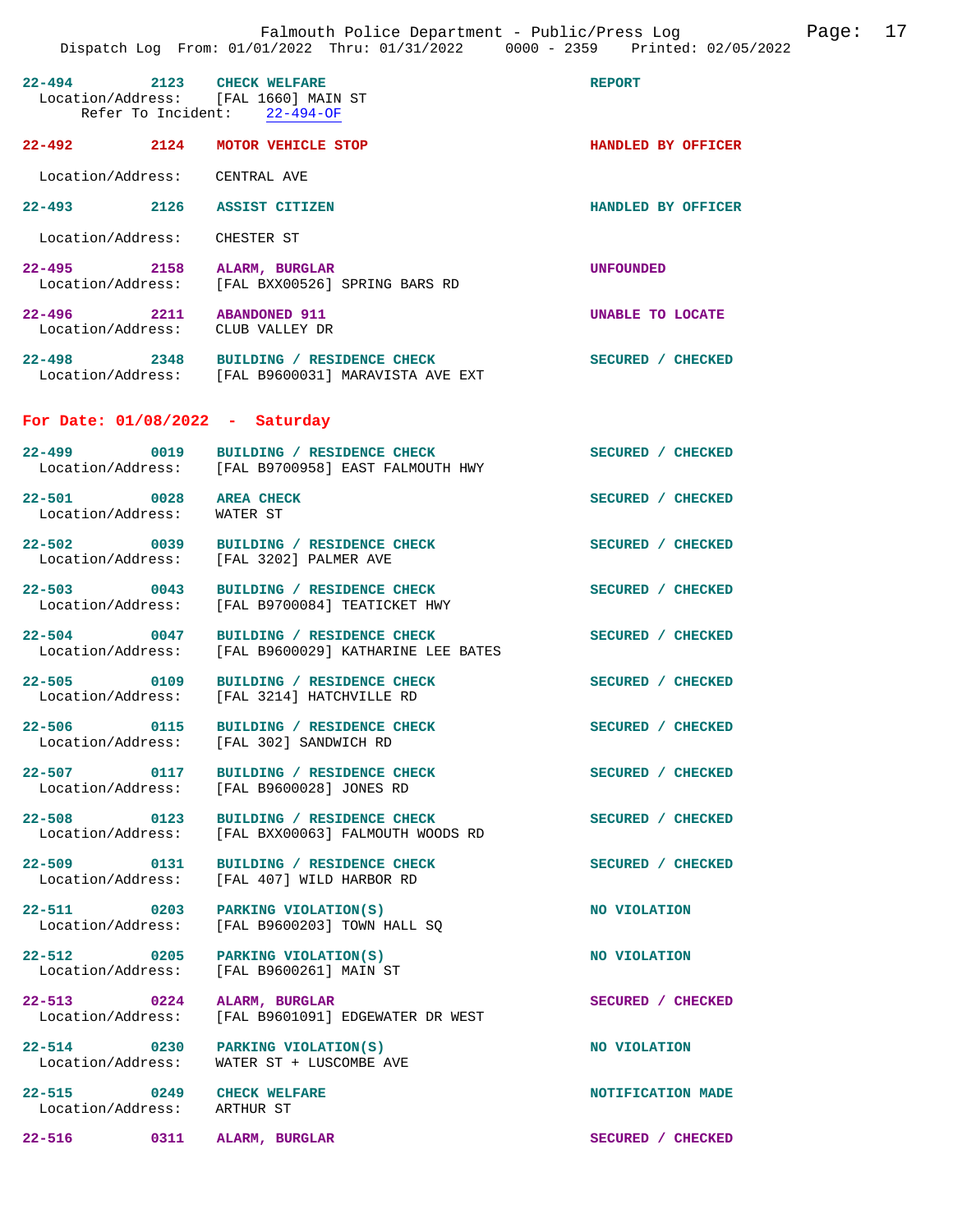|                                                           |                                                                               | Falmouth Police Department - Public/Press Log<br>Page:<br>Dispatch Log From: 01/01/2022 Thru: 01/31/2022 0000 - 2359 Printed: 02/05/2022 | 18 |
|-----------------------------------------------------------|-------------------------------------------------------------------------------|------------------------------------------------------------------------------------------------------------------------------------------|----|
| Location/Address:                                         | [FAL BXX00963] QUISSETT AVE                                                   |                                                                                                                                          |    |
|                                                           | 22-518 0641 ASSIST OTHER AGENCY                                               | HANDLED BY OFFICER                                                                                                                       |    |
|                                                           | Location/Address: [FAL FPD] MAIN ST                                           |                                                                                                                                          |    |
| 22-519 0658                                               | Admin Services                                                                | HANDLED BY OFFICER                                                                                                                       |    |
| Location/Address:                                         | [FAL FPD] MAIN ST                                                             |                                                                                                                                          |    |
| 22–522 0907<br>Location/Address:                          | <b>TRAFFIC HAZARD</b><br>FORTALEZA DR                                         | NOTIFICATION MADE                                                                                                                        |    |
| 22–520 0953                                               | <b>TRAFFIC HAZARD</b>                                                         | HANDLED BY OFFICER                                                                                                                       |    |
| Location/Address:                                         | SANDWICH RD + JOHN PARKER RD                                                  |                                                                                                                                          |    |
| 22-521 0957<br>Location/Address:                          | <b>OTHER TRAFFIC</b><br>CYPRESS ST                                            | NOTIFICATION MADE                                                                                                                        |    |
| 22-523 1035<br>Location/Address:                          | <b>OTHER TRAFFIC</b><br>CHARLES LN                                            | NOTIFICATION MADE                                                                                                                        |    |
| 22-526 1106 OTHER TRAFFIC<br>Location/Address: PALMER AVE |                                                                               | <b>CITATION ISSUED</b>                                                                                                                   |    |
| 22-527 1107 Admin Services                                |                                                                               | HANDLED BY OFFICER                                                                                                                       |    |
|                                                           | Location/Address: [FAL FPD] MAIN ST                                           |                                                                                                                                          |    |
| 22-528 1121 B & E RESIDENT                                |                                                                               | HANDLED BY OFFICER                                                                                                                       |    |
| Location/Address:                                         | [FAL BXX00311] AIR PARK DR                                                    |                                                                                                                                          |    |
| 22–529 1128                                               | Admin Services                                                                | HANDLED BY OFFICER                                                                                                                       |    |
|                                                           | Location/Address: [FAL FPD] MAIN ST                                           |                                                                                                                                          |    |
| $22 - 530$<br>Refer To Incident:                          | 1144 SEARCH WARRANT<br>Location/Address: EAST FALMOUTH HWY<br>$22 - 530 - OF$ | <b>REPORT</b>                                                                                                                            |    |
| 1202 CRASH<br>22-532                                      | Location/Address: [FAL 1160] GIFFORD ST<br>Refer To Accident: 22-532-AC       | <b>REPORT</b>                                                                                                                            |    |
| 22–534 1205<br>Location/Address:                          | ALARM, BURGLAR<br>[FAL 585] MAIN ST                                           | NOTIFICATION MADE                                                                                                                        |    |
| 22–535 1216<br>Location/Address:                          | ALARM, BURGLAR<br>[FAL 3150] FAITHS WAY                                       | <b>UNFOUNDED</b>                                                                                                                         |    |
| 22-536 1228                                               | ALARM, BURGLAR                                                                | CANCELLED INCIDENT                                                                                                                       |    |
| Location/Address:                                         | CURLEY BLVD                                                                   |                                                                                                                                          |    |
| 22–537 1325<br>Location/Address:                          | ALARM, BURGLAR<br>COONAMESSETT CIR                                            | <b>UNFOUNDED</b>                                                                                                                         |    |
| 22-539 1418<br>Location/Address:                          | PRIVATE TOW<br>[FAL 250] RT 28 NORTH                                          | <b>VEHICLE TOWED</b>                                                                                                                     |    |
| $22 - 540$<br>1429<br>Location/Address:                   | BUILDING / RESIDENCE CHECK<br>[FAL 387] DILLINGHAM AVE                        | SECURED / CHECKED                                                                                                                        |    |
| $22 - 541$<br>1437                                        | <b>ABANDONED 911</b>                                                          | HANDLED BY OFFICER                                                                                                                       |    |
|                                                           | Location/Address: [FAL B9600069] TER HEUN DR                                  |                                                                                                                                          |    |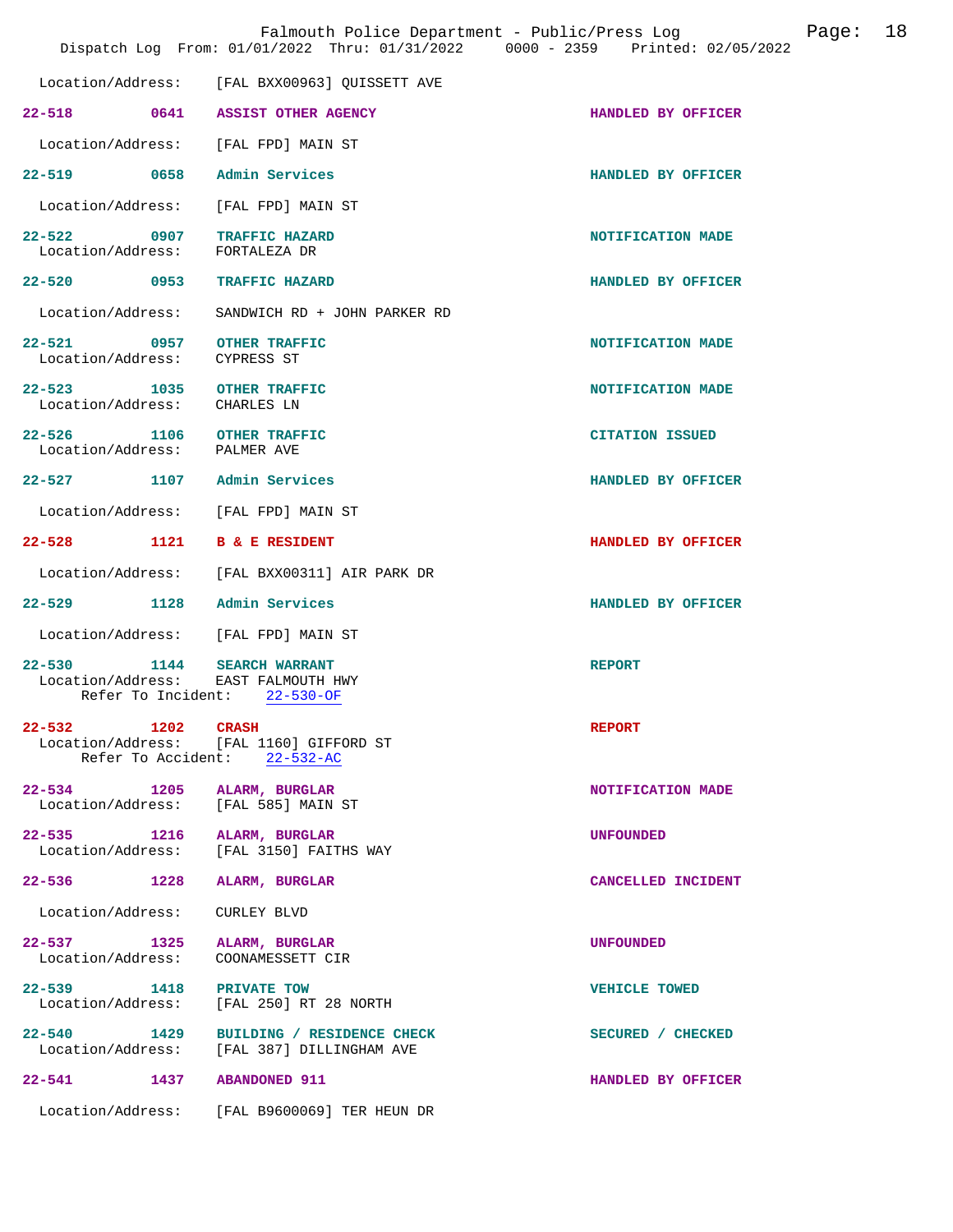**22-543 1554 ALARM, BURGLAR UNFOUNDED**  [FAL 2223] WEST FALMOUTH HWY **22-544 1610 Down Wires HANDLED BY PARTY**  PALMER AVE + LAKEVIEW AVE

**22-545 1630 ASSIST CITIZEN HANDLED BY PARTY**  Location/Address: [FAL B9900205] TEATICKET HWY

**22-547 1645 CHECK WELFARE UNABLE TO LOCATE**  [FAL B9800112] RIDDLE HILL RD

**22-549 1705 MEDICAL (PD)** REF FIRE DEPT Location/Address: [FAL B0100152] TEATICKET HWY [FAL B0100152] TEATICKET HWY

**22-550 1723 DEAD ON ARRIVAL REPORT**  Location/Address: [FAL B9800112] RIDDLE HILL RD Refer To Incident: 22-550-OF

**22-552 1750 Harassment REPORT**  Location/Address: [FAL 2098] EDGERTON DR Refer To Incident: 22-552-OF

**22-554 2015 CHECK WELFARE HANDLED BY OFFICER**  Location/Address: [FAL 2222] MAIN ST **22-556 2133 ALARM, BURGLAR HANDLED BY OFFICER**  Location/Address: [FAL B9601091] EDGEWATER DR WEST

**22-558 2202 ALARM, BURGLAR UNFOUNDED**  [FAL BXX00526] SPRING BARS RD

## **For Date: 01/09/2022 - Sunday**

| $22 - 559$                  | 0017 | ALARM, BURGLAR                                 | <b>CHECKED</b> |
|-----------------------------|------|------------------------------------------------|----------------|
| Location/Address:           |      | COONAMESSETT CIR                               | <b>SECURED</b> |
| 22–560<br>Location/Address: | 0042 | PARKING VIOLATION(S)<br>[FAL B9600261] MAIN ST | NO VIOLATION   |

**22-561** 0050 PARKING VIOLATION(S) NO VIOLATION Location/Address: [FAL B9600203] TOWN HALL SO [FAL B9600203] TOWN HALL SO

22-563 0051 BUILDING / RESIDENCE CHECK CHECK SECURED / CHECKED Location/Address: [FAL B9700852] NORTH FALMOUTH HWY [FAL B9700852] NORTH FALMOUTH HWY

**22-562 0052 BUILDING / RESIDENCE CHECK HANDLED BY OFFICER** 

Location/Address: [FAL B9800292] DAVIS STRAITS

**22-564 0056 BUILDING / RESIDENCE CHECK SECURED / CHECKED**  Location/Address: [FAL B9900121] PALMER AVE

**22-565 0057 ASSIST CITIZEN TRANSPORT**  [FAL B9800292] DAVIS STRAITS

**22-566 0121 BUILDING / RESIDENCE CHECK SECURED / CHECKED**  Location/Address: [FAL B9600051] HATCHVILLE RD

22-567 0125 AREA CHECK **SECURED** / CHECKED Location/Address: [FAL 777] HIGHFIELD DR

**22-568** 0154 BUILDING / RESIDENCE CHECK SECURED / CHECKED Location/Address: [FAL 964] TEATICKET HWY [FAL 964] TEATICKET HWY

[FAL 777] HIGHFIELD DR

**22-569 0159 BUILDING / RESIDENCE CHECK SECURED / CHECKED**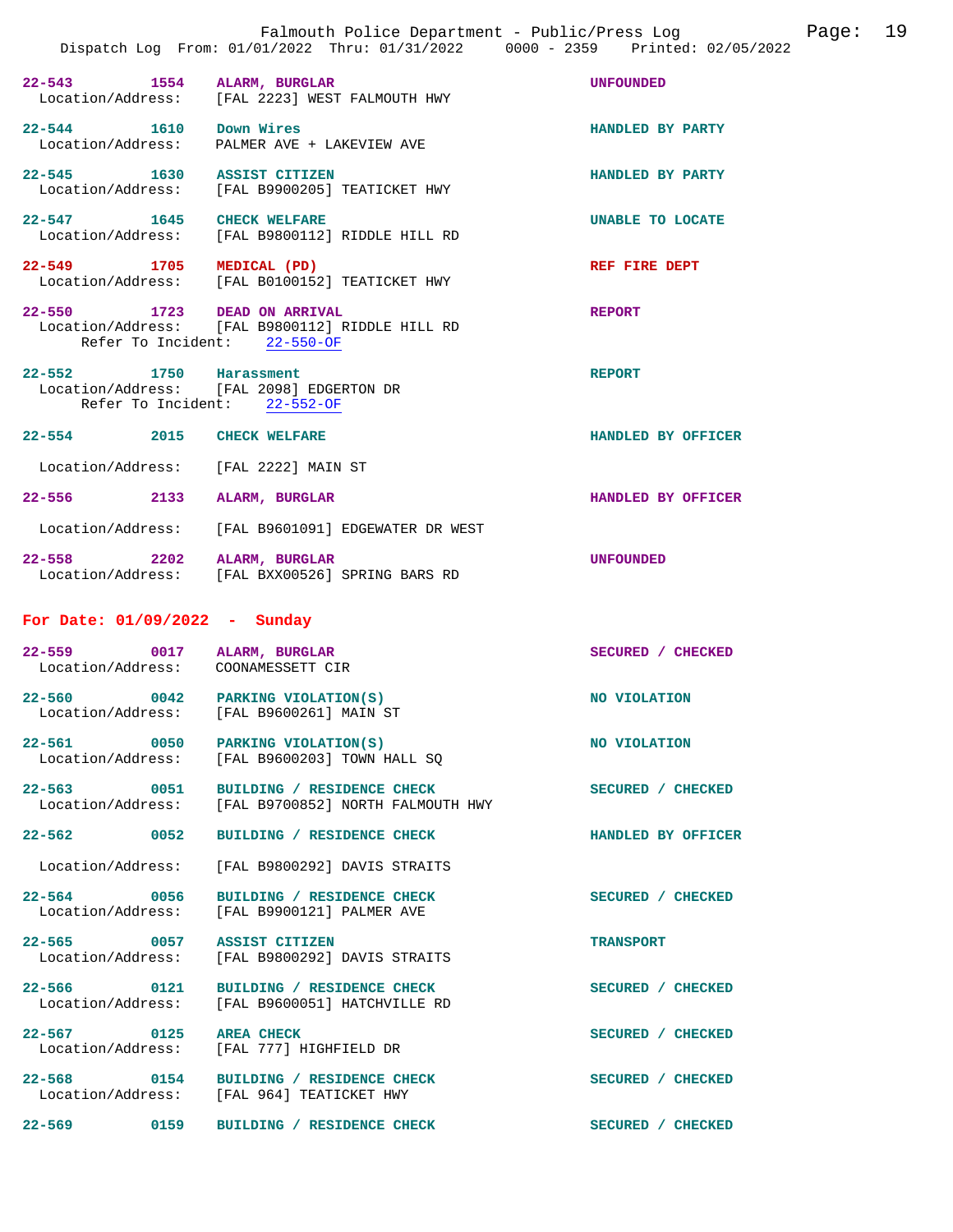|                                                              | Dispatch Log From: 01/01/2022 Thru: 01/31/2022 0000 - 2359 Printed: 02/05/2022 |                        |
|--------------------------------------------------------------|--------------------------------------------------------------------------------|------------------------|
|                                                              | Location/Address: [FAL 302] SANDWICH RD                                        |                        |
| Location/Address: WATER ST                                   | 22-570 0205 PARKING VIOLATION(S)                                               | NO VIOLATION           |
| 22-571 0224 AREA CHECK<br>Location/Address: LOCUST ST        |                                                                                | SECURED / CHECKED      |
| 22-572 0232 ABANDONED 911                                    |                                                                                | CANCELLED INCIDENT     |
|                                                              | Location/Address: [FAL 3075] JONES RD                                          |                        |
| 22-573 0303 Admin Services                                   |                                                                                | HANDLED BY OFFICER     |
| Location/Address: [FAL FPD] MAIN ST                          |                                                                                |                        |
|                                                              | 22-575 0350 ALARM, BURGLAR<br>Location/Address: [FAL B9800436] MAIN ST         | SECURED / CHECKED      |
| 22-577 0508 ALARM, BURGLAR<br>Location/Address:              | STRAWBERRY HILL RD                                                             | <b>UNFOUNDED</b>       |
| 22-582 0802 ALARM, BURGLAR                                   | Location/Address: [FAL 3234] SANDWICH RD                                       | <b>UNFOUNDED</b>       |
| 22-585 1014 OTHER TRAFFIC<br>Location/Address: SHARON ANN LN |                                                                                | NOTIFICATION MADE      |
| 22-593 1319 CHECK WELFARE<br>Location/Address: SCRANTON AVE  |                                                                                | <b>GONE ON ARRIVAL</b> |
| 22-594 1333 ALARM, BURGLAR<br>Location/Address:              | [FAL 2642] WOODLAND TRL                                                        | <b>UNFOUNDED</b>       |
| 22-595 1408 CRASH                                            |                                                                                | HANDLED BY OFFICER     |
|                                                              | Location/Address: [FAL B9600032] EAST FALMOUTH HWY                             |                        |
| 22-596 1531 ASSIST CITIZEN                                   | Location/Address: [FAL 302] SANDWICH RD<br>Refer To Incident: 22-596-OF        | <b>REPORT</b>          |
|                                                              | 22-597 1535 FOLLOW UP INVESTIGATION                                            | HANDLED BY OFFICER     |
|                                                              | Location/Address: [FAL FPD] MAIN ST                                            |                        |
| 22-598 1540 ASSIST CITIZEN                                   | Location/Address: [FAL 964] TEATICKET HWY                                      | <b>TRANSPORT</b>       |
| $22 - 599$<br>Location/Address:                              | 1541 ALARM, BURGLAR<br>SEABROOK DR                                             | <b>UNFOUNDED</b>       |
| 22-600 1601                                                  | Admin Services                                                                 | HANDLED BY OFFICER     |
| Location/Address: [FAL FPD] MAIN ST                          |                                                                                |                        |
| 22-601 1602                                                  | Admin Services                                                                 | HANDLED BY OFFICER     |
| Location/Address:                                            | [FAL FPD] MAIN ST                                                              |                        |
| 1609<br>$22 - 602$<br>Location/Address:                      | TRANSPORT / ESCORT<br>[FAL BXX00016] TEATICKET HWY                             | <b>TRANSPORT</b>       |
| 22-603 1616                                                  | <b>TRAFFIC HAZARD</b>                                                          | HANDLED BY OFFICER     |
|                                                              | Location/Address: [FAL B9600326] TEATICKET HWY                                 |                        |
| $22 - 604$<br>1621                                           | <b>CRASH</b><br>Location/Address: [FAL 55] MENAUHANT RD                        | <b>REPORT</b>          |

Falmouth Police Department - Public/Press Log Page: 20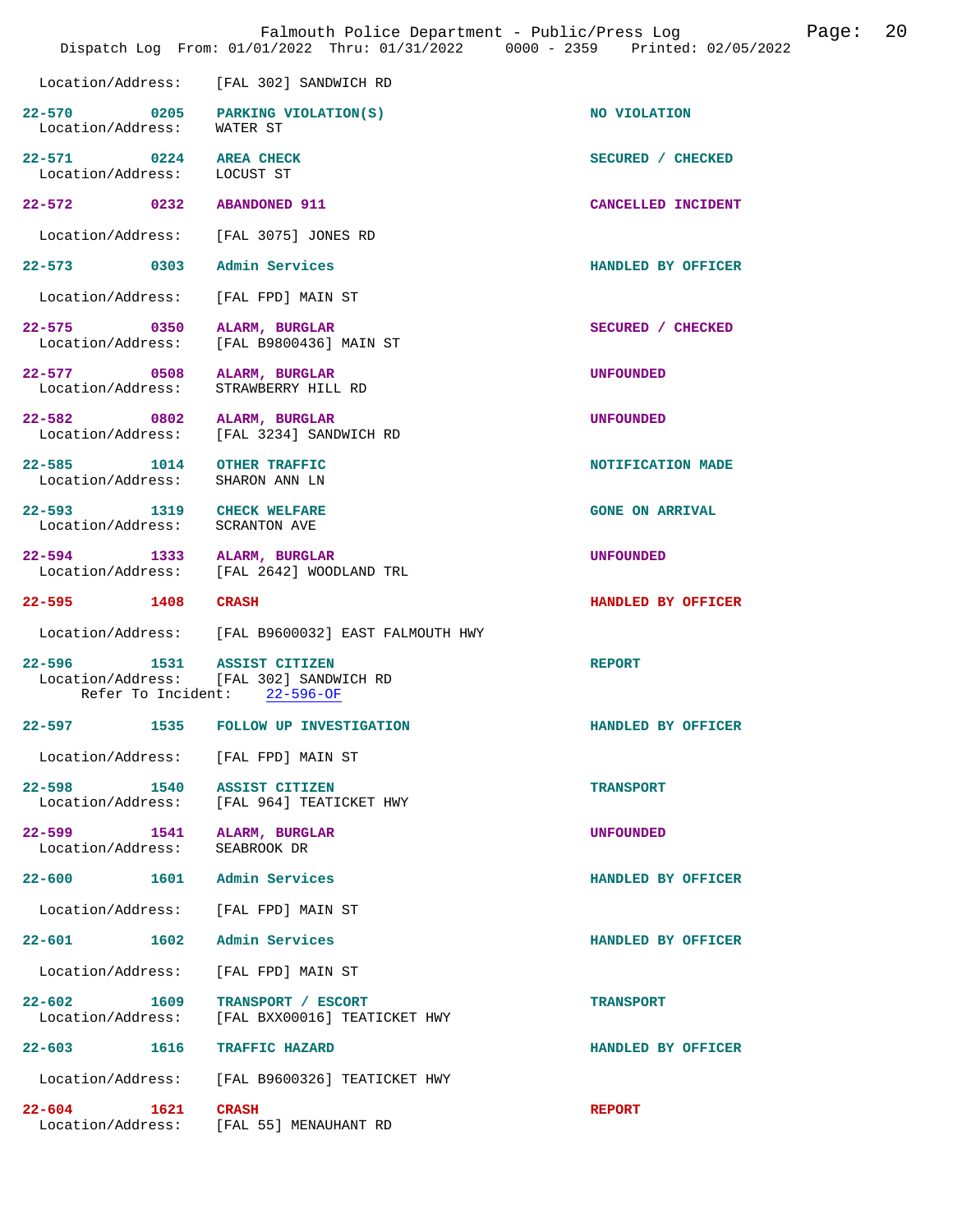|                                      |                                                                                                      | Page: 21<br>Falmouth Police Department - Public/Press Log<br>Dispatch Log From: 01/01/2022 Thru: 01/31/2022 0000 - 2359 Printed: 02/05/2022 |  |
|--------------------------------------|------------------------------------------------------------------------------------------------------|---------------------------------------------------------------------------------------------------------------------------------------------|--|
|                                      | Refer To Accident: 22-604-AC<br>Refer To Arrest: 22-604-AR                                           |                                                                                                                                             |  |
|                                      | Arrest: ARMANI, ANNEMARIE MARIE<br>Address: 21 IPSWICH DR EAST FALMOUTH, MA                          |                                                                                                                                             |  |
|                                      |                                                                                                      |                                                                                                                                             |  |
| Age: 53                              |                                                                                                      |                                                                                                                                             |  |
|                                      | Charges: OUI-LIQUOR OR .08%                                                                          |                                                                                                                                             |  |
|                                      | NEGLIGENT OPERATION OF MOTOR VEHICLE c90 §24(2)(a) (OTE)<br>ALCOHOL IN MV, POSSESS OPEN CONTAINER OF |                                                                                                                                             |  |
| $22 - 606$                           | 1702 ALARM, BURGLAR                                                                                  | SECURED / CHECKED                                                                                                                           |  |
| Location/Address:                    | WORCESTER CT                                                                                         |                                                                                                                                             |  |
|                                      |                                                                                                      |                                                                                                                                             |  |
|                                      | 22-607 1717 MOTOR VEHICLE STOP                                                                       | Verbal Warning                                                                                                                              |  |
|                                      | Location/Address: TEATICKET HWY + OX BOW RD                                                          |                                                                                                                                             |  |
| 22-608 1745 AREA CHECK               |                                                                                                      | <b>UNFOUNDED</b>                                                                                                                            |  |
| Location/Address: FRESH POND RD      |                                                                                                      |                                                                                                                                             |  |
|                                      |                                                                                                      |                                                                                                                                             |  |
|                                      | 22-609 1812 DISTURBANCE / DISORDERLY                                                                 | Arrest(s) Made                                                                                                                              |  |
|                                      | Location/Address: [FAL BXX00758] NORTH MAIN ST                                                       |                                                                                                                                             |  |
|                                      | Refer To Arrest: 22-609-AR                                                                           |                                                                                                                                             |  |
|                                      | Arrest: COUTO, FERNANDA G                                                                            |                                                                                                                                             |  |
|                                      | Address: 38 KENNEBEC AVE OAK BLUFFS, MA                                                              |                                                                                                                                             |  |
| Age: 38                              |                                                                                                      |                                                                                                                                             |  |
| Charges:                             | DESTRUCTION OF PROPERTY +\$1200, MALICIOUS c266 §127                                                 |                                                                                                                                             |  |
|                                      | DISORDERLY CONDUCT                                                                                   |                                                                                                                                             |  |
|                                      | RESIST ARREST                                                                                        |                                                                                                                                             |  |
|                                      | ASSAULT W/DANGEROUS WEAPON                                                                           |                                                                                                                                             |  |
|                                      |                                                                                                      |                                                                                                                                             |  |
| 22-612 1857 ALARM, BURGLAR           |                                                                                                      | HANDLED BY OFFICER                                                                                                                          |  |
| Location/Address: [FAL 105] CAREY LN |                                                                                                      |                                                                                                                                             |  |
|                                      |                                                                                                      |                                                                                                                                             |  |
| 22-613 1921 CRASH                    |                                                                                                      | NOTIFICATION MADE                                                                                                                           |  |
| Location/Address: RT 28 SOUTH        |                                                                                                      |                                                                                                                                             |  |
|                                      |                                                                                                      |                                                                                                                                             |  |
| 22-614 1934 Admin Services           |                                                                                                      | HANDLED BY OFFICER                                                                                                                          |  |
|                                      |                                                                                                      |                                                                                                                                             |  |
| Location/Address: [FAL FPD] MAIN ST  |                                                                                                      |                                                                                                                                             |  |
|                                      |                                                                                                      |                                                                                                                                             |  |
| 22-615 2003 ALARM, BURGLAR           |                                                                                                      | CANCELLED INCIDENT                                                                                                                          |  |
|                                      | Location/Address: [FAL BXX00526] SPRING BARS RD                                                      |                                                                                                                                             |  |
|                                      |                                                                                                      |                                                                                                                                             |  |
| 22-616 2046 MOTOR VEHICLE STOP       |                                                                                                      | Verbal Warning                                                                                                                              |  |
|                                      | Location/Address: [FAL BXX00322] TEATICKET HWY                                                       |                                                                                                                                             |  |
|                                      |                                                                                                      |                                                                                                                                             |  |
| 22-618 2140 ASSAULT, PAST            |                                                                                                      | <b>REPORT</b>                                                                                                                               |  |
| Location/Address: DAVISVILLE RD      |                                                                                                      |                                                                                                                                             |  |
|                                      | Refer To Incident: 22-618-OF                                                                         |                                                                                                                                             |  |
|                                      |                                                                                                      |                                                                                                                                             |  |
| 22-620 2157 ALARM, BURGLAR           |                                                                                                      | <b>UNFOUNDED</b>                                                                                                                            |  |
|                                      | Location/Address: [FAL 840] TECHNOLOGY PARK DR                                                       |                                                                                                                                             |  |
| 22-622 2328 DISABLED MV              |                                                                                                      | HANDLED BY OFFICER                                                                                                                          |  |
|                                      |                                                                                                      |                                                                                                                                             |  |
|                                      | Location/Address: RT 28 NORTH + BRICK KILN RD                                                        |                                                                                                                                             |  |
|                                      |                                                                                                      |                                                                                                                                             |  |
| 22-623 2337 AREA CHECK               |                                                                                                      | SECURED / CHECKED                                                                                                                           |  |
|                                      | Location/Address: [FAL 407] WILD HARBOR RD                                                           |                                                                                                                                             |  |
|                                      |                                                                                                      |                                                                                                                                             |  |
| 22-624 2342 AREA CHECK               |                                                                                                      | SECURED / CHECKED                                                                                                                           |  |
|                                      | Location/Address: [FAL BXX00748] QUISSETT HARBOR RD                                                  |                                                                                                                                             |  |
|                                      |                                                                                                      |                                                                                                                                             |  |
| 22-625 2350 AREA CHECK               |                                                                                                      | SECURED / CHECKED                                                                                                                           |  |
|                                      | Location/Address: [FAL BXX00063] FALMOUTH WOODS RD                                                   |                                                                                                                                             |  |
|                                      |                                                                                                      |                                                                                                                                             |  |
|                                      | 22-626 2356 FOLLOW UP INVESTIGATION                                                                  | HANDLED BY OFFICER                                                                                                                          |  |
| Location/Address: [FAL FPD] MAIN ST  |                                                                                                      |                                                                                                                                             |  |
|                                      |                                                                                                      |                                                                                                                                             |  |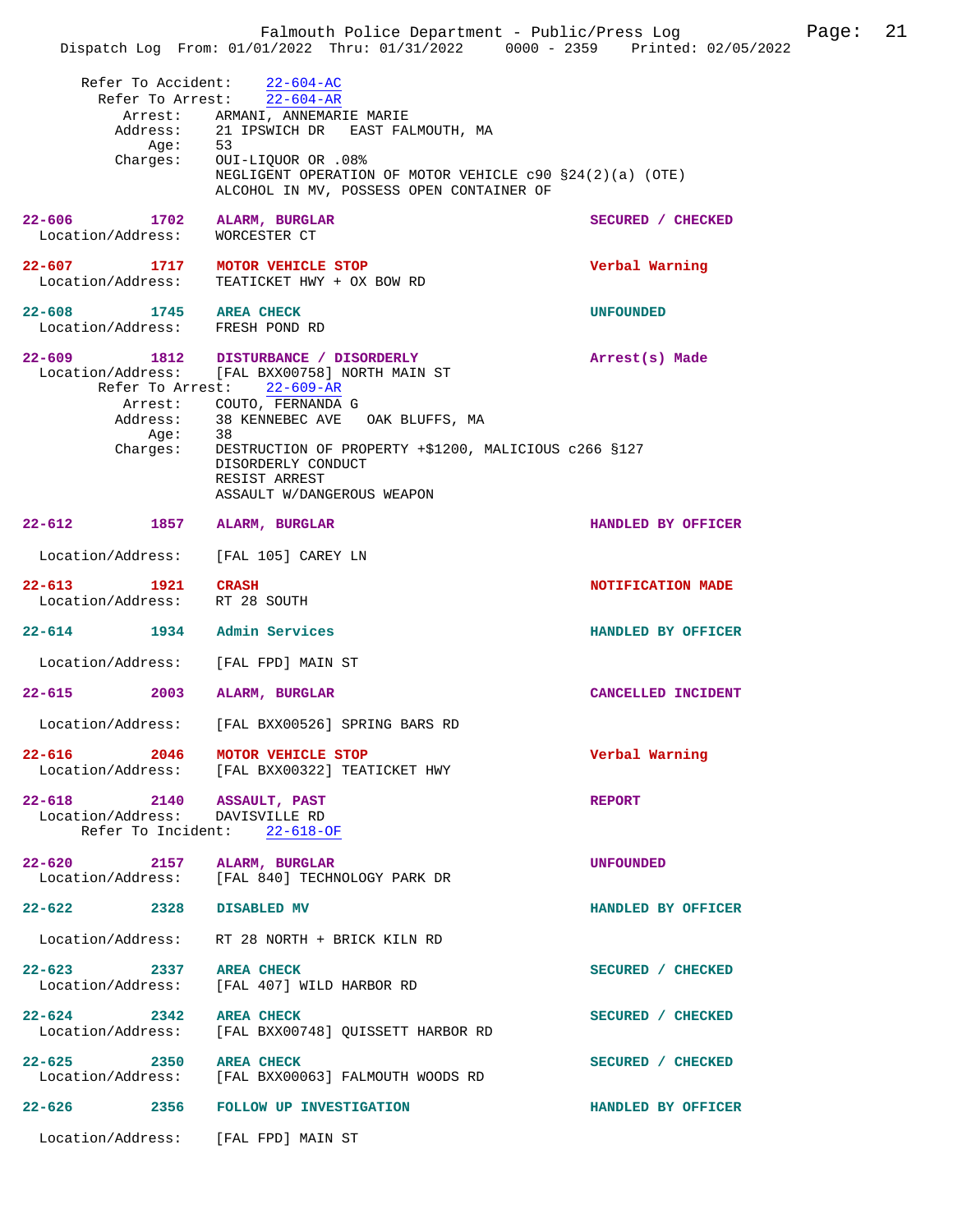| $22 - 627$<br>2359<br>Location/Address: | AREA CHECK<br>[FAL 302] SANDWICH RD | SECURED / CHECKED |
|-----------------------------------------|-------------------------------------|-------------------|

## **For Date: 01/10/2022 - Monday**

| $22 - 628$                      | 0006 | <b>AREA CHECK</b>                             | HANDLED BY OFFICER               |
|---------------------------------|------|-----------------------------------------------|----------------------------------|
| Location/Address:               |      | SHOREWOOD DR                                  |                                  |
| $22 - 629$<br>Location/Address: | 0013 | <b>AREA CHECK</b><br>[FAL 3214] HATCHVILLE RD | <b>CHECKED</b><br><b>SECURED</b> |
| $22 - 631$<br>Iocation/Address: | 0023 | CRASH, HIT/RUN<br>FAL 7771 HIGHFIELD DR       | <b>REPORT</b>                    |

 Location/Address: [FAL 777] HIGHFIELD DR Refer To Incident: 22-631-OF

- **22-630 0024 CRASH CANCELLED INCIDENT**  Location/Address: DEPOT AVE **22-632 0037 BUILDING / RESIDENCE CHECK SECURED / CHECKED**
- Location/Address: [FAL B9600025] DAVISVILLE RD
- 22-633 0039 AREA CHECK SECURED / CHECKED Location/Address: [FAL BXX00131] EAST FALMOUTH HWY
- 22-635 0050 AREA CHECK **CHECK SECURED** / CHECKED Location / Address: [FAL B9800292] DAVIS STRAITS [FAL B9800292] DAVIS STRAITS
- **22-636** 0052 BUILDING / RESIDENCE CHECK SECURED / CHECKED Location/Address: [FAL B9700084] TEATICKET HWY
- 
- Location/Address: CORTE REAL AVE

**22-637** 0124 AREA CHECK **DEALL AREA CHECK SECURED** / CHECKED Location/Address: COUNTRY CLUB LN Location/Address:

- 
- **22-638** 0132 AREA CHECK **CHECK SECURED** / CHECKED Location/Address: [FAL 1471] RT 151

**22-647 0359 Admin Services HANDLED BY OFFICER** 

[FAL B9700084] TEATICKET HWY **22-634 0054 AREA CHECK SECURED / CHECKED** 

**22-639 0129 BUILDING / RESIDENCE CHECK SECURED / CHECKED**  Location/Address: [FAL 302] SANDWICH RD

[FAL 1471] RT 151

**22-640** 0138 PARKING VIOLATION(S) NO VIOLATION Location/Address: WATER ST + LUSCOMBE AVE WATER ST + LUSCOMBE AVE

**22-641 0148 BUILDING / RESIDENCE CHECK SECURED / CHECKED**  Location/Address: [FAL B9600051] HATCHVILLE RD

**22-643 0225 PARKING VIOLATION(S) NO VIOLATION**  Location/Address: [FAL B9600203] TOWN HALL SQ

**22-644 0226 PARKING VIOLATION(S) NO VIOLATION**  Location/Address: [FAL B9600261] MAIN ST

22-645 0245 BUILDING / RESIDENCE CHECK **SECURED** / CHECKED Location/Address: [FAL B9600026] GIFFORD EXT ST [FAL B9600026] GIFFORD EXT ST

**22-646** 0343 BUILDING / RESIDENCE CHECK SECURED / CHECKED Location / Address: [FAL 964] TEATICKET HWY Location/Address: [FAL 964] TEATICKET HWY

Location/Address: [FAL FPD] MAIN ST

**22-649 0625 Admin Services HANDLED BY OFFICER**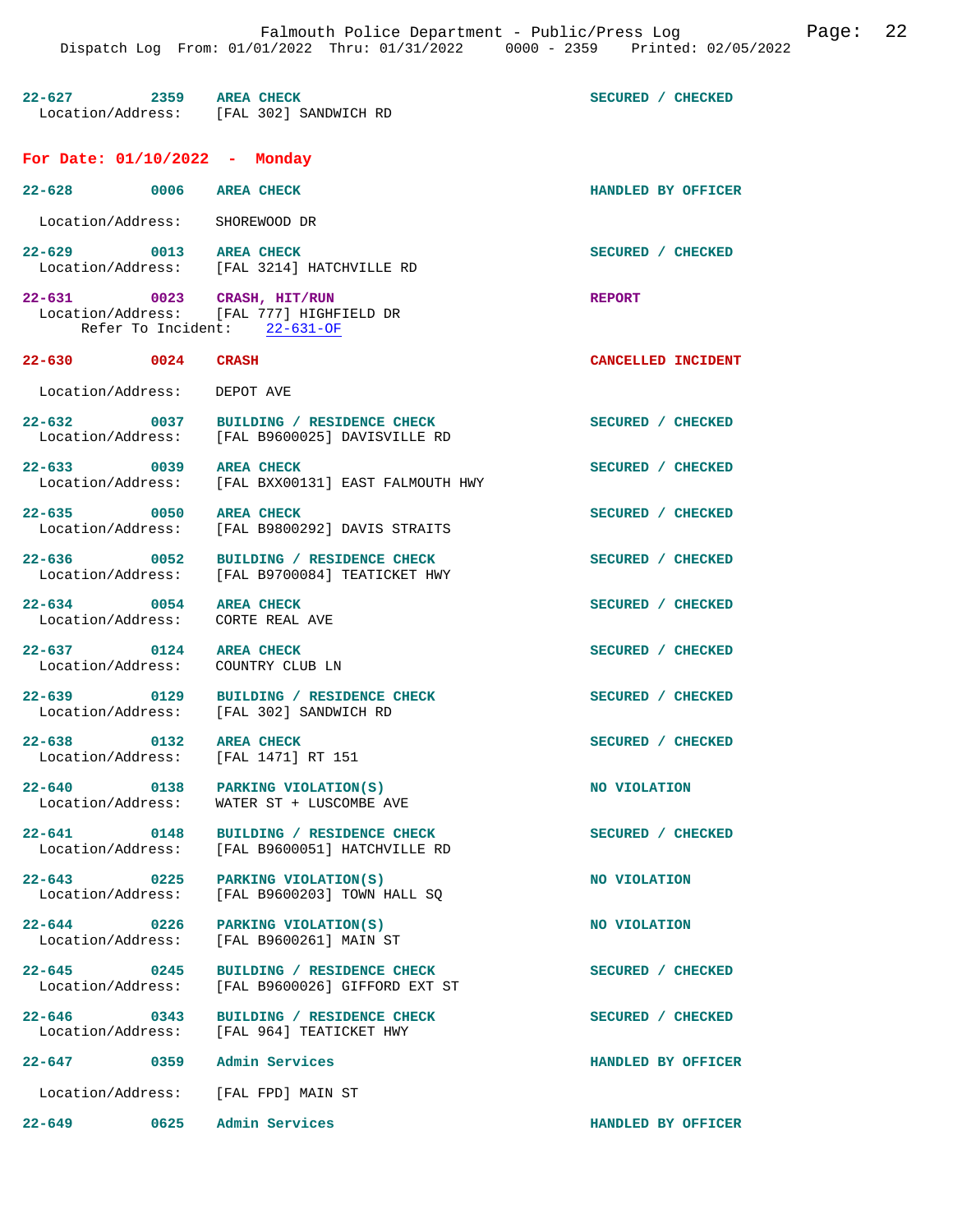|                                                        | Location/Address: [FAL FPD] MAIN ST                             |                    |
|--------------------------------------------------------|-----------------------------------------------------------------|--------------------|
| 22-654 0803 Admin Services                             |                                                                 | HANDLED BY OFFICER |
|                                                        | Location/Address: [FAL B9600026] GIFFORD EXT ST                 |                    |
| 22-656 0836                                            | TRANSPORT / ESCORT<br>Location/Address: [FAL B9600063] JONES RD | <b>TRANSPORT</b>   |
| $22 - 657$ 0842<br>Location/Address: [FAL 761] MAIN ST | <b>ABANDONED 911</b>                                            | UNABLE TO LOCATE   |
| 22-658 0910                                            | OTHER TRAFFIC<br>Location/Address: [FAL B9600028] JONES RD      | NOTIFICATION MADE  |
| 22-659 0937 DISABLED MV                                |                                                                 | CANCELLED INCIDENT |
|                                                        | Location/Address: JOHN PARKER RD + EAST FALMOUTH HWY            |                    |
| 22-660 1032                                            | Admin Services                                                  | HANDLED BY OFFICER |
|                                                        | Location/Address: [FAL 3113] MAIN ST                            |                    |
| $22 - 661$ 1032                                        | <b>ERRATIC MV</b>                                               | HANDLED BY OFFICER |
|                                                        | Location/Address: RT 28 NORTH + RT 151                          |                    |
| 22-662 1100 DISABLED MV                                |                                                                 | HANDLED BY OFFICER |
|                                                        | Location/Address: RT 28 NORTH + BRICK KILN RD                   |                    |
| 22-663 1149                                            | ALARM, BURGLAR                                                  | HANDLED BY OFFICER |
| Location/Address: OLD DOCK RD                          |                                                                 |                    |
| 22-666 1246 SEX OFFENSES                               |                                                                 | HANDLED BY OFFICER |
| Location/Address: [FAL FPD] MAIN ST                    | Refer To Incident: 22-666-OF                                    |                    |
| 22-669 1315 ASSIST CITIZEN                             |                                                                 | CANCELLED INCIDENT |
|                                                        | Location/Address: STEPHEN P WENTWORTH                           |                    |
| $22 - 671$<br>1355                                     | FOLLOW UP INVESTIGATION                                         | HANDLED BY OFFICER |
|                                                        | Location/Address: [FAL FPD] MAIN ST                             |                    |
| $22 - 672$<br>Location/Address:                        | 1357 CHECK WELFARE<br>JONES RD + TEATICKET HWY                  | UNABLE TO LOCATE   |
| 22-675 1520                                            | PRESERVE PEACE                                                  | HANDLED BY OFFICER |
| Location/Address: KING ST                              |                                                                 |                    |
| 22–676 1525<br>Location/Address:                       | <b>ANIMAL COMPLAINT</b><br>OX BOW RD                            | NOTIFICATION MADE  |
| $22 - 677$<br>1531<br>Location/Address:                | <b>GUN SHOTS</b><br>PENZANCE RD                                 | REF OTHER          |
| 22-681 1559 ALARM, BURGLAR                             |                                                                 | CANCELLED INCIDENT |
|                                                        | Location/Address: LITTLE NECK BARS RD                           |                    |
| $22 - 682$<br>1602<br>Location/Address:                | ALARM, BURGLAR<br>[FAL B9601561] WALKER ST                      | SECURED / CHECKED  |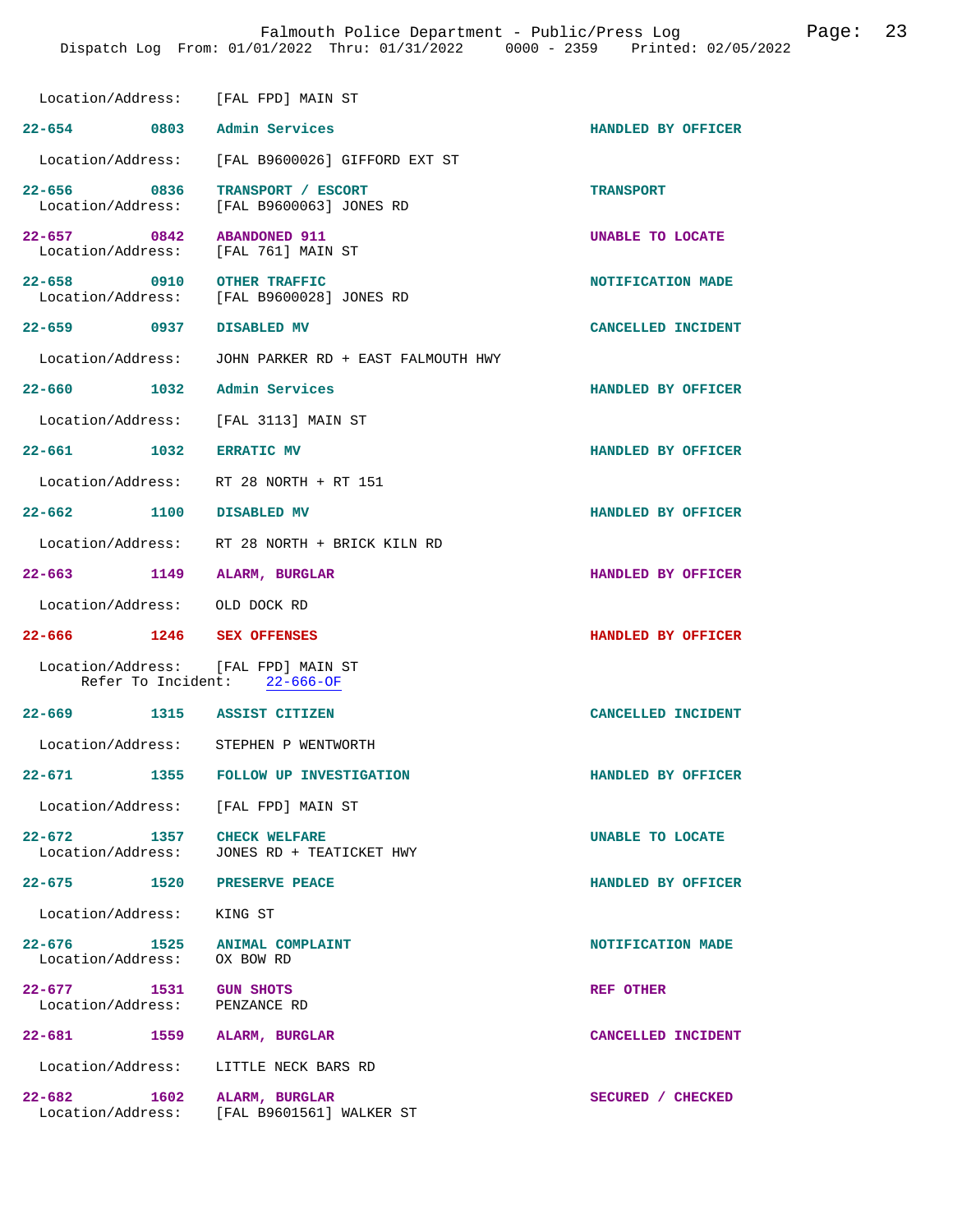|                                  |                           | Falmouth Police Department - Public/Press Log<br>Dispatch Log From: 01/01/2022 Thru: 01/31/2022 0000 - 2359 Printed: 02/05/2022  |                    | Page: | 24 |
|----------------------------------|---------------------------|----------------------------------------------------------------------------------------------------------------------------------|--------------------|-------|----|
|                                  |                           | 22-683 1603 ALARM, BURGLAR                                                                                                       | CANCELLED INCIDENT |       |    |
|                                  |                           | Location/Address: NORTH FALMOUTH HWY                                                                                             |                    |       |    |
|                                  |                           | 22-684 1606 AREA CHECK                                                                                                           | CANCELLED INCIDENT |       |    |
| Location/Address:                |                           | [FAL BXX00316] BRAMBLE BUSH DR                                                                                                   |                    |       |    |
| 22–685 1636                      |                           | <b>CRASH</b><br>Location/Address: WAQUOIT HWY + PARSONS LN<br>Refer To Accident: 22-685-AC                                       | <b>REPORT</b>      |       |    |
|                                  |                           | 22-687 1654 MOTOR VEHICLE STOP<br>Location/Address: PALMER AVE + LAKEVIEW AVE                                                    | Verbal Warning     |       |    |
|                                  |                           | 22-688 1737 CHECK WELFARE<br>Location/Address: BLACKSMITH SHOP RD                                                                | <b>TRANSPORT</b>   |       |    |
|                                  |                           | 22-690 1839 TRAFFIC HAZARD<br>Location/Address: WEST FALMOUTH HWY + BRAESIDE RD                                                  | NO VIOLATION       |       |    |
|                                  |                           | 22-691 1856 ANIMAL COMPLAINT<br>Location/Address: [FAL 2128] RT 28 SOUTH                                                         | UNABLE TO LOCATE   |       |    |
|                                  |                           | 22-693 1905 CRASH, HIT/RUN<br>Location/Address: TROTTING PARK RD<br>Refer To Accident: 22-693-AC<br>Refer To Incident: 22-693-OF | <b>REPORT</b>      |       |    |
|                                  |                           | 22-694 1924 ALARM, BURGLAR<br>Location/Address: [FAL B9701163] BLACKSMITH SHOP RD                                                | <b>UNFOUNDED</b>   |       |    |
|                                  |                           | 22-695 1959 ALARM, BURGLAR<br>Location/Address: WEST FALMOUTH HWY                                                                | <b>UNFOUNDED</b>   |       |    |
|                                  |                           | 22-697 2019 AREA CHECK<br>Location/Address: BEEBE ACRES RD                                                                       | UNABLE TO LOCATE   |       |    |
| $22 - 698$                       |                           | 2033 BUILDING / RESIDENCE CHECK<br>Location/Address: [FAL 964] TEATICKET HWY                                                     | SECURED / CHECKED  |       |    |
| $22 - 699$                       | 2041<br>Location/Address: | MOTOR VEHICLE STOP<br>JONES RD + PALMER AVE                                                                                      | Verbal Warning     |       |    |
|                                  |                           | 22-700 2049 ALARM, BURGLAR<br>Location/Address: [FAL BXX00526] SPRING BARS RD                                                    | <b>UNFOUNDED</b>   |       |    |
| 22-701 2157                      |                           | BUILDING / RESIDENCE CHECK                                                                                                       | HANDLED BY OFFICER |       |    |
| Location/Address:                |                           | [FAL 1161] MARAVISTA AVE                                                                                                         |                    |       |    |
| 22-702 2208<br>Location/Address: |                           | <b>AREA CHECK</b><br>RT 151                                                                                                      | SECURED / CHECKED  |       |    |
| Location/Address:                |                           | 22-703 2213 AREA CHECK<br>HOMESTEAD LN                                                                                           | SECURED / CHECKED  |       |    |
| 22-704 2219<br>Location/Address: |                           | BUILDING / RESIDENCE CHECK<br>[FAL 3214] HATCHVILLE RD                                                                           | SECURED / CHECKED  |       |    |
| 22-705 2331                      | Location/Address:         | BUILDING / RESIDENCE CHECK<br>[FAL B9800292] DAVIS STRAITS                                                                       | SECURED / CHECKED  |       |    |
| 22-706 2338<br>Location/Address: |                           | BUILDING / RESIDENCE CHECK<br>[FAL 407] WILD HARBOR RD                                                                           | SECURED / CHECKED  |       |    |
|                                  |                           | 22-707 2349 BUILDING / RESIDENCE CHECK<br>Location/Address: [FAL B9600246] OLD MAIN RD                                           | SECURED / CHECKED  |       |    |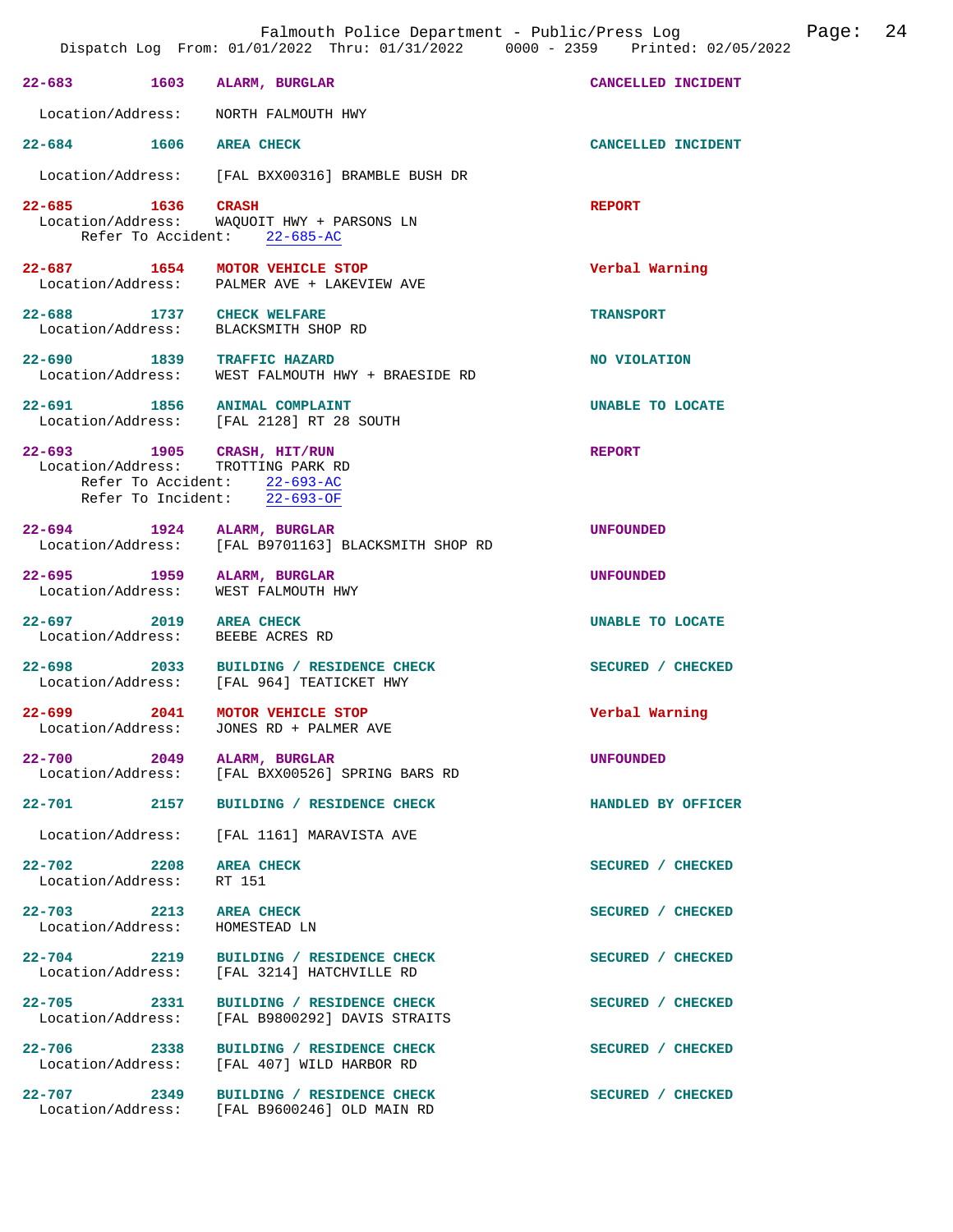|                                  | Dispatch Log From: 01/01/2022 Thru: 01/31/2022 0000 - 2359 Printed: 02/05/2022                 | Falmouth Police Department - Public/Press Log Fage: 25 |  |
|----------------------------------|------------------------------------------------------------------------------------------------|--------------------------------------------------------|--|
| 22-708 2355 SUSPICIOUS MV        |                                                                                                | HANDLED BY OFFICER                                     |  |
|                                  | Location/Address: [FAL BXX00659] NORTH FALMOUTH HWY                                            |                                                        |  |
| For Date: $01/11/2022 -$ Tuesday |                                                                                                |                                                        |  |
|                                  | 22-709 0001 BUILDING / RESIDENCE CHECK<br>Location/Address: [FAL 964] TEATICKET HWY            | SECURED / CHECKED                                      |  |
| 22-710 0008 Admin Services       |                                                                                                | HANDLED BY OFFICER                                     |  |
|                                  | Location/Address: [FAL FPD] MAIN ST                                                            |                                                        |  |
|                                  | 22-711 0009 AREA CHECK<br>Location/Address: [FAL B9600027] LAKEVIEW AVE                        | SECURED / CHECKED                                      |  |
|                                  | 22-712 0023 BUILDING / RESIDENCE CHECK<br>Location/Address: [FAL B9600025] DAVISVILLE RD       | SECURED / CHECKED                                      |  |
|                                  | 22-713 0025 BUILDING / RESIDENCE CHECK<br>Location/Address: [FAL BXX00131] EAST FALMOUTH HWY   | SECURED / CHECKED                                      |  |
| 22-714 0035 CHECK WELFARE        |                                                                                                | HANDLED BY OFFICER                                     |  |
| Location/Address:                | BONNIE LN                                                                                      |                                                        |  |
|                                  | 22-715 0107 BUILDING / RESIDENCE CHECK<br>Location/Address: [FAL B9600031] MARAVISTA AVE EXT   | SECURED / CHECKED                                      |  |
|                                  | 22-716 0111 BUILDING / RESIDENCE CHECK<br>Location/Address: [FAL B9600029] KATHARINE LEE BATES | SECURED / CHECKED                                      |  |
|                                  | 22-717 0114 BUILDING / RESIDENCE CHECK<br>Location/Address: [FAL B9600027] LAKEVIEW AVE        | SECURED / CHECKED                                      |  |
|                                  | 22-718 0120 BUILDING / RESIDENCE CHECK<br>Location/Address: [FAL B9600051] HATCHVILLE RD       | SECURED / CHECKED                                      |  |
| 22-720                           | 0129 BUILDING / RESIDENCE CHECK<br>Location/Address: [FAL BXX00063] FALMOUTH WOODS RD          | SECURED / CHECKED                                      |  |
|                                  | 22-721 0141 BUILDING / RESIDENCE CHECK<br>Location/Address: [FAL 3175] DAVIS STRAITS           | SECURED / CHECKED                                      |  |
| Location/Address: PIRES WAY      | 22-722 0149 BUILDING / RESIDENCE CHECK                                                         | SECURED / CHECKED                                      |  |
| 22-725 0149 AREA CHECK           | Location/Address: [FAL BXX00810] MAIN ST                                                       | SECURED / CHECKED                                      |  |
|                                  | 22-723 0150 BUILDING / RESIDENCE CHECK<br>Location/Address: [FAL B9700958] EAST FALMOUTH HWY   | SECURED / CHECKED                                      |  |
| 22-726 0151 AREA CHECK           | Location/Address: [FAL BXX00359] SCRANTON AVE                                                  | SECURED / CHECKED                                      |  |
|                                  | 22-724 0152 BUILDING / RESIDENCE CHECK<br>Location/Address: [FAL B9900121] PALMER AVE          | SECURED / CHECKED                                      |  |
|                                  | 22-729 0154 PARKING VIOLATION(S)<br>Location/Address: [FAL B9600261] MAIN ST                   | NO VIOLATION                                           |  |
|                                  | 22-727 0158 BUILDING / RESIDENCE CHECK<br>Location/Address: [FAL 1471] RT 151                  | SECURED / CHECKED                                      |  |

**22-731** 0158 PARKING VIOLATION(S) NO VIOLATION Location/Address: [FAL B9600203] TOWN HALL SQ

**22-728 0159 AREA CHECK SECURED / CHECKED**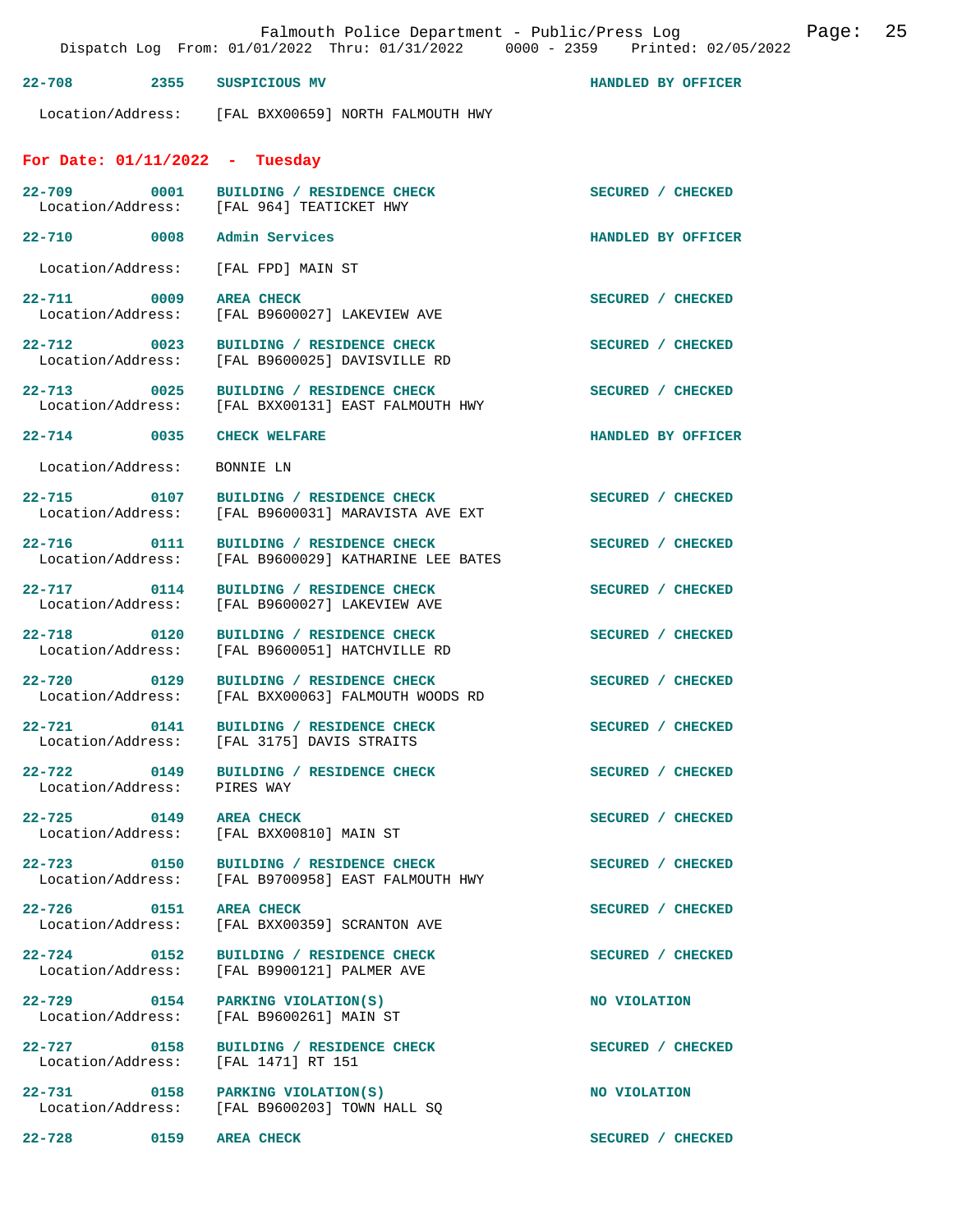|                                                        | Dispatch Log From: 01/01/2022 Thru: 01/31/2022 0000 - 2359 Printed: 02/05/2022 | Falmouth Police Department - Public/Press Log<br>Page: | 26 |
|--------------------------------------------------------|--------------------------------------------------------------------------------|--------------------------------------------------------|----|
| Location/Address:                                      | [FAL L65] COUNTY RD                                                            |                                                        |    |
| 22-730 0159<br>Location/Address:                       | PARKING VIOLATION(S)<br>WATER ST                                               | NO VIOLATION                                           |    |
| 22-732 0325<br>Location/Address:                       | ALARM, BURGLAR<br>JUNIPER POINT RD                                             | SECURED / CHECKED                                      |    |
| 22–733 0427<br>Location/Address:                       | ALARM, BURGLAR<br>SAKONET RD                                                   | SECURED / CHECKED                                      |    |
| 22-734 0502<br>Location/Address:                       | ALARM, BURGLAR<br>[FAL BXX00863] TEATICKET HWY                                 | <b>UNFOUNDED</b>                                       |    |
| 22-735 0719<br>Location/Address:                       | ALARM, BURGLAR<br>GREEN HARBOR RD                                              | <b>UNFOUNDED</b>                                       |    |
| 22-736 0745 DISABLED MV<br>Location/Address:           | CURRIER RD                                                                     | HANDLED BY PARTY                                       |    |
| 22-737 0805                                            | <b>ANIMAL COMPLAINT</b>                                                        | REF ANIMAL CONTROL                                     |    |
| Location/Address:                                      | MARAVISTA AVE + CEDAR ST                                                       |                                                        |    |
| 22-738 0819<br>Location/Address:                       | ALARM, BURGLAR<br>OLD COLONY PL                                                | <b>UNFOUNDED</b>                                       |    |
| 22-739 0827 ABANDONED 911                              | Location/Address: [FAL 2913] TECHNOLOGY PARK DR                                | HANDLED BY PARTY                                       |    |
| 22-741 0845 Harassment<br>Location/Address: GIFFORD ST | Refer To Incident: 22-741-OF                                                   | <b>REPORT</b>                                          |    |
| 22–743 0924                                            | ALARM, BURGLAR                                                                 | CANCELLED INCIDENT                                     |    |
|                                                        | Location/Address: [FAL 1907] LITTLE NECK BARS RD                               |                                                        |    |
| 22-745 0937 Admin Services                             |                                                                                | HANDLED BY OFFICER                                     |    |
| Location/Address: [FAL FPD] MAIN ST                    |                                                                                |                                                        |    |
| $22 - 752$<br>1150<br>Location/Address:                | ALARM, BURGLAR<br>SIMPSON LN                                                   | <b>UNFOUNDED</b>                                       |    |
| $22 - 753$<br>1247<br>Location/Address:                | <b>OTHER TRAFFIC</b><br>[FAL 1058] TEATICKET HWY                               | <b>CITATION ISSUED</b>                                 |    |
| $22 - 756$<br>1313<br>Location/Address:                | ALARM, BURGLAR<br>OLD BARNSTABLE RD                                            | <b>UNFOUNDED</b>                                       |    |
| 22-759 1347                                            | <b>ABANDONED 911</b>                                                           | HANDLED BY OFFICER                                     |    |
| Location/Address:                                      | [FAL 3113] MAIN ST                                                             |                                                        |    |
| $22 - 761$<br>1516<br>Location/Address:                | ASSIST CITIZEN<br>[FAL B9600069] TER HEUN DR                                   | HANDLED BY PARTY                                       |    |
| 22–762 1537                                            | FOLLOW UP INVESTIGATION                                                        | HANDLED BY OFFICER                                     |    |
| Location/Address:                                      | [FAL FPD] MAIN ST                                                              |                                                        |    |
| $22 - 763$<br>1553<br>Location/Address:                | SUMMONS SERVICE<br>HOMESTEAD LN                                                | UNABLE TO LOCATE                                       |    |
| 1601<br>22-764                                         | FOLLOW UP INVESTIGATION                                                        | HANDLED BY OFFICER                                     |    |
| Location/Address:                                      | WILDWOOD CIR                                                                   |                                                        |    |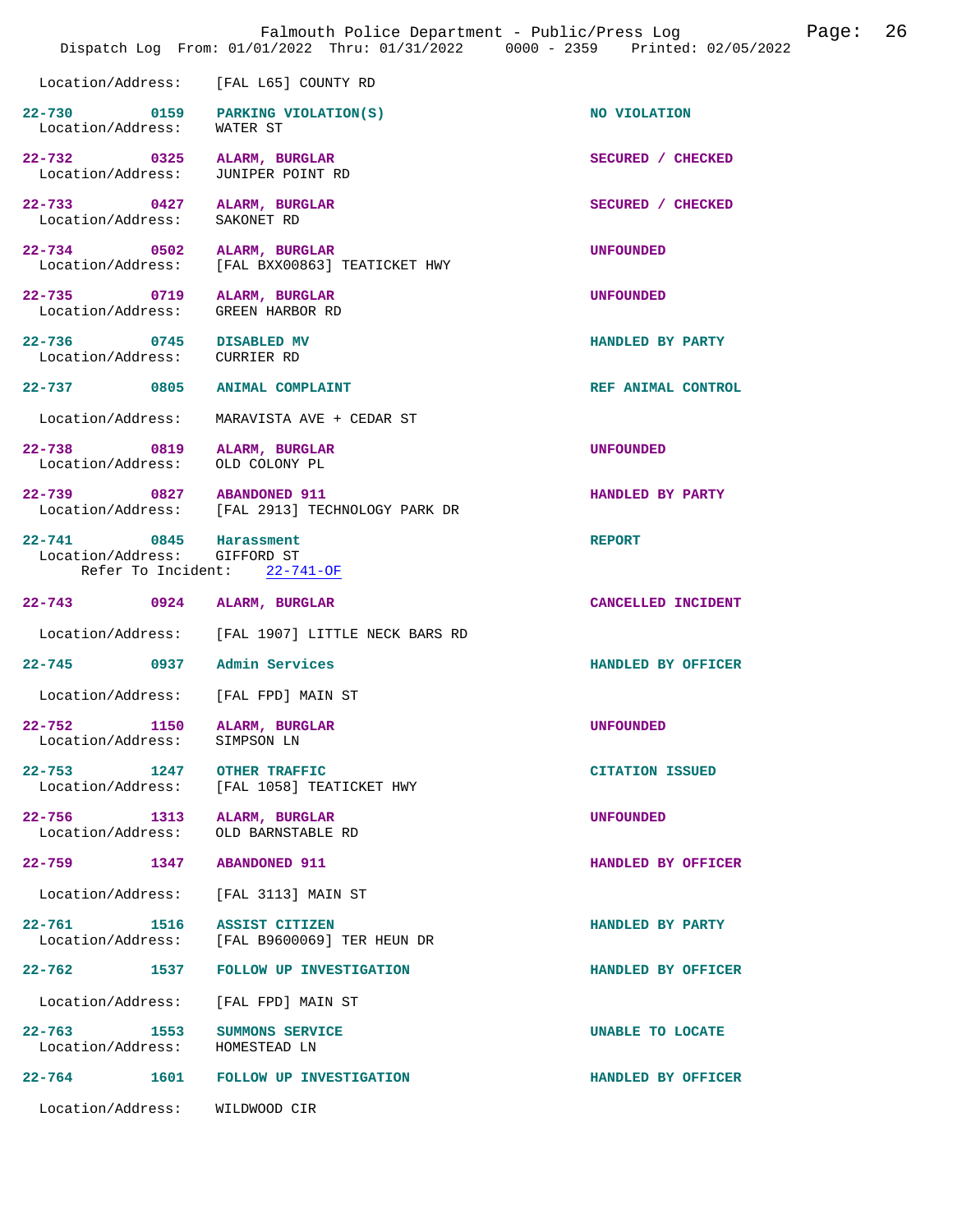|                                                               | Dispatch Log From: 01/01/2022 Thru: 01/31/2022 0000 - 2359 Printed: 02/05/2022                                                                                                                                                                                                                                                                                                                                                                                |                    |
|---------------------------------------------------------------|---------------------------------------------------------------------------------------------------------------------------------------------------------------------------------------------------------------------------------------------------------------------------------------------------------------------------------------------------------------------------------------------------------------------------------------------------------------|--------------------|
| 22-766 1638 Illegal Dumping<br>Location/Address: POPMUNET RD  |                                                                                                                                                                                                                                                                                                                                                                                                                                                               | NOTIFICATION MADE  |
| 22-769 1721 ALARM, BURGLAR<br>Location/Address: BECCLES RD    |                                                                                                                                                                                                                                                                                                                                                                                                                                                               | <b>UNFOUNDED</b>   |
| 22-770 1748 AREA CHECK<br>Location/Address: [FAL 654] LUKE RD |                                                                                                                                                                                                                                                                                                                                                                                                                                                               | SECURED / CHECKED  |
|                                                               | 22-771 1859 DISTURBANCE / DISORDERLY<br>Location/Address: [FAL BXX00016] TEATICKET HWY<br>Refer To Incident: 22-771-OF                                                                                                                                                                                                                                                                                                                                        | <b>REPORT</b>      |
| 22-773 2004 AREA CHECK<br>Location/Address: CORTE REAL AVE    |                                                                                                                                                                                                                                                                                                                                                                                                                                                               | SECURED / CHECKED  |
| 22-775 2014 DISABLED MV                                       | Location/Address: OLD BARNSTABLE RD + OLD MEETING HOUSE RD                                                                                                                                                                                                                                                                                                                                                                                                    | HANDLED BY PARTY   |
| 22-776 2040 LARCENY                                           | Location/Address: [FAL B9900121] PALMER AVE<br>Refer To Incident: 22-776-OF                                                                                                                                                                                                                                                                                                                                                                                   | <b>REPORT</b>      |
| 22-778 2050 OVERDOSE<br>Location/Address: LAKE SHORE DR       | Refer To Incident: 22-778-OF                                                                                                                                                                                                                                                                                                                                                                                                                                  | <b>REPORT</b>      |
| 22-779 2050 ALARM, BURGLAR                                    | Location/Address: [FAL BXX00526] SPRING BARS RD                                                                                                                                                                                                                                                                                                                                                                                                               | <b>UNFOUNDED</b>   |
| 22-780 2117 PRIVATE TOW                                       | Location/Address: [FAL 187] EAST FALMOUTH HWY                                                                                                                                                                                                                                                                                                                                                                                                                 | PRIVATE TOW        |
| 22-781 2144                                                   | <b>ANIMAL COMPLAINT</b>                                                                                                                                                                                                                                                                                                                                                                                                                                       | HANDLED BY OFFICER |
| Location/Address: JONES RD                                    |                                                                                                                                                                                                                                                                                                                                                                                                                                                               |                    |
| $22 - 782$<br>Location/Address: [FAL 1491] RT 151<br>Age:     | 2146 MOTOR VEHICLE STOP<br>Refer To Arrest: 22-782-AR<br>Arrest: OWENS, BRUCE TYRONE<br>Address: 360 SAM TURNER RD EAST FALMOUTH, MA<br>29<br>Charges: ARREST WARRANT SERVICE<br>ARREST WARRANT SERVICE<br>ARREST WARRANT SERVICE<br>UNLICENSED OPERATION OF MV<br>REGISTRATION REVOKED, OP MV WITH<br>NUMBER PLATE VIOLATION TO CONCEAL ID (ATTACHING)<br>SPEEDING RATE OF SPEED EXCEEDING POSTED LIMIT<br>NUMBER PLATE VIOLATION<br>UNINSURED MOTOR VEHICLE | Arrest(s) Made     |
| $22 - 783$<br>2200                                            | <b>ASSIST OTHER AGENCY</b>                                                                                                                                                                                                                                                                                                                                                                                                                                    | HANDLED BY OFFICER |
| Location/Address:                                             | SHARON AVE                                                                                                                                                                                                                                                                                                                                                                                                                                                    |                    |
| 22-785 2338                                                   | BUILDING / RESIDENCE CHECK<br>Location/Address: [FAL BXX00810] MAIN ST                                                                                                                                                                                                                                                                                                                                                                                        | SECURED / CHECKED  |
| $22 - 786$<br>2359<br>Location/Address: NAUSHON CIR           | ALARM, BURGLAR                                                                                                                                                                                                                                                                                                                                                                                                                                                | <b>UNFOUNDED</b>   |
| For Date: $01/12/2022 -$ Wednesday                            |                                                                                                                                                                                                                                                                                                                                                                                                                                                               |                    |
| $22 - 787$<br>0004                                            | BUILDING / RESIDENCE CHECK<br>Location/Address: [FAL B9600063] JONES RD                                                                                                                                                                                                                                                                                                                                                                                       | SECURED / CHECKED  |

22-788 0019 BUILDING / RESIDENCE CHECK SECURED / CHECKED

Falmouth Police Department - Public/Press Log Page: 27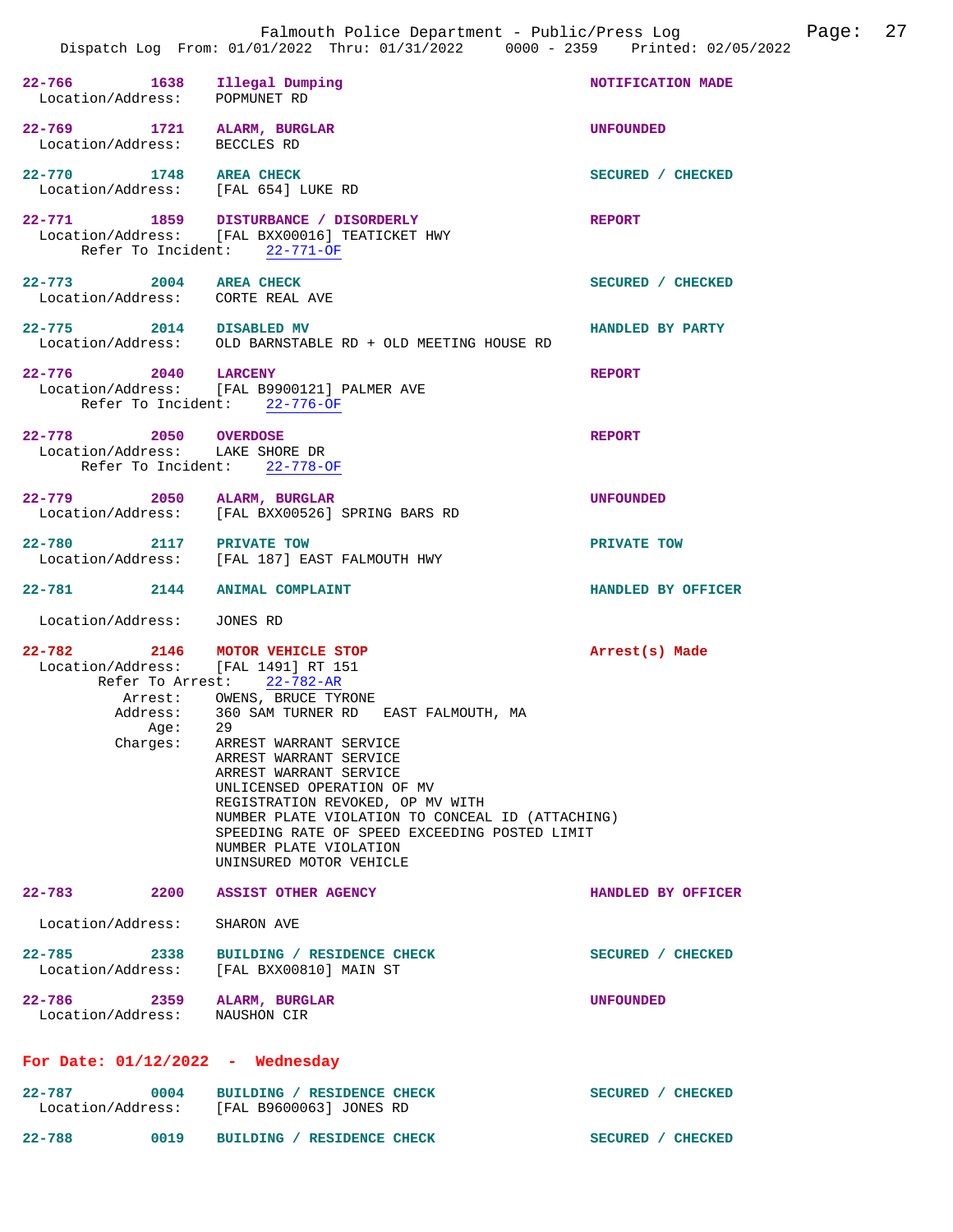|                                                                    | Falmouth Police Department - Public/Press Log<br>Dispatch Log From: 01/01/2022 Thru: 01/31/2022 0000 - 2359 Printed: 02/05/2022 |                     | 28<br>Page: |
|--------------------------------------------------------------------|---------------------------------------------------------------------------------------------------------------------------------|---------------------|-------------|
| Location/Address:                                                  | [FAL B9600025] DAVISVILLE RD                                                                                                    |                     |             |
| 22-789 0028                                                        | <b>AREA CHECK</b><br>Location/Address: [FAL 2862] QUAKER RD                                                                     | SECURED / CHECKED   |             |
|                                                                    | 22-793 0035 BUILDING / RESIDENCE CHECK<br>Location/Address: [FAL B9800292] DAVIS STRAITS                                        | SECURED / CHECKED   |             |
| 22-790 0037                                                        | BUILDING / RESIDENCE CHECK<br>Location/Address: [FAL 302] SANDWICH RD                                                           | SECURED / CHECKED   |             |
| 22-791 0038                                                        | AREA CHECK<br>Location/Address: [FAL B9600084] TER HEUN DR                                                                      | SECURED / CHECKED   |             |
|                                                                    | 22-792 0041 BUILDING / RESIDENCE CHECK<br>Location/Address: [FAL B9600051] HATCHVILLE RD                                        | SECURED / CHECKED   |             |
| 22-794 0042                                                        | BUILDING / RESIDENCE CHECK<br>Location/Address: [FAL L8] MENAUHANT RD                                                           | SECURED / CHECKED   |             |
|                                                                    | 22-796 0045 BUILDING / RESIDENCE CHECK<br>Location/Address: [FAL B9600031] MARAVISTA AVE EXT                                    | SECURED / CHECKED   |             |
| 22-795 0048<br>Location/Address:                                   | <b>AREA CHECK</b><br>MBL ST                                                                                                     | SECURED / CHECKED   |             |
| 22-797 0051 AREA CHECK                                             | Location/Address: [FAL 2400] RAILROAD AVE                                                                                       | SECURED / CHECKED   |             |
| Location/Address:                                                  | 22-798 0055 BUILDING / RESIDENCE CHECK<br>JOHN PARKER RD                                                                        | SECURED / CHECKED   |             |
|                                                                    | 22-799 0100 BUILDING / RESIDENCE CHECK<br>Location/Address: [FAL 964] TEATICKET HWY                                             | SECURED / CHECKED   |             |
| 22-800 0146                                                        | Admin Services                                                                                                                  | HANDLED BY OFFICER  |             |
| Location/Address:                                                  | [FAL FPD] MAIN ST                                                                                                               |                     |             |
|                                                                    | 22-803 0157 PARKING VIOLATION(S)<br>Location/Address: [FAL B9600203] TOWN HALL SQ                                               | NO VIOLATION        |             |
| 22-801 0201 PARKING VIOLATION(S)<br>Location/Address: LUSCOMBE AVE |                                                                                                                                 | NO VIOLATION        |             |
|                                                                    | 22-802 0201 BUILDING / RESIDENCE CHECK<br>Location/Address: [FAL B9700958] EAST FALMOUTH HWY                                    | SECURED / CHECKED   |             |
| $22 - 804$ 0202                                                    | PARKING VIOLATION(S)<br>Location/Address: [FAL B9600261] MAIN ST                                                                | NO VIOLATION        |             |
| 22-806 0323                                                        | <b>AREA CHECK</b>                                                                                                               | HANDLED BY OFFICER  |             |
|                                                                    | Location/Address: [FAL 3077] SHANNONS WAY                                                                                       |                     |             |
| $22 - 805$ 0324<br>Location/Address:                               | BUILDING / RESIDENCE CHECK<br>[FAL 1997] EAST FALMOUTH HWY                                                                      | SECURED / CHECKED   |             |
| 22-810 0723                                                        | <b>ABANDONED 911</b><br>Location/Address: [FAL B9600069] TER HEUN DR                                                            | HANDLED BY PARTY    |             |
| 22-811 0727<br>Location/Address:                                   | ALARM, BURGLAR<br>BECCLES RD                                                                                                    | <b>UNFOUNDED</b>    |             |
| Location/Address: [FAL FPD] MAIN ST                                | 22-812 0757 FOLLOW UP INVESTIGATION                                                                                             | <b>INVESTIGATED</b> |             |
| 22-813 0813                                                        | ALARM, BURGLAR<br>Location/Address: [FAL B9601019] BECCLES RD                                                                   | <b>UNFOUNDED</b>    |             |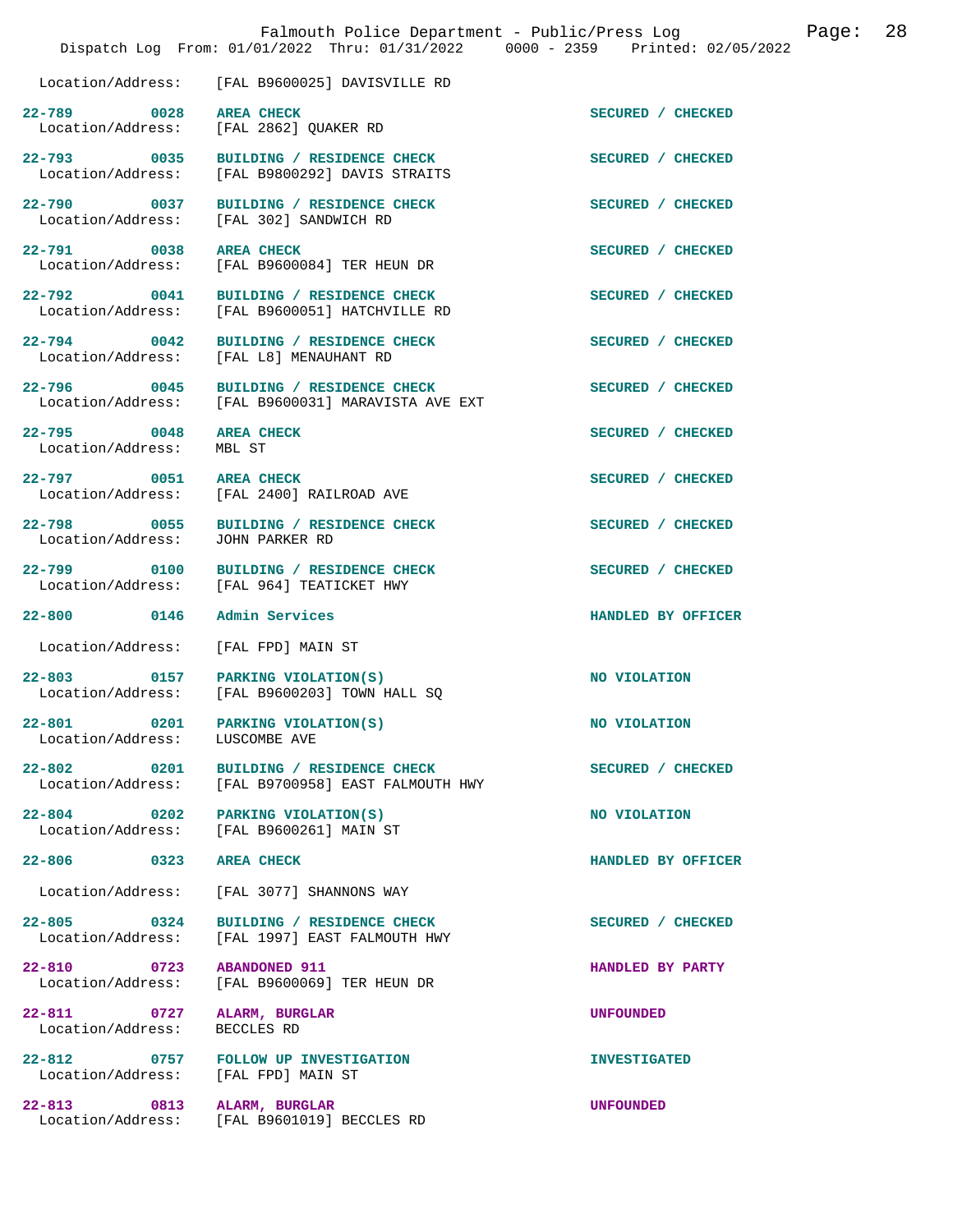|                                                           | Falmouth Police Department - Public/Press Log Fage: 29<br>Dispatch Log From: 01/01/2022 Thru: 01/31/2022 0000 - 2359 Printed: 02/05/2022 |                        |
|-----------------------------------------------------------|------------------------------------------------------------------------------------------------------------------------------------------|------------------------|
|                                                           | 22-768 0815 Illegal Dumping<br>Location/Address: HAYWAY RD + SENECA RD                                                                   | NOTIFICATION MADE      |
| 22-814 0830 ABANDONED 911                                 |                                                                                                                                          | HANDLED BY OFFICER     |
| Location/Address: HERITAGE CIR                            |                                                                                                                                          |                        |
|                                                           | 22-815 0933 B & E RESIDENT<br>Location/Address: EDGEWATER DR EAST<br>Refer To Incident: 22-815-OF                                        | <b>REPORT</b>          |
|                                                           | 22-817 1005 DISTURBANCE / DISORDERLY<br>Location/Address: [FAL B9600305] WEST FALMOUTH HWY<br>Refer To Incident: 22-817-OF               | <b>REPORT</b>          |
|                                                           | 22-818 1015 SUSPICIOUS PERSON(S)                                                                                                         | CANCELLED INCIDENT     |
|                                                           | Location/Address: [FAL B9600326] TEATICKET HWY                                                                                           |                        |
| Location/Address: TILLER DR                               | 22-819 1031 UNWANTED GUEST<br>Refer To Incident: 22-819-OF                                                                               | <b>REPORT</b>          |
|                                                           | 22-820 1043 BUILDING / RESIDENCE CHECK<br>Location/Address: [FAL 3214] HATCHVILLE RD                                                     | SECURED / CHECKED      |
| 22-831 1228 Harassment<br>Location/Address: FRESH POND RD | Refer To Incident: 22-831-OF                                                                                                             | <b>REPORT</b>          |
| 22-833 1416 ABANDONED MV                                  | Location/Address: [FAL B9900230] JONES RD                                                                                                | <b>ASSISTING PARTY</b> |
| 22-834 1435 ABANDONED 911                                 |                                                                                                                                          | HANDLED BY OFFICER     |
|                                                           | Location/Address: [FAL 3094] TEATICKET HWY                                                                                               |                        |
| 22-838 1533 CRASH<br>Location/Address: GALLEON DR         | Refer To Accident: 22-838-AC                                                                                                             | <b>REPORT</b>          |
| 22-839 1535 THREAT                                        | Location/Address: ROSE MORIN LN<br>Refer To Incident: 22-839-OF                                                                          | <b>REPORT</b>          |
| 22-840 1539                                               | <b>INTOXICATED PERSON</b>                                                                                                                | HANDLED BY OFFICER     |
| Location/Address: GIFFORD ST                              |                                                                                                                                          |                        |
|                                                           | 22-843 1621 FOLLOW UP INVESTIGATION                                                                                                      | HANDLED BY OFFICER     |
|                                                           | Location/Address: [FAL FPD] MAIN ST                                                                                                      |                        |
| 22-844 1713                                               | <b>ERRATIC MV</b><br>Location/Address: [FAL B0200069] TEATICKET HWY                                                                      | <b>GONE ON ARRIVAL</b> |
| 22-845 1730                                               | <b>LARCENY</b><br>Location/Address: [FAL BXX00758] NORTH MAIN ST                                                                         | REF FIRE DEPT          |
| 22-847 1742 CRASH                                         | Location/Address: PINECREST BEACH DR<br>Refer To Accident: 22-847-AC                                                                     | <b>REPORT</b>          |
|                                                           | 22-849 1810 ALARM, BURGLAR                                                                                                               | CANCELLED INCIDENT     |
|                                                           | Location/Address: EDGEWATER DR WEST                                                                                                      |                        |
|                                                           | 22-851 1852 ASSIST OTHER AGENCY                                                                                                          | HANDLED BY OFFICER     |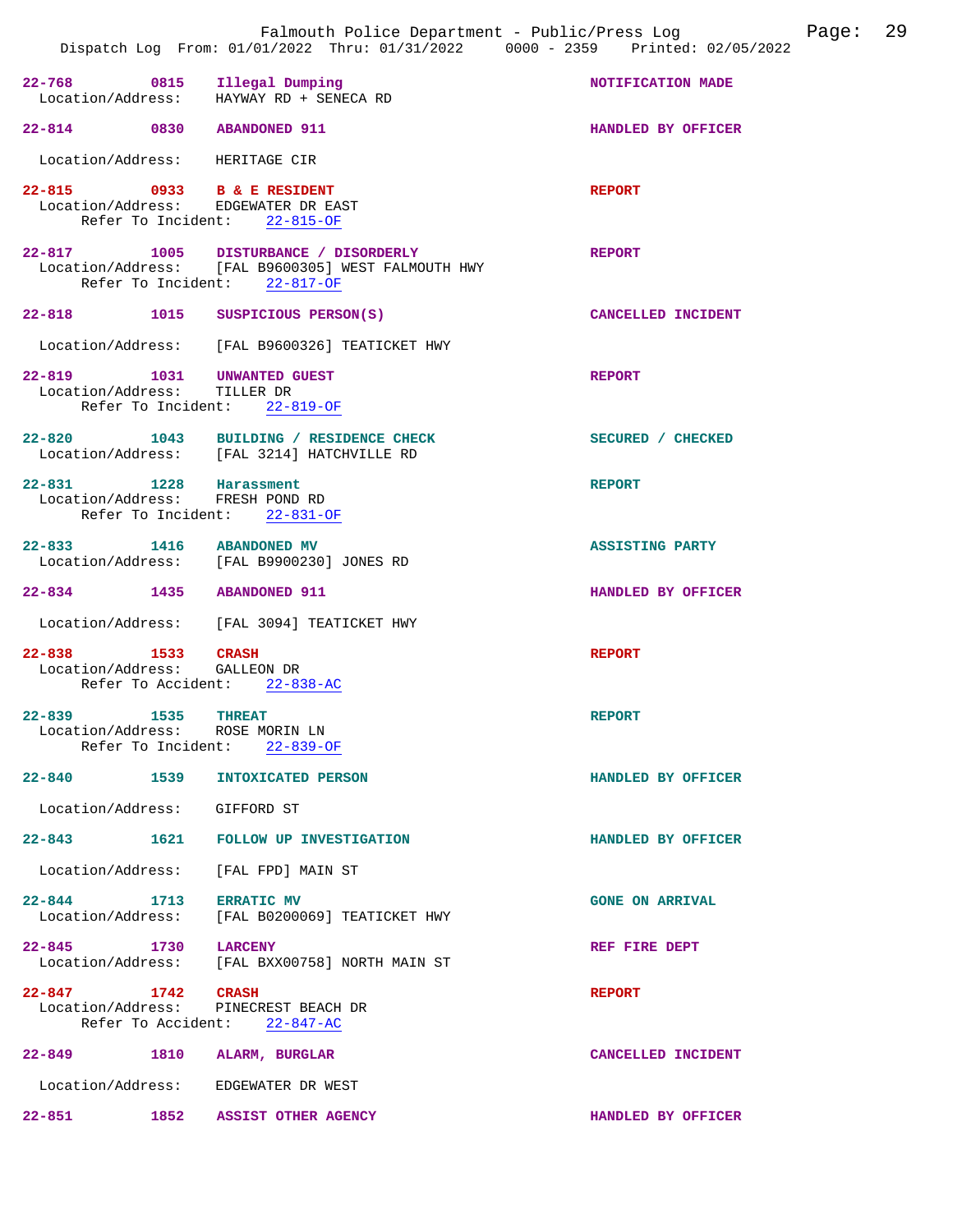|                                                              | Falmouth Police Department - Public/Press Log<br>Dispatch Log From: 01/01/2022 Thru: 01/31/2022 0000 - 2359 Printed: 02/05/2022 | 30<br>Page:        |
|--------------------------------------------------------------|---------------------------------------------------------------------------------------------------------------------------------|--------------------|
| Location/Address: LUCERNE AVE                                |                                                                                                                                 |                    |
| $22 - 856$<br><b>1941 CRASH</b>                              | Location/Address: [FAL B9800292] DAVIS STRAITS<br>Refer To Accident: 22-856-AC                                                  | <b>REPORT</b>      |
| 22-858 2048 ALARM, BURGLAR<br>Location/Address: HILLSIDE AVE |                                                                                                                                 | <b>UNFOUNDED</b>   |
| 22-859 2052 CHECK WELFARE                                    |                                                                                                                                 | HANDLED BY OFFICER |
|                                                              | Location/Address: [FAL 773] TEATICKET HWY                                                                                       |                    |
| 22-860 2117 ALARM, BURGLAR                                   | Location/Address: [FAL BXX00526] SPRING BARS RD                                                                                 | <b>UNFOUNDED</b>   |
| 22-861 2121 AREA CHECK                                       |                                                                                                                                 | HANDLED BY OFFICER |
|                                                              | Location/Address: TEATICKET HWY + HOMESTEAD LN                                                                                  |                    |
| 22-863 2128 OVERDOSE                                         |                                                                                                                                 | HANDLED BY OFFICER |
|                                                              | Location/Address: [FAL B9600084] TER HEUN DR<br>Refer To Incident: 22-863-OF                                                    |                    |
|                                                              | 22-865 2325 BUILDING / RESIDENCE CHECK<br>Location/Address: [FAL 964] TEATICKET HWY                                             | SECURED / CHECKED  |
|                                                              | 22-866 2354 BUILDING / RESIDENCE CHECK<br>Location/Address: [FAL B9800292] DAVIS STRAITS                                        | SECURED / CHECKED  |
| For Date: $01/13/2022 - Thursday$                            |                                                                                                                                 |                    |
| $22 - 867$                                                   | 0005 BUILDING / RESIDENCE CHECK<br>Location/Address: [FAL B9600051] HATCHVILLE RD                                               | SECURED / CHECKED  |
| $22 - 868$                                                   | 0013 BUILDING / RESIDENCE CHECK<br>Location/Address: [FAL 302] SANDWICH RD                                                      | SECURED / CHECKED  |
|                                                              | 22-870 0025 BUILDING / RESIDENCE CHECK<br>Location/Address: [FAL B0100017] NORTH FALMOUTH HWY                                   | SECURED / CHECKED  |
| 22-871 0028 AREA CHECK                                       | Location/Address: HEATHER LN + TARA LN                                                                                          | SECURED / CHECKED  |
| $22 - 872$ 0034<br>Location/Address:                         | BUILDING / RESIDENCE CHECK<br>[FAL 494] EAST FALMOUTH HWY                                                                       | SECURED / CHECKED  |
| Location/Address:                                            | 22-873 0045 BUILDING / RESIDENCE CHECK<br>[FAL 302] SANDWICH RD                                                                 | SECURED / CHECKED  |
| 22-875 0047<br>Location/Address:                             | BUILDING / RESIDENCE CHECK<br>[FAL 46] CHAPOQUOIT RD                                                                            | SECURED / CHECKED  |
| 22-874 0050<br>Location/Address:                             | BUILDING / RESIDENCE CHECK<br>[FAL B9700084] TEATICKET HWY                                                                      | SECURED / CHECKED  |
| $22 - 877$ 0122<br>Location/Address:                         | BUILDING / RESIDENCE CHECK<br>[FAL B9600069] TER HEUN DR                                                                        | SECURED / CHECKED  |
| 22-878 0125<br>Location/Address:                             | BUILDING / RESIDENCE CHECK<br>[FAL B9600084] TER HEUN DR                                                                        | SECURED / CHECKED  |
| Location/Address:                                            | 22-879 0131 BUILDING / RESIDENCE CHECK<br>[FAL B9600031] MARAVISTA AVE EXT                                                      | SECURED / CHECKED  |
|                                                              | 22-880 0202 PARKING VIOLATION(S)<br>Location/Address: [FAL B9600261] MAIN ST                                                    | NO VIOLATION       |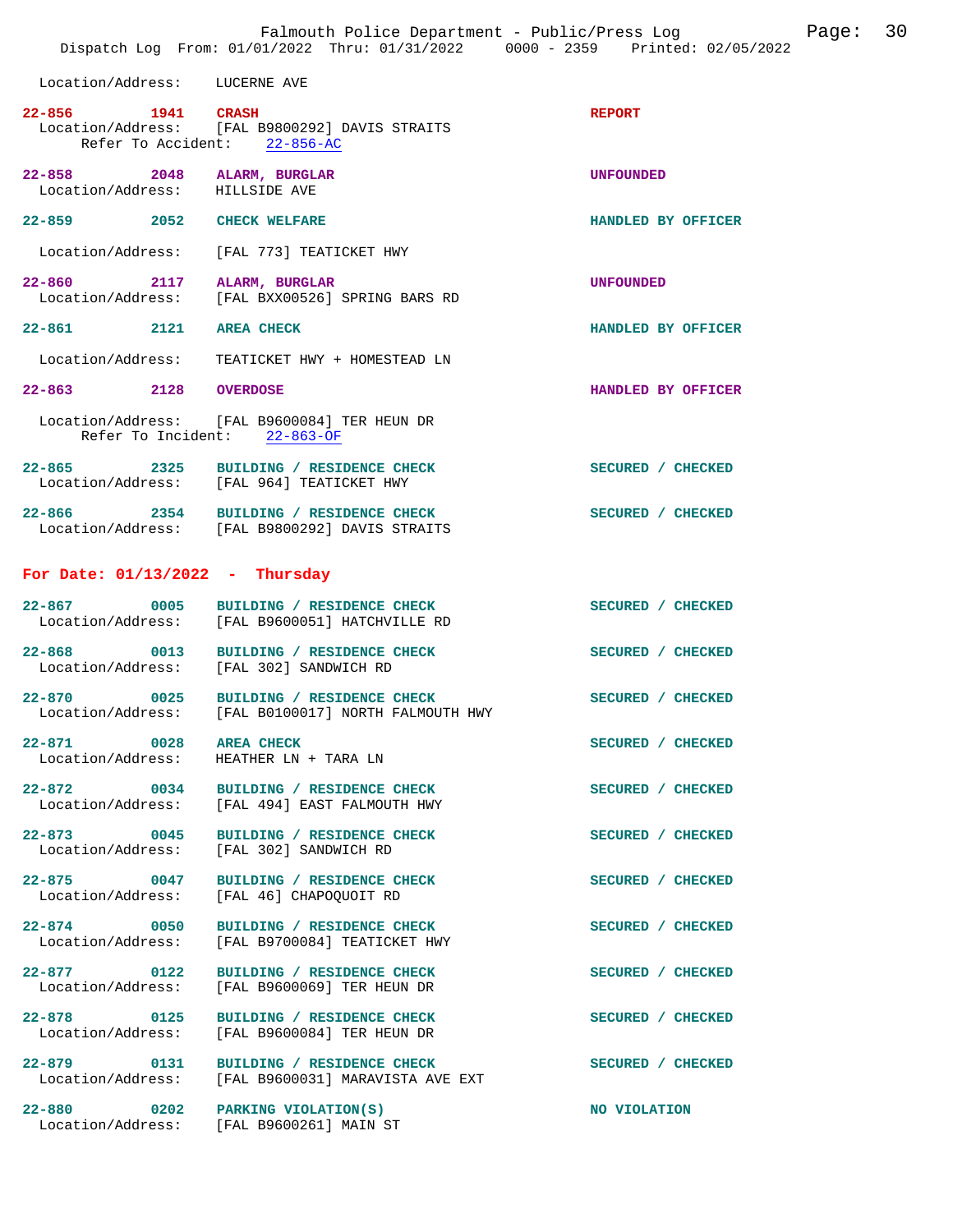|                                  | Falmouth Police Department - Public/Press Log Mage:<br>Dispatch Log From: 01/01/2022 Thru: 01/31/2022 0000 - 2359 Printed: 02/05/2022 |                       | 31 |
|----------------------------------|---------------------------------------------------------------------------------------------------------------------------------------|-----------------------|----|
| Location/Address: LUSCOMBE AVE   | 22-881 0205 PARKING VIOLATION(S)                                                                                                      | NO VIOLATION          |    |
|                                  | 22-883 0237 BUILDING / RESIDENCE CHECK<br>Location/Address: [FAL B9600051] HATCHVILLE RD                                              | SECURED / CHECKED     |    |
| 22-884 0237                      | MEDICAL (PD)                                                                                                                          | HANDLED BY OFFICER    |    |
| Location/Address:                | [FAL B9600069] TER HEUN DR                                                                                                            |                       |    |
| Location/Address:                | 22-885 0243 BUILDING / RESIDENCE CHECK<br>[FAL B9800292] DAVIS STRAITS                                                                | SECURED / CHECKED     |    |
|                                  | 22-886 0249 PARKING VIOLATION(S)<br>Location/Address: [FAL B9600077] TOWN HALL SQ                                                     | <b>NO VIOLATION</b>   |    |
|                                  | 22-869 0630 Admin Services                                                                                                            | HANDLED BY OFFICER    |    |
|                                  | Location/Address: [FAL FFD5] EAST FALMOUTH HWY                                                                                        |                       |    |
|                                  | 22-891 0637 TRAFFIC HAZARD                                                                                                            | HANDLED BY OFFICER    |    |
|                                  | Location/Address: HALF MOON CIR + ALCOTT RD                                                                                           |                       |    |
|                                  | 22-892 0702 FOLLOW UP INVESTIGATION                                                                                                   | HANDLED BY OFFICER    |    |
| Location/Address:                | SORREL CIR                                                                                                                            |                       |    |
|                                  | 22-893 0705 MOTOR VEHICLE STOP<br>Location/Address: RT 28 NORTH + RT 151                                                              | Verbal Warning        |    |
|                                  | 22-895 0747 FOLLOW UP INVESTIGATION                                                                                                   | HANDLED BY OFFICER    |    |
| Location/Address:                | [FAL FPD] MAIN ST                                                                                                                     |                       |    |
|                                  | 22-896 0819 Admin Services                                                                                                            | HANDLED BY OFFICER    |    |
|                                  | Location/Address: [FAL FPD] MAIN ST                                                                                                   |                       |    |
|                                  | 22-897 0819 TRAFFIC HAZARD                                                                                                            | HANDLED BY OFFICER    |    |
| Location/Address:                | RT 28 SOUTH + WEST FALMOUTH HWY                                                                                                       |                       |    |
| 22-898                           | 0840 BUILDING / RESIDENCE CHECK                                                                                                       | HANDLED BY OFFICER    |    |
| Location/Address: LAKE SHORE DR  |                                                                                                                                       |                       |    |
|                                  | 22-899 0845 SUMMONS SERVICE<br>Location/Address: CARL LANDI CIR                                                                       | UNABLE TO LOCATE      |    |
|                                  | 22-900 0859 Admin Services                                                                                                            | HANDLED BY OFFICER    |    |
| Location/Address:                | [FAL FPD] MAIN ST                                                                                                                     |                       |    |
|                                  | 22-901 0859 ALARM, BURGLAR<br>Location/Address: [FAL L76] JONES RD                                                                    | <b>UNFOUNDED</b>      |    |
|                                  | 22-902 0931 ID Theft / Fraud<br>Location/Address: [FAL FPD] MAIN ST<br>Refer To Incident: 22-902-OF                                   | <b>REPORT</b>         |    |
| 22-903 0954<br>Location/Address: | <b>ASSIST CITIZEN</b><br>FOX LN                                                                                                       | <b>REF OTHER</b>      |    |
|                                  | 22-904 1009 SUMMONS SERVICE<br>Location/Address: CARL LANDI CIR                                                                       | <b>SERVED IN HAND</b> |    |
| $22 - 828$                       | 1045 PRESERVE PEACE                                                                                                                   | HANDLED BY OFFICER    |    |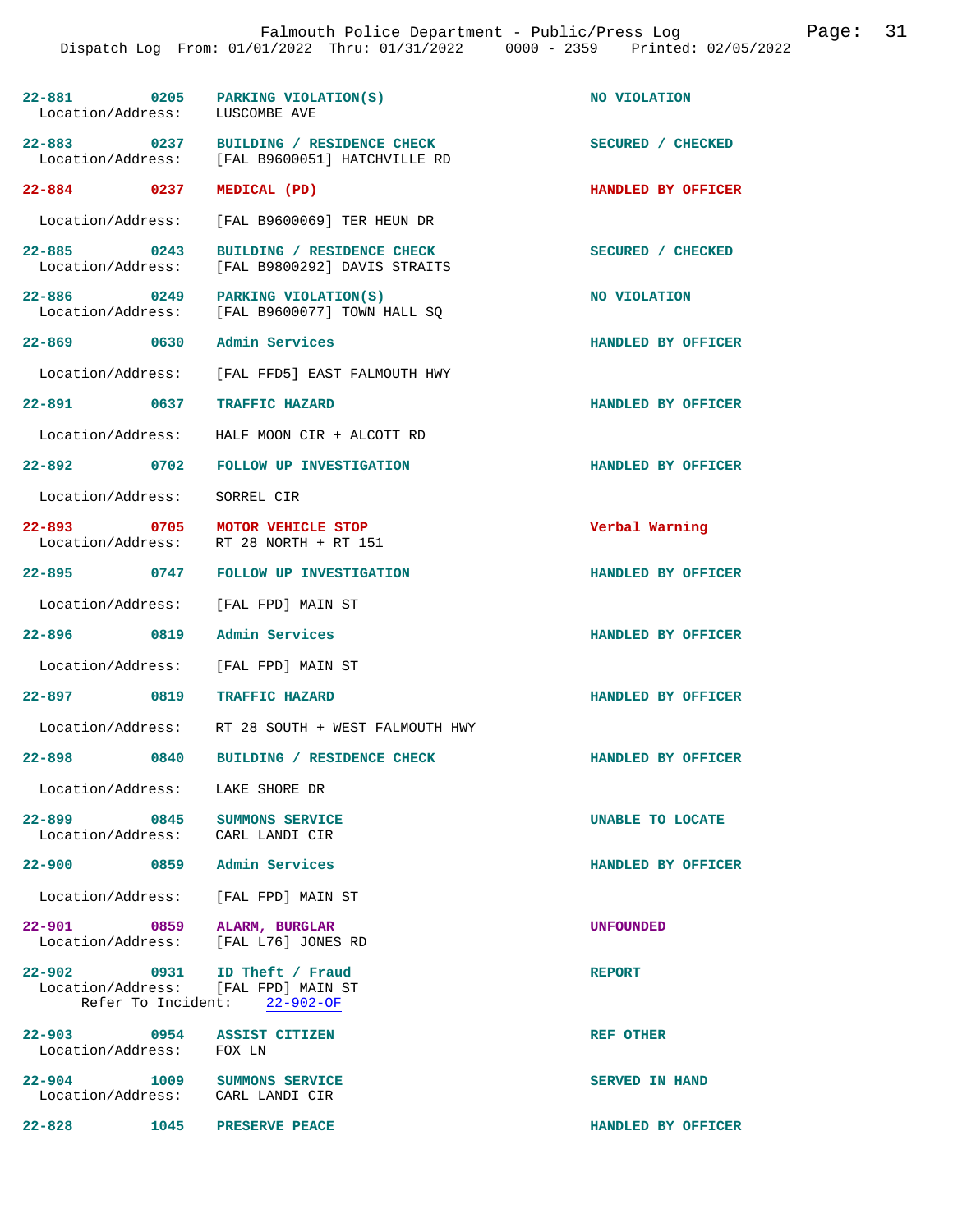Dispatch Log From: 01/01/2022 Thru: 01/31/2022 0000 - 2359 Printed: 02/05/2022

|                                                                 | Location/Address: [FAL BA1436] MAIN ST                                                                 |                        |
|-----------------------------------------------------------------|--------------------------------------------------------------------------------------------------------|------------------------|
| 22-908                                                          | 1117 ABANDONED 911                                                                                     | HANDLED BY OFFICER     |
| Location/Address: MISTY HARBOR WAY                              |                                                                                                        |                        |
| 22-907 1118 OTHER TRAFFIC<br>Vicinity of: DAVIS STRAITS         |                                                                                                        | <b>CITATION ISSUED</b> |
| 22-910 1143 PRESERVE PEACE                                      |                                                                                                        | HANDLED BY OFFICER     |
| Location/Address: PAMET RD                                      |                                                                                                        |                        |
| 22-913                                                          | 1208 DEAD ON ARRIVAL<br>Location/Address: [FAL BXX00668] TEATICKET HWY<br>Refer To Incident: 22-913-OF | <b>REPORT</b>          |
| 22-914 1248 SEX OFFENSES<br>Location/Address: [FAL FPD] MAIN ST | Refer To Incident: 22-914-OF                                                                           | <b>REPORT</b>          |
| 22-915 1254 ASSIST CITIZEN                                      |                                                                                                        | HANDLED BY OFFICER     |
| Location/Address: BOXBERRY HILL RD                              |                                                                                                        |                        |
| 22-917 1339<br>Location/Address: MELYSSA ANNE RD                | <b>ASSIST OTHER AGENCY</b>                                                                             | REF OTHER              |
| 22-918 1344                                                     | <b>CHECK WELFARE</b>                                                                                   | HANDLED BY OFFICER     |
| Location/Address: ENNSBROOK DR                                  |                                                                                                        |                        |
| 22-920 1408                                                     | <b>ANIMAL COMPLAINT</b>                                                                                | REF ANIMAL CONTROL     |
|                                                                 | Location/Address: [FAL 860] TEATICKET HWY                                                              |                        |
| 22-922 1431                                                     | <b>ABANDONED 911</b><br>Location/Address: [FAL B9600444] LUSCOMBE AVE                                  | REF OTHER              |
| 22-923 1440<br>Location/Address:                                | <b>ERRATIC MV</b><br>EAST FALMOUTH HWY + SEACOAST SHORES BLVD                                          | <b>GONE ON ARRIVAL</b> |
| 22-927 1617 MOTOR VEHICLE STOP                                  | Location/Address: [FAL B9700084] TEATICKET HWY                                                         | <b>CITATION ISSUED</b> |
| 22–930 1624<br>Location/Address:                                | SUMMONS SERVICE<br>HOMESTEAD LN                                                                        | <b>SERVED IN HAND</b>  |
| 22-929 1629 MOTOR VEHICLE STOP<br>Location/Address:             | TROTTING PARK RD                                                                                       | <b>CITATION ISSUED</b> |
| 22-932 1657                                                     | MOTOR VEHICLE STOP<br>Location/Address: [FAL B9600419] TEATICKET HWY                                   | <b>CITATION ISSUED</b> |
| 22–933 1710                                                     | MOTOR VEHICLE STOP                                                                                     | HANDLED BY OFFICER     |
| Location/Address: [FAL FPD] MAIN ST                             |                                                                                                        |                        |
| 22-934 1726                                                     | MOTOR VEHICLE STOP<br>Location/Address: [FAL 2037] TEATICKET HWY                                       | <b>CITATION ISSUED</b> |
| 22-936 1727 CRASH                                               | Location/Address: [FAL 1512] DAVIS STRAITS<br>Refer To Accident: 22-936-AC                             | <b>REPORT</b>          |
| 22-938 1740 SUMMONS SERVICE                                     | Location/Address: [FAL B9600313] WOODS HOLE RD                                                         | <b>SERVED IN HAND</b>  |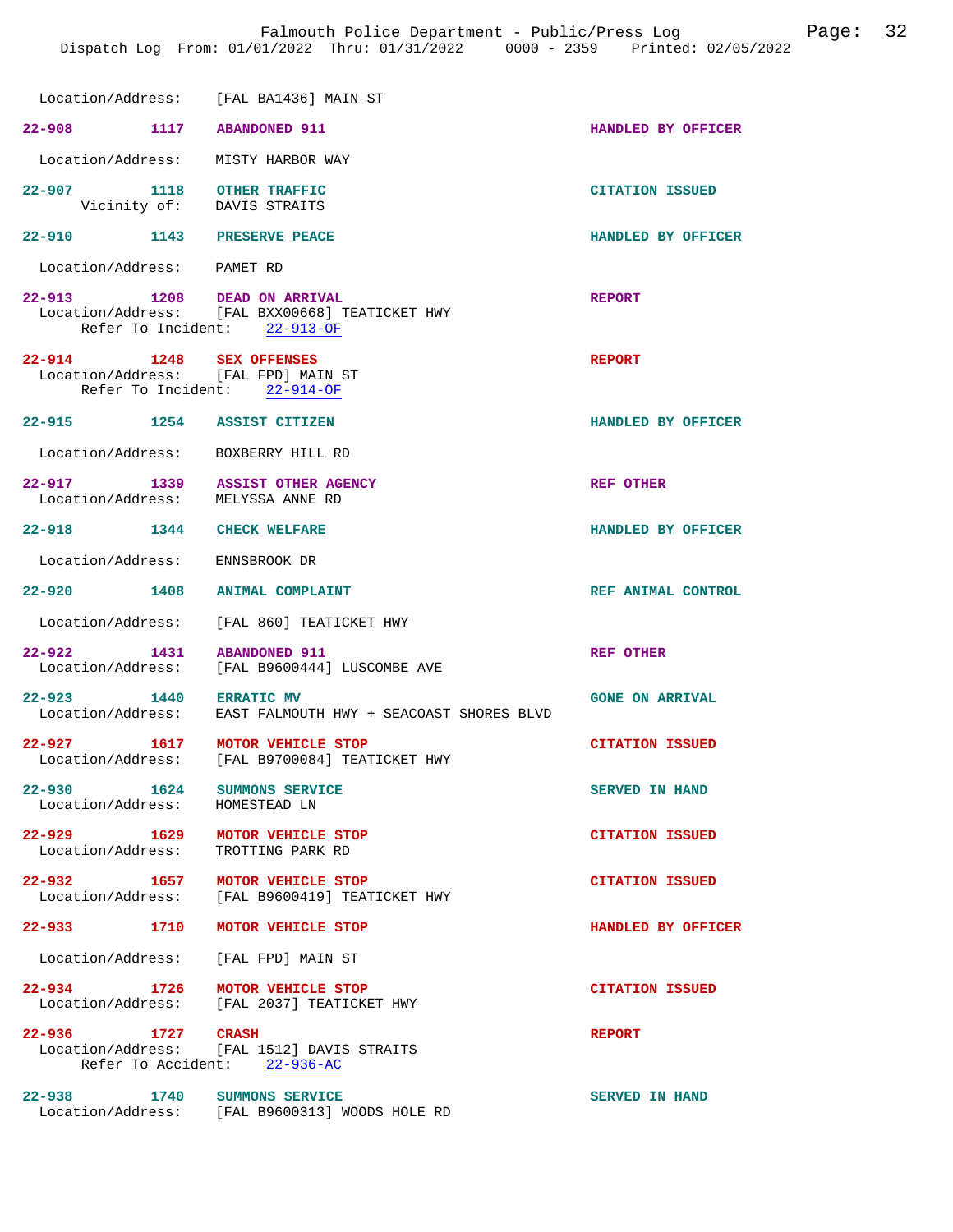|                                                             | Falmouth Police Department - Public/Press Log<br>Dispatch Log From: 01/01/2022 Thru: 01/31/2022 0000 - 2359 Printed: 02/05/2022 |                        | Paqe: | 33 |
|-------------------------------------------------------------|---------------------------------------------------------------------------------------------------------------------------------|------------------------|-------|----|
|                                                             | 22-937 1744 MOTOR VEHICLE STOP<br>Location/Address: [FAL 964] TEATICKET HWY                                                     | <b>CITATION ISSUED</b> |       |    |
|                                                             | 22-940 1752 MOTOR VEHICLE STOP<br>Location/Address: [FAL B9600047] TEATICKET HWY                                                | <b>CITATION ISSUED</b> |       |    |
| 22-941 1811                                                 | Harassment                                                                                                                      | HANDLED BY OFFICER     |       |    |
| Location/Address: BRAXTON RD                                |                                                                                                                                 |                        |       |    |
| 22-943 1923 AREA CHECK<br>Location/Address: FRESH POND RD   |                                                                                                                                 | <b>UNFOUNDED</b>       |       |    |
| 22-944 2007 CHECK WELFARE<br>Location/Address: TERRENCE AVE | Refer To Incident: 22-944-OF                                                                                                    | <b>REPORT</b>          |       |    |
| 22-947 2057 ALARM, BURGLAR                                  | Location/Address: [FAL BXX00526] SPRING BARS RD                                                                                 | UNFOUNDED              |       |    |
|                                                             | 22-948 2111 MOTOR VEHICLE STOP                                                                                                  | HANDLED BY OFFICER     |       |    |
| Location/Address:                                           | DAVISVILLE RD + CAPTAIN DAVIS LN                                                                                                |                        |       |    |
| Location/Address: CENTRAL PARK AVE                          | 22-949 2113 SPEEDING MOTOR VEHICLE(S)                                                                                           | <b>GONE ON ARRIVAL</b> |       |    |
|                                                             | 22-950 2130 MOTOR VEHICLE STOP<br>Location/Address: [FAL FFD5] EAST FALMOUTH HWY                                                | <b>CITATION ISSUED</b> |       |    |
| 22-951 2150 ALARM, BURGLAR                                  |                                                                                                                                 | CANCELLED INCIDENT     |       |    |
|                                                             | Location/Address: [FAL BXX00277] MAIN ST                                                                                        |                        |       |    |
| For Date: $01/14/2022 -$ Friday                             |                                                                                                                                 |                        |       |    |
|                                                             | 22-953 0000 BUILDING / RESIDENCE CHECK<br>Location/Address: [FAL B9600029] KATHARINE LEE BATES                                  | SECURED / CHECKED      |       |    |
| Location/Address:                                           | 22-955 0000 BUILDING / RESIDENCE CHECK<br>[FAL B9600026] GIFFORD EXT ST                                                         | SECURED / CHECKED      |       |    |
|                                                             | 22-954 0003 BUILDING / RESIDENCE CHECK<br>Location/Address: [FAL B9600051] HATCHVILLE RD                                        | SECURED / CHECKED      |       |    |
| 22-956 0020<br>Location/Address:                            | BUILDING / RESIDENCE CHECK<br>[FAL 964] TEATICKET HWY                                                                           | SECURED / CHECKED      |       |    |
| Location/Address:                                           | 22-957 0028 BUILDING / RESIDENCE CHECK<br>[FAL 302] SANDWICH RD                                                                 | SECURED / CHECKED      |       |    |
| 22-958 0039<br>Location/Address:                            | BUILDING / RESIDENCE CHECK<br>[FAL B9600031] MARAVISTA AVE EXT                                                                  | SECURED / CHECKED      |       |    |
| 22–966 0039<br>Location/Address:                            | BUILDING / RESIDENCE CHECK<br>[FAL BXX00810] MAIN ST                                                                            | SECURED / CHECKED      |       |    |
| 22–959 0044<br>Location/Address:                            | BUILDING / RESIDENCE CHECK<br>[FAL L52] NORTH FALMOUTH HWY                                                                      | SECURED / CHECKED      |       |    |
| 22-960 0048<br>Location/Address:                            | BUILDING / RESIDENCE CHECK<br>[FAL BXX00229] WAQUOIT HWY                                                                        | SECURED / CHECKED      |       |    |
| 22-961 0049<br>Location/Address:                            | BUILDING / RESIDENCE CHECK<br>[FAL BXX00869] NORTH FALMOUTH HWY                                                                 | SECURED / CHECKED      |       |    |
|                                                             | 22-962 0054 BUILDING / RESIDENCE CHECK<br>Location/Address: [FAL B0000242] EAST FALMOUTH HWY                                    | SECURED / CHECKED      |       |    |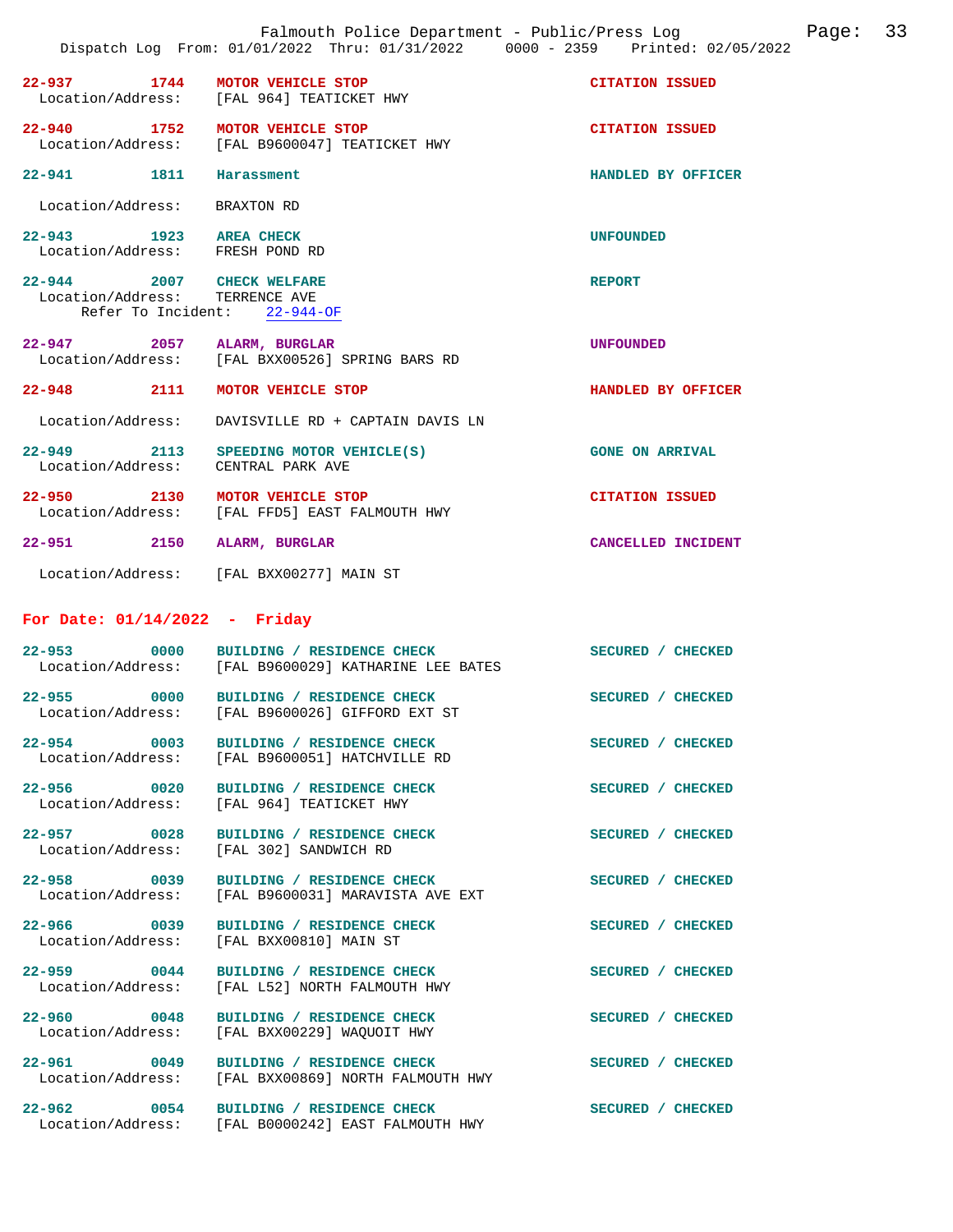|                                                             |      | Falmouth Police Department - Public/Press Log<br>Dispatch Log From: 01/01/2022 Thru: 01/31/2022 0000 - 2359 Printed: 02/05/2022 |                        | 34<br>Page: |
|-------------------------------------------------------------|------|---------------------------------------------------------------------------------------------------------------------------------|------------------------|-------------|
|                                                             |      | 22-963 0101 BUILDING / RESIDENCE CHECK<br>Location/Address: [FAL 1996] EAST FALMOUTH HWY                                        | SECURED / CHECKED      |             |
|                                                             |      | 22-964 0112 BUILDING / RESIDENCE CHECK<br>Location/Address: [FAL 3131] EAST FALMOUTH HWY                                        | SECURED / CHECKED      |             |
|                                                             |      | 22-965 0142 BUILDING / RESIDENCE CHECK<br>Location/Address: [FAL B9600074] TEATICKET HWY                                        | SECURED / CHECKED      |             |
| 22-967 0204 UNWANTED GUEST                                  |      | Location/Address: [FAL B9600069] TER HEUN DR<br>Refer To Incident: 22-967-OF                                                    | <b>REPORT</b>          |             |
| 22-968 0208 Admin Services                                  |      |                                                                                                                                 | HANDLED BY OFFICER     |             |
|                                                             |      | Location/Address: [FAL FPD] MAIN ST                                                                                             |                        |             |
| Location/Address:                                           |      | 22-969 0227 AREA CHECK<br>LEONARD DR + BARROWS RD                                                                               | UNABLE TO LOCATE       |             |
|                                                             |      | 22-970 0234 PARKING VIOLATION(S)<br>Location/Address: [FAL B9600203] TOWN HALL SO                                               | NO VIOLATION           |             |
|                                                             |      | 22-971 0238 PARKING VIOLATION(S)<br>Location/Address: [FAL B9600261] MAIN ST                                                    | NO VIOLATION           |             |
| 22-972 0250<br>Location/Address:                            |      | BUILDING / RESIDENCE CHECK<br>[FAL BXX00131] EAST FALMOUTH HWY                                                                  | SECURED / CHECKED      |             |
| 22-973 0300                                                 |      | BUILDING / RESIDENCE CHECK<br>Location/Address: [FAL BXX00272] LOCUST ST                                                        | SECURED / CHECKED      |             |
| Location/Address:                                           |      | 22-975 0314 PARKING VIOLATION(S)<br>WATER ST + LUSCOMBE AVE                                                                     | NO VIOLATION           |             |
| 22-974 0315                                                 |      | <b>ABANDONED 911</b>                                                                                                            | CANCELLED INCIDENT     |             |
|                                                             |      | Location/Address: [FAL B9600069] TER HEUN DR                                                                                    |                        |             |
|                                                             |      | 22-978 0401 B & E, IN PROGRESS                                                                                                  | HANDLED BY OFFICER     |             |
| Location/Address:                                           |      | OAK ST                                                                                                                          |                        |             |
| 22–979                                                      | 0527 | <b>CHECK WELFARE</b>                                                                                                            | HANDLED BY OFFICER     |             |
|                                                             |      | Location/Address: [FAL 947] WALKER ST                                                                                           |                        |             |
| 22-985 1035 B & E RESIDENT<br>Location/Address: SANDWICH RD |      | Refer To Incident: 22-985-OF                                                                                                    | <b>REPORT</b>          |             |
| 22-988 1126<br>Location/Address:                            |      | <b>CRASH</b><br>WEST FALMOUTH HWY + BRICK KILN RD                                                                               | HANDLED BY PARTY       |             |
| 22–989 1157<br>Location/Address:                            |      | ALARM, BURGLAR<br>[FAL 1731] OLD COLONY PL                                                                                      | <b>UNFOUNDED</b>       |             |
| 22–990 1158                                                 |      | Admin Services                                                                                                                  | HANDLED BY OFFICER     |             |
| Location/Address:                                           |      | [FAL FPD] MAIN ST                                                                                                               |                        |             |
| $22 - 991$<br>Location/Address:                             | 1213 | PARKING VIOLATION(S)<br>[FAL BXX00286] MAIN ST                                                                                  | <b>GONE ON ARRIVAL</b> |             |
| 22-992 1216<br>Location/Address:                            |      | ALARM, BURGLAR<br>RIDGE RD                                                                                                      | <b>UNFOUNDED</b>       |             |
| $22 - 993$                                                  |      | 1241 ABANDONED 911                                                                                                              | HANDLED BY OFFICER     |             |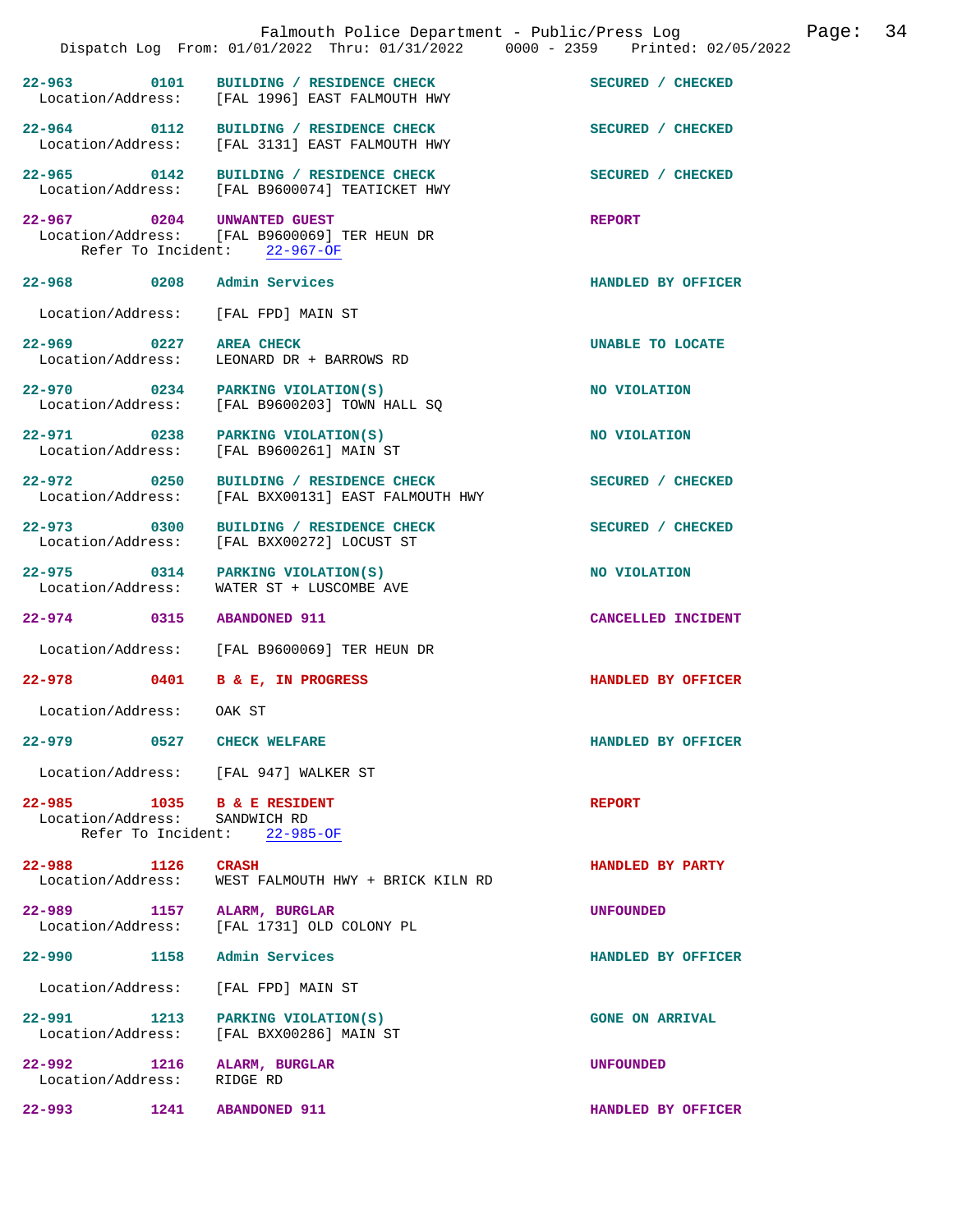|                                   | Falmouth Police Department - Public/Press Log<br>Dispatch Log From: 01/01/2022 Thru: 01/31/2022 0000 - 2359 Printed: 02/05/2022 |                    | Page: | 35 |
|-----------------------------------|---------------------------------------------------------------------------------------------------------------------------------|--------------------|-------|----|
| Location/Address:                 | [FAL B9600031] MARAVISTA AVE EXT                                                                                                |                    |       |    |
|                                   | 22-994 1243 CHECK WELFARE                                                                                                       | HANDLED BY OFFICER |       |    |
|                                   | Location/Address: [FAL B9900230] JONES RD                                                                                       |                    |       |    |
|                                   | 22-998 1406 ASSIST CITIZEN                                                                                                      | HANDLED BY OFFICER |       |    |
|                                   | Location/Address: [FAL B9600063] JONES RD                                                                                       |                    |       |    |
| Location/Address: JONES RD        | 22-999 1411 ASSIST CITIZEN<br>Refer To Incident: 22-999-OF                                                                      | <b>REPORT</b>      |       |    |
|                                   | 22-1000 1437 ABANDONED 911<br>Location/Address: [FAL FPD] MAIN ST                                                               | <b>UNFOUNDED</b>   |       |    |
|                                   | 22-1001 1511 FOLLOW UP INVESTIGATION                                                                                            | HANDLED BY OFFICER |       |    |
|                                   | Location/Address: [FAL FPD] MAIN ST                                                                                             |                    |       |    |
|                                   | 22-1003 1601 ABANDONED 911<br>Location/Address: BACKUS RIVER RD                                                                 | SECURED / CHECKED  |       |    |
|                                   | 22-1004 1605 DOWN TREE(S)<br>Location/Address: MOONAKIS RD                                                                      | <b>REF OTHER</b>   |       |    |
|                                   | 22-1005 1615 DISTURBANCE / DISORDERLY<br>Location/Address: [FAL 2927] EAST FALMOUTH HWY<br>Refer To Incident: 22-1005-OF        | <b>REPORT</b>      |       |    |
|                                   | 22-1006 1623 ALARM, BURGLAR<br>Location/Address: CENTRAL AVE                                                                    | SECURED / CHECKED  |       |    |
| Location/Address:                 | 22-1007 1659 ASSIST OTHER AGENCY<br>MELYSSA ANNE RD                                                                             | <b>REF OTHER</b>   |       |    |
| 22-1008<br>Location/Address:      | 1818 ALARM, BURGLAR<br>[FAL 2342] SACONESSET RD                                                                                 | SECURED / CHECKED  |       |    |
| Location/Address:                 | 22-1009 1917 ALARM, BURGLAR<br>[FAL BXX00008] TECHNOLOGY PARK DR                                                                | <b>UNFOUNDED</b>   |       |    |
|                                   | 22-1010 1925 ABANDONED 911                                                                                                      | CANCELLED INCIDENT |       |    |
|                                   | Location/Address: [FAL B9600373] TER HEUN DR                                                                                    |                    |       |    |
| 22-1011 1937<br>Location/Address: | ALARM, BURGLAR<br>TWIN HILL RD                                                                                                  | SECURED / CHECKED  |       |    |
|                                   | 22-1012 2006 DISABLED MV                                                                                                        | HANDLED BY OFFICER |       |    |
| Location/Address: NOBSKA RD       |                                                                                                                                 |                    |       |    |
| 22-1014 2034 OVERDOSE             |                                                                                                                                 | HANDLED BY OFFICER |       |    |
|                                   | Location/Address: [FAL B9600084] TER HEUN DR<br>Refer To Incident: 22-1014-OF                                                   |                    |       |    |
|                                   | 22-1016 2155 ALARM, BURGLAR<br>Location/Address: [FAL BXX00526] SPRING BARS RD                                                  | <b>UNFOUNDED</b>   |       |    |
|                                   | For Date: $01/15/2022 - Saturday$                                                                                               |                    |       |    |
|                                   | 22-1019 0037 BUILDING / RESIDENCE CHECK<br>Location/Address: [FAL BXX00810] MAIN ST                                             | SECURED / CHECKED  |       |    |
| $22 - 1020$                       | 0057 ALARM, BURGLAR                                                                                                             | <b>UNFOUNDED</b>   |       |    |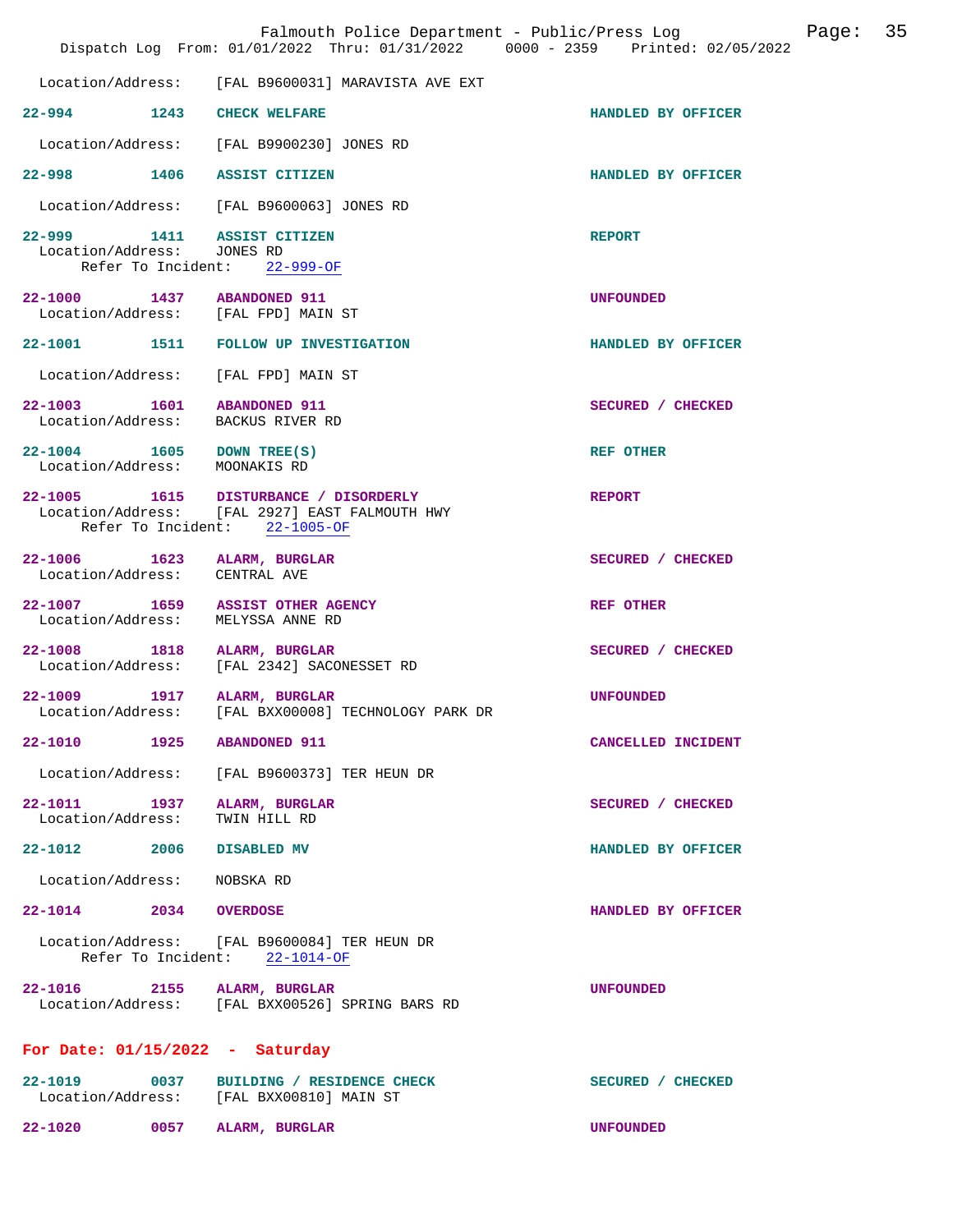|                                                       | Falmouth Police Department - Public/Press Log<br>Dispatch Log From: 01/01/2022 Thru: 01/31/2022 0000 - 2359 Printed: 02/05/2022                                                                                                 |                    | Page: | 36 |
|-------------------------------------------------------|---------------------------------------------------------------------------------------------------------------------------------------------------------------------------------------------------------------------------------|--------------------|-------|----|
| Location/Address:                                     | [FAL 1780] SALT WORKS WAY                                                                                                                                                                                                       |                    |       |    |
| 22-1021 0117<br>Location/Address:                     | BUILDING / RESIDENCE CHECK<br>[FAL B9800292] DAVIS STRAITS                                                                                                                                                                      | SECURED / CHECKED  |       |    |
| 22-1022 0118<br>Location/Address:                     | BUILDING / RESIDENCE CHECK<br>[FAL 3202] PALMER AVE                                                                                                                                                                             | SECURED / CHECKED  |       |    |
| 22-1023 0120<br>Location/Address:                     | BUILDING / RESIDENCE CHECK<br>[FAL B9600029] KATHARINE LEE BATES                                                                                                                                                                | SECURED / CHECKED  |       |    |
| 22-1024 0120<br>Location/Address:                     | BUILDING / RESIDENCE CHECK<br>[FAL B9900121] PALMER AVE                                                                                                                                                                         | SECURED / CHECKED  |       |    |
| $22 - 1025$<br>0122<br>Location/Address:              | BUILDING / RESIDENCE CHECK<br>[FAL B9700958] EAST FALMOUTH HWY                                                                                                                                                                  | SECURED / CHECKED  |       |    |
| 22-1026 0129 CHECK WELFARE<br>Aqe:<br>Charges:        | Location/Address: [FAL 169] EAST FALMOUTH HWY<br>Refer To Arrest: 22-1026-AR<br>Arrest: WARE, STEVEN R<br>Address: 49 COUNTY RD MASHPEE, MA<br>30<br>ARREST WARRANT SERVICE<br>ARREST WARRANT SERVICE<br>ARREST WARRANT SERVICE | Arrest(s) Made     |       |    |
| 22-1027 0145<br>Location/Address:                     | BUILDING / RESIDENCE CHECK<br>[FAL 787] SANDWICH RD                                                                                                                                                                             | SECURED / CHECKED  |       |    |
| 0207<br>$22 - 1028$<br>Location/Address:              | PARKING VIOLATION(S)<br>WATER ST + LUSCOMBE AVE                                                                                                                                                                                 | NO VIOLATION       |       |    |
| 22-1029 0219<br>Location/Address:                     | PARKING VIOLATION(S)<br>[FAL B9600203] TOWN HALL SQ                                                                                                                                                                             | NO VIOLATION       |       |    |
| $\overline{0223}$<br>$22 - 1030$<br>Location/Address: | PARKING VIOLATION(S)<br>[FAL B9600261] MAIN ST                                                                                                                                                                                  | NO VIOLATION       |       |    |
| 0249<br>$22 - 1031$                                   | Admin Services                                                                                                                                                                                                                  | HANDLED BY OFFICER |       |    |
| Location/Address:                                     | [FAL FPD] MAIN ST                                                                                                                                                                                                               |                    |       |    |
| 22-1032 0328<br>Location/Address:                     | BUILDING / RESIDENCE CHECK<br>[FAL B9600051] HATCHVILLE RD                                                                                                                                                                      | SECURED / CHECKED  |       |    |
| 22-1033 0346<br>Location/Address:                     | BUILDING / RESIDENCE CHECK<br>[FAL 964] TEATICKET HWY                                                                                                                                                                           | SECURED / CHECKED  |       |    |
| 22-1034 0439<br>Location/Address:                     | ALARM, BURGLAR<br>[FAL 2919] EDGERTON DR                                                                                                                                                                                        | <b>UNFOUNDED</b>   |       |    |
| 22-1035 0509<br>Location/Address:                     | BUILDING / RESIDENCE CHECK<br>[FAL 302] SANDWICH RD                                                                                                                                                                             | SECURED / CHECKED  |       |    |
| 22-1036 0600<br>Location/Address:                     | ALARM, BURGLAR<br>SURF DR                                                                                                                                                                                                       | <b>UNFOUNDED</b>   |       |    |
| 22-1037 0628                                          | Admin Services                                                                                                                                                                                                                  | HANDLED BY OFFICER |       |    |
| Location/Address:                                     | [FAL BXX00810] MAIN ST                                                                                                                                                                                                          |                    |       |    |
| 22-1038 0639<br>Location/Address:                     | ALARM, BURGLAR<br>[FAL B9600199] WORCESTER CT                                                                                                                                                                                   | <b>UNFOUNDED</b>   |       |    |
| 22-1039 0715 AREA CHECK                               | Location/Address: [FAL 1806] BOB WHITE LN<br>Refer To Incident: 22-1039-OF                                                                                                                                                      | <b>REPORT</b>      |       |    |
| 22-1040 0725                                          | ALARM, BURGLAR                                                                                                                                                                                                                  | CANCELLED INCIDENT |       |    |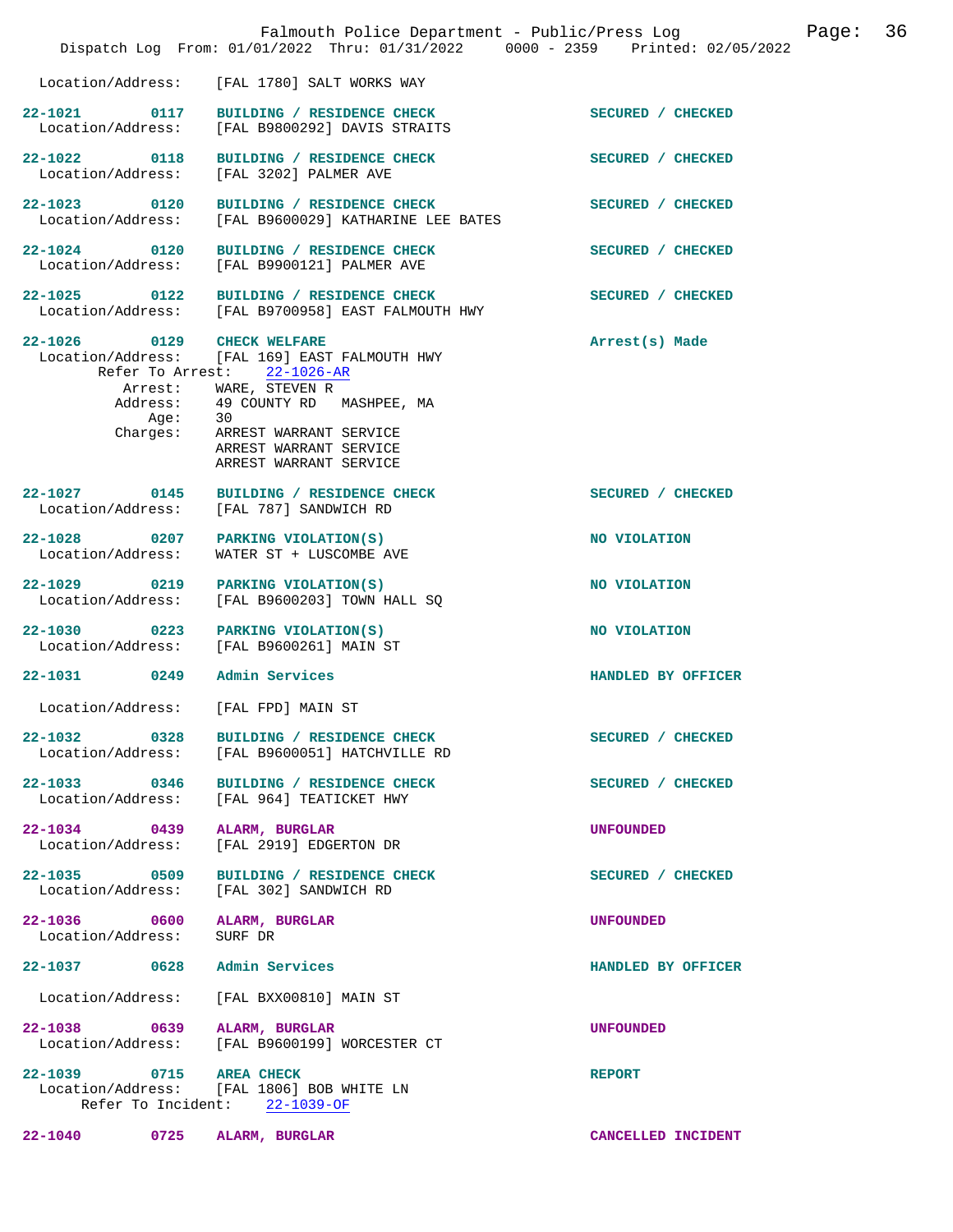|                                                                    | Location/Address: [FAL 1925] BLACKSMITH SHOP RD                                                                                                                                    |                        |
|--------------------------------------------------------------------|------------------------------------------------------------------------------------------------------------------------------------------------------------------------------------|------------------------|
| Location/Address: SANDWICH RD                                      | 22-1043 0908 BUILDING / RESIDENCE CHECK                                                                                                                                            | SECURED / CHECKED      |
|                                                                    | 22-1044 0910 DISTURBANCE / DISORDERLY<br>Location/Address: [FAL B9600364] SANDWICH RD<br>Refer To Incident: 22-1044-OF                                                             | <b>REPORT</b>          |
|                                                                    | 22-1047 1103 ERRATIC MV<br>Location/Address: RT 28 SOUTH + BRICK KILN RD                                                                                                           | UNABLE TO LOCATE       |
| 22-1048 1110 TRAFFIC HAZARD                                        | Location/Address: [FAL BXX00708] PALMER AVE                                                                                                                                        | <b>GONE ON ARRIVAL</b> |
| 22-1049 1119 TRAFFIC HAZARD                                        |                                                                                                                                                                                    | HANDLED BY OFFICER     |
|                                                                    | Location/Address: [FAL BXX00561] GIFFORD ST                                                                                                                                        |                        |
| 22-1050 1126 ERRATIC MV                                            | Location/Address: RT 28 SOUTH + BRICK KILN RD                                                                                                                                      | <b>REF OTHER</b>       |
|                                                                    | 22-1051 1149 MENTAL ILLNESS (SEC 12)<br>Location/Address: [FAL 256] ROBBINS RD<br>Refer To Incident: 22-1051-OF                                                                    | <b>REPORT</b>          |
| 22-1052 1214 ID Theft / Fraud<br>Location/Address: AMPHIBIAN RD    | Refer To Incident: 22-1052-OF                                                                                                                                                      | <b>REPORT</b>          |
| 22-1053 1227 Admin Services                                        |                                                                                                                                                                                    | HANDLED BY OFFICER     |
|                                                                    | Location/Address: [FAL BXX00810] MAIN ST                                                                                                                                           |                        |
| 22-1056 1252 OTHER TRAFFIC<br>Location/Address: AUSTIN STOKES DR   |                                                                                                                                                                                    | NOTIFICATION MADE      |
| 22-1057 1254 ID Theft / Fraud<br>Location/Address: HILLCREST DR    | Refer To Incident: 22-1057-OF                                                                                                                                                      | <b>REPORT</b>          |
| 22-1059 1442 CRASH                                                 | Location/Address: [FAL 840] TECHNOLOGY PARK DR                                                                                                                                     | HANDLED BY PARTY       |
| 22-1061 1530 CRASH, HIT/RUN<br>Location/Address: [FAL L98] SURF DR | Refer To Accident: 22-1061-AC                                                                                                                                                      | <b>REPORT</b>          |
| 22-1064 1559 ALARM, BURGLAR<br>Location/Address: BELVIDERE RD      |                                                                                                                                                                                    | SECURED / CHECKED      |
| 22-1046  1600  PRESERVE PEACE                                      |                                                                                                                                                                                    | HANDLED BY OFFICER     |
| Location/Address: GAGE DR                                          |                                                                                                                                                                                    |                        |
| $22 - 1067$                                                        | 1715 ASSIST OTHER AGENCY                                                                                                                                                           | HANDLED BY OFFICER     |
| Location/Address: [FAL FPD] MAIN ST                                |                                                                                                                                                                                    |                        |
| 22-1068 1800 CRASH<br>Age: 41                                      | Location/Address: PALMER AVE + JONES RD<br>Refer To Accident: 22-1068-AC<br>Refer To $P/C$ : $22-1068-AR$<br>P/C: BRUNELLE, JESSICA NILE<br>Address: 689 COUNTY ST NEW BEDFORD, MA | Arrest(s) Made         |
|                                                                    | Charges: OUI-LIQUOR OR .08%                                                                                                                                                        |                        |

NEGLIGENT OPERATION OF MOTOR VEHICLE c90 §24(2)(a) (OTE)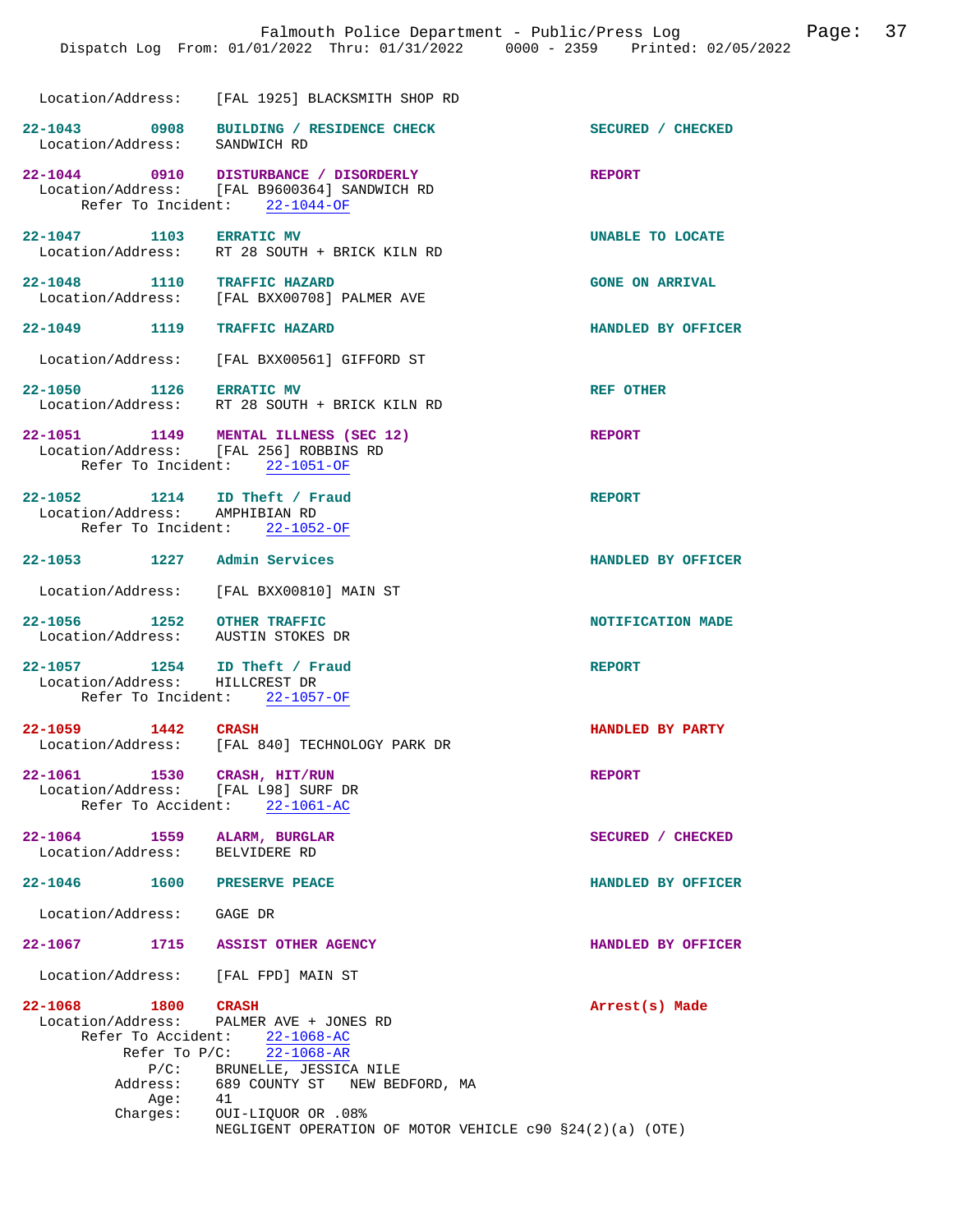|                                                                | Falmouth Police Department - Public/Press Log<br>Dispatch Log From: 01/01/2022 Thru: 01/31/2022 0000 - 2359 Printed: 02/05/2022 |                        | Page: | 38 |
|----------------------------------------------------------------|---------------------------------------------------------------------------------------------------------------------------------|------------------------|-------|----|
|                                                                | PROTECTIVE CUSTODY (LIQUOR)                                                                                                     |                        |       |    |
| 22-1069 1802 Admin Services                                    |                                                                                                                                 | HANDLED BY OFFICER     |       |    |
|                                                                | Location/Address: [FAL BXX00810] MAIN ST                                                                                        |                        |       |    |
| 22-1070 1843 ALARM, BURGLAR                                    |                                                                                                                                 | CANCELLED INCIDENT     |       |    |
|                                                                | Location/Address: [FAL B9800314] DAVIS STRAITS                                                                                  |                        |       |    |
| 22-1071 1855 ABANDONED 911                                     | Location/Address: [FAL B9600084] TER HEUN DR                                                                                    | HANDLED BY PARTY       |       |    |
|                                                                | 22-1072 1931 TRANSPORT / ESCORT                                                                                                 | HANDLED BY OFFICER     |       |    |
| Location/Address:                                              | BOWMAN LN                                                                                                                       |                        |       |    |
| 22-1073 2010 CHECK WELFARE                                     |                                                                                                                                 | HANDLED BY OFFICER     |       |    |
|                                                                | Location/Address: [FAL BXX00291] EAST FALMOUTH HWY                                                                              |                        |       |    |
| 22-1074 2044 SUSPICIOUS MV                                     |                                                                                                                                 | HANDLED BY OFFICER     |       |    |
|                                                                | Location/Address: THOMAS B LANDERS RD                                                                                           |                        |       |    |
| 22-1075 2127 AREA CHECK                                        |                                                                                                                                 | HANDLED BY OFFICER     |       |    |
|                                                                | Location/Address: [FAL 2909] TEATICKET HWY                                                                                      |                        |       |    |
| 22-1076 2134 AREA CHECK                                        |                                                                                                                                 | HANDLED BY OFFICER     |       |    |
|                                                                | Location/Address: [FAL B9900205] TEATICKET HWY                                                                                  |                        |       |    |
| 22-1077 2150<br>Location/Address:                              | <b>AREA CHECK</b><br>LIMERICK LN                                                                                                | <b>REF OTHER</b>       |       |    |
| 22-1078 2157 AREA CHECK                                        |                                                                                                                                 | HANDLED BY OFFICER     |       |    |
| Location/Address:                                              | ROUND POND DR                                                                                                                   |                        |       |    |
| 22-1079 2200 CRASH<br>Location/Address:                        | WAQUOIT HWY + WHISTLERS WAY<br>Refer To Accident: 22-1079-AC                                                                    | <b>REPORT</b>          |       |    |
| 22-1081 2219 ALARM, BURGLAR                                    |                                                                                                                                 | <b>UNFOUNDED</b>       |       |    |
| Location/Address: MARVIN CIR<br>Location/Address: BOB WHITE LN | 22-1082 2228 BUILDING / RESIDENCE CHECK                                                                                         | <b>GONE ON ARRIVAL</b> |       |    |
| 22-1084 2345 AREA CHECK                                        | Location/Address: [FAL 777] HIGHFIELD DR                                                                                        | SECURED / CHECKED      |       |    |
| 22-1086 2353 Admin Services                                    |                                                                                                                                 | HANDLED BY OFFICER     |       |    |
|                                                                | Location/Address: [FAL FPD] MAIN ST                                                                                             |                        |       |    |
|                                                                | 22-1085 2356 BUILDING / RESIDENCE CHECK<br>Location/Address: [FAL 964] TEATICKET HWY                                            | SECURED / CHECKED      |       |    |
| For Date: $01/16/2022 - Sunday$                                |                                                                                                                                 |                        |       |    |
| 22-1087 0016 DISABLED MV                                       |                                                                                                                                 | HANDLED BY OFFICER     |       |    |
|                                                                | Location/Address: RT 151 + SAM TURNER RD                                                                                        |                        |       |    |

**22-1088 0022 BUILDING / RESIDENCE CHECK SECURED / CHECKED**  Location/Address: [FAL BXX00810] MAIN ST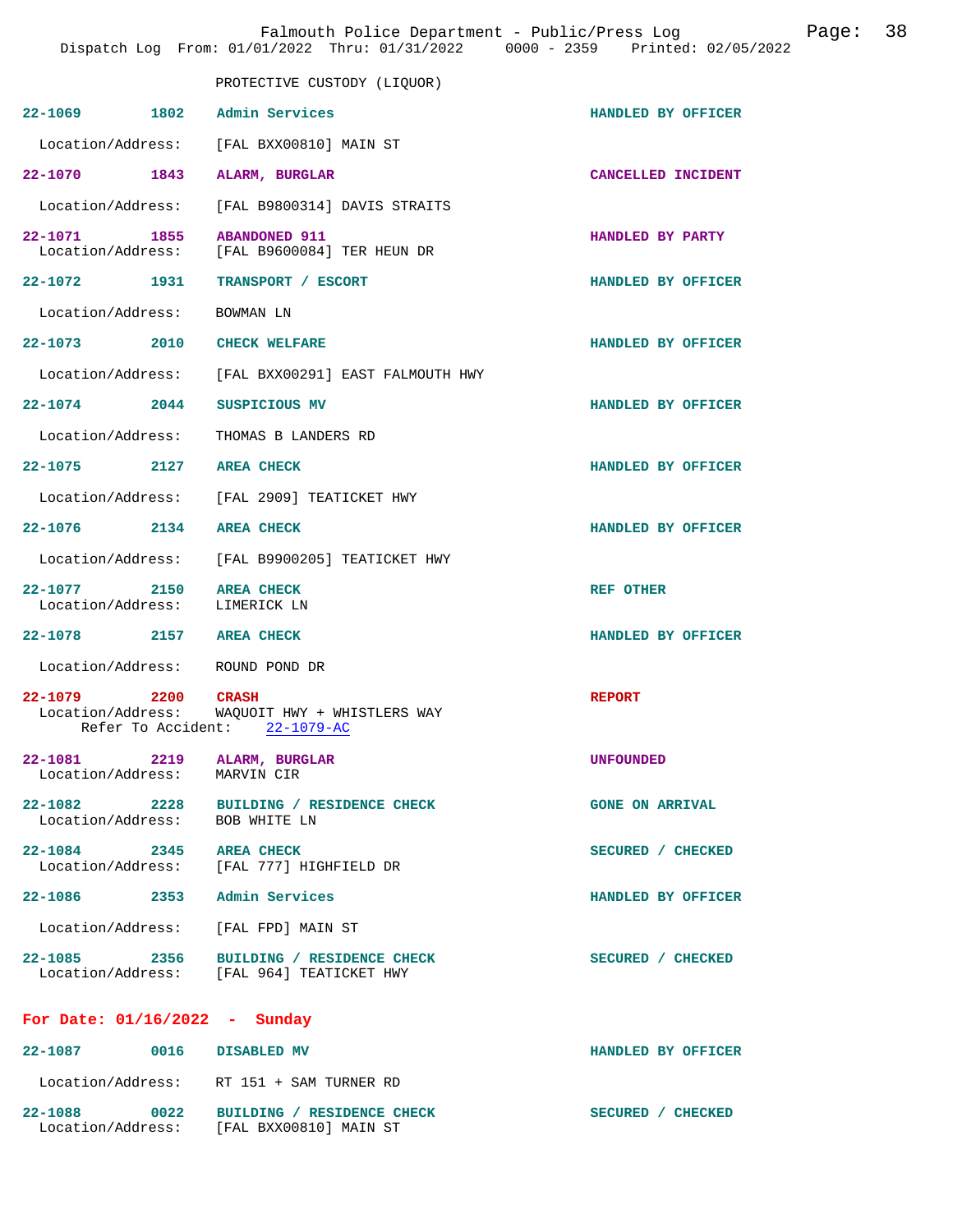**22-1089** 0026 BUILDING / RESIDENCE CHECK SECURED / CHECKED Location/Address: [FAL 1806] BOB WHITE LN Location/Address:

**22-1090** 0027 AREA CHECK **CHECK SECURED** / CHECKED Location / Address: [FAL L26] TEATICKET HWY

22-1091 0030 AREA CHECK **Department of the CHECKED** SECURED / CHECKED Location/Address: [FAL 302] SANDWICH RD

**22-1092 0041 BUILDING / RESIDENCE CHECK SECURED / CHECKED**  Location/Address: [FAL B9600025] DAVISVILLE RD

**22-1093 0043 AREA CHECK SECURED / CHECKED** 

Location/Address: [FAL BXX00131] EAST FALMOUTH HWY

**22-1094** 0058 AREA CHECK **DESCURED** / CHECKED Location/Address: CORTE REAL AVE Location/Address:

[FAL 639] BRICK KILN RD

[FAL L26] TEATICKET HWY

[FAL 302] SANDWICH RD

Location/Address: [FAL FPD] MAIN ST

**22-1096** 0110 AREA CHECK **DECALL ASSECURED** / CHECKED Location/Address: [FAL 639] BRICK KILN RD

**22-1097** 0122 AREA CHECK **DEALL AND SECURED** / CHECKED Location/Address: COUNTRY CLUB LN Location/Address:

**22-1098 0128 AREA CHECK SECURED / CHECKED** 

Location/Address: [FAL L50] GREAT BAY ST

Location/Address: [FAL 1471] RT 151

**22-1100** 0153 PARKING VIOLATION(S) NO VIOLATION Location/Address: WATER ST Location/Address:

**22-1101** 0215 BUILDING / RESIDENCE CHECK SECURED / CHECKED Location/Address: [FAL B9900121] PALMER AVE [FAL B9900121] PALMER AVE

**22-1102 0215 ASSIST CITIZEN HANDLED BY OFFICER** 

Location/Address: [FAL 2082] GIFFORD ST

**22-1103** 0238 PARKING VIOLATION(S) NO VIOLATION Location/Address: [FAL B9600203] TOWN HALL SO [FAL B9600203] TOWN HALL SQ

**22-1104** 0240 PARKING VIOLATION(S) NO VIOLATION<br>
Location/Address: [FAL B9600261] MAIN ST [FAL B9600261] MAIN ST

**22-1106 0347 CRASH REPORT**  Location/Address: SAM TURNER RD Refer To Accident: 22-1106-AC

**22-1107 0443 ALARM, BURGLAR UNFOUNDED**  Location/Address: [FAL 2988] EAST FALMOUTH HWY

**22-1108 0630 Admin Services HANDLED BY OFFICER** 

Location/Address: [FAL BXX00810] MAIN ST

**22-1109 0712 TRANSPORT / ESCORT TRANSPORT**  Location/Address: BOWMAN LN

**22-1110 0829 ASSIST OTHER AGENCY HANDLED BY OFFICER**  Location/Address: [FAL FPD] MAIN ST

**22-1111 0924 Water Complaint NOTIFICATION MADE** 

**22-1095 0102 Admin Services HANDLED BY OFFICER** 

**22-1099 0135 AREA CHECK SECURED / CHECKED**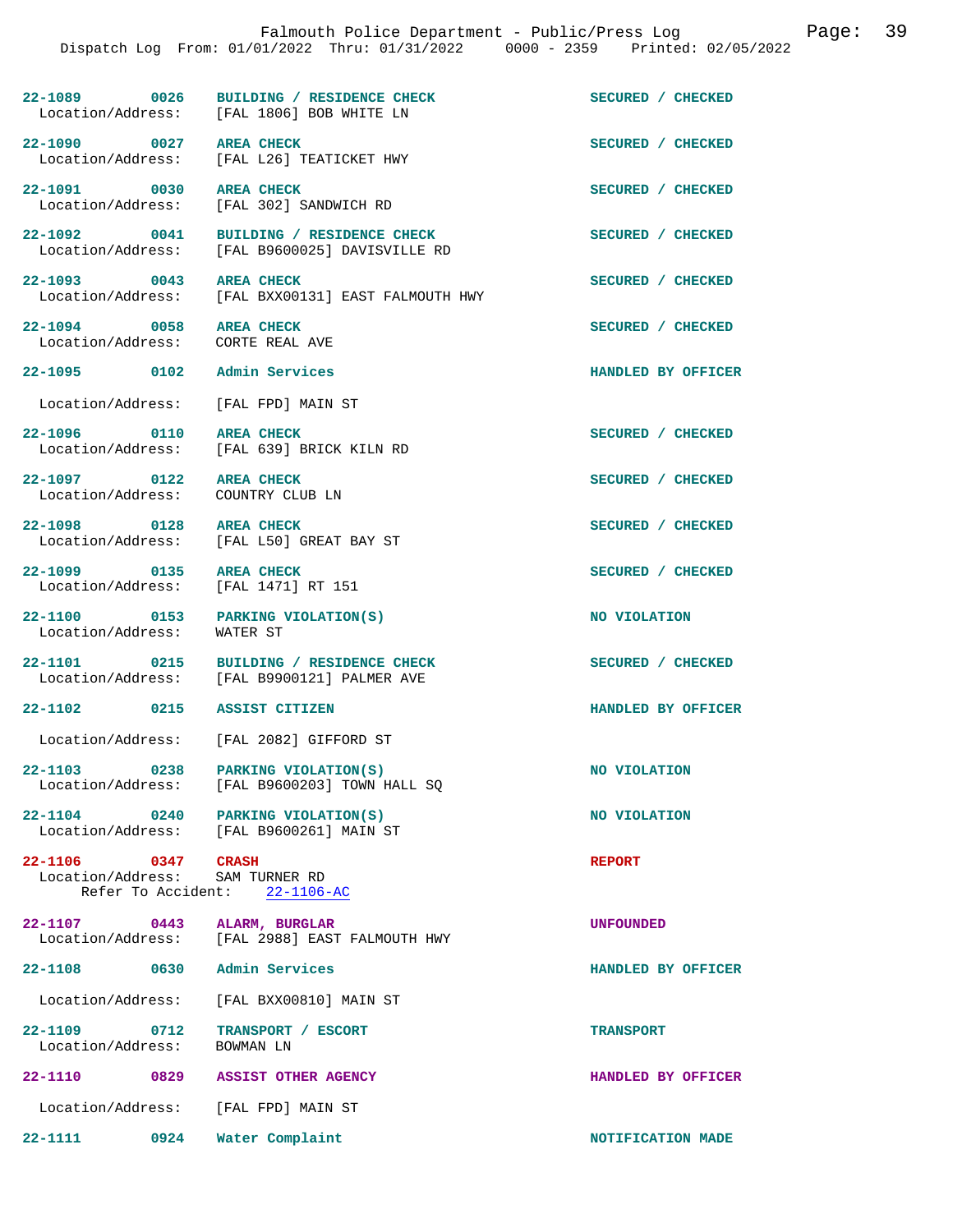| Falmouth Police Department - Public/Press Log<br>Dispatch Log From: 01/01/2022 Thru: 01/31/2022 0000 - 2359 Printed: 02/05/2022 |      |                                                                                           |                    | Page: | 40 |
|---------------------------------------------------------------------------------------------------------------------------------|------|-------------------------------------------------------------------------------------------|--------------------|-------|----|
| Location/Address:                                                                                                               |      | FELLS RD                                                                                  |                    |       |    |
| 22-1112 0938 ALARM, BURGLAR                                                                                                     |      |                                                                                           | CANCELLED INCIDENT |       |    |
| Location/Address:                                                                                                               |      | WOODS HOLE RD                                                                             |                    |       |    |
|                                                                                                                                 |      | 22-1115 1111 Water Complaint<br>Location/Address: [FAL BXX00272] LOCUST ST                | NOTIFICATION MADE  |       |    |
| 22-1121 1233 Admin Services                                                                                                     |      |                                                                                           | HANDLED BY OFFICER |       |    |
|                                                                                                                                 |      | Location/Address: [FAL FPD] MAIN ST                                                       |                    |       |    |
| 22-1123 1310 ASSIST CITIZEN                                                                                                     |      | Location/Address: [FAL B9900205] TEATICKET HWY                                            | NOTIFICATION MADE  |       |    |
| 22-1124 1339<br>Location/Address:                                                                                               |      | <b>CHECK WELFARE</b><br>YALE DR                                                           | NOTIFICATION MADE  |       |    |
| 22-1125 1439 CRASH                                                                                                              |      |                                                                                           | HANDLED BY OFFICER |       |    |
| Location/Address:                                                                                                               |      | JONES RD + GIFFORD ST                                                                     |                    |       |    |
| Location/Address:                                                                                                               |      | 22-1131 1619 Harassment Order Violation<br>BRICK KILN RD                                  | <b>UNFOUNDED</b>   |       |    |
| 22-1132 1626 ALARM, BURGLAR                                                                                                     |      | Location/Address: [FAL B9600030] OLD MAIN RD                                              | REF FIRE DEPT      |       |    |
| Location/Address: CEDAR ST                                                                                                      |      | 22-1133 1639 SUICIDE ATTEMPT / THREAT<br>Refer To Incident: 22-1133-OF                    | <b>REPORT</b>      |       |    |
| 22-1136 1734 ALARM, BURGLAR                                                                                                     |      |                                                                                           | CANCELLED INCIDENT |       |    |
| Location/Address:                                                                                                               |      | [FAL B9800314] DAVIS STRAITS                                                              |                    |       |    |
| 22-1137 1806 Admin Services                                                                                                     |      |                                                                                           | HANDLED BY OFFICER |       |    |
|                                                                                                                                 |      | Location/Address: [FAL BXX00810] MAIN ST                                                  |                    |       |    |
| 22-1141                                                                                                                         | 2002 | Admin Services                                                                            | HANDLED BY OFFICER |       |    |
|                                                                                                                                 |      | Location/Address: [FAL FPD] MAIN ST                                                       |                    |       |    |
| 22-1142 2023 AREA CHECK                                                                                                         |      | Location/Address: [FAL L48] MAIN ST                                                       | SECURED / CHECKED  |       |    |
| 22-1143 2141 ASSAULT, PAST                                                                                                      |      | Location/Address: [FAL 588] SPRING BARS RD<br>Refer To Incident: 22-1143-OF               | <b>REPORT</b>      |       |    |
| 22-1145 2318 CHECK WELFARE                                                                                                      |      |                                                                                           | HANDLED BY OFFICER |       |    |
|                                                                                                                                 |      | Location/Address: [FAL B9800292] DAVIS STRAITS                                            |                    |       |    |
| For Date: $01/17/2022 -$ Monday                                                                                                 |      |                                                                                           |                    |       |    |
| 22-1147 0018                                                                                                                    |      | BUILDING / RESIDENCE CHECK<br>Location/Address: [FAL B9600237] EAST FALMOUTH HWY          | SECURED / CHECKED  |       |    |
|                                                                                                                                 |      | 22-1148 0019 BUILDING / RESIDENCE CHECK<br>Location/Address: [FAL 169] EAST FALMOUTH HWY  | SECURED / CHECKED  |       |    |
|                                                                                                                                 |      | 22-1149 0021 BUILDING / RESIDENCE CHECK<br>Location/Address: [FAL B9600025] DAVISVILLE RD | SECURED / CHECKED  |       |    |
|                                                                                                                                 |      | 22-1150 0023 BUILDING / RESIDENCE CHECK                                                   | SECURED / CHECKED  |       |    |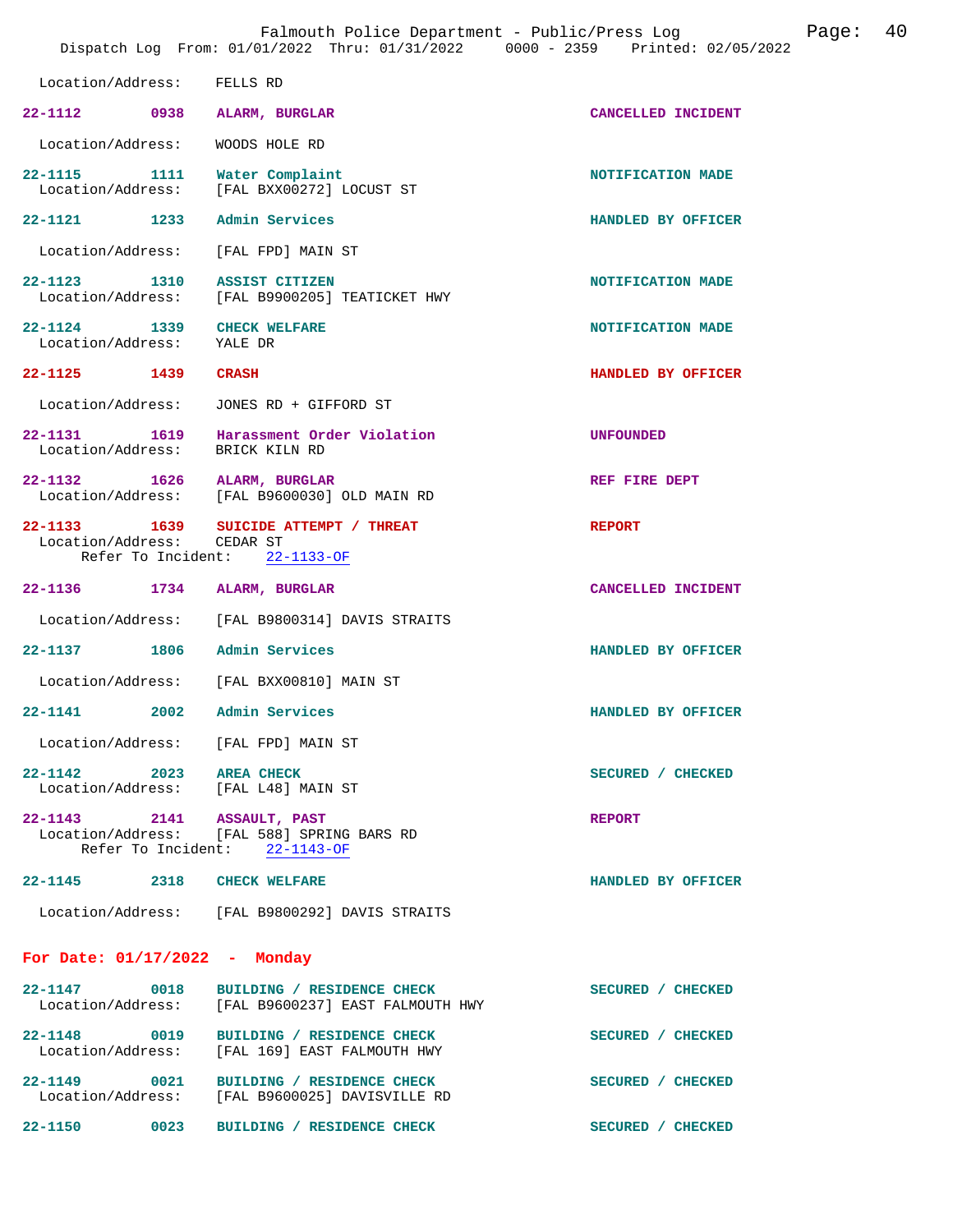|                                                   | Falmouth Police Department - Public/Press Log<br>Dispatch Log From: 01/01/2022 Thru: 01/31/2022 0000 - 2359 Printed: 02/05/2022 |                    | Page: | 41 |
|---------------------------------------------------|---------------------------------------------------------------------------------------------------------------------------------|--------------------|-------|----|
|                                                   | Location/Address: [FAL B9700958] EAST FALMOUTH HWY                                                                              |                    |       |    |
| 22-1151 0042                                      | BUILDING / RESIDENCE CHECK<br>Location/Address: [FAL B9700933] LOCUST ST                                                        | SECURED / CHECKED  |       |    |
| 22-1152 0047<br>Location/Address:                 | BUILDING / RESIDENCE CHECK<br>[FAL B9600029] KATHARINE LEE BATES                                                                | SECURED / CHECKED  |       |    |
| 22-1153 0050<br>Location/Address:                 | BUILDING / RESIDENCE CHECK<br>[FAL B9600027] LAKEVIEW AVE                                                                       | SECURED / CHECKED  |       |    |
| 22-1154 0054 AREA CHECK<br>Location/Address:      | [FAL BXX00810] MAIN ST                                                                                                          | SECURED / CHECKED  |       |    |
| Location/Address:                                 | 22-1156 0055 LOUD MUSIC / PARTY / NOISES<br>[FAL L78] QUAKER RD                                                                 | <b>UNFOUNDED</b>   |       |    |
| 22-1155 0056                                      | <b>AREA CHECK</b><br>Location/Address: [FAL BXX00359] SCRANTON AVE                                                              | SECURED / CHECKED  |       |    |
| 22-1157 0101<br>Location/Address:                 | BUILDING / RESIDENCE CHECK<br>[FAL B9800292] DAVIS STRAITS                                                                      | SECURED / CHECKED  |       |    |
| 22-1158 0101                                      | BUILDING / RESIDENCE CHECK<br>Location/Address: [FAL 159] GRAND AVE                                                             | SECURED / CHECKED  |       |    |
| 22-1159 0112<br>Location/Address:                 | BUILDING / RESIDENCE CHECK<br>[FAL B9600031] MARAVISTA AVE EXT                                                                  | SECURED / CHECKED  |       |    |
| 22-1160 0116                                      | BUILDING / RESIDENCE CHECK<br>Location/Address: [FAL 964] TEATICKET HWY                                                         | SECURED / CHECKED  |       |    |
| 22-1161 0155<br>Location/Address:                 | PARKING VIOLATION(S)<br>WATER ST + LUSCOMBE AVE                                                                                 | NO VIOLATION       |       |    |
| 22-1163 0200<br>Location/Address:                 | PARKING VIOLATION(S)<br>[FAL B9600261] MAIN ST                                                                                  | NO VIOLATION       |       |    |
| 22-1165 0202<br>Location/Address:                 | ALARM, BURGLAR<br>[FAL B9601091] EDGEWATER DR WEST                                                                              | <b>UNFOUNDED</b>   |       |    |
| $\overline{0203}$<br>22-1164<br>Location/Address: | PARKING VIOLATION(S)<br>[FAL B9600203] TOWN HALL SQ                                                                             | NO VIOLATION       |       |    |
| 22-1166 0206<br>Location/Address:                 | <b>AREA CHECK</b><br>[FAL L102] OYSTER POND RD                                                                                  | SECURED / CHECKED  |       |    |
| 22-1167 0211<br>Location/Address:                 | BUILDING / RESIDENCE CHECK<br>[FAL 302] SANDWICH RD                                                                             | SECURED / CHECKED  |       |    |
| 22-1168 0215<br>Location/Address:                 | BUILDING / RESIDENCE CHECK<br>[FAL B9600051] HATCHVILLE RD                                                                      | SECURED / CHECKED  |       |    |
| 22-1171 0539<br>Location/Address:                 | ALARM, BURGLAR<br>[FAL 160] TEATICKET HWY                                                                                       | <b>UNFOUNDED</b>   |       |    |
| 22-1172 0603                                      | ALARM, BURGLAR                                                                                                                  | HANDLED BY OFFICER |       |    |
| Location/Address:                                 | [FAL BXX00963] QUISSETT AVE                                                                                                     |                    |       |    |
| 22-1173 0608<br>Location/Address:                 | ALARM, BURGLAR<br>[FAL 2035] COUNTY RD                                                                                          | SECURED / CHECKED  |       |    |
| 22-1174 0611                                      | Admin Services                                                                                                                  | HANDLED BY OFFICER |       |    |
| Location/Address:                                 | [FAL FPD] MAIN ST                                                                                                               |                    |       |    |
| 22-1175 0613<br>Location/Address:                 | ALARM, BURGLAR<br>ALDER LN                                                                                                      | SECURED / CHECKED  |       |    |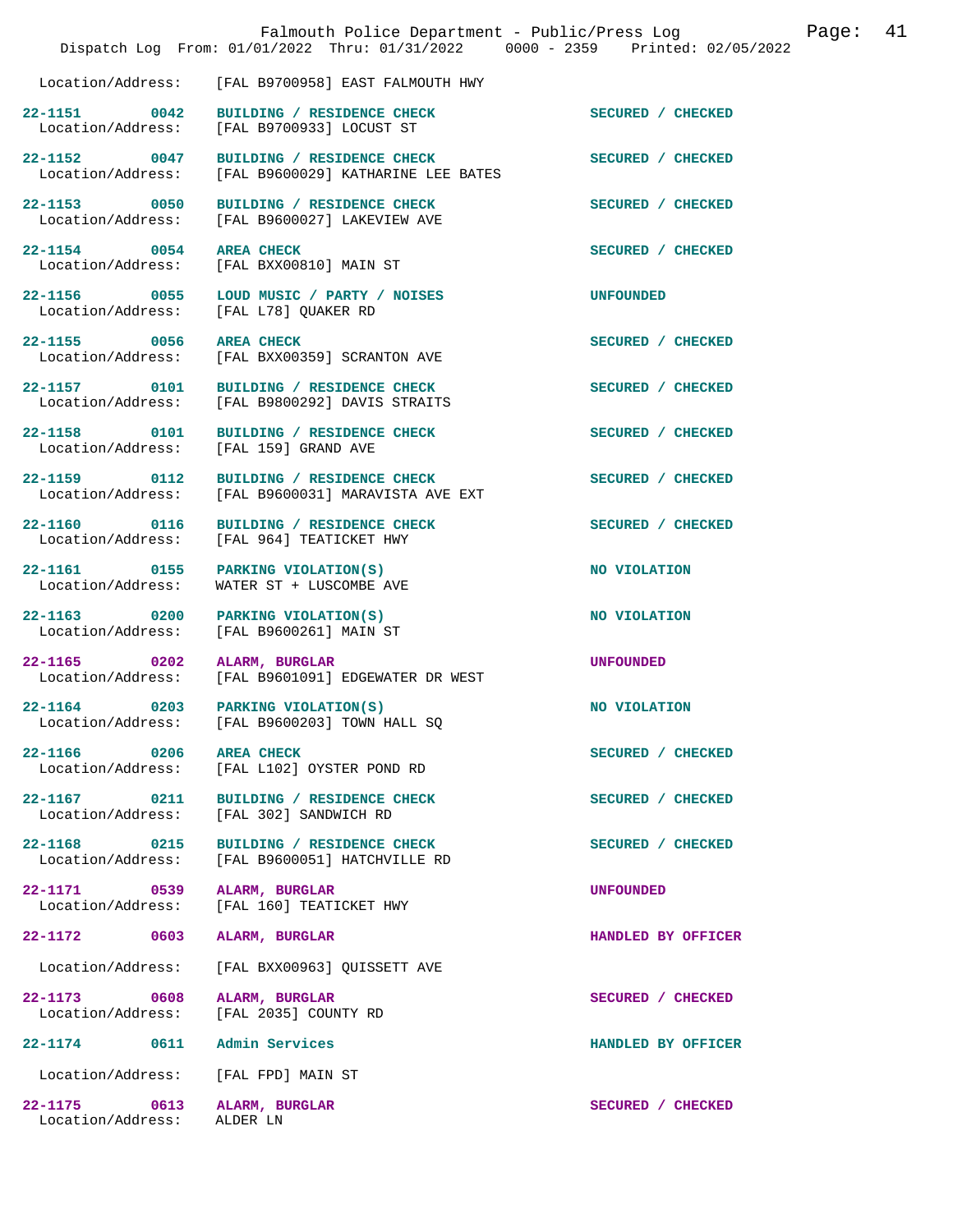|                                                                                  | Falmouth Police Department - Public/Press Log<br>Dispatch Log From: 01/01/2022 Thru: 01/31/2022 0000 - 2359 Printed: 02/05/2022                         | 42<br>Page:           |
|----------------------------------------------------------------------------------|---------------------------------------------------------------------------------------------------------------------------------------------------------|-----------------------|
| 22-1176 0705<br>Location/Address:                                                | TRAFFIC HAZARD<br>TEATICKET HWY + MARAVISTA AVE EXT                                                                                                     | NOTIFICATION MADE     |
| 22–1177 0706                                                                     | ALARM, BURGLAR                                                                                                                                          | CANCELLED INCIDENT    |
| Location/Address:                                                                | EAST HARBOR DR                                                                                                                                          |                       |
| 22-1178 0708<br>Location/Address:                                                | ALARM, BURGLAR<br>[FAL 2337] ZELL ST                                                                                                                    | <b>UNFOUNDED</b>      |
| 22-1179 0715<br>Location/Address:                                                | ALARM, BURGLAR<br>NAUSHON SOUTH                                                                                                                         | SECURED / CHECKED     |
| 22-1180 0736 Down Wires                                                          | Location/Address: [FAL 840] TECHNOLOGY PARK DR                                                                                                          | NOTIFICATION MADE     |
| 22-1182 0753 Admin Services                                                      |                                                                                                                                                         | HANDLED BY OFFICER    |
| Location/Address:                                                                | [FAL FPD] MAIN ST                                                                                                                                       |                       |
| 22-1183 0758<br>Location/Address:                                                | ALARM, BURGLAR<br>MAIN ST                                                                                                                               | <b>UNFOUNDED</b>      |
| 22-1185 0822 Down Wires<br>Location/Address: KATHY ANN LN                        |                                                                                                                                                         | NOTIFICATION MADE     |
| 22-1184 0824                                                                     | <b>DISABLED MV</b>                                                                                                                                      | HANDLED BY OFFICER    |
| Location/Address:                                                                | [FAL L8] MENAUHANT RD                                                                                                                                   |                       |
| 22-1186 0837 TRAFFIC HAZARD                                                      | Location/Address: [FAL 243] MENAUHANT RD                                                                                                                | NOTIFICATION MADE     |
| 22-1187 0843 ASSAULT, PAST<br>Location/Address: HOMESTEAD LN<br>Age:<br>Charges: | Refer To Arrest: 22-1187-AR<br>Arrest: PETERSON, ARIANA M<br>Address: 105 HOMESTEAD LN FALMOUTH, MA<br>-32<br>A&B ON +60/DISABLED<br>ANIMAL, CRUELTY TO | Arrest(s) Made        |
| 22-1190<br>0935                                                                  | DISABLED MV                                                                                                                                             | HANDLED BY OFFICER    |
| Location/Address: [FAL 54] SURF DR                                               |                                                                                                                                                         |                       |
| 22-1192 0946<br>Location/Address: SHOREWOOD DR                                   | <b>THREAT</b><br>Refer To Incident: 22-1192-OF                                                                                                          | <b>REPORT</b>         |
| 22-1193 0950 ALARM, BURGLAR                                                      |                                                                                                                                                         | CANCELLED INCIDENT    |
| Location/Address:                                                                | [OTH] SUMMER ST                                                                                                                                         |                       |
| 22-1194 1018<br>Location/Address:                                                | Water Complaint<br>GRAND AVE                                                                                                                            | NOTIFICATION MADE     |
| 22-1198 1113                                                                     | <b>ABANDONED 911</b>                                                                                                                                    | HANDLED BY OFFICER    |
| Location/Address:                                                                | [FAL BXX00016] TEATICKET HWY                                                                                                                            |                       |
| 22-1200 1133<br>Location/Address:                                                | CRASH, HIT/RUN<br>OLD MAIN RD                                                                                                                           | HANDLED BY PARTY      |
| 22-1201 1206 Admin Services<br>Location/Address:                                 | [FAL BXX00810] MAIN ST                                                                                                                                  | <b>SERVED IN HAND</b> |
| 22-1204 1245                                                                     | DOWN TREE(S)<br>Location/Address: CRYSTAL SPRING AVE + QUAKER RD                                                                                        | NOTIFICATION MADE     |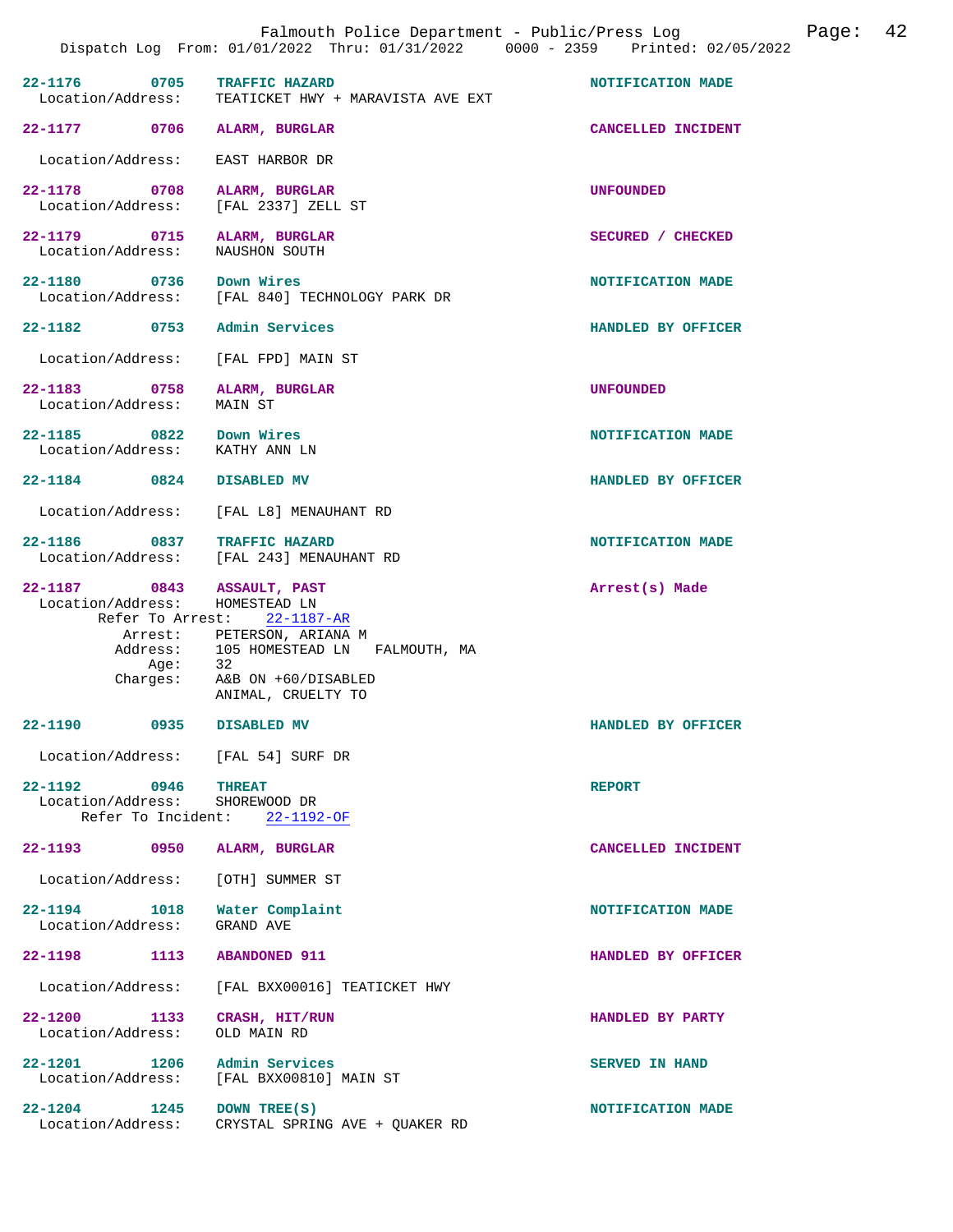|                                       |                                                                                                     | Falmouth Police Department - Public/Press Log<br>Dispatch Log From: 01/01/2022 Thru: 01/31/2022 0000 - 2359 Printed: 02/05/2022 |                    | Page: 43 |  |
|---------------------------------------|-----------------------------------------------------------------------------------------------------|---------------------------------------------------------------------------------------------------------------------------------|--------------------|----------|--|
| Location/Address:                     | 22-1205 1311 ALARM, BURGLAR<br>TOWER HOUSE RD                                                       |                                                                                                                                 | SECURED / CHECKED  |          |  |
| Location/Address: CHAPOQUOIT RD       | 22-1206 1316 ANIMAL COMPLAINT                                                                       |                                                                                                                                 | NOTIFICATION MADE  |          |  |
|                                       | 22-1208 1332 ALARM, BURGLAR<br>Location/Address: [FAL B9700701] DUSTY MILLER RD                     |                                                                                                                                 | <b>UNFOUNDED</b>   |          |  |
| Location/Address: CHESTER ST          | 22-1210 1340 ASSIST FIRE DEPT                                                                       |                                                                                                                                 | REF FIRE DEPT      |          |  |
| Location/Address: ABBIES LN           | 22-1211 1348 ALARM, BURGLAR                                                                         |                                                                                                                                 | <b>UNFOUNDED</b>   |          |  |
|                                       | 22-1212 1403 FOLLOW UP INVESTIGATION                                                                |                                                                                                                                 | HANDLED BY OFFICER |          |  |
| Location/Address: HOMESTEAD LN        |                                                                                                     |                                                                                                                                 |                    |          |  |
|                                       | 22-1214 1430 FOLLOW UP INVESTIGATION                                                                |                                                                                                                                 | HANDLED BY OFFICER |          |  |
| Location/Address:                     | [FAL L16] RT 151                                                                                    |                                                                                                                                 |                    |          |  |
|                                       | 22-1215 1437 BUILDING / RESIDENCE CHECK<br>Location/Address: [FAL B9600051] HATCHVILLE RD           |                                                                                                                                 | SECURED / CHECKED  |          |  |
|                                       | 22-1216 1447 ASSIST CITIZEN<br>Location/Address: [FAL B9600069] TER HEUN DR                         |                                                                                                                                 | HANDLED BY PARTY   |          |  |
| 22-1217 1453 ERRATIC MV               | Location/Address: EAST FALMOUTH HWY + CENTRAL AVE                                                   |                                                                                                                                 | UNABLE TO LOCATE   |          |  |
|                                       | 22-1218 1454 MISSING PERSON                                                                         |                                                                                                                                 | HANDLED BY OFFICER |          |  |
| Location/Address:                     | [FAL B0100152] TEATICKET HWY                                                                        |                                                                                                                                 |                    |          |  |
| Location/Address: TEATICKET HWY       | 22-1219 1518 ALARM, BURGLAR                                                                         |                                                                                                                                 | <b>UNFOUNDED</b>   |          |  |
|                                       | 22-1220 1543 RECOVERED PROPERTY<br>Location/Address: DAVISVILLE RD<br>Refer To Incident: 22-1220-OF |                                                                                                                                 | <b>REPORT</b>      |          |  |
|                                       | 22-1221 1546 OTHER TRAFFIC                                                                          | Location/Address: [FAL B9600026] LAKEVIEW AVE + GIFFORD ST                                                                      | NOTIFICATION MADE  |          |  |
| $22 - 1222$ 1644                      | Admin Services                                                                                      |                                                                                                                                 | HANDLED BY OFFICER |          |  |
| Location/Address:                     | [FAL BXX00810] MAIN ST                                                                              |                                                                                                                                 |                    |          |  |
| 22-1223 1705<br>Location/Address:     | <b>ABANDONED 911</b><br>[FAL BXX00783] COUNTY RD                                                    |                                                                                                                                 | HANDLED BY PARTY   |          |  |
| $22 - 1224$ 1734<br>Location/Address: | MOTOR VEHICLE STOP<br>[FAL FPD] MAIN ST                                                             |                                                                                                                                 | Verbal Warning     |          |  |
| Location/Address:                     | 22-1225 1744 ALARM, BURGLAR<br>OYSTER POND RD                                                       |                                                                                                                                 | <b>UNFOUNDED</b>   |          |  |
|                                       | 22-1228 1949 Admin Services                                                                         |                                                                                                                                 | HANDLED BY OFFICER |          |  |
|                                       | Location/Address: [FAL FPD] MAIN ST                                                                 |                                                                                                                                 |                    |          |  |
| 22-1229 2030 ERRATIC MV               | Location/Address: EAST FALMOUTH HWY + JUDY ANN DR<br>Refer To Incident: 22-1229-OF                  |                                                                                                                                 | <b>REPORT</b>      |          |  |
|                                       | 22-1230 2033 UNWANTED GUEST<br>Location/Address: [FAL B9600084] TER HEUN DR                         |                                                                                                                                 | <b>TRANSPORT</b>   |          |  |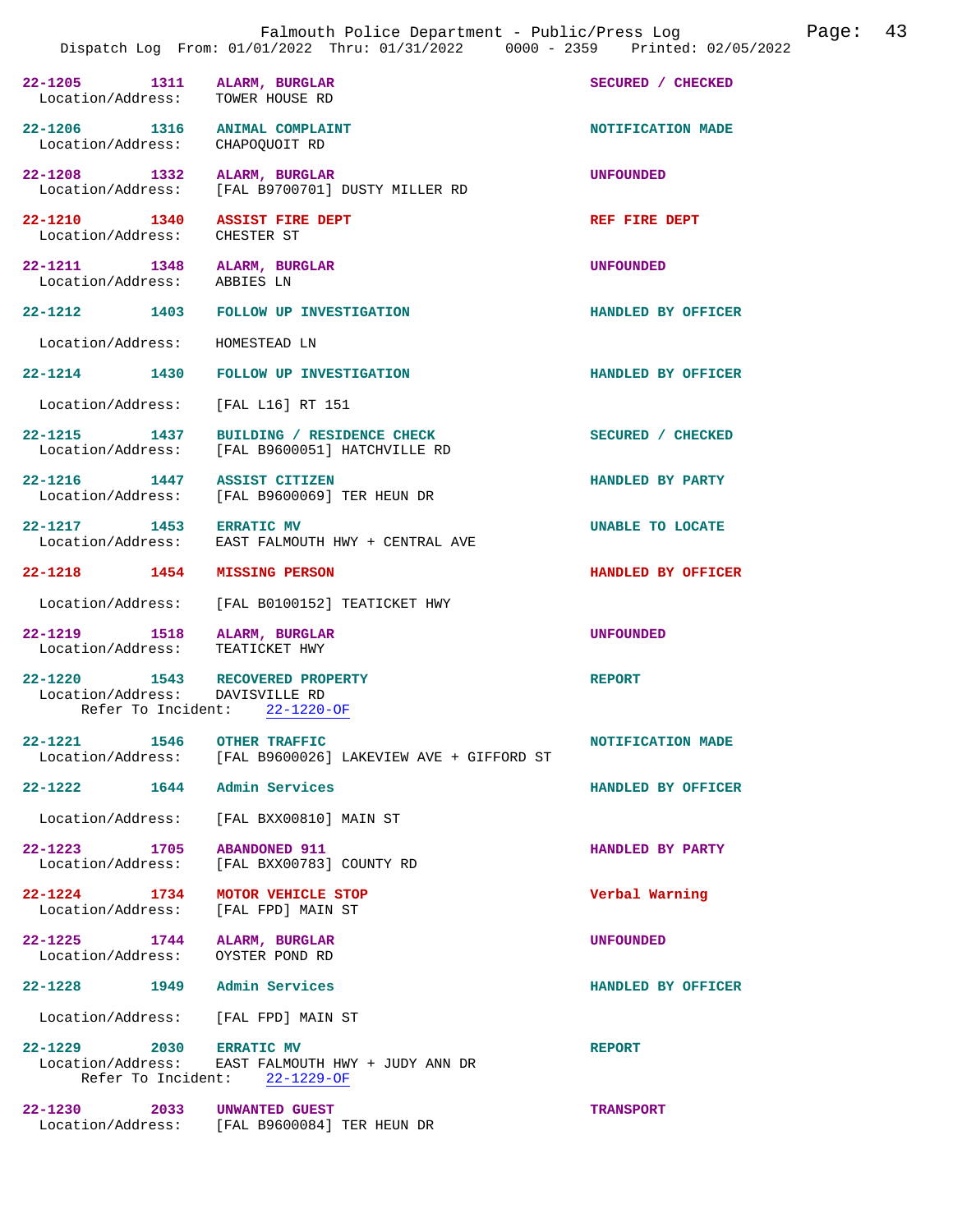| Location/Address: LAKE SHORE DR                        | 22-1233 2143 DISTURBANCE / DISORDERLY                                              | Peace Restored       |
|--------------------------------------------------------|------------------------------------------------------------------------------------|----------------------|
|                                                        | Refer To Incident: 22-1233-OF                                                      |                      |
|                                                        | 22-1234 2215 BUILDING / RESIDENCE CHECK                                            | SECURED / CHECKED    |
|                                                        | Location/Address: [FAL 964] TEATICKET HWY                                          |                      |
|                                                        | 22-1236 2342 BUILDING / RESIDENCE CHECK                                            | SECURED / CHECKED    |
|                                                        | Location/Address: [FAL B9600237] EAST FALMOUTH HWY                                 |                      |
|                                                        |                                                                                    |                      |
| For Date: $01/18/2022 - Tuesday$                       |                                                                                    |                      |
|                                                        | 22-1237 0008 BUILDING / RESIDENCE CHECK                                            | SECURED / CHECKED    |
|                                                        | Location/Address: [FAL B9800292] DAVIS STRAITS                                     |                      |
| 22-1238 0015 AREA CHECK                                |                                                                                    | SECURED / CHECKED    |
|                                                        | Location/Address: [FAL B9600084] TER HEUN DR                                       |                      |
| 22–1239 0023                                           | Admin Services                                                                     | HANDLED BY OFFICER   |
| Location/Address:                                      | [FAL FPD] MAIN ST                                                                  |                      |
|                                                        |                                                                                    |                      |
| 22-1240 0025<br>Location/Address:                      | <b>AREA CHECK</b><br>MBL ST                                                        | SECURED / CHECKED    |
|                                                        |                                                                                    |                      |
| $22 - 1241$ 0026                                       | BUILDING / RESIDENCE CHECK<br>Location/Address: [FAL 964] TEATICKET HWY            | SECURED / CHECKED    |
|                                                        |                                                                                    |                      |
| 22-1242 0028<br>Location/Address:                      | <b>AREA CHECK</b><br>[FAL 2400] RAILROAD AVE                                       | SECURED / CHECKED    |
|                                                        |                                                                                    |                      |
| 22-1243 0028<br>Location/Address:                      | BUILDING / RESIDENCE CHECK<br>[FAL BXX00620] TEATICKET HWY                         | SECURED / CHECKED    |
|                                                        |                                                                                    |                      |
| 22-1244 0037<br>Location/Address:                      | BUILDING / RESIDENCE CHECK<br>[FAL B9600031] MARAVISTA AVE EXT                     | SECURED / CHECKED    |
|                                                        |                                                                                    |                      |
| 22-1245 0117                                           | BUILDING / RESIDENCE CHECK<br>Location/Address: [FAL B9600051] HATCHVILLE RD       | SECURED / CHECKED    |
|                                                        |                                                                                    |                      |
|                                                        | 22-1246 0121 BUILDING / RESIDENCE CHECK<br>Location/Address: [FAL 302] SANDWICH RD | SECURED / CHECKED    |
|                                                        |                                                                                    |                      |
| 22-1247 0127<br>Location/Address:                      | BUILDING / RESIDENCE CHECK<br>[FAL B9700852] NORTH FALMOUTH HWY                    | SECURED / CHECKED    |
| 22-1250 0151                                           | BUILDING / RESIDENCE CHECK                                                         | SECURED / CHECKED    |
|                                                        | Location/Address: [FAL B9600027] LAKEVIEW AVE                                      |                      |
| 22-1248 0152 Admin Services                            |                                                                                    | HANDLED BY OFFICER   |
| Location/Address: [FAL FPD] MAIN ST                    |                                                                                    |                      |
|                                                        |                                                                                    |                      |
| 22-1249 0154 PARKING VIOLATION(S)<br>Location/Address: | LUSCOMBE AVE                                                                       | NO VIOLATION         |
|                                                        |                                                                                    |                      |
| Location/Address:                                      | 22-1251 0155 BUILDING / RESIDENCE CHECK<br>[FAL B9600029] KATHARINE LEE BATES      | SECURED / CHECKED    |
| 22-1252 0158 PARKING VIOLATION(S)                      |                                                                                    | NO VIOLATION         |
| Location/Address:                                      | [FAL B9600261] MAIN ST                                                             |                      |
| 22-1253 0201 PARKING VIOLATION(S)                      |                                                                                    | <b>VEHICLE TOWED</b> |
|                                                        | Location/Address: [FAL B9600203] TOWN HALL SQ                                      |                      |
| 22-1255 0250                                           | BUILDING / RESIDENCE CHECK                                                         | SECURED / CHECKED    |
| Location/Address:                                      | [FAL BXX00810] MAIN ST                                                             |                      |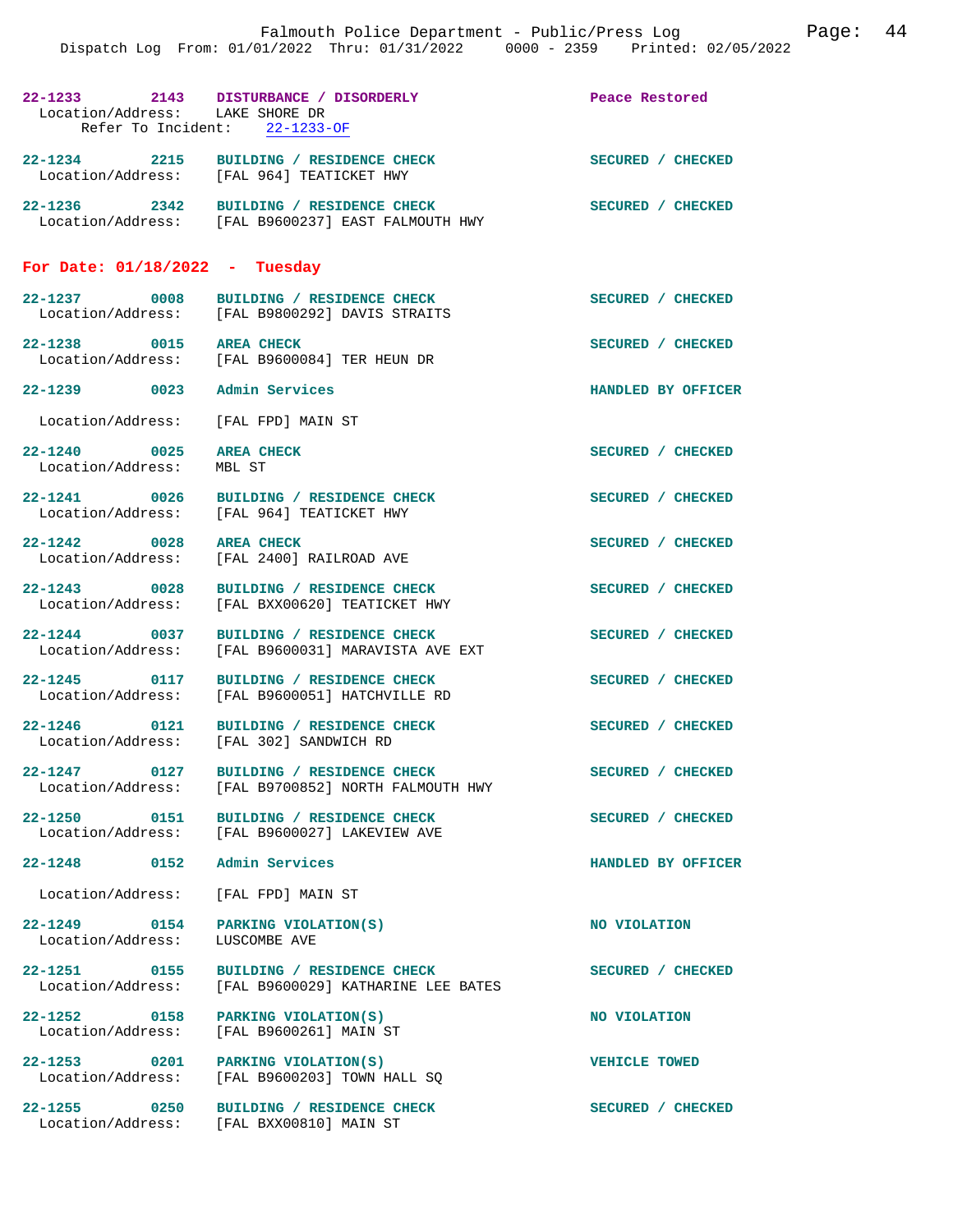|                                                                                             | Falmouth Police Department - Public/Press Log<br>Dispatch Log From: 01/01/2022 Thru: 01/31/2022 0000 - 2359 Printed: 02/05/2022                                                             |                    | Page: 45 |  |
|---------------------------------------------------------------------------------------------|---------------------------------------------------------------------------------------------------------------------------------------------------------------------------------------------|--------------------|----------|--|
| 22-1256 0330 ALARM, BURGLAR                                                                 | Location/Address: [FAL 783] EAST FALMOUTH HWY                                                                                                                                               | <b>UNFOUNDED</b>   |          |  |
|                                                                                             | 22-1257 0348 BUILDING / RESIDENCE CHECK<br>Location/Address: [FAL B9700958] EAST FALMOUTH HWY                                                                                               | SECURED / CHECKED  |          |  |
| 22-1258 0401 ALARM, BURGLAR                                                                 |                                                                                                                                                                                             | CANCELLED INCIDENT |          |  |
|                                                                                             | Location/Address: [FAL 964] TEATICKET HWY                                                                                                                                                   |                    |          |  |
|                                                                                             | 22-1259 0414 BUILDING / RESIDENCE CHECK<br>Location/Address: [FAL 494] EAST FALMOUTH HWY                                                                                                    | SECURED / CHECKED  |          |  |
| 22-1261 0534 ALARM, BURGLAR<br>Location/Address: CAREY LN                                   |                                                                                                                                                                                             | <b>UNFOUNDED</b>   |          |  |
| 22-1262 0619 Admin Services                                                                 |                                                                                                                                                                                             | HANDLED BY OFFICER |          |  |
|                                                                                             | Location/Address: [FAL BXX00810] MAIN ST                                                                                                                                                    |                    |          |  |
| 22-1263 0721 CRASH<br>Location/Address: BLACKSMITH SHOP RD<br>Refer To Accident: 22-1263-AC |                                                                                                                                                                                             | <b>REPORT</b>      |          |  |
|                                                                                             | 22-1266 0837 TRANSPORT / ESCORT<br>Location/Address: [FAL B9600063] JONES RD                                                                                                                | <b>TRANSPORT</b>   |          |  |
| 22-1267 0859 CHECK WELFARE<br>Location/Address: TUCKERNUCK WAY                              |                                                                                                                                                                                             | HANDLED BY PARTY   |          |  |
| 22-1268 0958 ATTEMPT TO LOCATE<br>Location/Address: BOXBERRY HILL RD                        |                                                                                                                                                                                             | UNABLE TO LOCATE   |          |  |
| 22-1270 1006 ANIMAL COMPLAINT<br>Location/Address: CENTRAL AVE                              |                                                                                                                                                                                             | NOTIFICATION MADE  |          |  |
| 22-1274 1137 ALARM, BURGLAR<br>Location/Address: BRIDGE ST                                  |                                                                                                                                                                                             | <b>UNFOUNDED</b>   |          |  |
| Location/Address: RAINBOW AVE<br>Refer To Incident: 22-1275-OF                              | 22-1275 1207 MENTAL ILLNESS (SEC 12)                                                                                                                                                        | <b>REPORT</b>      |          |  |
| 22-1276 1320 ALARM, BURGLAR                                                                 | Location/Address: [FAL B9601264] TARA LN                                                                                                                                                    | <b>UNFOUNDED</b>   |          |  |
| Location/Address: HALF MOON CIR                                                             | 22-1277 1423 MENTAL ILLNESS (SEC 12)<br>Refer To Incident: 22-1277-OF                                                                                                                       | <b>REPORT</b>      |          |  |
| 22-1278 1433 ASSIST OTHER AGENCY<br>Location/Address: ASHLEY DR                             |                                                                                                                                                                                             | UNABLE TO LOCATE   |          |  |
| 22-1280 1447 INTOXICATED PERSON                                                             |                                                                                                                                                                                             | Protective Custody |          |  |
| $P/C$ :<br>Address:<br>Aqe:<br>Charges:                                                     | Location/Address: [FAL B9600084] TER HEUN DR<br>Refer To $P/C$ : 22-1280-AR<br>GARCIA, SUZANNE M<br>14 MILL ST FRAMINGHAM, MA<br>55<br>PROTECTIVE CUSTODY (LIQUOR)<br>DRUG, POSSESS CLASS E |                    |          |  |
| 22-1281<br>1501<br>Location/Address:                                                        | ALARM, BURGLAR<br>[FAL 2910] TWIN HILL RD                                                                                                                                                   | <b>UNFOUNDED</b>   |          |  |
| 22-1286 1557 ALARM, BURGLAR<br>Location/Address:                                            | SANDWICH RD                                                                                                                                                                                 | <b>UNFOUNDED</b>   |          |  |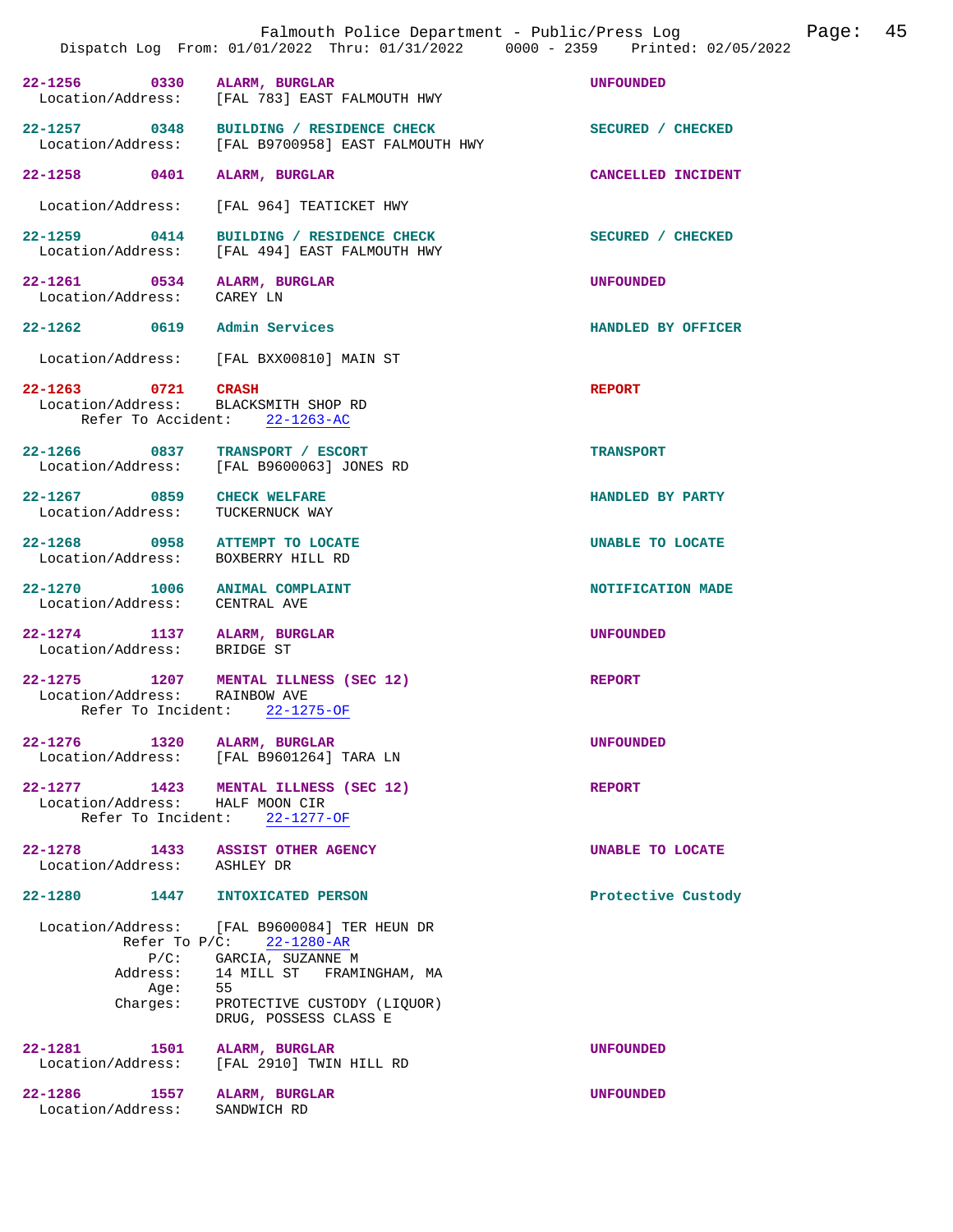|                                                                | Dispatch Log From: 01/01/2022 Thru: 01/31/2022 0000 - 2359 Printed: 02/05/2022                |                        |
|----------------------------------------------------------------|-----------------------------------------------------------------------------------------------|------------------------|
|                                                                | 22-1288 1623 FOLLOW UP INVESTIGATION                                                          | HANDLED BY OFFICER     |
| Location/Address: [FAL 1660] MAIN ST                           |                                                                                               |                        |
| 22-1289 1645                                                   | ALARM, BURGLAR                                                                                | CANCELLED INCIDENT     |
|                                                                | Location/Address: [FAL 1341] HEATHER LN                                                       |                        |
| 22-1291 1658 ANIMAL COMPLAINT<br>Location/Address: RAINBOW AVE |                                                                                               | NOTIFICATION MADE      |
| 22-1294 1741                                                   | MOTOR VEHICLE STOP                                                                            | HANDLED BY OFFICER     |
|                                                                | Location/Address: CEDAR MEADOWS DR + TEATICKET HWY                                            |                        |
| 22-1295 1753                                                   | <b>ABANDONED 911</b>                                                                          | HANDLED BY OFFICER     |
| Location/Address:                                              | OLD WAQUOIT RD                                                                                |                        |
| Location/Address: HOMESTEAD LN                                 | 22-1297 1816 BUILDING / RESIDENCE CHECK                                                       | <b>GONE ON ARRIVAL</b> |
| 22-1300 2120 Admin Services                                    |                                                                                               | HANDLED BY OFFICER     |
|                                                                | Location/Address: [FAL BXX00810] MAIN ST                                                      |                        |
| 22-1296 2145 TRANSPORT / ESCORT                                | Location/Address: [FAL B9600084] TER HEUN DR<br>Refer To Incident: $22-1296-OF$               | <b>REPORT</b>          |
|                                                                | 22-1301 2327 BUILDING / RESIDENCE CHECK<br>Location/Address: [FAL BXX00272] LOCUST ST         | SECURED / CHECKED      |
| 22-1303 2350 SUSPICIOUS MV<br>Location/Address:                | METOXIT RD                                                                                    | <b>GONE ON ARRIVAL</b> |
|                                                                | 22-1302 2351 BUILDING / RESIDENCE CHECK<br>Location/Address: [FAL B9600235] BAR NECK RD       | SECURED / CHECKED      |
| 22-1304 2353 AREA CHECK                                        | Location/Address: [FAL L97] GOSNOLD RD                                                        | SECURED / CHECKED      |
| For Date: $01/19/2022 -$ Wednesday                             |                                                                                               |                        |
|                                                                | 22-1305 0013 BUILDING / RESIDENCE CHECK<br>Location/Address: [FAL B9600025] DAVISVILLE RD     | SECURED / CHECKED      |
|                                                                | 22-1306 0028 BUILDING / RESIDENCE CHECK<br>Location/Address: [FAL B9700103] MAIN ST           | SECURED / CHECKED      |
|                                                                | 22-1307 0037 BUILDING / RESIDENCE CHECK<br>Location/Address: [FAL B9600237] EAST FALMOUTH HWY | SECURED / CHECKED      |
|                                                                | 22-1308 0037 BUILDING / RESIDENCE CHECK<br>Location/Address: [FAL B9600031] MARAVISTA AVE EXT | SECURED / CHECKED      |
|                                                                | 22-1309 0039 BUILDING / RESIDENCE CHECK<br>Location/Address: [FAL 3214] HATCHVILLE RD         | SECURED / CHECKED      |
|                                                                | 22-1310 0045 BUILDING / RESIDENCE CHECK<br>Location/Address: [FAL 302] SANDWICH RD            | SECURED / CHECKED      |
|                                                                | 22-1311 0051 BUILDING / RESIDENCE CHECK<br>Location/Address: [FAL 964] TEATICKET HWY          | SECURED / CHECKED      |
|                                                                | 22-1312 0057 BUILDING / RESIDENCE CHECK<br>Location/Address: [FAL BXX00063] FALMOUTH WOODS RD | SECURED / CHECKED      |

Falmouth Police Department - Public/Press Log Fage: 46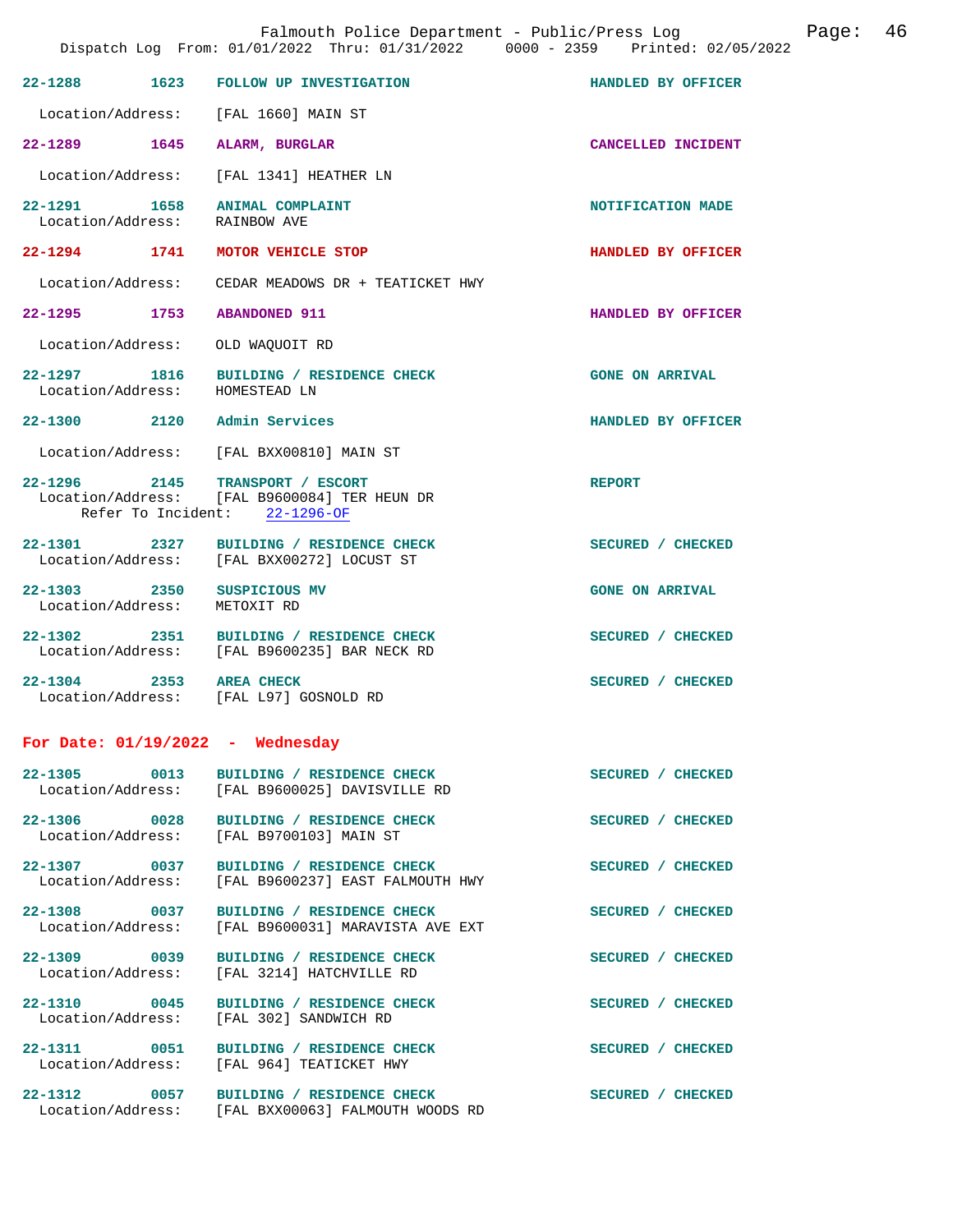|                                                                   | DISPACCH LOG From. 01/01/2022 INFU. 01/31/2022                                         | $0000 - 2359$ Princed, 02/05/ |
|-------------------------------------------------------------------|----------------------------------------------------------------------------------------|-------------------------------|
| 22-1313 0118<br>Location/Address:                                 | <b>AREA CHECK</b><br>MARAVISTA AVE                                                     | SECURED / CHECKED             |
| Location/Address:                                                 | 22-1314 0124 BUILDING / RESIDENCE CHECK<br>[FAL 28] EAST FALMOUTH HWY                  | SECURED / CHECKED             |
| Location/Address:                                                 | 22-1316 0200 PARKING VIOLATION(S)<br>[FAL B9600261] MAIN ST                            | NO VIOLATION                  |
| 22-1315 0203<br>Location/Address:                                 | BUILDING / RESIDENCE CHECK<br>[FAL L65] COUNTY RD                                      | SECURED / CHECKED             |
| 22-1317 0235<br>Location/Address:                                 | BUILDING / RESIDENCE CHECK<br>[FAL 494] EAST FALMOUTH HWY                              | SECURED / CHECKED             |
|                                                                   | 22-1319 0304 PARKING VIOLATION(S)<br>Location/Address: [FAL B9600077] TOWN HALL SO     | NO VIOLATION                  |
| 22-1320 0420                                                      | <b>CHECK WELFARE</b>                                                                   | HANDLED BY OFFICER            |
|                                                                   | Location/Address: [FAL B0100152] TEATICKET HWY                                         |                               |
| 22-1322 0601<br>Location/Address:                                 | PARKING VIOLATION(S)<br>LUSCOMBE AVE + WATER ST                                        | NO VIOLATION                  |
| 22-1324 0653 Water Complaint<br>Location/Address: LAKE SHORE DR   |                                                                                        | NOTIFICATION MADE             |
| 22-1325 0729 VANDALISM<br>Location/Address: GIFFORD ST            | Refer To Incident: 22-1325-OF                                                          | <b>REPORT</b>                 |
|                                                                   |                                                                                        |                               |
| 22-1326 0740 ALARM, BURGLAR<br>Location/Address: CAREY LN         |                                                                                        | <b>UNFOUNDED</b>              |
| 22-1328 0806 CRASH, HIT/RUN                                       | Location/Address: [FAL BXX00577] RT 151 + RT 28 NORTH<br>Refer To Accident: 22-1328-AC | <b>REPORT</b>                 |
| 22-1329 0819 CHECK WELFARE<br>Location/Address: EDGEWATER DR EAST | Refer To Incident: 22-1329-OF                                                          | <b>REPORT</b>                 |
| 22-1330<br>0823                                                   | Admin Services                                                                         | HANDLED BY OFFICER            |
| Location/Address: [FAL FPD] MAIN ST                               |                                                                                        |                               |
| 0859<br>22-1332<br>Location/Address: WEST FALMOUTH HWY            | <b>OTHER TRAFFIC</b>                                                                   | <b>CITATION ISSUED</b>        |
| 22-1333 0904 ANIMAL COMPLAINT                                     |                                                                                        | REF ANIMAL CONTROL            |
| Location/Address: HERITAGE CIR                                    |                                                                                        |                               |
| 22-1336 0922 VANDALISM                                            | Location/Address: SEACOAST SHORES BLVD<br>Refer To Incident: 22-1336-OF                | <b>REPORT</b>                 |
| 22-1340<br>0952                                                   | PRESERVE PEACE                                                                         | HANDLED BY OFFICER            |
| Location/Address:                                                 | HATCHVILLE RD                                                                          |                               |
| 22-1341 1006 MISSING PERSON                                       |                                                                                        | HANDLED BY OFFICER            |
|                                                                   | Location/Address: [FAL B9600444] LUSCOMBE AVE                                          |                               |

**22-1344 1107 PRESERVE PEACE HANDLED BY OFFICER** 

Location/Address: HOMESTEAD LN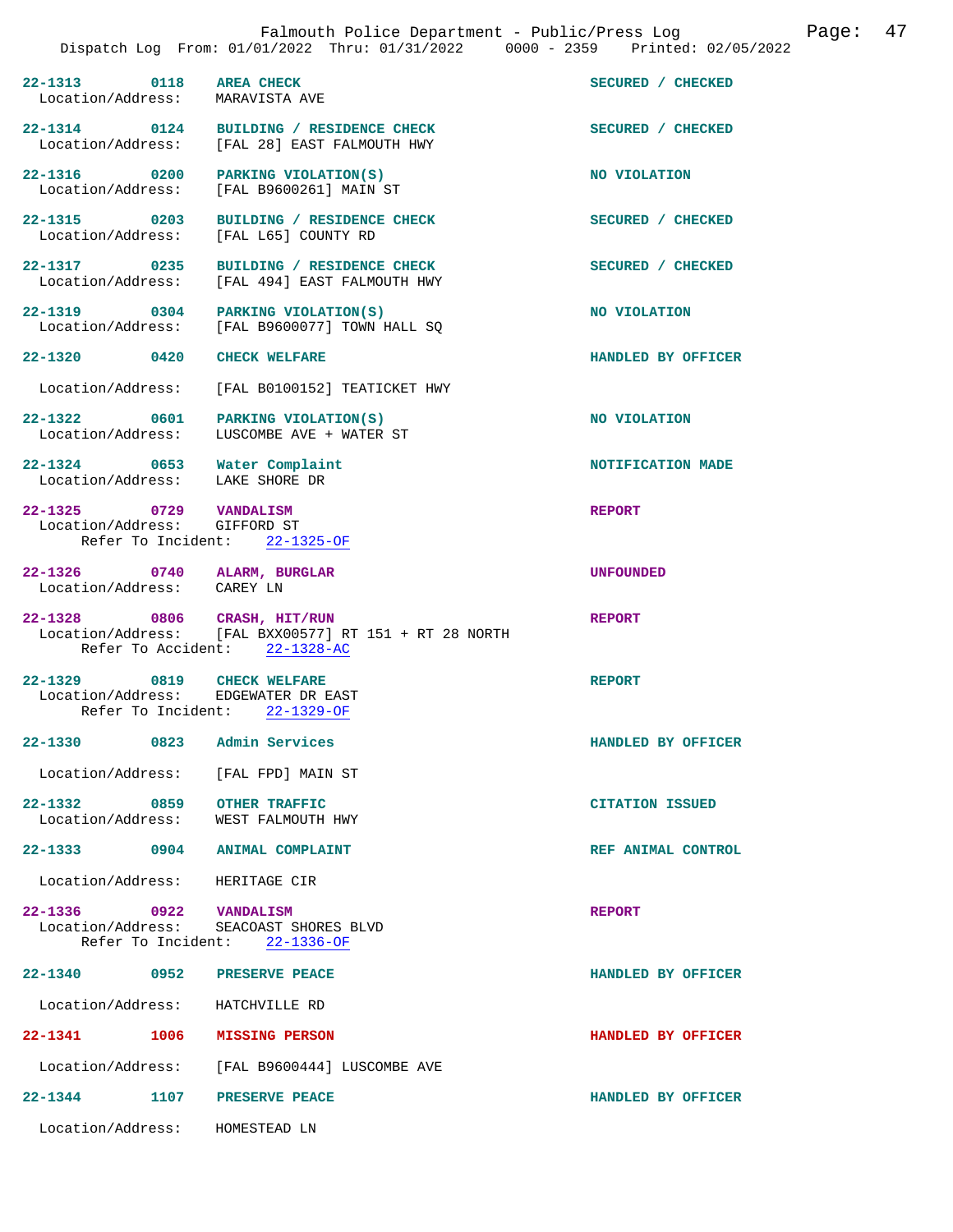| 22-1345 1140 CRASH                                     | Location/Address: [FAL 387] DILLINGHAM AVE<br>Refer To Accident: 22-1345-AC     | <b>REPORT</b>           |
|--------------------------------------------------------|---------------------------------------------------------------------------------|-------------------------|
| 22-1348 1322 ALARM, BURGLAR                            | Location/Address: [FAL 1892] WHISTLERS WAY                                      | <b>UNFOUNDED</b>        |
| 22-1350 1437 CHECK WELFARE<br>Location/Address: ELM RD |                                                                                 | <b>UNABLE TO LOCATE</b> |
| 22-1352 1506 ANIMAL COMPLAINT                          | Location/Address: GRAND AVE + QUINAPOXET AVE                                    | NOTIFICATION MADE       |
| 22-1353 1524                                           | CRASH<br>Location/Address: [FAL B0200069] TEATICKET HWY                         | HANDLED BY PARTY        |
|                                                        | 22-1354 1541 CRASH<br>Location/Address: [FAL B9800292] DAVIS STRAITS            | HANDLED BY PARTY        |
| 22-1355 1553 ERRATIC MV                                | Location/Address: [FAL BXX00620] TEATICKET HWY                                  | UNABLE TO LOCATE        |
| 22-1357 1627 ERRATIC MV                                | Location/Address: [FAL 2927] EAST FALMOUTH HWY                                  | UNABLE TO LOCATE        |
| 22-1358 1708                                           | MOTOR VEHICLE STOP                                                              | HANDLED BY OFFICER      |
| Location/Address:                                      | [FAL 2927] EAST FALMOUTH HWY                                                    |                         |
| 1724<br>$22 - 1359$                                    | BUILDING / RESIDENCE CHECK<br>Location/Address: [FAL B9600074] TEATICKET HWY    | SECURED / CHECKED       |
| 22-1360 1842 MOTOR VEHICLE STOP                        |                                                                                 | HANDLED BY OFFICER      |
|                                                        | Location/Address: [FAL B9701135] PALMER AVE                                     |                         |
| Location/Address: PAMELA LN                            | 22-1362 1910 MENTAL ILLNESS (SEC 12)<br>Refer To Incident: 22-1362-OF           | <b>REPORT</b>           |
| 22-1364 1913 ALARM, BURGLAR                            |                                                                                 | CANCELLED INCIDENT      |
|                                                        | Location/Address: [FAL 3199] TEATICKET HWY                                      |                         |
| 1917<br>$22 - 1365$<br>Location/Address:               | <b>AREA CHECK</b><br>SAND POINTE SHORES DR                                      | <b>UNABLE TO LOCATE</b> |
| 22-1366                                                | 1934 CHECK WELFARE                                                              | HANDLED BY OFFICER      |
|                                                        | Location/Address: [FAL BXX00124] TEATICKET HWY                                  |                         |
| 22-1367 2009 MOTOR VEHICLE STOP                        | Location/Address: [FAL B9600047] TEATICKET HWY<br>Refer To Incident: 22-1367-OF | <b>REPORT</b>           |
| Location/Address: FRESH POND RD                        | 22-1368 2042 MENTAL ILLNESS (SEC 12)<br>Refer To Incident: 22-1368-OF           | <b>REPORT</b>           |
| 22-1369                                                | 2059 FOLLOW UP INVESTIGATION                                                    | HANDLED BY OFFICER      |
| Location/Address: [FAL FPD] MAIN ST                    |                                                                                 |                         |
| 22-1370 2114 ASSIST CITIZEN                            |                                                                                 | HANDLED BY OFFICER      |
|                                                        | Location/Address: [FAL BXX00335] MAIN ST                                        |                         |
| 22–1371 2132                                           | MOTOR VEHICLE STOP                                                              | Verbal Warning          |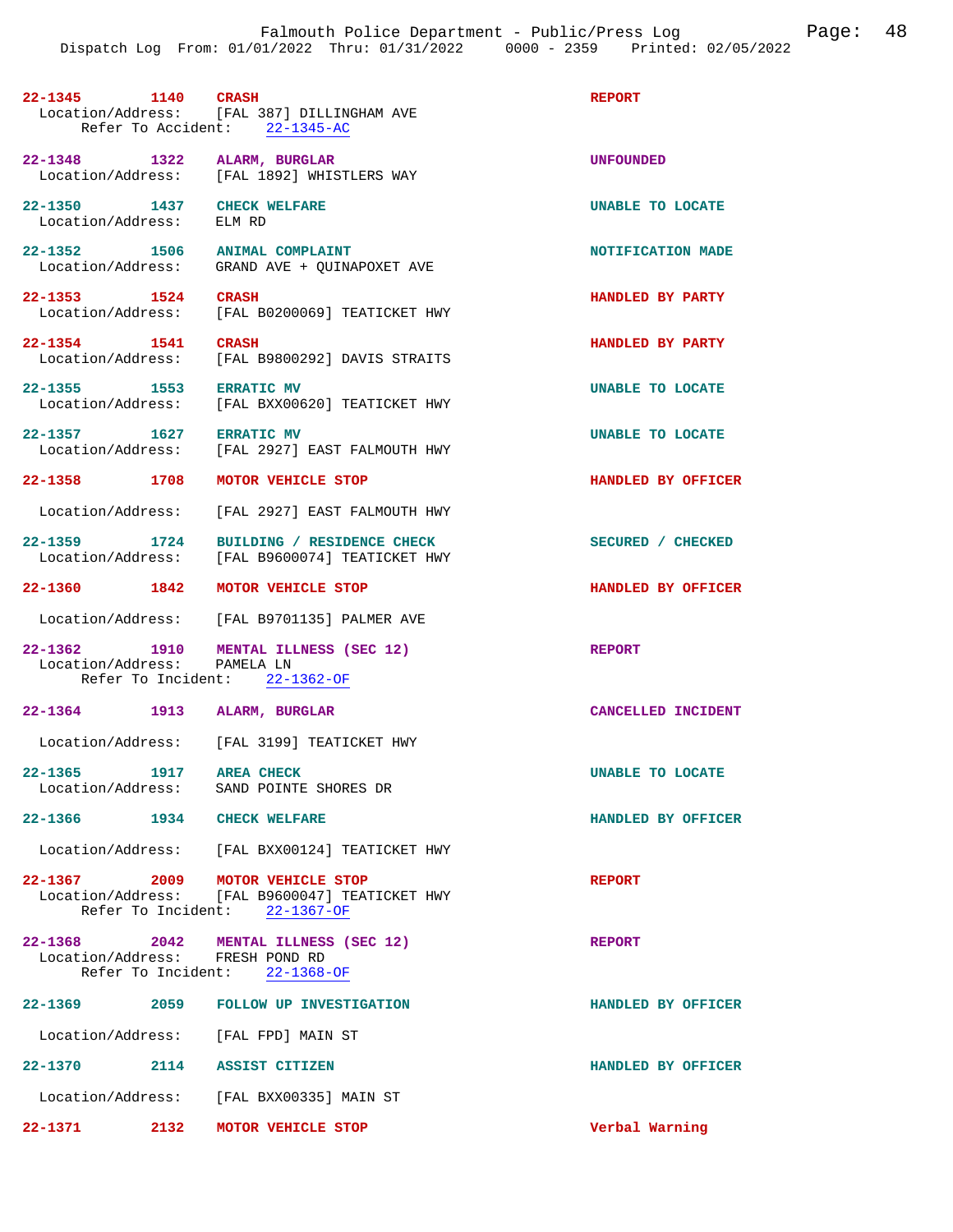|                                                       | Falmouth Police Department - Public/Press Log<br>Dispatch Log From: 01/01/2022 Thru: 01/31/2022 0000 - 2359 Printed: 02/05/2022 |                    | Page: | 49 |
|-------------------------------------------------------|---------------------------------------------------------------------------------------------------------------------------------|--------------------|-------|----|
|                                                       | Location/Address: AMVETS AVE + GIFFORD ST                                                                                       |                    |       |    |
| 22–1372 2136                                          | MOTOR VEHICLE STOP                                                                                                              | HANDLED BY OFFICER |       |    |
| Location/Address:                                     | BRICK KILN RD + LOCUSTFIELD RD                                                                                                  |                    |       |    |
| 22-1374 2159                                          | MOTOR VEHICLE STOP                                                                                                              | HANDLED BY OFFICER |       |    |
| Location/Address:                                     | [FAL BXX00129] JONES RD                                                                                                         |                    |       |    |
| 22-1376 2250                                          | MOTOR VEHICLE STOP                                                                                                              | HANDLED BY OFFICER |       |    |
| Location/Address:                                     | DAVISVILLE RD + EAST FALMOUTH HWY                                                                                               |                    |       |    |
| 22–1377 2325<br>Location/Address:                     | BUILDING / RESIDENCE CHECK<br>[FAL B9800292] DAVIS STRAITS                                                                      | SECURED / CHECKED  |       |    |
|                                                       | 22-1378 2336 BUILDING / RESIDENCE CHECK<br>Location/Address: [FAL B9600031] MARAVISTA AVE EXT                                   | SECURED / CHECKED  |       |    |
|                                                       | 22-1379 2338 BUILDING / RESIDENCE CHECK<br>Location/Address: [FAL B9700958] EAST FALMOUTH HWY                                   | SECURED / CHECKED  |       |    |
|                                                       | For Date: $01/20/2022 - Thursday$                                                                                               |                    |       |    |
| 22-1381                                               | 0014 BUILDING / RESIDENCE CHECK<br>Location/Address: [FAL 3214] HATCHVILLE RD                                                   | SECURED / CHECKED  |       |    |
| 22-1382 0019                                          | <b>BUILDING / RESIDENCE CHECK</b><br>Location/Address: [FAL BXX00810] MAIN ST                                                   | SECURED / CHECKED  |       |    |
| $\overline{0024}$<br>$22 - 1383$<br>Location/Address: | BUILDING / RESIDENCE CHECK<br>[FAL 302] SANDWICH RD                                                                             | SECURED / CHECKED  |       |    |
| 22-1384 0039                                          | BUILDING / RESIDENCE CHECK<br>Location/Address: [FAL 964] TEATICKET HWY                                                         | SECURED / CHECKED  |       |    |
| 22-1385 0123                                          | BUILDING / RESIDENCE CHECK<br>Location/Address: [FAL BXX00063] FALMOUTH WOODS RD                                                | SECURED / CHECKED  |       |    |
| $\overline{0129}$<br>22-1386                          | B & E, IN PROGRESS<br>Location/Address: [FAL BXX00914] NORTH FALMOUTH HWY<br>Refer To Incident: 22-1386-OF                      | <b>REPORT</b>      |       |    |
| 22-1387 0159<br>Location/Address:                     | PARKING VIOLATION(S)<br>[FAL B9600203] TOWN HALL SO                                                                             | NO VIOLATION       |       |    |
| 22-1388 0200<br>Location/Address:                     | PARKING VIOLATION(S)<br>[FAL B9600261] MAIN ST                                                                                  | NO VIOLATION       |       |    |
| 22-1389 0201<br>Location/Address:                     | <b>AREA CHECK</b><br>[FAL B9600074] TEATICKET HWY                                                                               | SECURED / CHECKED  |       |    |
| 22-1390 0213<br>Location/Address:                     | PARKING VIOLATION(S)<br>LUSCOMBE AVE + WATER ST                                                                                 | NO VIOLATION       |       |    |
| 22-1391 0217<br>Location/Address:                     | BUILDING / RESIDENCE CHECK<br>[FAL 302] SANDWICH RD                                                                             | SECURED / CHECKED  |       |    |
| 22–1392 0255<br>Location/Address:                     | ALARM, BURGLAR<br>[FAL BXX00900] THOMAS B LANDERS RD                                                                            | <b>UNFOUNDED</b>   |       |    |
| 22-1393 0314<br>Location/Address:                     | BUILDING / RESIDENCE CHECK<br>[FAL B9600260] MAIN ST                                                                            | SECURED / CHECKED  |       |    |
| 22–1394 0357                                          | BUILDING / RESIDENCE CHECK<br>Location/Address: [FAL 2223] WEST FALMOUTH HWY                                                    | SECURED / CHECKED  |       |    |
| $22 - 1396$<br>0655                                   | Admin Services                                                                                                                  | HANDLED BY OFFICER |       |    |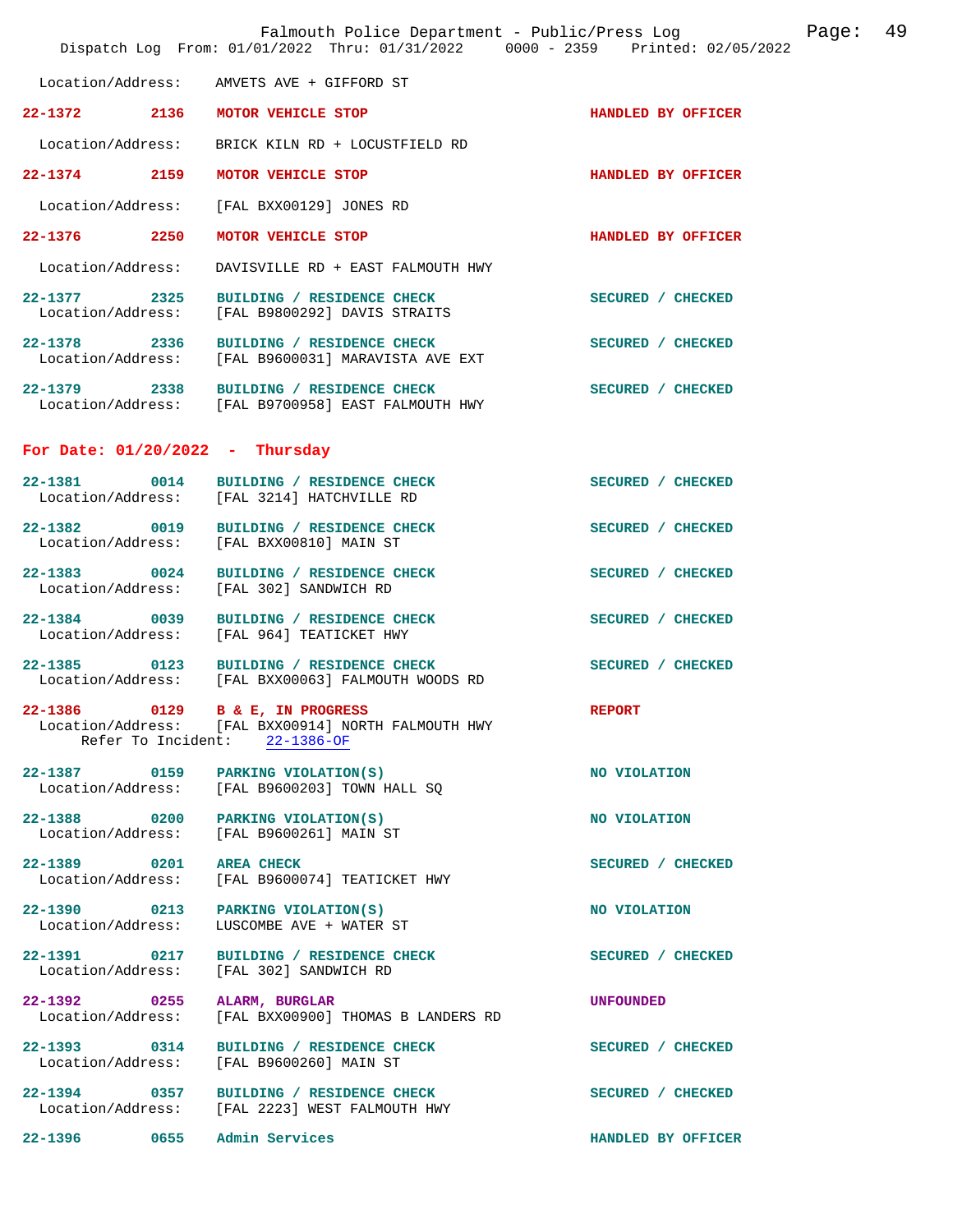|                                                              | Location/Address: [FAL FFD5] EAST FALMOUTH HWY                                                                                                                                         |                     |
|--------------------------------------------------------------|----------------------------------------------------------------------------------------------------------------------------------------------------------------------------------------|---------------------|
| 22-1397 0747<br>Location/Address:                            | <b>CHECK WELFARE</b><br>TEATICKET HWY                                                                                                                                                  | REF FIRE DEPT       |
| Location/Address: HOLLIS ST                                  | 22-1399 0804 FOLLOW UP INVESTIGATION                                                                                                                                                   | <b>INVESTIGATED</b> |
| 22-1401 0824                                                 | Admin Services                                                                                                                                                                         | HANDLED BY OFFICER  |
|                                                              | Location/Address: [FAL B9600031] MARAVISTA AVE EXT                                                                                                                                     |                     |
| 22-1403 0854                                                 | Admin Services                                                                                                                                                                         | HANDLED BY OFFICER  |
|                                                              | Location/Address: [FAL B0300005] EAST FALMOUTH HWY                                                                                                                                     |                     |
| 22-1405 0940                                                 | OTHER TRAFFIC                                                                                                                                                                          | HANDLED BY OFFICER  |
|                                                              | Location/Address: [FAL B9600063] JONES RD                                                                                                                                              |                     |
| 22-1407 1031                                                 | Admin Services                                                                                                                                                                         | HANDLED BY OFFICER  |
| Location/Address:                                            | [FAL FPD] MAIN ST                                                                                                                                                                      |                     |
| 22-1408 1039 PARKING VIOLATION(S)                            |                                                                                                                                                                                        | HANDLED BY OFFICER  |
| Location/Address:                                            | MARAVISTA AVE                                                                                                                                                                          |                     |
| 22-1411 1104                                                 | SUSPICIOUS PERSON(S)<br>Location/Address: [FAL 964] TEATICKET HWY                                                                                                                      | UNABLE TO LOCATE    |
| 22-1414 1145                                                 | <b>ABANDONED 911</b>                                                                                                                                                                   | HANDLED BY OFFICER  |
|                                                              | Location/Address: [FAL B9600213] TER HEUN DR                                                                                                                                           |                     |
| 22-1416 1148                                                 | <b>CHECK WELFARE</b><br>Location/Address: [FAL 2177] BOSTON ST                                                                                                                         | HANDLED BY PARTY    |
| 22-1419 1253 B & E RESIDENT<br>Location/Address: HARVARD DR  | Refer To Incident: 22-1419-OF                                                                                                                                                          | <b>REPORT</b>       |
| 22-1421 1300 Admin Services                                  |                                                                                                                                                                                        | HANDLED BY OFFICER  |
| Location/Address: [FAL FPD] MAIN ST                          |                                                                                                                                                                                        |                     |
| 22-1425 1402 GUN SHOTS<br>Location/Address: CARRIAGE SHOP RD | Refer To Arrest: 22-1425-AR<br>Arrest: PURDIE, BRYAN C                                                                                                                                 | Arrest(s) Made      |
| Address:                                                     | 1 WAMPANOAG DR Apt. #A6 MASHPEE, MA                                                                                                                                                    |                     |
| Age:<br>Charges:                                             | 32<br>A&B WITH DANGEROUS WEAPON<br>NEGLIGENT OPERATION OF MOTOR VEHICLE c90 §24(2)(a) (OTE)<br>KIDNAPPING                                                                              |                     |
|                                                              | HOME INVASION<br>FIREARM IN FELONY, POSSESS<br>FIREARM WITHIN 500 FT OF DWELLING<br>KIDNAPPING<br>KIDNAPPING                                                                           |                     |
|                                                              | KIDNAPPING<br>ASSAULT W/DANGEROUS WEAPON<br>FIREARM VIOL WITH 3 PRIOR VIOLENT/DRUG CRIMES (CAREER CRIMINAL)<br>ASSAULT IN DWELLING, FIREARM-ARMED<br>STOP FOR POLICE, FAIL<br>SPEEDING |                     |
|                                                              | OUI DRUGS<br>LEAVE SCENE OF PROPERTY DAMAGE<br>MARKED LANES VIOLATION                                                                                                                  |                     |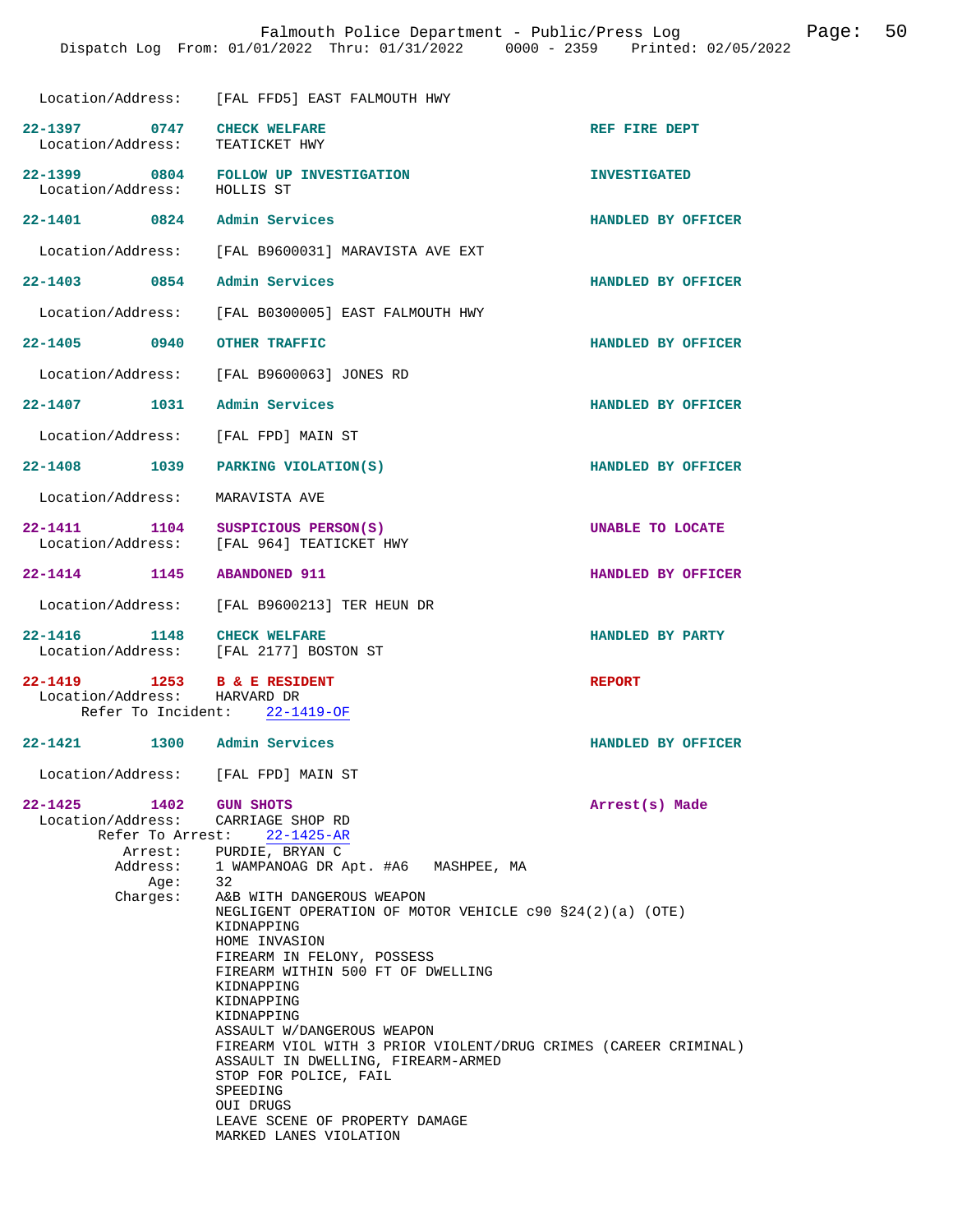|                                                          |      | Falmouth Police Department - Public/Press Log<br>Dispatch Log From: 01/01/2022 Thru: 01/31/2022 0000 - 2359 Printed: 02/05/2022                                                     | 51<br>Page:        |
|----------------------------------------------------------|------|-------------------------------------------------------------------------------------------------------------------------------------------------------------------------------------|--------------------|
|                                                          |      | STOP/YIELD, FAIL TO<br>SCHOOL BUS, FAIL STOP FOR<br>Refer To Incident: 22-1425-OF                                                                                                   |                    |
|                                                          |      | 22-1426 1419 INTOXICATED PERSON<br>Location/Address: [FAL B9600069] TER HEUN DR                                                                                                     | HANDLED BY PARTY   |
| 22-1427 1428 CRASH, HIT/RUN                              |      | Location/Address: [FAL 3131] EAST FALMOUTH HWY<br>Refer To Accident: 22-1427-AC                                                                                                     | <b>REPORT</b>      |
| 22-1428 1525 ALARM, BURGLAR                              |      | Location/Address: [FAL B9601290] CROSBY LN                                                                                                                                          | SECURED / CHECKED  |
| 22-1485 1615 Harassment<br>Location/Address: SANDWICH RD |      | Refer To Incident: 22-1485-OF                                                                                                                                                       | <b>REPORT</b>      |
| 22-1435 1712 Admin Services                              |      |                                                                                                                                                                                     | HANDLED BY OFFICER |
|                                                          |      | Location/Address: [FAL FPD] MAIN ST                                                                                                                                                 |                    |
|                                                          |      | 22-1436 1728 ASSIST OTHER AGENCY<br>Location/Address: [FAL 483] VIBER LN                                                                                                            | <b>REF OTHER</b>   |
| 22-1437 1742 Admin Services                              |      |                                                                                                                                                                                     | HANDLED BY OFFICER |
|                                                          |      | Location/Address: [FAL FPD] MAIN ST                                                                                                                                                 |                    |
|                                                          |      | 22-1438 1805 RECOVERED PROPERTY<br>Location/Address: [FAL 1018] MAIN ST<br>Refer To Incident: 22-1438-OF                                                                            | <b>REPORT</b>      |
| 22-1444 1848 CHECK WELFARE                               |      |                                                                                                                                                                                     | HANDLED BY OFFICER |
|                                                          |      | Location/Address: [FAL 3075] JONES RD                                                                                                                                               |                    |
| 22-1445 1926 ASSIST CITIZEN                              |      |                                                                                                                                                                                     | HANDLED BY OFFICER |
| Location/Address: CARL LANDI CIR                         |      |                                                                                                                                                                                     |                    |
| 22-1446<br>1928                                          |      | <b>INTOXICATED PERSON</b>                                                                                                                                                           | Protective Custody |
|                                                          | Aqe: | Location/Address: [FAL 2082] GIFFORD ST<br>Refer To $P/C$ : 22-1446-AR<br>P/C: CACCIOTTA, SANDI M<br>Address: 297 MAIN ST HARWICH, MA<br>54<br>Charges: PROTECTIVE CUSTODY (LIQUOR) |                    |
| 22-1447 2029 UNWANTED GUEST                              |      |                                                                                                                                                                                     | HANDLED BY OFFICER |
|                                                          |      | Location/Address: EAST FALMOUTH HWY                                                                                                                                                 |                    |
| Location/Address: SANDWICH RD                            |      | 22-1448 2029 LOUD MUSIC / PARTY / NOISES                                                                                                                                            | UNABLE TO LOCATE   |
| 22-1449 2129 CRASH<br>Location/Address: CURRIER RD       |      | Refer To Accident: 22-1449-AC                                                                                                                                                       | <b>REPORT</b>      |
| 22-1450 2248 PRIVATE TOW<br>Location/Address: VIDAL AVE  |      |                                                                                                                                                                                     | PRIVATE TOW        |
|                                                          |      | 22-1451  2249  ANIMAL COMPLAINT                                                                                                                                                     | HANDLED BY OFFICER |
|                                                          |      | Location/Address: [FAL B9700084] TEATICKET HWY                                                                                                                                      |                    |
| $22 - 1453$                                              |      | 2318 ASSIST FIRE DEPT                                                                                                                                                               | REF FIRE DEPT      |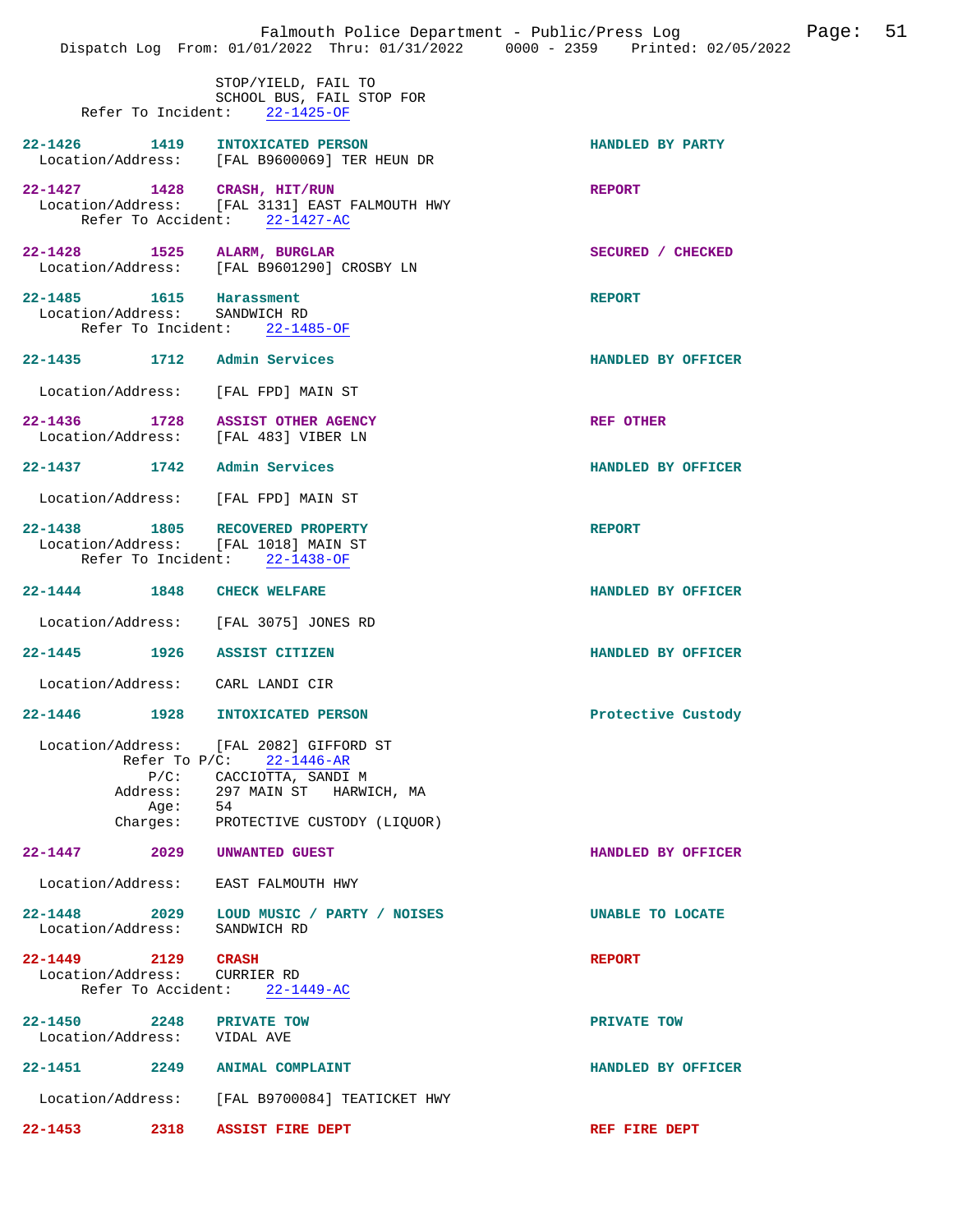|                                                                  | Falmouth Police Department - Public/Press Log<br>Dispatch Log From: 01/01/2022 Thru: 01/31/2022 0000 - 2359 Printed: 02/05/2022 |                        | Page: | 52 |
|------------------------------------------------------------------|---------------------------------------------------------------------------------------------------------------------------------|------------------------|-------|----|
| Location/Address: ASHUMET RD                                     |                                                                                                                                 |                        |       |    |
| 22-1454 2333 CHECK WELFARE                                       | Location/Address: RT 28 NORTH + THOMAS B LANDERS RD                                                                             | <b>REF OTHER</b>       |       |    |
| For Date: $01/21/2022 -$ Friday                                  |                                                                                                                                 |                        |       |    |
|                                                                  | 22-1455 0018 BUILDING / RESIDENCE CHECK<br>Location/Address: [FAL B9600029] KATHARINE LEE BATES                                 | SECURED / CHECKED      |       |    |
| Location/Address:                                                | 22-1456 0025 BUILDING / RESIDENCE CHECK<br>[FAL 3202] PALMER AVE                                                                | SECURED / CHECKED      |       |    |
| 22-1457 0031                                                     | BUILDING / RESIDENCE CHECK<br>Location/Address: [FAL B9600237] EAST FALMOUTH HWY                                                | SECURED / CHECKED      |       |    |
| Location/Address:                                                | 22-1458 0043 BUILDING / RESIDENCE CHECK<br>[FAL 964] TEATICKET HWY                                                              | SECURED / CHECKED      |       |    |
| 22-1459 0045<br>Location/Address:                                | BUILDING / RESIDENCE CHECK<br>[FAL B9900121] PALMER AVE                                                                         | SECURED / CHECKED      |       |    |
|                                                                  | 22-1460 0057 BUILDING / RESIDENCE CHECK<br>Location/Address: [FAL BXX00810] MAIN ST                                             | SECURED / CHECKED      |       |    |
| 22-1461 0124 CRASH<br>Location/Address: WOODS HOLE RD            | Refer To Accident: 22-1461-AC                                                                                                   | <b>CITATION ISSUED</b> |       |    |
| 22-1462 0151 CHECK WELFARE<br>Location/Address: CARRIAGE SHOP RD | Refer To Incident: 22-1462-OF                                                                                                   | <b>REPORT</b>          |       |    |
|                                                                  | 22-1467 0243 PARKING VIOLATION(S)<br>Location/Address: WATER ST + LUSCOMBE AVE                                                  | NO VIOLATION           |       |    |
|                                                                  | 22-1465 0249 PARKING VIOLATION(S)<br>Location/Address: [FAL B9600203] TOWN HALL SQ                                              | NO VIOLATION           |       |    |
|                                                                  | $22-1466$ 0251 PARKING VIOLATION(S)<br>Location/Address: [FAL B9600261] MAIN ST                                                 | NO VIOLATION           |       |    |
|                                                                  | 22-1468 0313 BUILDING / RESIDENCE CHECK<br>Location/Address: [FAL B9700958] EAST FALMOUTH HWY                                   | SECURED / CHECKED      |       |    |
| 22-1469 0315<br>Location/Address:                                | <b>AREA CHECK</b><br>[FAL B9600025] DAVISVILLE RD                                                                               | SECURED / CHECKED      |       |    |
| 22-1470 0319 AREA CHECK<br>Location/Address:                     | [FAL B9600200] RESEARCH RD                                                                                                      | SECURED / CHECKED      |       |    |
| 22-1471 0320<br>Location/Address:                                | <b>AREA CHECK</b><br>[FAL 840] TECHNOLOGY PARK DR                                                                               | SECURED / CHECKED      |       |    |
| 22–1472 0359<br>Location/Address:                                | ALARM, BURGLAR<br>CHURCH ST                                                                                                     | <b>UNFOUNDED</b>       |       |    |
| 22-1473 0502                                                     | TRANSPORT / ESCORT                                                                                                              | HANDLED BY OFFICER     |       |    |
| Location/Address:                                                | [FAL B9600444] LUSCOMBE AVE                                                                                                     |                        |       |    |
| $22 - 1474$ 0643<br>Location/Address:                            | <b>ERRATIC MV</b><br>TAMARACK RD + SANDWICH RD                                                                                  | Verbal Warning         |       |    |
| $22 - 1475$<br>0710                                              | Admin Services                                                                                                                  | HANDLED BY OFFICER     |       |    |
|                                                                  | Location/Address: [FAL BXX00810] MAIN ST                                                                                        |                        |       |    |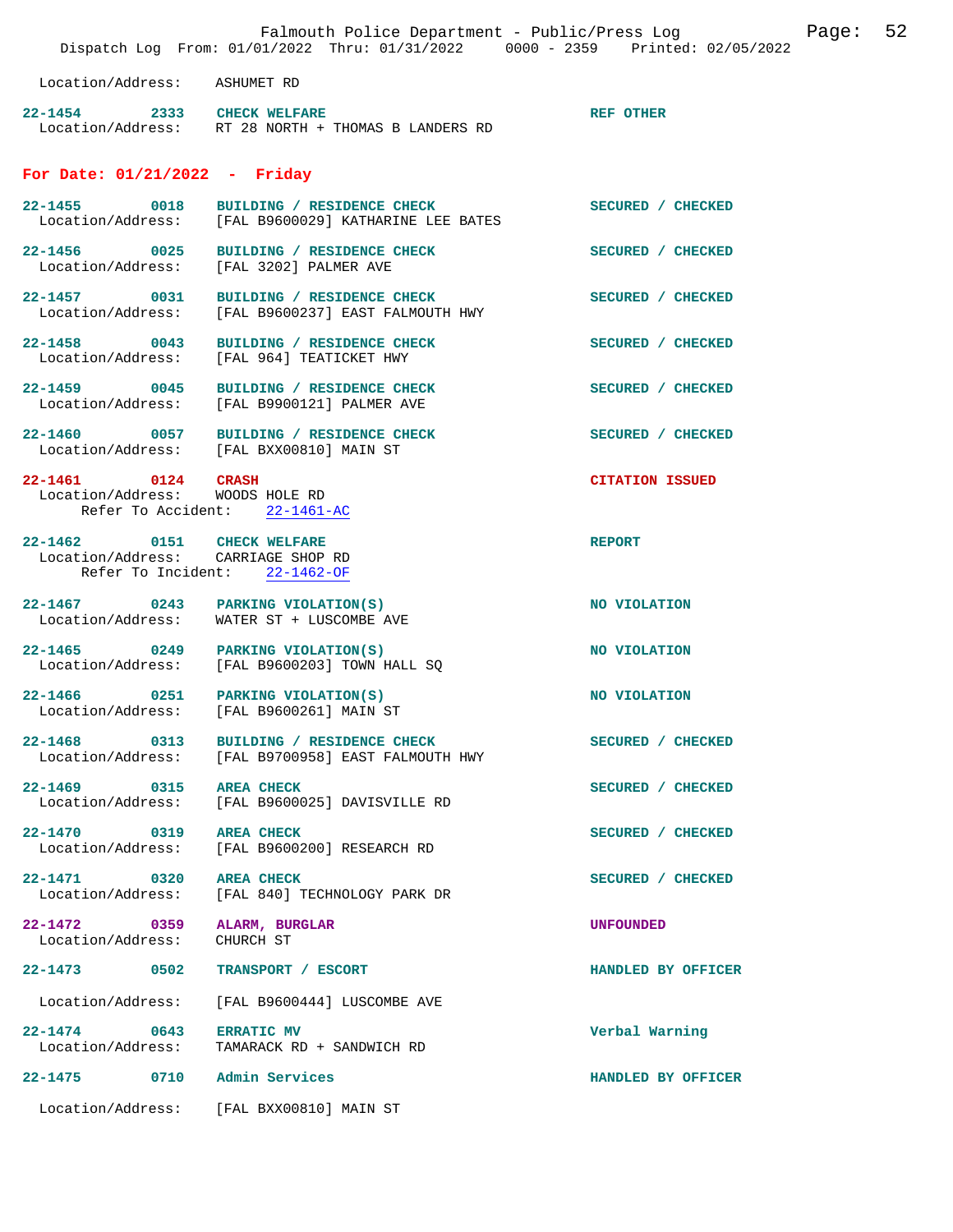| 22-1477 0816 Admin Services                                 | Location/Address: [FAL FPD] MAIN ST                                             | REF OTHER             |
|-------------------------------------------------------------|---------------------------------------------------------------------------------|-----------------------|
| 22-1478 0833                                                | Admin Services                                                                  | HANDLED BY OFFICER    |
|                                                             | Location/Address: [FAL FPD] MAIN ST                                             |                       |
| 22–1480 0853                                                | <b>FOLLOW UP INVESTIGATION</b>                                                  | HANDLED BY OFFICER    |
| Location/Address:                                           | OLD MEETING HOUSE RD                                                            |                       |
|                                                             | 22-1481 0857 TRANSPORT / ESCORT<br>Location/Address: [FAL B9600063] JONES RD    | <b>TRANSPORT</b>      |
| 22-1482 0908 CRASH                                          | Location/Address: EAST FALMOUTH HWY<br>Refer To Accident: 22-1482-AC            | <b>REPORT</b>         |
| 22-1486 0936 Admin Services                                 |                                                                                 | HANDLED BY OFFICER    |
|                                                             | Location/Address: [FAL FPD] MAIN ST                                             |                       |
| 22-1487 0957 SUSPICIOUS MV                                  | Location/Address: [FAL B9600051] HATCHVILLE RD<br>Refer To Incident: 22-1487-OF | <b>REPORT</b>         |
| 22-1488 1000 MISSING PERSON<br>Location/Address: TOBEY LN   | Refer To Incident: 22-1488-OF                                                   | <b>REPORT</b>         |
|                                                             | 22-1491   1019   DISTURBANCE / DISORDERLY                                       | HANDLED BY OFFICER    |
|                                                             | Location/Address: OLD BARNSTABLE RD                                             |                       |
| 22-1493 1048 B & E RESIDENT                                 |                                                                                 | HANDLED BY OFFICER    |
| Location/Address: CARL LANDI CIR                            |                                                                                 |                       |
| 22-1494 1107 DEAD ON ARRIVAL                                | Location/Address: [FAL B9600326] TEATICKET HWY<br>Refer To Incident: 22-1494-OF | <b>REPORT</b>         |
| 22-1496 1155 CHECK WELFARE                                  |                                                                                 | HANDLED BY OFFICER    |
| Location/Address:                                           | CEDAR MEADOWS DR                                                                |                       |
| 22-1498 1206 SEARCH WARRANT                                 | Location/Address: [FAL FPD] MAIN ST                                             | <b>REF OTHER</b>      |
| 22-1502 1216 SEX OFFENSES                                   | Location/Address: [FAL FPD] MAIN ST<br>Refer To Incident: 22-1502-OF            | <b>REPORT</b>         |
| 22-1503 1228 SUMMONS SERVICE                                | Location/Address: [FAL B9600069] TER HEUN DR                                    | <b>SERVED IN HAND</b> |
| 22-1506 1305 ID Theft / Fraud<br>Location/Address: JAMIE LN | Refer To Incident: 22-1506-OF                                                   | <b>REPORT</b>         |
| 22–1507 1325                                                |                                                                                 |                       |
|                                                             | <b>CHECK WELFARE</b>                                                            | CANCELLED INCIDENT    |
| Location/Address: TARPON RD                                 |                                                                                 |                       |
| 22-1512 1445 SEX OFFENSES                                   | Location/Address: [FAL FPD] MAIN ST<br>Refer To Incident: 22-1512-OF            | <b>REPORT</b>         |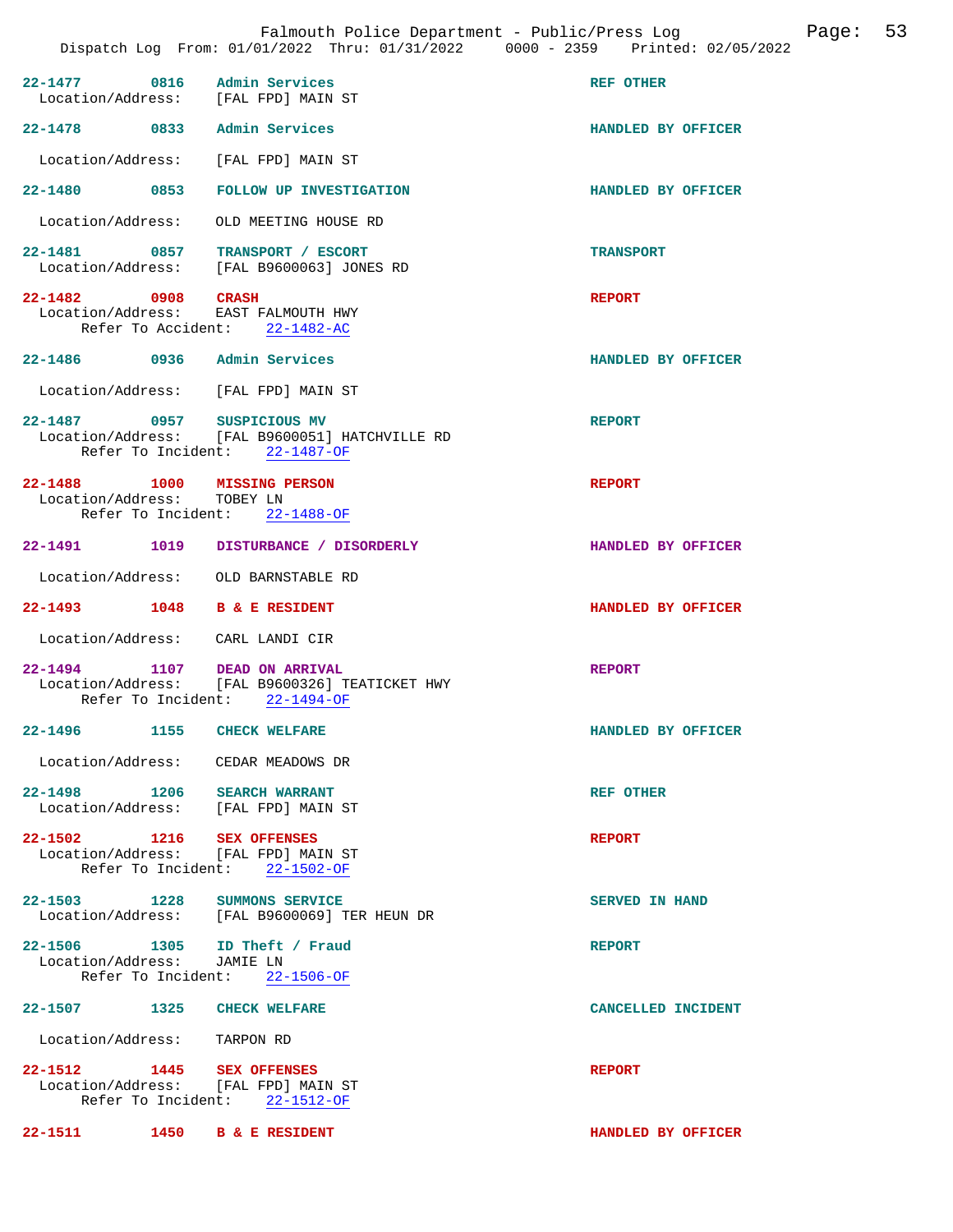**22-1514 1545 MEDICAL (PD) REF FIRE DEPT** 

## Location/Address: [FAL 2457] NORTH FALMOUTH HWY Refer To Incident: 22-1511-OF

| 22-1514           | 1545 | MEDICAL (PD)      |
|-------------------|------|-------------------|
| Location/Address: |      | [FAL FPD] MAIN ST |

**22-1515 1614 CHECK WELFARE HANDLED BY OFFICER** 

Location/Address: TEATICKET PATH

**22-1516 1631 MOTOR VEHICLE STOP CITATION ISSUED CITATION ISSUED Vicinity of:** SANDWICH RD + ALDERBERRY LN SANDWICH RD + ALDERBERRY LN

**22-1519 1707 ALARM, BURGLAR UNFOUNDED**  Location/Address: THOMAS B LANDERS RD

**22-1520 1711 BUILDING / RESIDENCE CHECK SECURED / CHECKED**  Location/Address: [FAL 3214] HATCHVILLE RD

**22-1522 1723 ASSIST CITIZEN HANDLED BY PARTY**  Location/Address: FRESH POND RD

**22-1524 1738 MENTAL ILLNESS (SEC 12) REPORT** 

Location/Address: Refer To Incident: 22-1524-OF

**22-1526 1756 ALARM, BURGLAR UNFOUNDED**  [FAL B9800314] DAVIS STRAITS

**22-1527 1809 Admin Services HANDLED BY OFFICER** 

Location/Address: [FAL FPD] MAIN ST

**22-1528 1820 AREA CHECK UNABLE TO LOCATE**  Location/Address: BAPTISTE LN

**22-1531 1904 Admin Services HANDLED BY OFFICER** 

Location/Address: [FAL FPD] MAIN ST

22-1532 2018 BUILDING / RESIDENCE CHECK<br>
Location/Address: [FAL LZ9] SANDWICH RD [FAL LZ9] SANDWICH RD

**22-1533 2041 SUSPICIOUS PERSON(S)** GONE ON ARRIVAL Location/Address: PINECREST BEACH DR Location/Address:

**22-1537 2216 ALARM, BURGLAR UNFOUNDED**  Location/Address:

**22-1539 2319 BUILDING / RESIDENCE CHECK SECURED / CHECKED**  Location/Address: [FAL B9600025] DAVISVILLE RD

**22-1540 2330 BUILDING / RESIDENCE CHECK SECURED / CHECKED**  Location/Address:

**22-1541 2353 BUILDING / RESIDENCE CHECK SECURED / CHECKED**  Location/Address: [FAL B9600237] EAST FALMOUTH HWY

## **For Date: 01/22/2022 - Saturday**

| $22 - 1542$       | 0029 | <b>AREA CHECK</b>                    | <b>SECURED</b><br><b>CHECKED</b> |
|-------------------|------|--------------------------------------|----------------------------------|
| Location/Address: |      | [FAL 55] MENAUHANT RD                |                                  |
|                   |      |                                      |                                  |
| $22 - 1543$       | 0034 | BUILDING / RESIDENCE CHECK           | <b>SECURED</b><br><b>CHECKED</b> |
| Location/Address: |      | [FAL BXX00539] EAST FALMOUTH HWY     |                                  |
| $22 - 1544$       | 0037 | <b>RESIDENCE CHECK</b><br>BUILDING / | <b>SECURED</b><br><b>CHECKED</b> |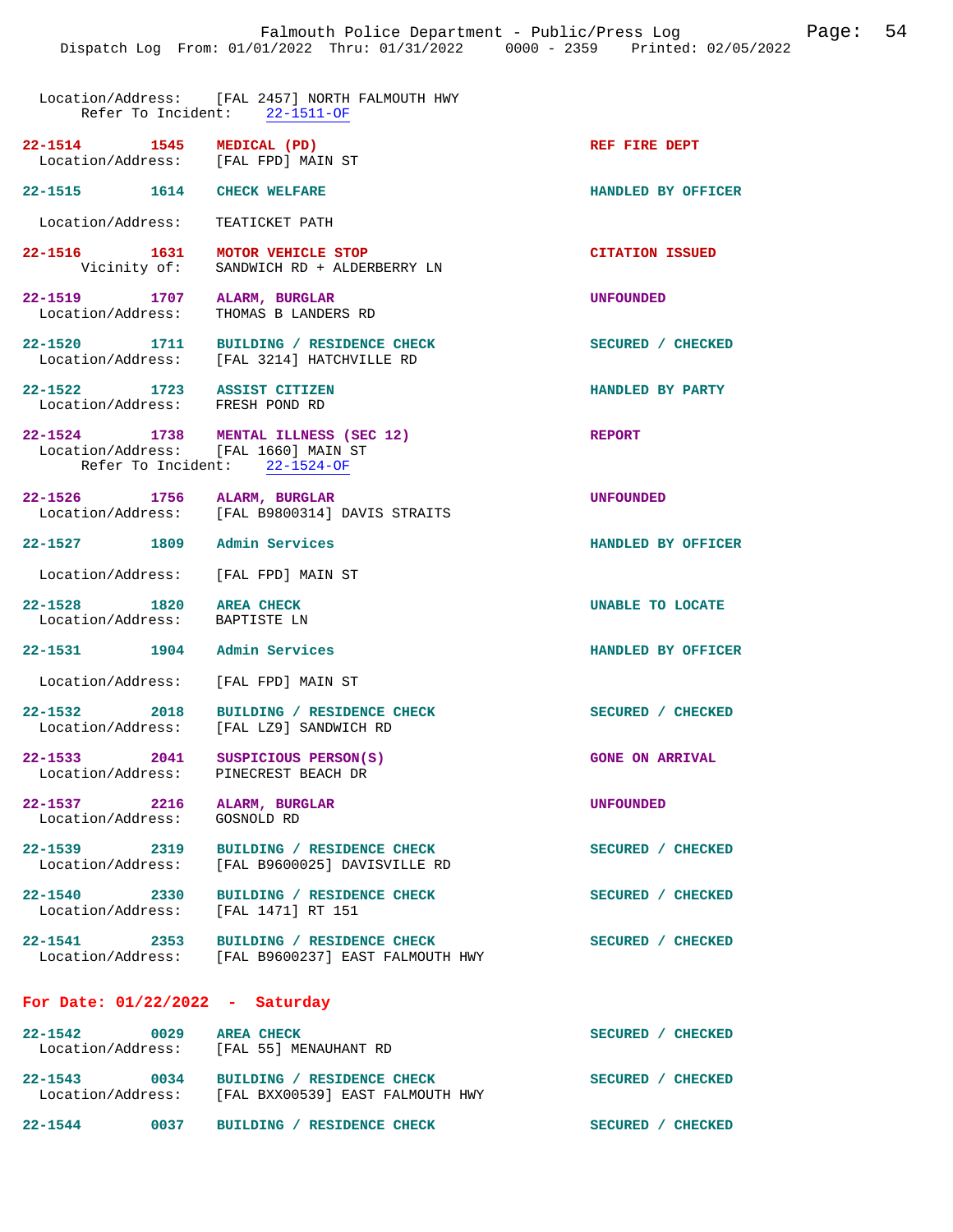|                                                                |                                                                                            | Falmouth Police Department - Public/Press Log<br>Page:<br>Dispatch Log From: 01/01/2022 Thru: 01/31/2022 0000 - 2359 Printed: 02/05/2022 | 55 |
|----------------------------------------------------------------|--------------------------------------------------------------------------------------------|------------------------------------------------------------------------------------------------------------------------------------------|----|
| Location/Address:                                              | [FAL BXX00229] WAQUOIT HWY                                                                 |                                                                                                                                          |    |
|                                                                | 22-1545 0040 BUILDING / RESIDENCE CHECK<br>Location/Address: [FAL B9800292] DAVIS STRAITS  | SECURED / CHECKED                                                                                                                        |    |
| Location/Address:                                              | 22-1546 0040 PARKING VIOLATION(S)<br>WATER ST + LUSCOMBE AVE                               | NO VIOLATION                                                                                                                             |    |
| 22-1547 0057 AREA CHECK                                        | Location/Address: [FAL L42] GIFFORD ST                                                     | SECURED / CHECKED                                                                                                                        |    |
| 22-1548 0112 ABANDONED 911                                     |                                                                                            | HANDLED BY OFFICER                                                                                                                       |    |
| Location/Address:                                              | SHORE ST                                                                                   |                                                                                                                                          |    |
|                                                                | 22-1550 0144 BUILDING / RESIDENCE CHECK<br>Location/Address: [FAL BXX00810] MAIN ST        | SECURED / CHECKED                                                                                                                        |    |
|                                                                | 22-1551 0147 BUILDING / RESIDENCE CHECK<br>Location/Address: [FAL B9600203] TOWN HALL SQ   | SECURED / CHECKED                                                                                                                        |    |
|                                                                | 22-1552 0151 BUILDING / RESIDENCE CHECK<br>Location/Address: [FAL 2222] MAIN ST            | SECURED / CHECKED                                                                                                                        |    |
|                                                                | 22-1553 0201 PARKING VIOLATION(S)<br>Location/Address: [FAL B9600203] TOWN HALL SQ         | NO VIOLATION                                                                                                                             |    |
| Location/Address:                                              | 22-1554 0203 PARKING VIOLATION(S)<br>[FAL B9600261] MAIN ST                                | NO VIOLATION                                                                                                                             |    |
| 22-1555 0234 AREA CHECK                                        | Location/Address: [FAL B9600308] GIFFORD ST                                                | SECURED / CHECKED                                                                                                                        |    |
| Location/Address:                                              | 22-1556 0259 BUILDING / RESIDENCE CHECK<br>[FAL 964] TEATICKET HWY                         | SECURED / CHECKED                                                                                                                        |    |
| 22-1557 0301 AREA CHECK                                        | Location/Address: [FAL B9600031] MARAVISTA AVE EXT                                         | SECURED / CHECKED                                                                                                                        |    |
|                                                                | 22-1559 0305 BUILDING / RESIDENCE CHECK<br>Location/Address: [FAL B9600026] GIFFORD EXT ST | SECURED / CHECKED                                                                                                                        |    |
|                                                                | 22-1560 0310 BUILDING / RESIDENCE CHECK<br>Location/Address: [FAL 2905] GIFFORD EXT ST     | SECURED / CHECKED                                                                                                                        |    |
| 22-1561 0312                                                   | BUILDING / RESIDENCE CHECK<br>Location/Address: [FAL 566] GIFFORD EXT ST                   | SECURED / CHECKED                                                                                                                        |    |
| 22-1562 0421 ALARM, BURGLAR                                    | Location/Address: [FAL 180] MAIN ST                                                        | <b>UNFOUNDED</b>                                                                                                                         |    |
| 22-1563 0511 ALARM, BURGLAR<br>Location/Address: CANAPITSIT DR |                                                                                            | <b>UNFOUNDED</b>                                                                                                                         |    |
| 22-1564 0528 ALARM, BURGLAR                                    | Location/Address: THOMAS B LANDERS RD                                                      | <b>UNFOUNDED</b>                                                                                                                         |    |
| Location/Address: ELAIN AVE                                    | 22-1570 0822 DISTURBANCE / DISORDERLY<br>Refer To Incident: 22-1570-OF                     | <b>REPORT</b>                                                                                                                            |    |
| 22-1574 0925 CRASH, HIT/RUN<br>Location/Address: HOMESTEAD LN  | Refer To Accident: 22-1574-AC                                                              | <b>REPORT</b>                                                                                                                            |    |
| 22-1575 0949 AREA CHECK                                        |                                                                                            | HANDLED BY OFFICER                                                                                                                       |    |
| Location/Address: CLOVERFIELD WAY                              |                                                                                            |                                                                                                                                          |    |
| 22-1577 1015 ASSIST CITIZEN                                    |                                                                                            | <b>REPORT</b>                                                                                                                            |    |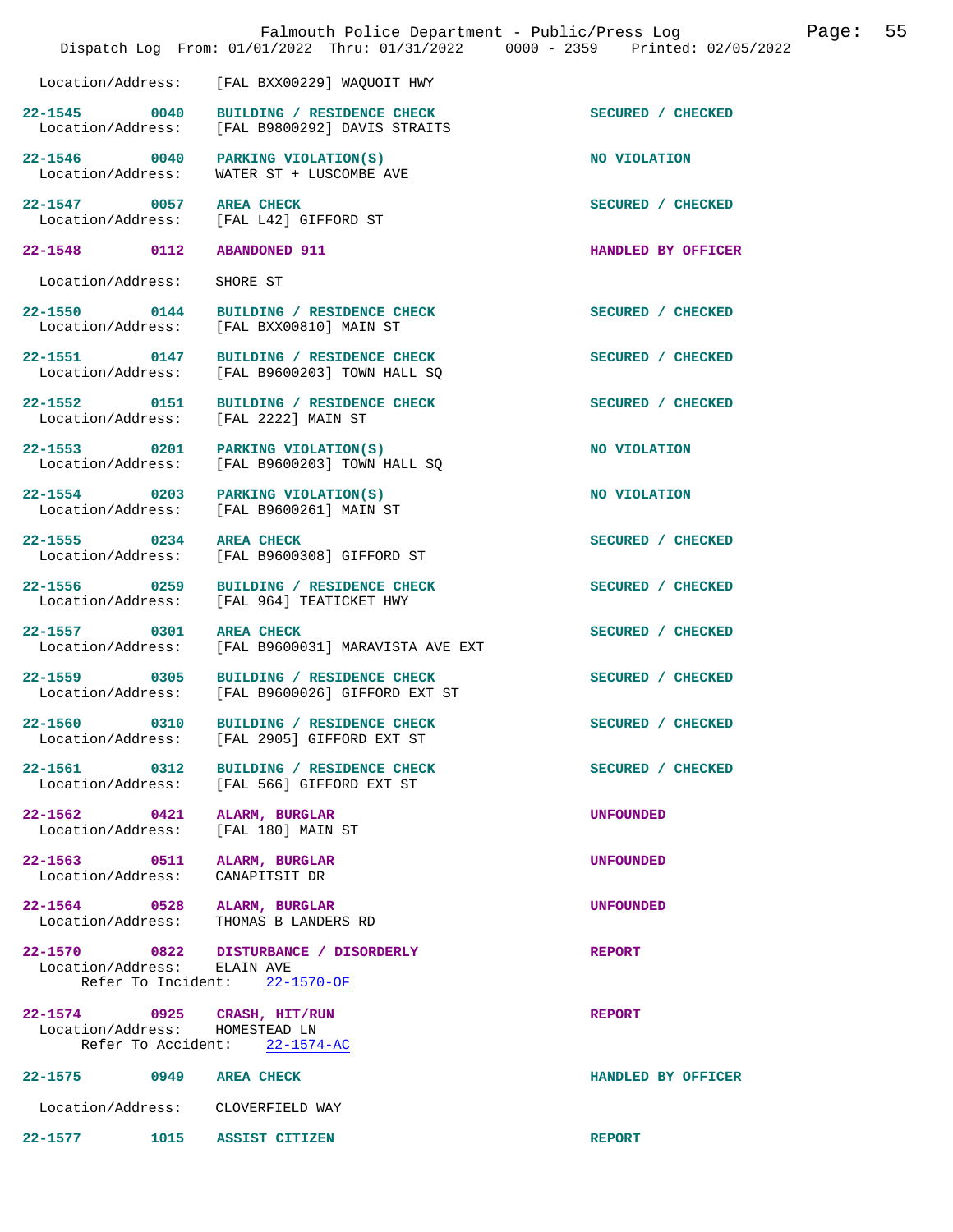|                                                              | Falmouth Police Department - Public/Press Log<br>Dispatch Log From: 01/01/2022 Thru: 01/31/2022 0000 - 2359 Printed: 02/05/2022 |                       | Page: 56 |  |
|--------------------------------------------------------------|---------------------------------------------------------------------------------------------------------------------------------|-----------------------|----------|--|
| Location/Address: GIFFORD ST                                 | Refer To Incident: 22-1577-OF                                                                                                   |                       |          |  |
| 22-1578 1026 ALARM, BURGLAR                                  | Location/Address: [FAL BXX00063] FALMOUTH WOODS RD                                                                              | <b>UNFOUNDED</b>      |          |  |
|                                                              | 22-1580 1029 FOLLOW UP INVESTIGATION<br>Location/Address: OLD MEETING HOUSE RD                                                  | <b>REF OTHER</b>      |          |  |
| 22-1581 1056 TRAFFIC HAZARD<br>Location/Address: RT 28 NORTH |                                                                                                                                 | <b>UNFOUNDED</b>      |          |  |
| 22-1582 1056                                                 | ALARM, BURGLAR                                                                                                                  | CANCELLED INCIDENT    |          |  |
| Location/Address:                                            | GUNNING POINT AVE                                                                                                               |                       |          |  |
| 22-1584 1120<br>Location/Address: CAREY LN                   | ALARM, BURGLAR                                                                                                                  | <b>UNFOUNDED</b>      |          |  |
| 22-1585 1139 AREA CHECK<br>Location/Address: LUCERNE AVE     |                                                                                                                                 | UNABLE TO LOCATE      |          |  |
| 22-1586 1148 B & E RESIDENT                                  | Location/Address: PERCH POND CIR<br>Refer To Incident: 22-1586-OF                                                               | <b>REPORT</b>         |          |  |
| 22-1588 1208                                                 | ALARM, BURGLAR                                                                                                                  | CANCELLED INCIDENT    |          |  |
|                                                              | Location/Address: [FAL B0000247] CAIRN RIDGE RD                                                                                 |                       |          |  |
| 22-1589 1234                                                 | ATTEMPT TO LOCATE                                                                                                               | HANDLED BY OFFICER    |          |  |
| Location/Address:                                            | [FAL BXX00889] SPRING BARS RD                                                                                                   |                       |          |  |
| 22-1592 1305                                                 | <b>CHECK WELFARE</b>                                                                                                            | HANDLED BY OFFICER    |          |  |
|                                                              | Location/Address: [FAL B9800112] RIDDLE HILL RD                                                                                 |                       |          |  |
| 22-1593 1400 ASSIST CITIZEN<br>Refer To Incident:            | Location/Address: CARL LANDI CIR<br>$22 - 1593 - OF$                                                                            | <b>REPORT</b>         |          |  |
| 22-1594 1411 ALARM, BURGLAR                                  |                                                                                                                                 | CANCELLED INCIDENT    |          |  |
|                                                              | Location/Address: [FAL B9700709] FELLS RD                                                                                       |                       |          |  |
| 22-1596 1429 LARCENY<br>Location/Address: MAIN ST            | Refer To Incident: 22-1596-OF                                                                                                   | <b>REPORT</b>         |          |  |
| 22-1597 1437 CRASH<br>Location/Address: MERIBAH LN           | Refer To Accident: 22-1597-AC                                                                                                   | <b>REPORT</b>         |          |  |
|                                                              | 22-1598 1454 Harassment Order Service<br>Location/Address: [FAL FPD] MAIN ST                                                    | <b>SERVED IN HAND</b> |          |  |
| Location/Address: MENAUHANT RD                               | 22-1600 1524 ID Theft / Fraud<br>Refer To Incident: 22-1600-OF                                                                  | <b>REPORT</b>         |          |  |
| 22-1601 1524 ABANDONED 911                                   |                                                                                                                                 | HANDLED BY OFFICER    |          |  |
|                                                              | Location/Address: [FAL B9600085] EAST FALMOUTH HWY                                                                              |                       |          |  |
| 22-1602 1535 OVERDOSE<br>Location/Address: MURIEL LN         |                                                                                                                                 | UNABLE TO LOCATE      |          |  |
| 22-1604 1555 ASSIST CITIZEN                                  |                                                                                                                                 | HANDLED BY OFFICER    |          |  |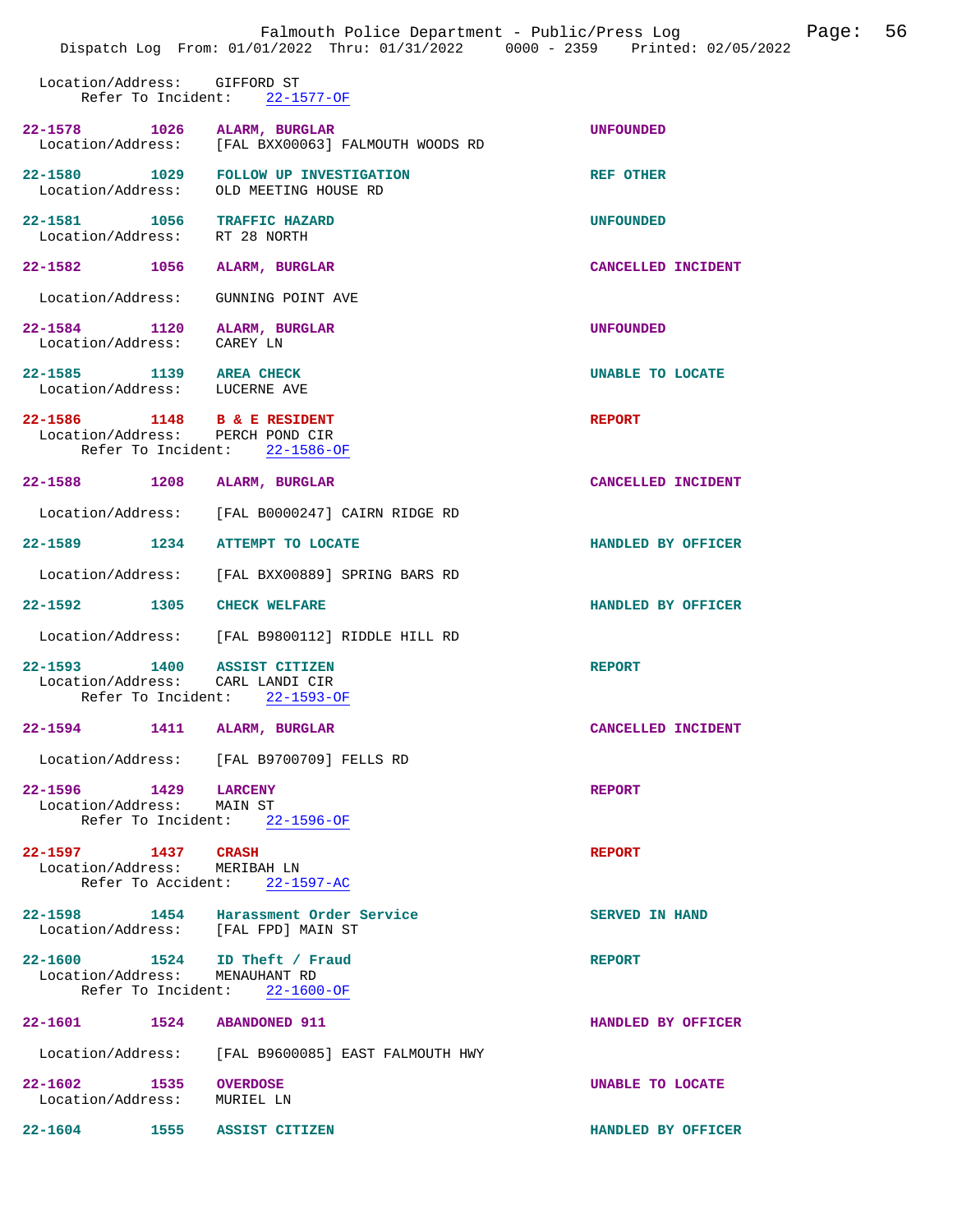|                                                     | Location/Address: [FAL B9600093] SCRANTON AVE                                                                                                                                                                                                                                                                                     |                        |
|-----------------------------------------------------|-----------------------------------------------------------------------------------------------------------------------------------------------------------------------------------------------------------------------------------------------------------------------------------------------------------------------------------|------------------------|
| 22-1606 1814 CRASH                                  | Location/Address: RT 151 + RT 28 SOUTH<br>Refer To Accident: 22-1606-AC<br>Refer To Arrest: 22-1606-AR<br>Arrest: MINDNICH, CHRISTOPHER L<br>Address: 15 CHESTER ST FALMOUTH, MA<br>Age: 71<br>Charges: OUI-LIQUOR OR .08%, 2ND OFFENSE<br>NEGLIGENT OPERATION OF MOTOR VEHICLE $c90$ $$24(2)(a)$ (OTE)<br>MARKED LANES VIOLATION | Arrest(s) Made         |
| 22-1608 1835 MOTOR VEHICLE STOP                     |                                                                                                                                                                                                                                                                                                                                   | HANDLED BY OFFICER     |
|                                                     | Location/Address: [FAL BXX00016] TEATICKET HWY<br>Refer To Incident: 22-1608-OF                                                                                                                                                                                                                                                   |                        |
| 22-1609 1935                                        | BUILDING / RESIDENCE CHECK<br>Location/Address: [FAL 3214] HATCHVILLE RD                                                                                                                                                                                                                                                          | SECURED / CHECKED      |
| 22-1610 1938 MOTOR VEHICLE STOP                     |                                                                                                                                                                                                                                                                                                                                   | HANDLED BY OFFICER     |
|                                                     | Location/Address: [FAL 89] SANDWICH RD                                                                                                                                                                                                                                                                                            |                        |
| 22-1611 1942<br>Location/Address: [FAL 1471] RT 151 | BUILDING / RESIDENCE CHECK                                                                                                                                                                                                                                                                                                        | SECURED / CHECKED      |
| 22-1612 1946                                        | MOTOR VEHICLE STOP                                                                                                                                                                                                                                                                                                                | HANDLED BY OFFICER     |
|                                                     | Location/Address: [FAL LZ9] SANDWICH RD                                                                                                                                                                                                                                                                                           |                        |
| $22 - 1613$ 2002                                    | MOTOR VEHICLE STOP                                                                                                                                                                                                                                                                                                                | HANDLED BY OFFICER     |
| Location/Address:                                   | BRICK KILN RD                                                                                                                                                                                                                                                                                                                     |                        |
| 22-1614 2011                                        | MOTOR VEHICLE STOP                                                                                                                                                                                                                                                                                                                | HANDLED BY OFFICER     |
|                                                     | Location/Address: [FAL 287] SANDWICH RD                                                                                                                                                                                                                                                                                           |                        |
| 22-1615 2045                                        | MOTOR VEHICLE STOP                                                                                                                                                                                                                                                                                                                | HANDLED BY OFFICER     |
| Location/Address:                                   | SHOREWOOD DR                                                                                                                                                                                                                                                                                                                      |                        |
| 2053<br>22-1616                                     | <b>CHECK WELFARE</b>                                                                                                                                                                                                                                                                                                              | HANDLED BY OFFICER     |
| Location/Address: DAVISVILLE RD                     |                                                                                                                                                                                                                                                                                                                                   |                        |
| 22-1620 2130 SUSPICIOUS MV                          |                                                                                                                                                                                                                                                                                                                                   | HANDLED BY OFFICER     |
| Location/Address: LAWRENCE ST                       |                                                                                                                                                                                                                                                                                                                                   |                        |
| 22-1622<br>2143<br>Location/Address:                | MOTOR VEHICLE STOP<br>PINECREST BEACH DR + SANDWICH RD                                                                                                                                                                                                                                                                            | NO VIOLATION           |
| 22-1623 2149 SUSPICIOUS MV                          |                                                                                                                                                                                                                                                                                                                                   | HANDLED BY OFFICER     |
|                                                     | Location/Address: [FAL 3327] SANDWICH RD                                                                                                                                                                                                                                                                                          |                        |
| $22 - 1625$ 2246                                    | LOUD MUSIC / PARTY / NOISES                                                                                                                                                                                                                                                                                                       | HANDLED BY OFFICER     |
| Location/Address: WIGWAM RD                         |                                                                                                                                                                                                                                                                                                                                   |                        |
| 22-1626 2302 Admin Services                         |                                                                                                                                                                                                                                                                                                                                   | HANDLED BY OFFICER     |
| Location/Address: [FAL FPD] MAIN ST                 |                                                                                                                                                                                                                                                                                                                                   |                        |
| $22 - 1627$ 2322                                    | MOTOR VEHICLE STOP                                                                                                                                                                                                                                                                                                                | <b>CITATION ISSUED</b> |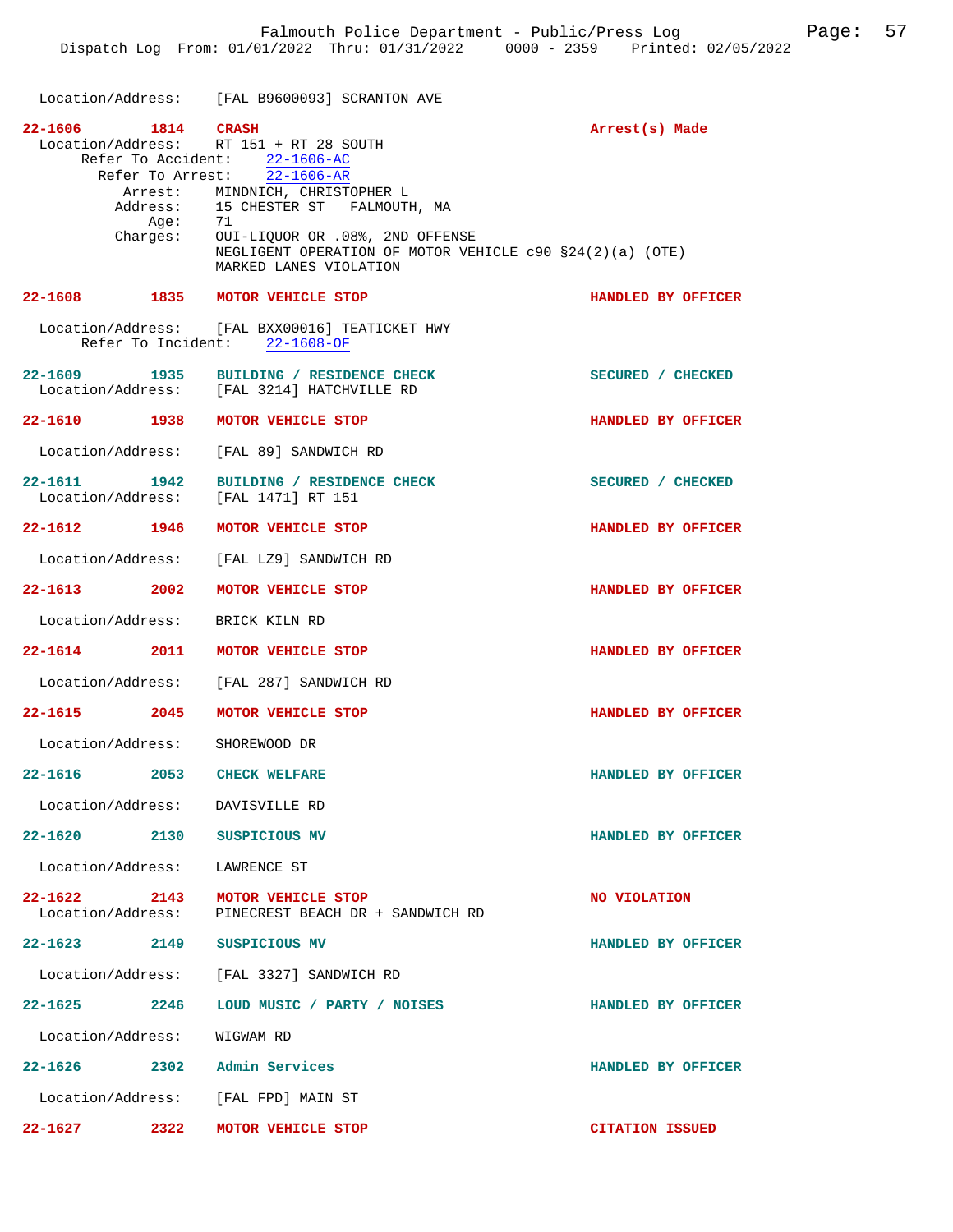|                                                                    | Falmouth Police Department - Public/Press Log<br>Dispatch Log From: 01/01/2022 Thru: 01/31/2022 0000 - 2359 Printed: 02/05/2022                                                                                                                                                              |                        | Page: | 58 |
|--------------------------------------------------------------------|----------------------------------------------------------------------------------------------------------------------------------------------------------------------------------------------------------------------------------------------------------------------------------------------|------------------------|-------|----|
| Location/Address:                                                  | [FAL BXX00803] PALMER AVE                                                                                                                                                                                                                                                                    |                        |       |    |
| 22-1628 2325 ALARM, BURGLAR                                        |                                                                                                                                                                                                                                                                                              | CANCELLED INCIDENT     |       |    |
|                                                                    | Location/Address: [FAL 160] TEATICKET HWY                                                                                                                                                                                                                                                    |                        |       |    |
| 22-1629 2329 ALARM, BURGLAR<br>Location/Address: [FAL 180] MAIN ST |                                                                                                                                                                                                                                                                                              | <b>UNFOUNDED</b>       |       |    |
| For Date: $01/23/2022 - Sunday$                                    |                                                                                                                                                                                                                                                                                              |                        |       |    |
|                                                                    | 22-1630 0012 BUILDING / RESIDENCE CHECK<br>Location/Address: [FAL 3214] HATCHVILLE RD                                                                                                                                                                                                        | SECURED / CHECKED      |       |    |
|                                                                    | 22-1631 0015 BUILDING / RESIDENCE CHECK<br>Location/Address: [FAL 964] TEATICKET HWY                                                                                                                                                                                                         | SECURED / CHECKED      |       |    |
| 22-1632 0024                                                       | BUILDING / RESIDENCE CHECK<br>Location/Address: [FAL B9600028] JONES RD                                                                                                                                                                                                                      | SECURED / CHECKED      |       |    |
| 22-1633 0027                                                       | Admin Services                                                                                                                                                                                                                                                                               | HANDLED BY OFFICER     |       |    |
| Location/Address:                                                  | [FAL FPD] MAIN ST                                                                                                                                                                                                                                                                            |                        |       |    |
| 22-1634 0029<br>Location/Address:                                  | BUILDING / RESIDENCE CHECK<br>[FAL B9600027] LAKEVIEW AVE                                                                                                                                                                                                                                    | SECURED / CHECKED      |       |    |
| 22-1635 0032<br>Location/Address:                                  | BUILDING / RESIDENCE CHECK<br>[FAL B9600029] KATHARINE LEE BATES                                                                                                                                                                                                                             | SECURED / CHECKED      |       |    |
| 22-1636 0041                                                       | BUILDING / RESIDENCE CHECK<br>Location/Address: [FAL 302] SANDWICH RD                                                                                                                                                                                                                        | SECURED / CHECKED      |       |    |
| 22-1637 0046<br>Location/Address: FRESH POND RD                    | <b>AREA CHECK</b>                                                                                                                                                                                                                                                                            | <b>GONE ON ARRIVAL</b> |       |    |
| 22-1639 0155 PARKING VIOLATION(S)                                  | Location/Address: [FAL B9600203] TOWN HALL SQ                                                                                                                                                                                                                                                | NO VIOLATION           |       |    |
| 22-1640 0156 MOTOR VEHICLE STOP                                    | Location/Address: [FAL B9600051] HATCHVILLE RD<br>Refer To Accident: 22-1640-AC<br>Refer To Arrest: 22-1640-AR<br>Arrest: BRAGA, ANDREIA P<br>Address: 78 BARROWS RD EAST FALMOUTH, MA<br>Age: 30<br>Charges: OUI-LIQUOR OR .08%<br>NEGLIGENT OPERATION OF MOTOR VEHICLE c90 §24(2)(a) (OTE) | Arrest(s) Made         |       |    |
| 22-1641 0157 PARKING VIOLATION(S)<br>Location/Address:             | [FAL B9600261] MAIN ST                                                                                                                                                                                                                                                                       | NO VIOLATION           |       |    |
| Location/Address:                                                  | 22-1642 0217 BUILDING / RESIDENCE CHECK<br>[FAL B9900121] PALMER AVE                                                                                                                                                                                                                         | SECURED / CHECKED      |       |    |
| $22 - 1643$ 0224<br>Location/Address:                              | PARKING VIOLATION(S)<br>WATER ST                                                                                                                                                                                                                                                             | NO VIOLATION           |       |    |
| 22-1644 0238<br>Location/Address:                                  | <b>AREA CHECK</b><br>[FAL B9600026] GIFFORD EXT ST                                                                                                                                                                                                                                           | SECURED / CHECKED      |       |    |
| 22-1646 0304<br>Location/Address:                                  | BUILDING / RESIDENCE CHECK<br>[FAL B9600025] DAVISVILLE RD                                                                                                                                                                                                                                   | SECURED / CHECKED      |       |    |
| 22-1647 0305                                                       | BUILDING / RESIDENCE CHECK<br>Location/Address: [FAL BXX00131] EAST FALMOUTH HWY                                                                                                                                                                                                             | SECURED / CHECKED      |       |    |
| 22-1648 0313<br>Location/Address: [FAL 1471] RT 151                | BUILDING / RESIDENCE CHECK                                                                                                                                                                                                                                                                   | SECURED / CHECKED      |       |    |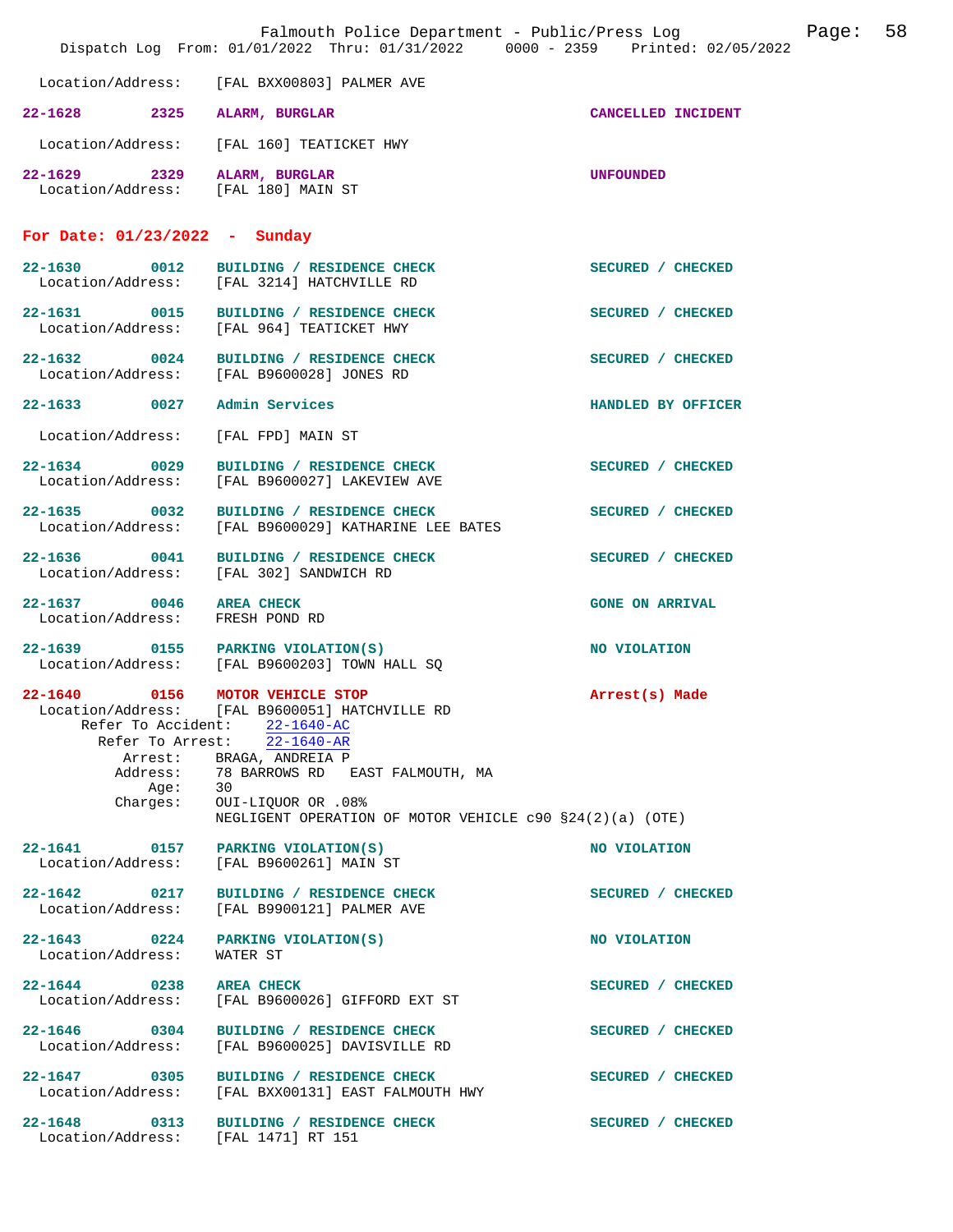| 22-1649 0322                                                    | BUILDING / RESIDENCE CHECK<br>Location/Address: [FAL B9700958] EAST FALMOUTH HWY | SECURED / CHECKED     |
|-----------------------------------------------------------------|----------------------------------------------------------------------------------|-----------------------|
| 22-1650 0331 CHECK WELFARE                                      |                                                                                  | HANDLED BY OFFICER    |
|                                                                 | Location/Address: [FAL B9700958] EAST FALMOUTH HWY                               |                       |
| 22-1651 0444 ALARM, BURGLAR<br>Location/Address:                | TURNER RD                                                                        | <b>UNFOUNDED</b>      |
| 22-1652 0458 TRANSPORT / ESCORT<br>Location/Address: BARROWS RD |                                                                                  | TRANSPORT             |
| 22-1654 0743 ALARM, BURGLAR                                     |                                                                                  | CANCELLED INCIDENT    |
| Location/Address: HILL AND PLAIN RD                             |                                                                                  |                       |
| 22-1655 0757 ANIMAL COMPLAINT                                   |                                                                                  | REF ANIMAL CONTROL    |
| Location/Address: DAVISVILLE RD                                 |                                                                                  |                       |
| 22-1657 0815 ABANDONED 911                                      | Location/Address: [FAL B9600069] TER HEUN DR                                     | HANDLED BY PARTY      |
|                                                                 | 22-1658 0846 FOLLOW UP INVESTIGATION                                             | HANDLED BY OFFICER    |
| Location/Address: CARRIAGE SHOP RD                              |                                                                                  |                       |
| 22-1662 1015 B & E COMMERCIAL                                   | Location/Address: [FAL BXX00149] THEATRE DR<br>Refer To Incident: 22-1662-OF     | <b>REPORT</b>         |
| 22-1663 1016 CHECK WELFARE                                      |                                                                                  | CANCELLED INCIDENT    |
| Location/Address:                                               | WOODS HOLE RD + OYSTER POND RD                                                   |                       |
|                                                                 |                                                                                  |                       |
| Location/Address: [FAL FPD] MAIN ST                             | 22-1666 1103 FOLLOW UP INVESTIGATION                                             | <b>REF OTHER</b>      |
| Location/Address: ALDER LN                                      | 22-1667 1118 SUSPICIOUS PERSON(S)                                                | UNABLE TO LOCATE      |
| 22-1669 1132 ALARM, BURGLAR                                     | Location/Address: [FAL 2309] BERNARD E ST JEAN DR                                | <b>UNFOUNDED</b>      |
| $22 - 1670$<br>Location/Address: [FAL FPD] MAIN ST              | 1139 MENTAL ILLNESS (SEC 12)<br>Refer To Incident: 22-1670-OF                    | <b>REPORT</b>         |
| 22-1672 1204                                                    | DISTURBANCE / DISORDERLY                                                         | HANDLED BY OFFICER    |
| Location/Address: DAVISVILLE RD                                 |                                                                                  |                       |
| 22-1678 1537 ANIMAL COMPLAINT                                   |                                                                                  | REF ANIMAL CONTROL    |
|                                                                 | Location/Address: [FAL 1600] GIFFORD ST                                          |                       |
| 22-1680 1603                                                    | BUILDING / RESIDENCE CHECK                                                       | HANDLED BY OFFICER    |
| Location/Address:                                               | MARAVISTA AVE                                                                    |                       |
| 22-1681   1621   SUMMONS SERVICE<br>Location/Address:           | JAMIE LN                                                                         | <b>SERVED IN HAND</b> |
| 22-1682 1707 ALARM, BURGLAR                                     |                                                                                  | CANCELLED INCIDENT    |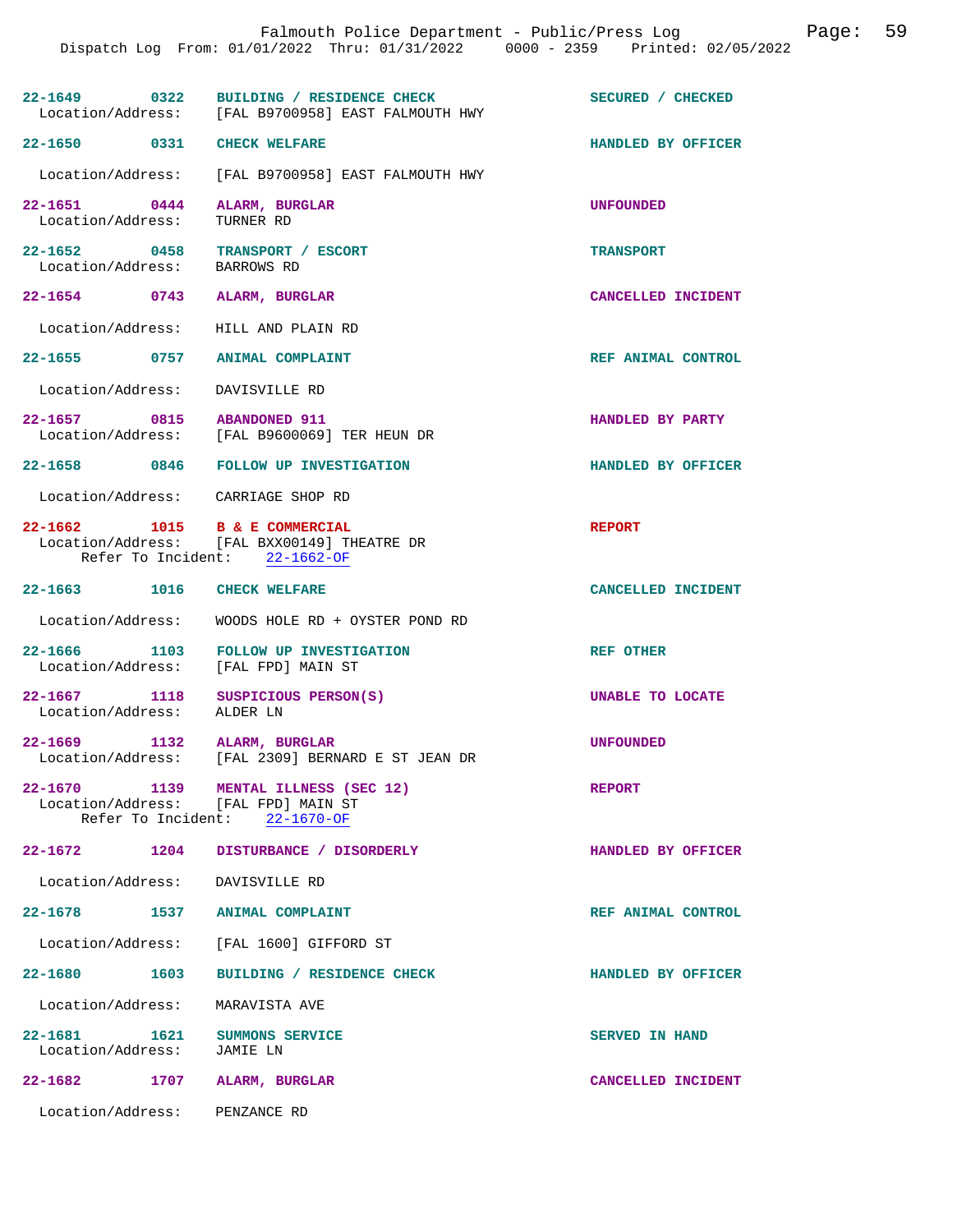Falmouth Police Department - Public/Press Log Communication Page: 60

|                                                                     | DISPACCH LOG FIOM. 01/01/2022 INIU. 01/31/2022                                                                        | UUUU - 4339 - PIIIILEU V4/U3/4 |
|---------------------------------------------------------------------|-----------------------------------------------------------------------------------------------------------------------|--------------------------------|
| 22-1684 1905                                                        | <b>ERRATIC MV</b>                                                                                                     | HANDLED BY OFFICER             |
|                                                                     | Location/Address: [FAL FFD5] EAST FALMOUTH HWY                                                                        |                                |
| 22-1686 1926                                                        | <b>CHECK WELFARE</b>                                                                                                  | HANDLED BY OFFICER             |
|                                                                     | Location/Address: [FAL B9600246] OLD MAIN RD                                                                          |                                |
| 22-1688 1955                                                        | ALARM, BURGLAR<br>Location/Address: [FAL BXX00668] TEATICKET HWY                                                      | <b>UNFOUNDED</b>               |
| 22-1689 1958                                                        | MOTOR VEHICLE STOP                                                                                                    | HANDLED BY OFFICER             |
|                                                                     | Location/Address: [FAL BXX00237] MAIN ST                                                                              |                                |
| 22-1691 2016                                                        | <b>ERRATIC MV</b>                                                                                                     | HANDLED BY OFFICER             |
|                                                                     | Location/Address: [FAL BXX00620] TEATICKET HWY                                                                        |                                |
|                                                                     | 22-1692 2021 Harassment Order Violation<br>Location/Address: [FAL 3061] RED BROOK RD<br>Refer To Incident: 22-1692-OF | <b>REPORT</b>                  |
| 22-1696 2343 ALARM, BURGLAR<br>Location/Address: [FAL 1814] MAIN ST |                                                                                                                       | <b>UNFOUNDED</b>               |
|                                                                     | 22-1697 2359 BUILDING / RESIDENCE CHECK<br>Location/Address: [FAL B9800292] DAVIS STRAITS                             | SECURED / CHECKED              |
| For Date: $01/24/2022 -$ Monday                                     |                                                                                                                       |                                |
| 22-1698 0012                                                        | BUILDING / RESIDENCE CHECK<br>Location/Address: [FAL B9600029] KATHARINE LEE BATES                                    | SECURED / CHECKED              |
|                                                                     | 22-1699 0017 BUILDING / RESIDENCE CHECK<br>Location/Address: [FAL B9600027] LAKEVIEW AVE                              | SECURED / CHECKED              |

22-1700 0020 BUILDING / RESIDENCE CHECK SECURED / CHECKED Location/Address: [FAL B9600110] GIFFORD ST

**22-1701** 0023 BUILDING / RESIDENCE CHECK SECURED / CHECKED Location/Address: [FAL 964] TEATICKET HWY

**22-1702 0025 BUILDING / RESIDENCE CHECK SECURED / CHECKED** 

**22-1709 0115 BUILDING / RESIDENCE CHECK SECURED / CHECKED** 

[FAL B9600110] GIFFORD ST

[FAL 964] TEATICKET HWY

Location/Address: [FAL B9600028] JONES RD

**22-1703 0027 BUILDING / RESIDENCE CHECK SECURED / CHECKED**  Location/Address: [FAL B9600240] MAIN ST

**22-1704 0031 BUILDING / RESIDENCE CHECK SECURED / CHECKED**  Location/Address: [FAL BXX00810] MAIN ST

22-1705 0034 BUILDING / RESIDENCE CHECK<br>
Location/Address: [FAL B9600031] MARAVISTA AVE EXT [FAL B9600031] MARAVISTA AVE EXT

22-1706 0037 BUILDING / RESIDENCE CHECK SECURED / CHECKED Location/Address: [FAL BXX00359] SCRANTON AVE [FAL BXX00359] SCRANTON AVE

**22-1707 0103 BUILDING / RESIDENCE CHECK SECURED / CHECKED**  Location/Address: [FAL B9600069] TER HEUN DR

22-1708 0107 BUILDING / RESIDENCE CHECK SECURED / CHECKED Location/Address: [FAL B9600084] TER HEUN DR [FAL B9600084] TER HEUN DR

 Location/Address: [FAL B9600199] WORCESTER CT **22-1710 0115 BUILDING / RESIDENCE CHECK SECURED / CHECKED**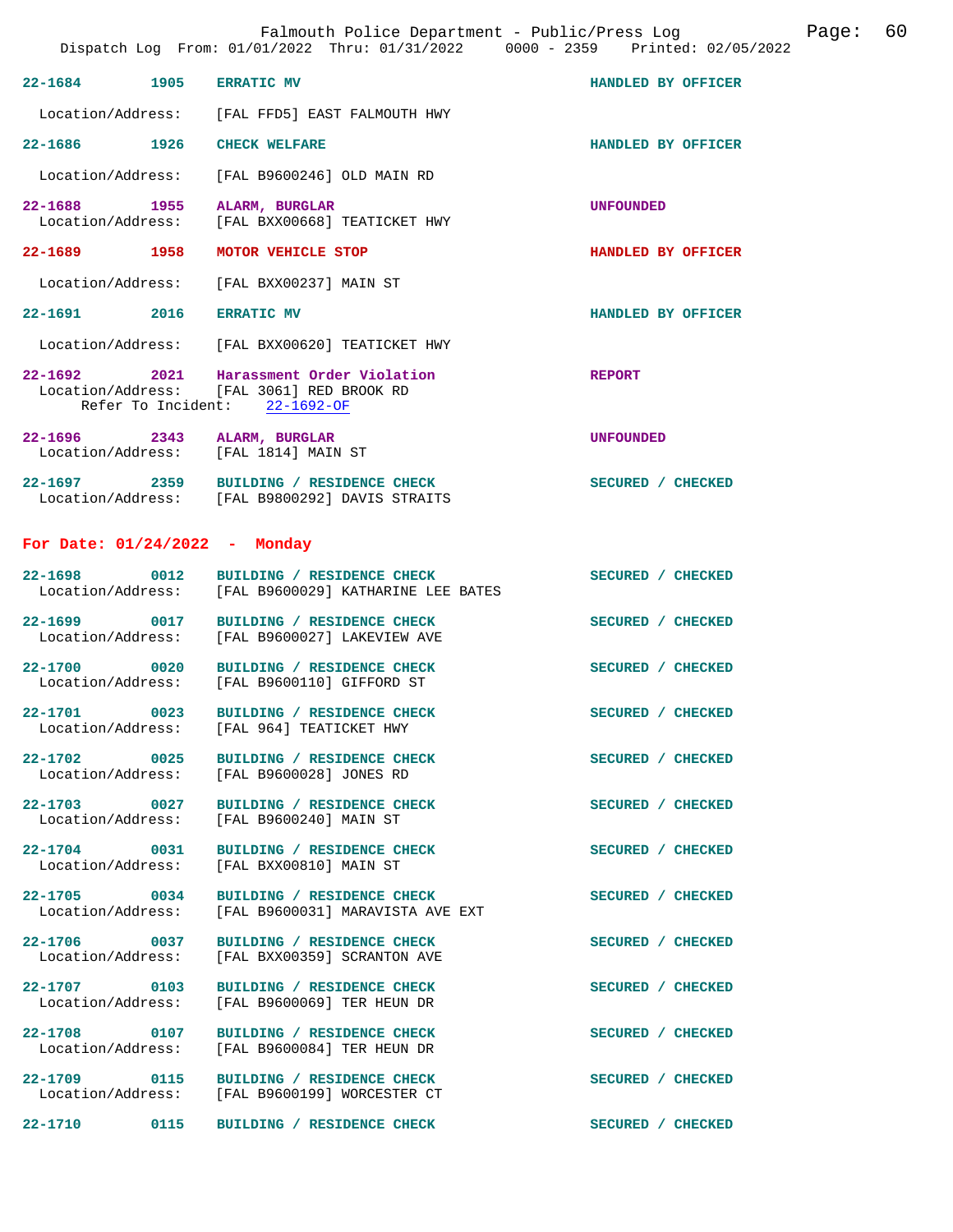|                                                         |      | Falmouth Police Department - Public/Press Log<br>Dispatch Log From: 01/01/2022 Thru: 01/31/2022 0000 - 2359 Printed: 02/05/2022 |                         | Page: | 61 |
|---------------------------------------------------------|------|---------------------------------------------------------------------------------------------------------------------------------|-------------------------|-------|----|
| Location/Address:                                       |      | [FAL B9600025] DAVISVILLE RD                                                                                                    |                         |       |    |
| 22-1711 0144                                            |      | BUILDING / RESIDENCE CHECK<br>Location/Address: [FAL B9900121] PALMER AVE                                                       | SECURED / CHECKED       |       |    |
| Location/Address:                                       |      | 22-1712 0152 AREA CHECK<br>THOMAS B LANDERS RD                                                                                  | SECURED / CHECKED       |       |    |
| 22-1713 0158                                            |      | BUILDING / RESIDENCE CHECK<br>Location/Address: [FAL B9600051] HATCHVILLE RD                                                    | SECURED / CHECKED       |       |    |
|                                                         |      | 22-1714 0201 BUILDING / RESIDENCE CHECK<br>Location/Address: [FAL 302] SANDWICH RD                                              | SECURED / CHECKED       |       |    |
| Location/Address:                                       |      | 22-1715 0205 PARKING VIOLATION(S)<br>LUSCOMBE AVE                                                                               | NO VIOLATION            |       |    |
| 22-1717 0242                                            |      | PARKING VIOLATION(S)<br>Location/Address: [FAL B9600203] TOWN HALL SQ                                                           | NO VIOLATION            |       |    |
| 22-1718 0245<br>Location/Address:                       |      | BUILDING / RESIDENCE CHECK<br>[FAL B9700958] EAST FALMOUTH HWY                                                                  | SECURED / CHECKED       |       |    |
| 22-1719 0245                                            |      | PARKING VIOLATION(S)<br>Location/Address: [FAL B9600261] MAIN ST                                                                | NO VIOLATION            |       |    |
| 22-1720 0326<br>Location/Address:                       |      | BUILDING / RESIDENCE CHECK<br>[FAL 494] EAST FALMOUTH HWY                                                                       | SECURED / CHECKED       |       |    |
| 22-1721 0501                                            |      | ALARM, BURGLAR                                                                                                                  | CANCELLED INCIDENT      |       |    |
| Location/Address:                                       |      | SENECA RD                                                                                                                       |                         |       |    |
| 22-1722 0541<br>Location/Address:                       |      | SUSPICIOUS MV<br>CHILMARK DR                                                                                                    | <b>GONE ON ARRIVAL</b>  |       |    |
| 22-1723 0551                                            |      | <b>CHECK WELFARE</b>                                                                                                            | HANDLED BY OFFICER      |       |    |
| Location/Address:                                       |      | [FAL BXX00335] MAIN ST                                                                                                          |                         |       |    |
| 22-1724 0640                                            |      | BUILDING / RESIDENCE CHECK<br>Location/Address: [FAL BXX00914] NORTH FALMOUTH HWY                                               | <b>INVESTIGATED</b>     |       |    |
| $22 - 1725$                                             | 0805 | <b>THREAT</b>                                                                                                                   | HANDLED BY OFFICER      |       |    |
| Location/Address:                                       |      | GIFFORD ST                                                                                                                      |                         |       |    |
| 22-1726 0821<br>Location/Address:                       |      | <b>ASSIST OTHER AGENCY</b><br>[FAL 3061] RED BROOK RD                                                                           | <b>UNABLE TO LOCATE</b> |       |    |
| 22-1728 0922<br>Location/Address:                       |      | ALARM, BURGLAR<br>[FAL 3290] DAVISVILLE RD                                                                                      | <b>UNFOUNDED</b>        |       |    |
| 22-1412                                                 | 1030 | FOLLOW UP INVESTIGATION                                                                                                         | HANDLED BY OFFICER      |       |    |
| Location/Address:                                       |      | MARAVISTA AVE                                                                                                                   |                         |       |    |
| 22–1730 1059<br>Location/Address:<br>Refer To Incident: |      | RECOVERED PROPERTY<br>GLENDON RD<br>22-1730-OF                                                                                  | <b>REPORT</b>           |       |    |
| 22-1731 1100                                            |      | Admin Services                                                                                                                  | CANCELLED INCIDENT      |       |    |
| Location/Address:                                       |      | MAIN ST                                                                                                                         |                         |       |    |
| 22-1732                                                 | 1107 | Admin Services                                                                                                                  | HANDLED BY OFFICER      |       |    |
| Location/Address:                                       |      | [FAL FPD] MAIN ST                                                                                                               |                         |       |    |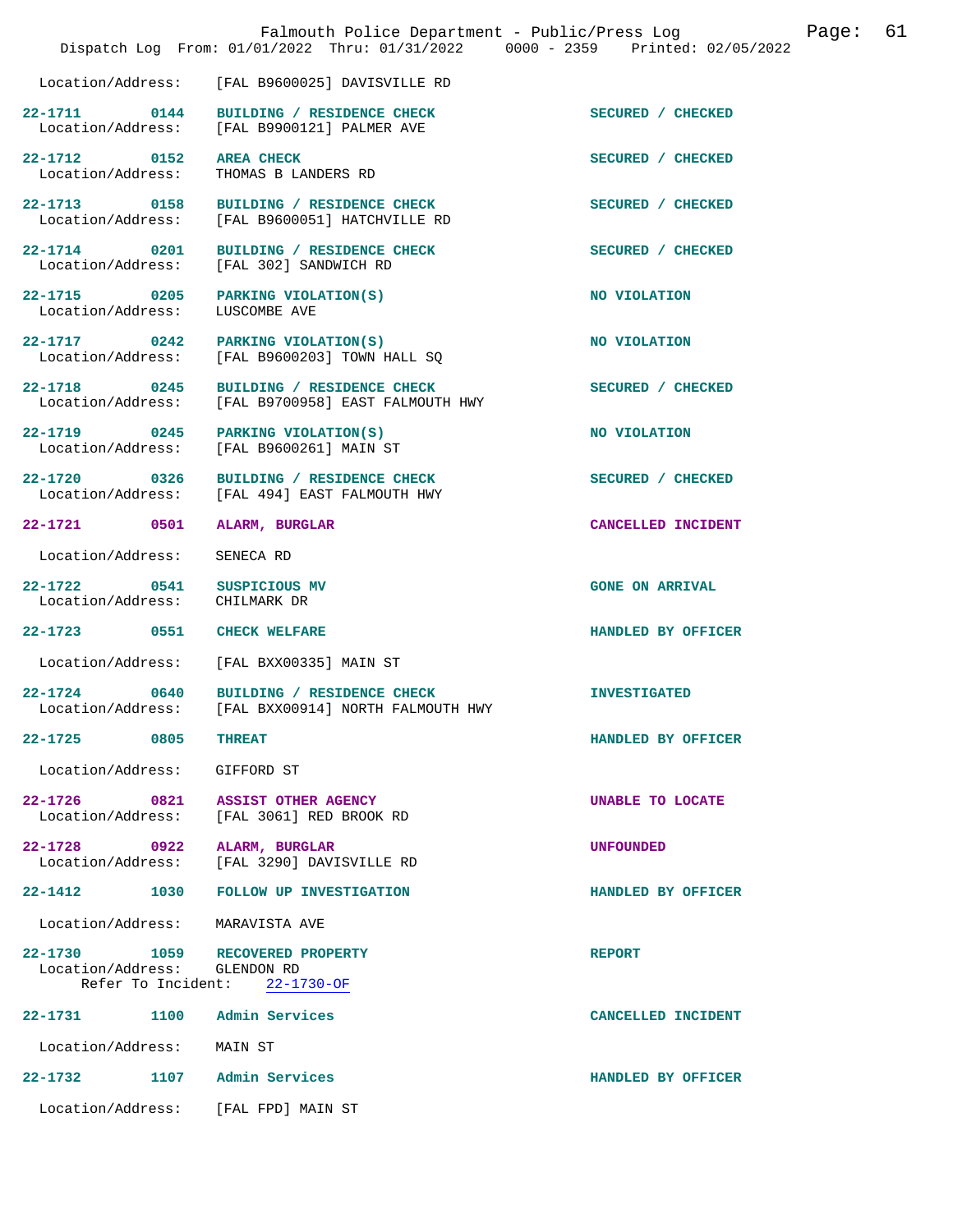| 22-1733 1151 OTHER TRAFFIC                                     | Vicinity of: EAST FALMOUTH HWY                                                                             | <b>CITATION ISSUED</b> |
|----------------------------------------------------------------|------------------------------------------------------------------------------------------------------------|------------------------|
|                                                                | 22-1734 1202 ID Theft / Fraud<br>Location/Address: [FAL 1636] PONDVIEW DR<br>Refer To Incident: 22-1734-OF | <b>REPORT</b>          |
| 22-1735 1229 Admin Services                                    |                                                                                                            | HANDLED BY OFFICER     |
|                                                                | Location/Address: [FAL FPD] MAIN ST                                                                        |                        |
| 22-1737 1340                                                   | Harassment                                                                                                 | HANDLED BY OFFICER     |
|                                                                | Location/Address: [FAL BXX00489] GIFFORD ST                                                                |                        |
| 22-1738 1401 CRASH                                             | Location/Address: [FAL B9600085] EAST FALMOUTH HWY<br>Refer To Accident: 22-1738-AC                        | <b>REPORT</b>          |
| 22-1741 1416 ASSIST CITIZEN                                    | Location/Address: [FAL B9600326] TEATICKET HWY<br>Refer To Incident: 22-1741-OF                            | <b>REPORT</b>          |
| 22-1742 1501 Admin Services                                    |                                                                                                            | HANDLED BY OFFICER     |
|                                                                | Location/Address: [FAL FPD] MAIN ST                                                                        |                        |
| 22-1744 1514 CHECK WELFARE                                     |                                                                                                            | HANDLED BY OFFICER     |
|                                                                | Location/Address: [FAL 105] CAREY LN                                                                       |                        |
| 22-1745 1541 PRESERVE PEACE<br>Location/Address: GREEN ACRE RD | Refer To Incident: 22-1745-OF                                                                              | <b>REPORT</b>          |
|                                                                | 22-1746 1545 ASSIST CITIZEN                                                                                | HANDLED BY OFFICER     |
|                                                                | Location/Address: CARL LANDI CIR                                                                           |                        |
| 22-1747 1608 Admin Services                                    |                                                                                                            | HANDLED BY OFFICER     |
|                                                                | Location/Address: [FAL FPD] MAIN ST                                                                        |                        |
| 22-1748                                                        | 1616 Admin Services<br>Location/Address: [FAL FPD] MAIN ST<br>Refer To Incident: 22-1748-OF                | <b>REPORT</b>          |
|                                                                | 22-1749 1634 MOTOR VEHICLE STOP<br>Location/Address: [FAL FPD] MAIN ST                                     | <b>CITATION ISSUED</b> |
|                                                                | 22-1750 1647 MOTOR VEHICLE STOP<br>Location/Address: [FAL FPD] MAIN ST                                     | <b>CITATION ISSUED</b> |
|                                                                | 22-1751 1654 MOTOR VEHICLE STOP<br>Location/Address: [FAL 1512] DAVIS STRAITS                              | <b>CITATION ISSUED</b> |
|                                                                | 22-1753 1717 MOTOR VEHICLE STOP<br>Location/Address: [FAL 287] SANDWICH RD                                 | <b>CITATION ISSUED</b> |
| 22-1754 1727                                                   | MOTOR VEHICLE STOP                                                                                         | HANDLED BY OFFICER     |
|                                                                | Location/Address: [FAL BXX00631] TEATICKET HWY                                                             |                        |
| 22-1755 1730                                                   | MOTOR VEHICLE STOP<br>Location/Address: [FAL 1632] TEATICKET HWY                                           | <b>CITATION ISSUED</b> |
|                                                                | 22-1756 1743 ANIMAL COMPLAINT                                                                              | REF ANIMAL CONTROL     |
|                                                                | Location/Address: OLD HOMESTEAD RD                                                                         |                        |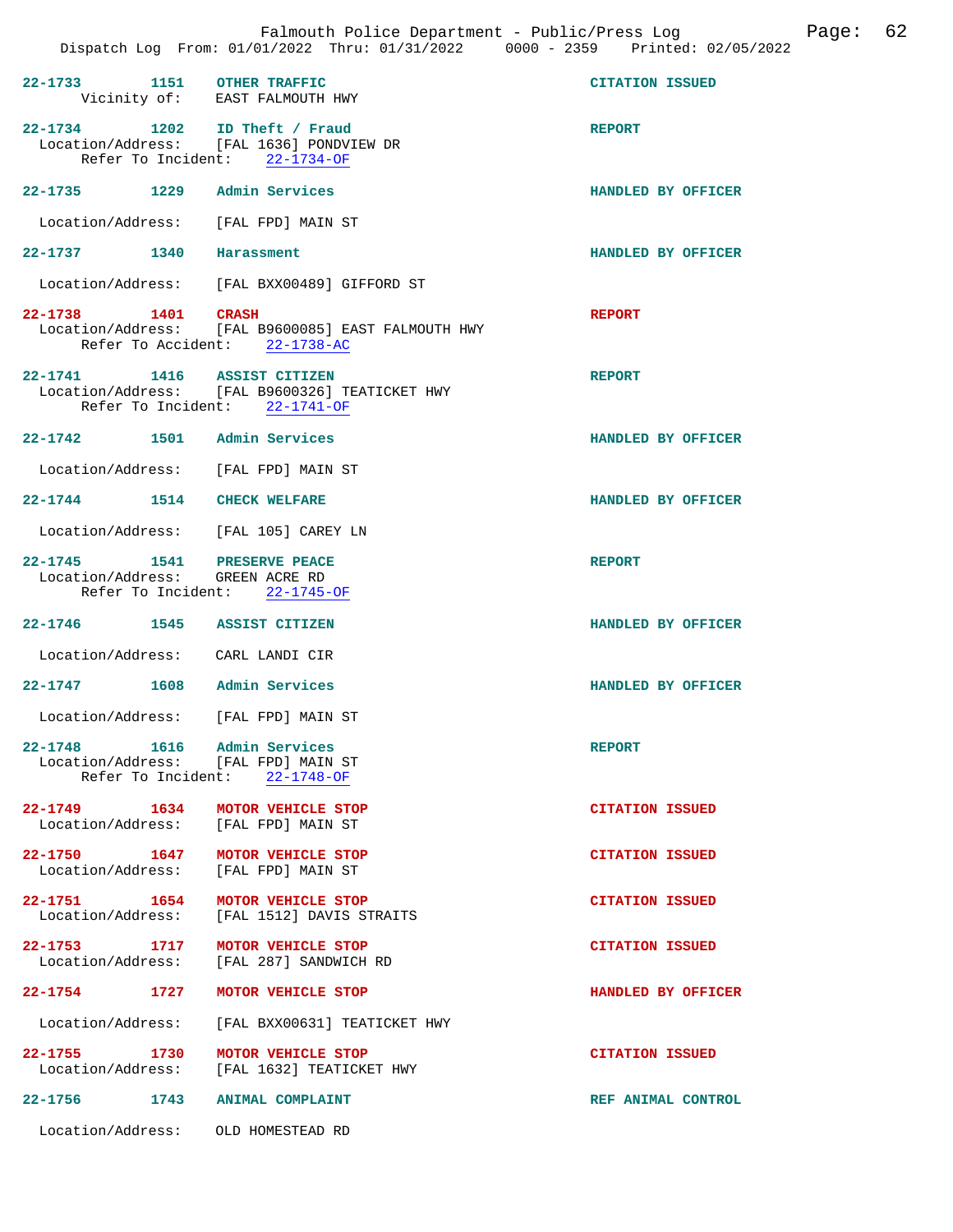| $22 - 1757$       | 1746 | MOTOR VEHICLE STOP      | <b>CITATION ISSUED</b> |  |
|-------------------|------|-------------------------|------------------------|--|
| Location/Address: |      | [FAL 964] TEATICKET HWY |                        |  |

**22-1760 1759 CHECK WELFARE UNABLE TO LOCATE**  Location/Address: [FAL B9800028] LAKE SHORE DR

**22-1759 1800 MOTOR VEHICLE STOP REPORT**  Location/Address: [FAL B9600047] TEATICKET HWY Refer To Incident: 22-1759-OF

**22-1761** 1804 MOTOR VEHICLE STOP **Verbal Warning** Location/Address: [FAL BXX00437] TEATICKET HWY [FAL BXX00437] TEATICKET HWY

**22-1763 1925 LARCENY REPORT**  Location/Address: PUTTER DR Refer To Incident: 22-1763-OF

**22-1764 1935 ALARM, BURGLAR UNFOUNDED**  [FAL 1466] WILD HARBOR RD

- **22-1765 1947 DISTURBANCE / DISORDERLY HANDLED BY OFFICER**
- Location/Address: [FAL 432] MAIN ST
- **22-1766 2006 BUILDING / RESIDENCE CHECK SECURED / CHECKED**  Location/Address:
- **22-1769 2043 OVERDOSE REPORT**  Location/Address: [FAL BXX00016] TEATICKET HWY Refer To Incident: 22-1769-OF
- **22-1771 2248 TRESPASS REPORT**  Location/Address: [FAL B9600069] TER HEUN DR Refer To Incident: 22-1771-OF

**22-1772 2254 DISABLED MV HANDLED BY OFFICER**  Location/Address: PALMER AVE + TER HEUN DR

**22-1775 2355 BUILDING / RESIDENCE CHECK SECURED / CHECKED**  Location/Address: [FAL BXX00810] MAIN ST

## **For Date: 01/25/2022 - Tuesday**

| $22 - 1776$<br>0002                      | BUILDING / RESIDENCE CHECK<br>Location/Address: [FAL B9800292] DAVIS STRAITS     | SECURED /<br><b>CHECKED</b>      |
|------------------------------------------|----------------------------------------------------------------------------------|----------------------------------|
| 0005<br>$22 - 1777$<br>Location/Address: | BUILDING / RESIDENCE CHECK<br>[FAL B9600025] DAVISVILLE RD                       | SECURED / CHECKED                |
| 0036<br>$22 - 1778$                      | BUILDING / RESIDENCE CHECK<br>Location/Address: [FAL B9600237] EAST FALMOUTH HWY | SECURED /<br><b>CHECKED</b>      |
| 0055<br>$22 - 1779$<br>Location/Address: | BUILDING / RESIDENCE CHECK<br>[FAL 46] CHAPOQUOIT RD                             | <b>SECURED</b><br><b>CHECKED</b> |
| $22 - 1780$<br>0109<br>Location/Address: | BUILDING / RESIDENCE CHECK<br>[FAL B9600069] TER HEUN DR                         | <b>SECURED</b><br><b>CHECKED</b> |
| 22-1781<br>0113<br>Location/Address:     | BUILDING / RESIDENCE CHECK<br>[FAL B9600084] TER HEUN DR                         | <b>SECURED</b><br><b>CHECKED</b> |
| $22 - 1782$<br>0113<br>Location/Address: | BUILDING / RESIDENCE CHECK<br>[FAL B9600203] TOWN HALL SO                        | <b>SECURED</b><br><b>CHECKED</b> |
| $22 - 1783$<br>0130<br>Location/Address: | <b>RESIDENCE CHECK</b><br>BUILDING /<br>[FAL B9900121] PALMER AVE                | <b>SECURED</b><br><b>CHECKED</b> |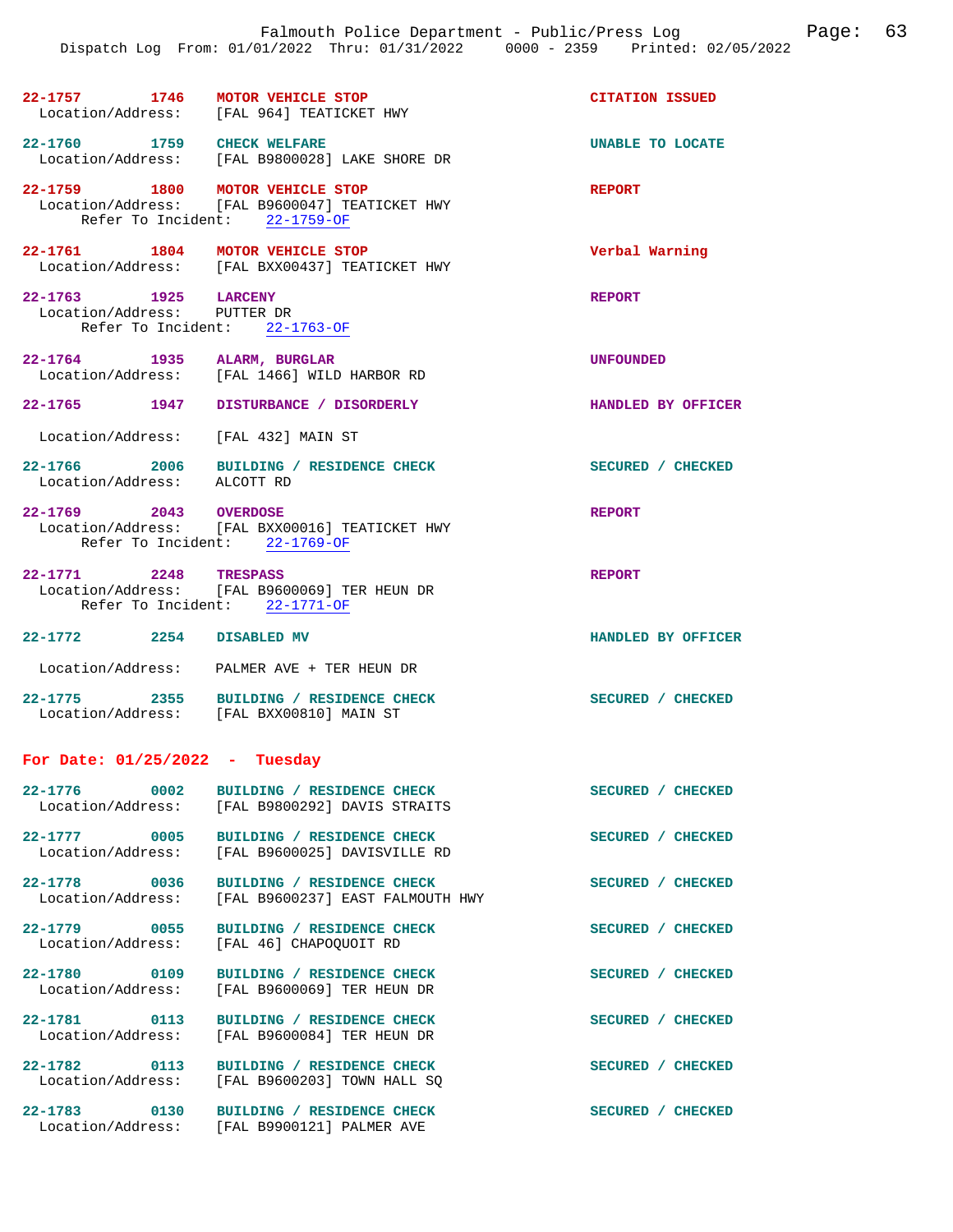**22-1784 0135 BUILDING / RESIDENCE CHECK SECURED / CHECKED**  [FAL 28] EAST FALMOUTH HWY 22-1785 0156 BUILDING / RESIDENCE CHECK<br>
Location/Address: [FAL BXX00335] MAIN ST [FAL BXX00335] MAIN ST **22-1786** 0204 PARKING VIOLATION(S) NO VIOLATION Location/Address: LUSCOMBE AVE Location/Address: **22-1787** 0208 PARKING VIOLATION(S) NO VIOLATION Location/Address: [FAL B9600203] TOWN HALL SQ **22-1788 0212 PARKING VIOLATION(S) NO VIOLATION**  Location/Address: [FAL B9600261] MAIN ST 22-1789 0235 BUILDING / RESIDENCE CHECK<br>
Location/Address: [FAL B9700958] EAST FALMOUTH HWY [FAL B9700958] EAST FALMOUTH HWY **22-1790** 0251 BUILDING / RESIDENCE CHECK SECURED / CHECKED Location/Address: [FAL B9800292] DAVIS STRAITS [FAL B9800292] DAVIS STRAITS **22-1791 0253 BUILDING / RESIDENCE CHECK SECURED / CHECKED**  [FAL B9600051] HATCHVILLE RD **22-1792 0256 BUILDING / RESIDENCE CHECK SECURED / CHECKED**  Location/Address: [FAL 964] TEATICKET HWY **22-1793 0300 BUILDING / RESIDENCE CHECK SECURED / CHECKED**  Location/Address: [FAL 302] SANDWICH RD **22-1794 0706 CRASH HANDLED BY OFFICER**  Location/Address: RT 151 + CURRIER RD **22-1795 0724 DISABLED MV HANDLED BY OFFICER**  Location/Address: [FAL 1320] RT 151 **22-1796 0742 BUILDING / RESIDENCE CHECK SECURED / CHECKED**  Location/Address: [FAL B9600026] GIFFORD EXT ST **22-1797 0809 VANDALISM REPORT**  Location/Address: [FAL BXX00190] DAVIS STRAITS Refer To Incident: 22-1797-OF **22-1800 0825 B & E RESIDENT REPORT**  Location/Address: CARL LANDI CIR<br>Refer To Incident: 22-1800-OF Refer To Incident: **22-1801** 0851 CHECK WELFARE **REPORT** Location/Address: ACAPESKET RD Location/Address: ACAPESKET RD<br>Refer To Incident: 22-1801-OF Refer To Incident: **22-1803 0935 DEAD ON ARRIVAL REPORT**  Location/Address: GRAND AVE Refer To Incident: 22-1803-OF **22-1807 1056 ABANDONED MV REPORT**  Location/Address: [FAL B9601844] SIMPSON LN Refer To Incident: 22-1807-OF **22-1808 1121 MOTOR VEHICLE STOP Verbal Warning** 

Location/Address: RT 28 NORTH + BRICK KILN RD

[FAL 3131] EAST FALMOUTH HWY

**22-1809** 1127 CHECK WELFARE **In the UNABLE TO LOCATE** Location/Address: [FAL 3131] EAST FALMOUTH HWY

**22-1810 1140 Admin Services HANDLED BY OFFICER**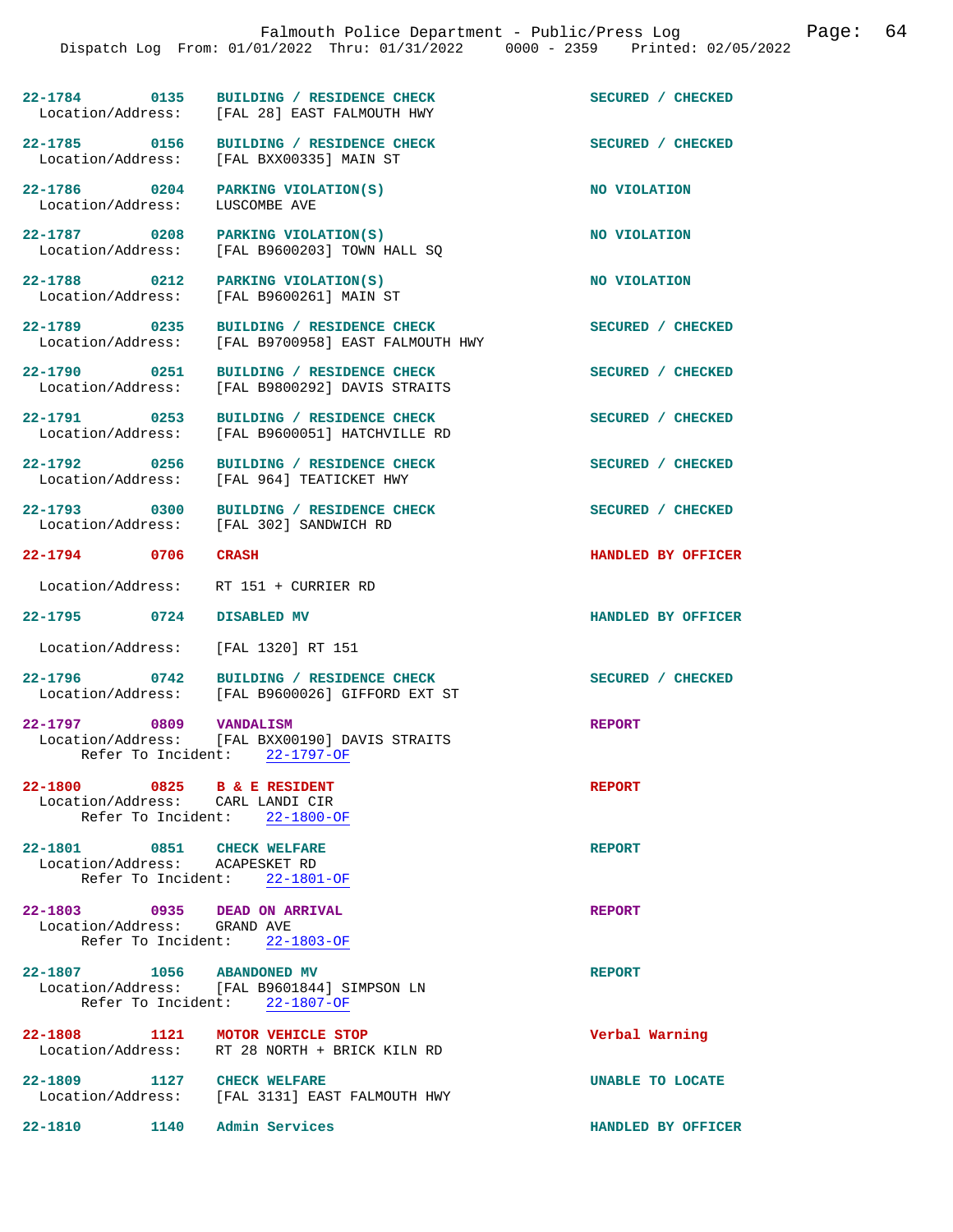| coation/Address: | LEAL RAGOODE31 JONES PD |  |
|------------------|-------------------------|--|

| Location/Address:                                     | [FAL B9600063] JONES RD                                                        |                        |
|-------------------------------------------------------|--------------------------------------------------------------------------------|------------------------|
| $22 - 1812$<br>1141<br>Vicinity of: PALMER AVE        | OTHER TRAFFIC                                                                  | <b>CITATION ISSUED</b> |
| $22 - 1815$<br>1235<br>Location/Address:              | MENTAL ILLNESS (SEC 12)<br>[FAL B9600028] JONES RD                             | REF FIRE DEPT          |
| $22 - 1816$<br>1244<br>Location/Address: RED BROOK RD | <b>ABANDONED 911</b>                                                           | REF FIRE DEPT          |
| $22 - 1818$<br>Refer To Incident:                     | 1349 LARCENY<br>Location/Address: [FAL 57] OLD MAIN RD<br>22-1818-OF           | <b>REPORT</b>          |
| $22 - 1819$<br>1410                                   | <b>FOLLOW UP INVESTIGATION</b><br>Location/Address: [FAL B9600069] TER HEUN DR | <b>REF OTHER</b>       |
| $22 - 1820$<br>1427<br>Location/Address:              | TRAFFIC HAZARD<br>[FAL 2127] RT 28 NORTH                                       | <b>REF OTHER</b>       |

- **22-1822 1434 SUMMONS SERVICE UNABLE TO LOCATE**  Location/Address: SEASPRAY DR
- **22-1824 1446 SUMMONS SERVICE SERVED IN HAND**  Location/Address: EDGEWATER DR EAST
- **22-1825 1457 CRASH REPORT**  Location/Address: TEATICKET HWY + JONES RD Refer To Accident: 22-1825-AC
- **22-1828 1530 RECOVERED PROPERTY REPORT**  Location/Address: Refer To Incident: 22-1828-OF
- **22-1830 1538 AREA CHECK HANDLED BY OFFICER**
- Location/Address: [FAL B9600028] JONES RD
- **22-1831 1555 DEAD ON ARRIVAL REPORT**  Location/Address: [FAL 891] BRIDGE ST Refer To Incident: 22-1831-OF
- **22-1832 1556 ASSIST OTHER AGENCY HANDLED BY OFFICER** 
	- Location/Address: MYERS RD
- 22-1833 1608 AREA CHECK **DEAR CHECK CONE ON ARRIVAL** Location/Address: [FAL B0300103] WORCESTER CT [FAL B0300103] WORCESTER CT
- **22-1834 1615 MOTOR VEHICLE STOP HANDLED BY OFFICER**
- Location/Address: [FAL B9700084] TEATICKET HWY
- **22-1835 1630 ASSIST CITIZEN REPORT**  Location/Address: [FAL FPD] MAIN ST Refer To Incident: 22-1835-OF
- **22-1836 1641 MOTOR VEHICLE STOP CITATION ISSUED**  Location/Address: [FAL B9700084] TEATICKET HWY
- **22-1837 1646 MOTOR VEHICLE STOP CITATION ISSUED**<br>
Location/Address: [FAL BXX00246] TEATICKET HWY [FAL BXX00246] TEATICKET HWY
- **22-1838 1654 TRAFFIC HAZARD HANDLED BY OFFICER** 
	- Location/Address: RT 28 NORTH + THOMAS B LANDERS RD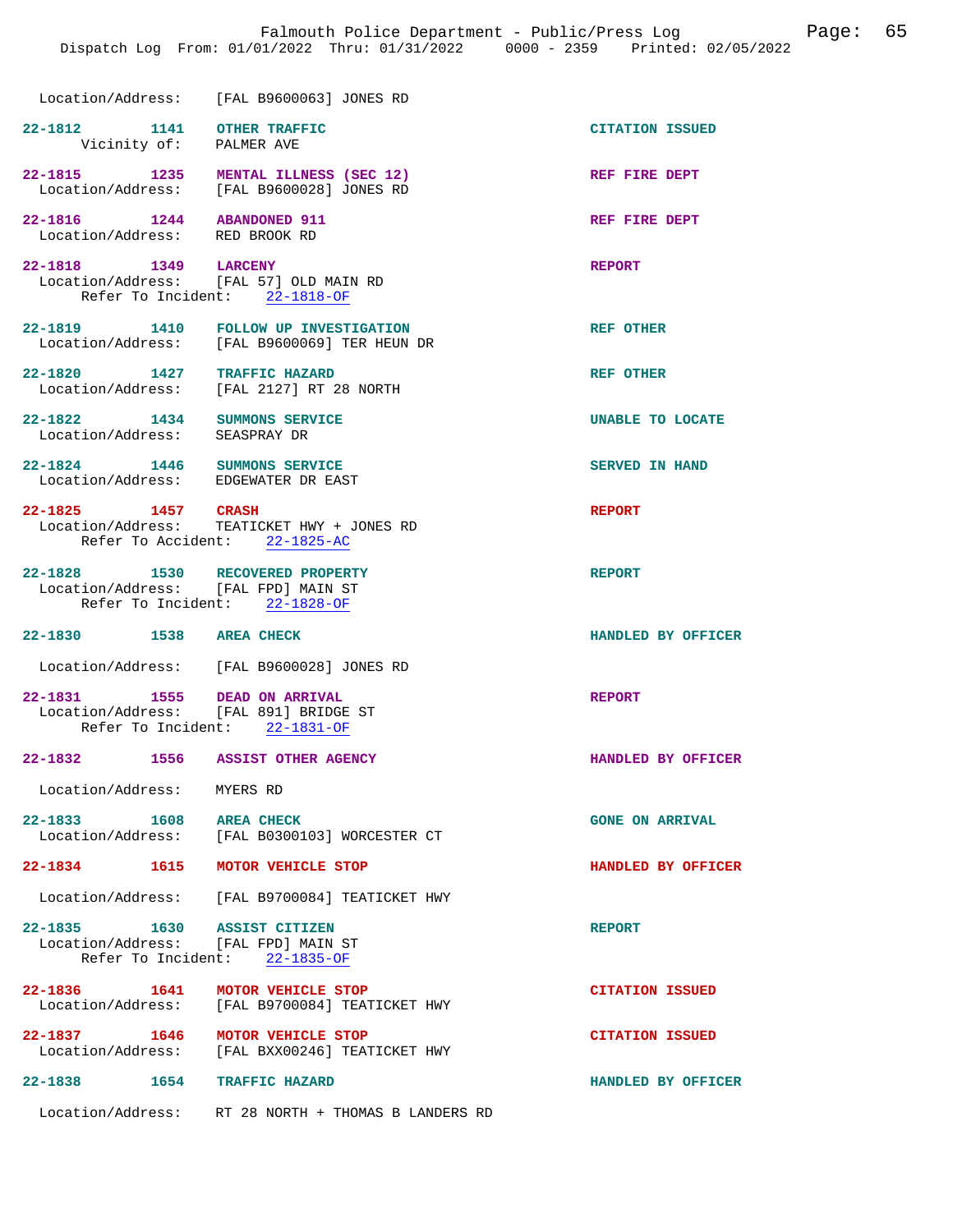|                                                                          | Falmouth Police Department - Public/Press Log<br>Dispatch Log From: 01/01/2022 Thru: 01/31/2022 0000 - 2359 Printed: 02/05/2022 |                        |
|--------------------------------------------------------------------------|---------------------------------------------------------------------------------------------------------------------------------|------------------------|
| 1657<br>22-1839                                                          | MOTOR VEHICLE STOP<br>Location/Address: [FAL L99] TEATICKET HWY                                                                 | <b>CITATION ISSUED</b> |
| 22-1840   1657   ID Theft / Fraud<br>Location/Address: [FAL FPD] MAIN ST | Refer To Incident: 22-1840-OF                                                                                                   | <b>REPORT</b>          |
| 22-1841 1724<br>Location/Address:                                        | MOTOR VEHICLE STOP<br>[FAL 171] DAVIS STRAITS                                                                                   | <b>CITATION ISSUED</b> |
| 22-1842 1728<br>Location/Address:                                        | SUMMONS SERVICE<br>EDGEWATER DR EAST                                                                                            | UNABLE TO LOCATE       |
| 22-1843 1748<br>Location/Address: [FAL 1660] MAIN ST                     | MOTOR VEHICLE STOP                                                                                                              | <b>CITATION ISSUED</b> |
| 22-1844 1756                                                             | ALARM, BURGLAR<br>Location/Address: [FAL 874] ARD RIGH RD                                                                       | SECURED / CHECKED      |
| 22-1845 1800<br>Location/Address: [FAL 1660] MAIN ST                     | MENTAL ILLNESS (SEC 12)<br>Refer To Incident: 22-1845-OF                                                                        | <b>REPORT</b>          |
| 22-1846 1815                                                             | MOTOR VEHICLE STOP<br>Location/Address: [FAL B9600028] JONES RD                                                                 | <b>CITATION ISSUED</b> |
| 22-1849 1824 ERRATIC MV                                                  | Location/Address: RT 28 SOUTH + BRICK KILN RD                                                                                   | <b>GONE ON ARRIVAL</b> |
| $22 - 1850$<br>1834<br>Location/Address:                                 | ALARM, BURGLAR<br>[FAL 105] CAREY LN                                                                                            | <b>UNFOUNDED</b>       |
| 22-1851 2006<br>Location/Address:                                        | SUMMONS SERVICE<br>EDGEWATER DR EAST                                                                                            | <b>SERVED IN HAND</b>  |
| $22 - 1852$<br>2031<br>Location/Address:                                 | ALARM, BURGLAR<br>[FAL B9600502] GROVE ST                                                                                       | <b>UNFOUNDED</b>       |
| 22-1853 2047<br>Location/Address:                                        | BUILDING / RESIDENCE CHECK<br>[FAL 3214] HATCHVILLE RD                                                                          | SECURED / CHECKED      |
| $22 - 1854$<br>2103<br>Location/Address: [FAL 1471] RT 151               | BUILDING / RESIDENCE CHECK                                                                                                      | SECURED / CHECKED      |
| 22-1855<br>2134                                                          | BUILDING / RESIDENCE CHECK<br>Location/Address: [FAL 639] BRICK KILN RD                                                         | SECURED / CHECKED      |
| 22-1857 2203                                                             | MOTOR VEHICLE STOP<br>Location/Address: [FAL 1230] DAVIS STRAITS                                                                | Verbal Warning         |
| 22-1859 2209 MOTOR VEHICLE STOP                                          |                                                                                                                                 | HANDLED BY OFFICER     |
| Location/Address: [FAL L67] MAIN ST                                      |                                                                                                                                 |                        |
| 22-1860 2226 CHECK WELFARE                                               | Location/Address: [FAL 337] VIDAL AVE                                                                                           | NOTIFICATION MADE      |
| For Date: $01/26/2022 -$ Wednesday                                       |                                                                                                                                 |                        |
| 22-1864                                                                  | 2-1864 0006 BUILDING / RESIDENCE CHECK<br>Location/Address: [FAL B9800292] DAVIS STRAITS                                        | SECURED / CHECKED      |
| 22-1865 0018                                                             | BUILDING / RESIDENCE CHECK                                                                                                      | SECURED / CHECKED      |

**22-1866 0023 BUILDING / RESIDENCE CHECK SECURED / CHECKED**  Location/Address: [FAL BXX00810] MAIN ST

Location/Address: [FAL B9600051] HATCHVILLE RD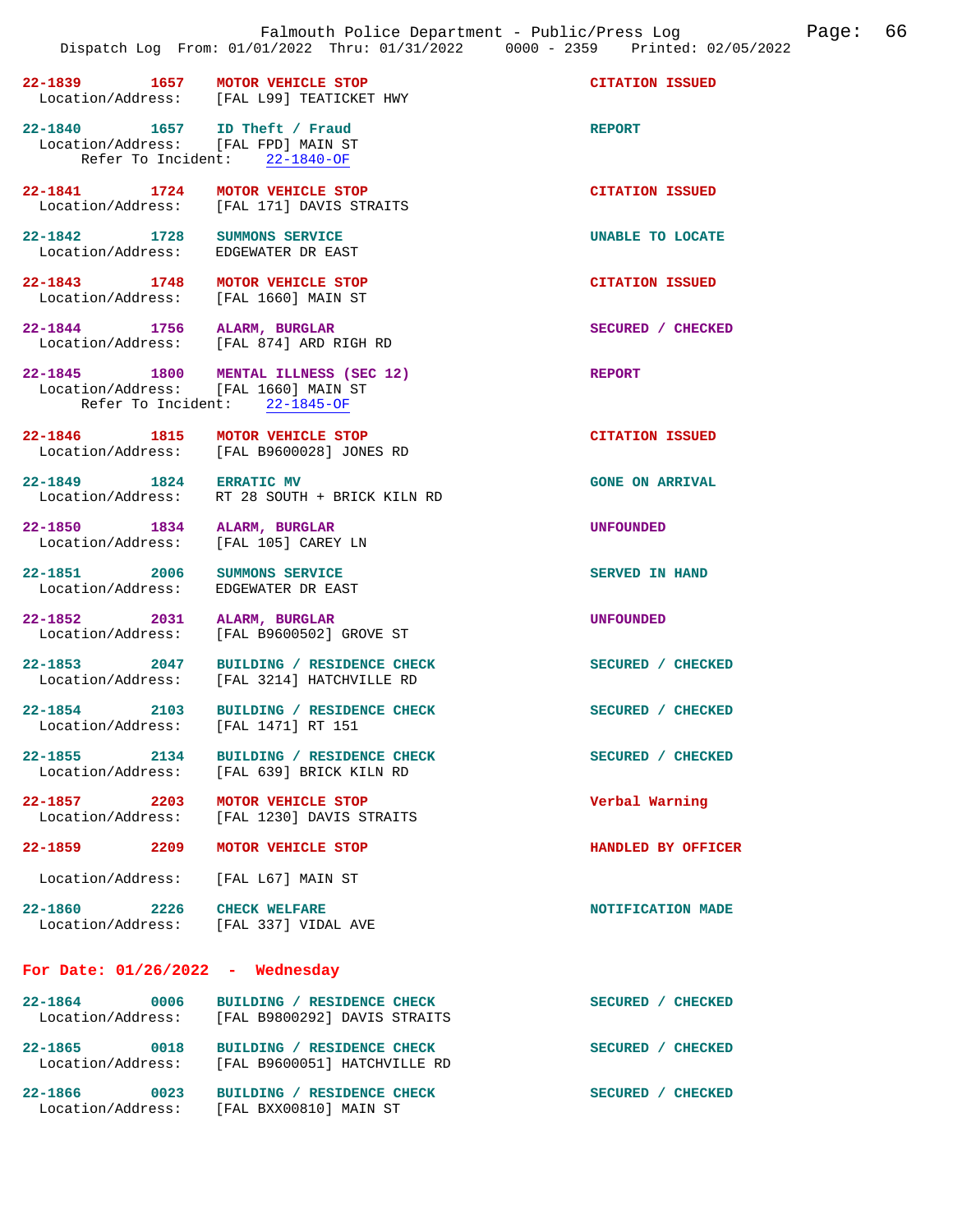|                                                                   | Falmouth Police Department - Public/Press Log<br>Dispatch Log From: 01/01/2022 Thru: 01/31/2022 0000 - 2359 Printed: 02/05/2022 | 67<br>Page:        |
|-------------------------------------------------------------------|---------------------------------------------------------------------------------------------------------------------------------|--------------------|
| 22-1867 0033 AREA CHECK                                           |                                                                                                                                 | SECURED / CHECKED  |
|                                                                   | Location/Address: [FAL B9800291] LOCUST ST                                                                                      |                    |
|                                                                   | 22-1868 0046 BUILDING / RESIDENCE CHECK<br>Location/Address: [FAL 302] SANDWICH RD                                              | SECURED / CHECKED  |
|                                                                   | 22-1869 0046 BUILDING / RESIDENCE CHECK<br>Location/Address: [FAL B9600031] MARAVISTA AVE EXT                                   | SECURED / CHECKED  |
| 22-1870 0050 THREAT<br>Location/Address:                          | TIMOTHY BOURNE CARTWAY<br>Refer To Incident: 22-1870-OF                                                                         | <b>REPORT</b>      |
|                                                                   | 22-1871 0113 BUILDING / RESIDENCE CHECK<br>Location/Address: [FAL B0100017] NORTH FALMOUTH HWY                                  | SECURED / CHECKED  |
|                                                                   | 22-1872 0117 BUILDING / RESIDENCE CHECK<br>Location/Address: [FAL BXX00914] NORTH FALMOUTH HWY                                  | SECURED / CHECKED  |
| 22-1873 0151                                                      | BUILDING / RESIDENCE CHECK<br>Location/Address: [FAL B9700084] TEATICKET HWY                                                    | SECURED / CHECKED  |
| 22-1874 0205<br>Location/Address:                                 | BUILDING / RESIDENCE CHECK<br>[FAL BXX00272] LOCUST ST                                                                          | SECURED / CHECKED  |
| 22-1875 0208                                                      | PARKING VIOLATION(S)<br>Location/Address: [FAL B9600203] TOWN HALL SQ                                                           | NO VIOLATION       |
| Location/Address:                                                 | 22-1876 0210 PARKING VIOLATION(S)<br>[FAL B9600261] MAIN ST                                                                     | NO VIOLATION       |
| 22-1877 0256<br>Location/Address:                                 | BUILDING / RESIDENCE CHECK<br>[FAL 964] TEATICKET HWY                                                                           | SECURED / CHECKED  |
| 22-1878 0339<br>Location/Address:                                 | PARKING VIOLATION(S)<br>WATER ST + LUSCOMBE AVE                                                                                 | NO VIOLATION       |
| 22-1881 0514<br>Location/Address:                                 | ALARM, BURGLAR<br>LOOP RD                                                                                                       | SECURED / CHECKED  |
| 22-1883 0551 ALARM, BURGLAR<br>Location/Address: CEDAR MEADOWS DR |                                                                                                                                 | <b>UNFOUNDED</b>   |
| 22-1884                                                           | 0814 FOLLOW UP INVESTIGATION                                                                                                    | HANDLED BY OFFICER |
| Location/Address: [FAL FPD] MAIN ST                               |                                                                                                                                 |                    |
| 22-1885 0816                                                      | <b>CHECK WELFARE</b>                                                                                                            | HANDLED BY OFFICER |
| Location/Address:                                                 | BRAESIDE RD                                                                                                                     |                    |
| 22–1886 0823<br>Location/Address:                                 | ANIMAL COMPLAINT<br>[FAL L2] ASHUMET RD                                                                                         | REF DNR            |
| 22-1889 0951<br>Location/Address:                                 | ALARM, BURGLAR<br>BRIDGE ST                                                                                                     | <b>UNFOUNDED</b>   |
| 22-1891 1002<br>Location/Address:                                 | <b>CHECK WELFARE</b><br>MARAVISTA AVE + TEATICKET HWY                                                                           | <b>TRANSPORT</b>   |
| 22-1890 1004 Admin Services                                       |                                                                                                                                 | HANDLED BY OFFICER |
| Location/Address:                                                 | [FAL FPD] MAIN ST                                                                                                               |                    |
| 22-1893 1030                                                      | <b>ABANDONED 911</b><br>Location/Address: [FAL B9600077] TOWN HALL SQ                                                           | NOTIFICATION MADE  |
| 22-1895 1111                                                      | <b>ABANDONED 911</b>                                                                                                            | HANDLED BY OFFICER |
| Location/Address:                                                 | [FAL BXX00801] QUAKER RD                                                                                                        |                    |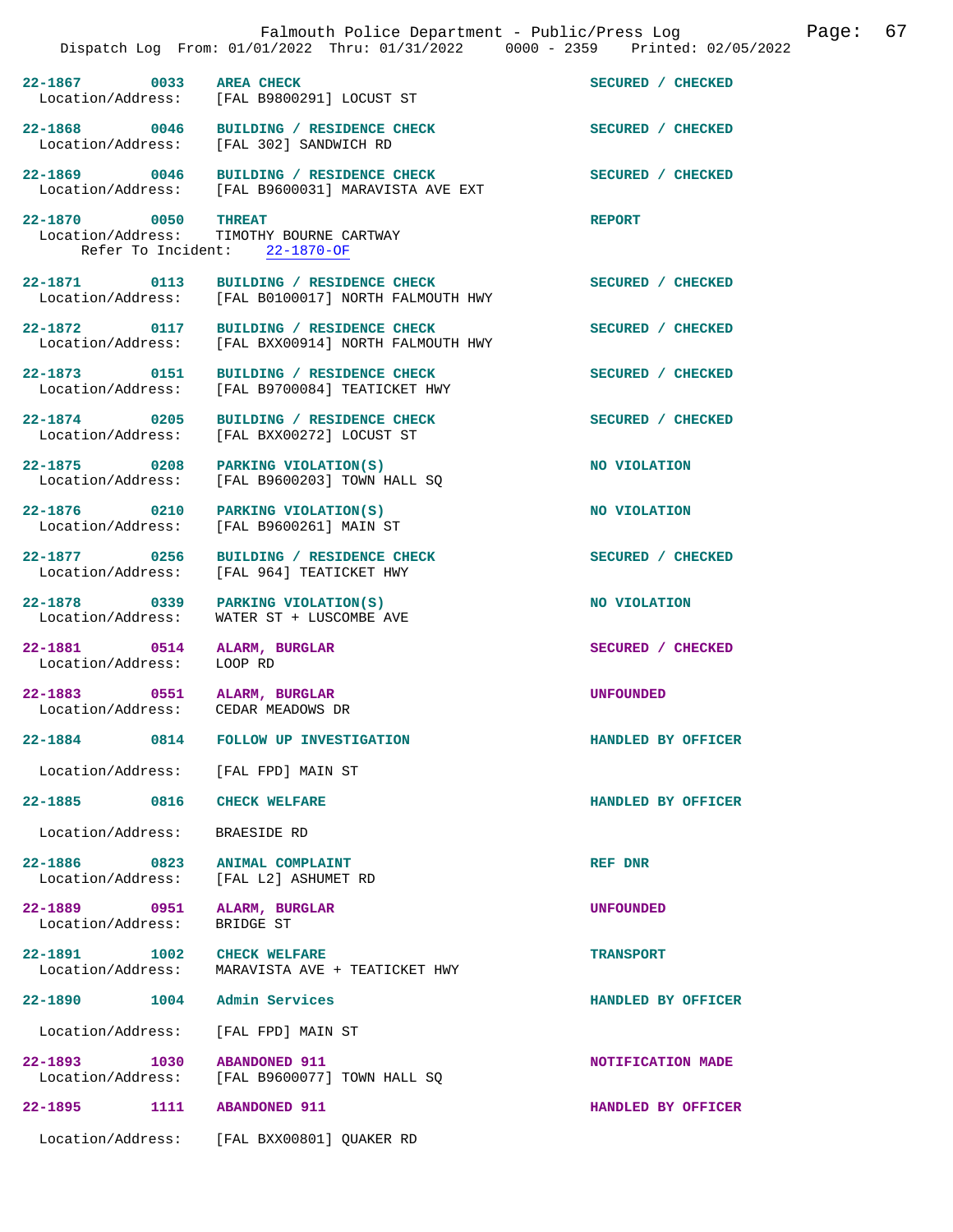|                                                                         | Dispatch Log From: 01/01/2022 Thru: 01/31/2022 0000 - 2359                                                          | Printed: 02/05/2022 |
|-------------------------------------------------------------------------|---------------------------------------------------------------------------------------------------------------------|---------------------|
| 22-1896 1117 ALARM, BURGLAR                                             | Location/Address: [FAL 108] MOORLAND RD                                                                             | <b>UNFOUNDED</b>    |
| 22-1897 1123 ASSIST OTHER AGENCY<br>Location/Address: [FAL 880] MAIN ST |                                                                                                                     | UNABLE TO LOCATE    |
| 22-1898 1150 ASSIST CITIZEN                                             | Location/Address: [FAL B0100152] TEATICKET HWY                                                                      | HANDLED BY PARTY    |
| 22-1901 1308 ABANDONED 911                                              | Location/Address: [FAL B9600069] TER HEUN DR                                                                        | NOTIFICATION MADE   |
|                                                                         | 22-1902 1316 DISTURBANCE / DISORDERLY<br>Location/Address: [FAL B9600028] JONES RD<br>Refer To Incident: 22-1902-OF | <b>REPORT</b>       |
| 22-1903 1318 ABANDONED 911                                              | Location/Address: [FAL B9600069] TER HEUN DR                                                                        | HANDLED BY PARTY    |
| 22-1906 1440 ASSIST CITIZEN                                             |                                                                                                                     | HANDLED BY OFFICER  |
| Location/Address: SAINT ANNES LN                                        |                                                                                                                     |                     |
| 22-1907 1441 ALARM, BURGLAR<br>Location/Address: PAOLA DR               |                                                                                                                     | SECURED / CHECKED   |
| 22-1908 1502                                                            | <b>ABANDONED 911</b>                                                                                                | HANDLED BY OFFICER  |
|                                                                         | Location/Address: [FAL BXX00747] MAIN ST                                                                            |                     |
| 22-1910 1510                                                            | ASSIST CITIZEN<br>Location/Address: [FAL BXX00359] SCRANTON AVE                                                     | NOTIFICATION MADE   |
| 22–1909 1539                                                            | DISTURBANCE / DISORDERLY                                                                                            | HANDLED BY OFFICER  |
| Location/Address:                                                       | EDGEWATER DR WEST                                                                                                   |                     |
| 22-1911 1705                                                            | ALARM, BURGLAR<br>Location/Address: [FAL BA1176] EDGERTON DR                                                        | SECURED / CHECKED   |
| 1721<br>22-1912                                                         | <b>CRASH</b><br>Location/Address: [FAL 2802] RAILROAD AVE                                                           | HANDLED BY PARTY    |
| 22-1913 1754 DISABLED MV                                                |                                                                                                                     | HANDLED BY OFFICER  |
|                                                                         | Location/Address: OLD BARNSTABLE RD + ANDREWS ST                                                                    |                     |
| 22-1914 1759 ALARM, BURGLAR<br>Location/Address: [FAL 1814] MAIN ST     |                                                                                                                     | SECURED / CHECKED   |
| 22-1920 1929                                                            | MOTOR VEHICLE STOP<br>Location/Address: [FAL 964] TEATICKET HWY                                                     | Verbal Warning      |
| 22-1921 2003 MOTOR VEHICLE STOP                                         | Location/Address: BRICK KILN RD + HOMESTEAD LN<br>Refer To Incident: 22-1921-OF                                     | <b>REPORT</b>       |
| 22-1924 2116 INTOXICATED PERSON<br>Location/Address: DAVIS STRAITS      | Refer To Incident: 22-1924-OF                                                                                       | <b>REPORT</b>       |
| 22-1927 2202 MISSING PERSON<br>Location/Address: MARAVISTA AVE          | Refer To Incident: 22-1927-OF                                                                                       | <b>REPORT</b>       |

**22-1928 2213 ASSAULT, PAST REPORT**  Location/Address: [FAL 588] SPRING BARS RD Refer To Incident: 22-1928-OF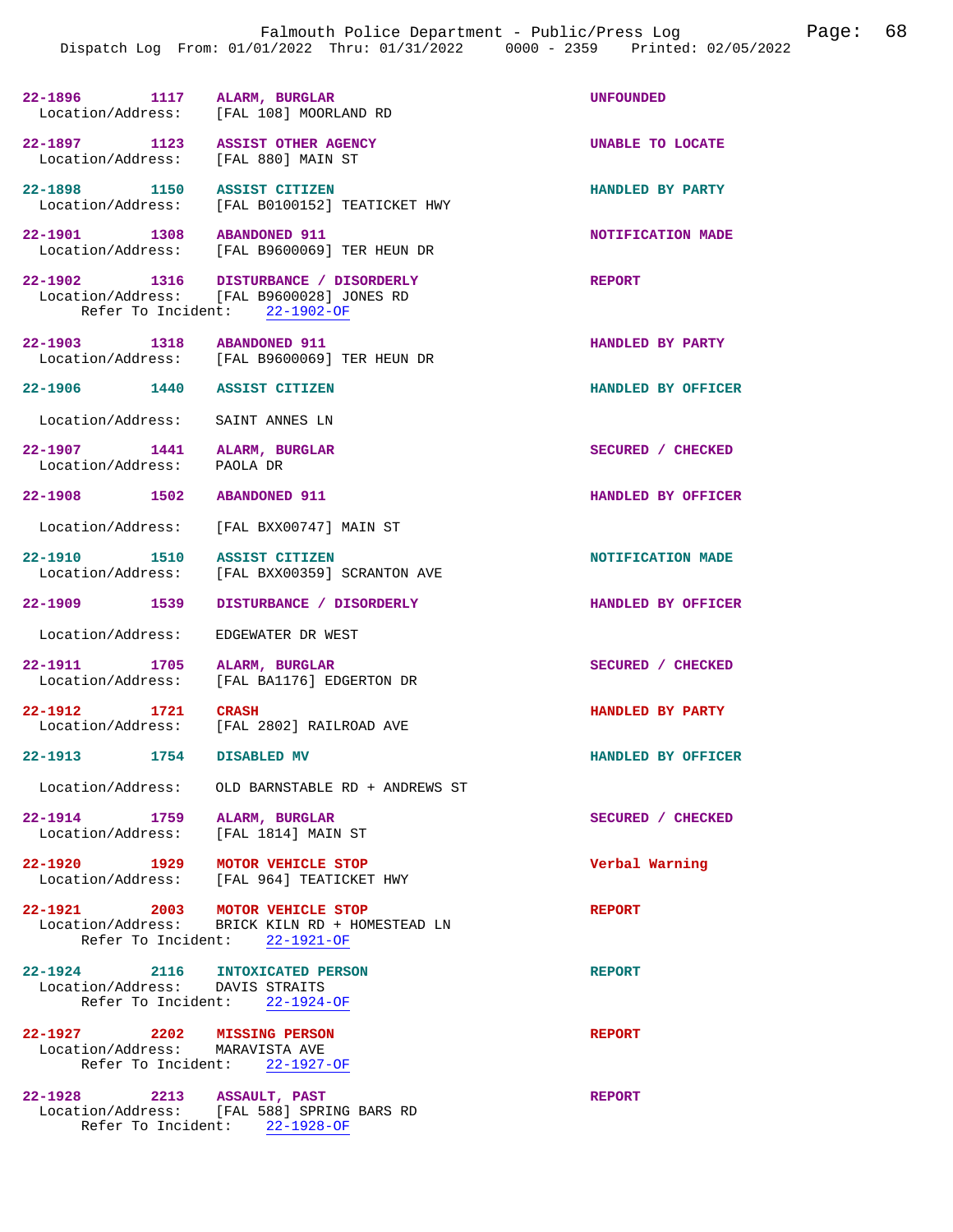**22-1929 2235 Admin Services REF OTHER Location/Address:** [FAL FPD] MAIN ST Location/Address: **22-1930 2320 BUILDING / RESIDENCE CHECK SECURED / CHECKED**  Location/Address: [FAL B9701135] PALMER AVE **22-1931 2321 BUILDING / RESIDENCE CHECK SECURED / CHECKED**  Location/Address: [FAL B9600031] MARAVISTA AVE EXT **22-1932 2345 BUILDING / RESIDENCE CHECK SECURED / CHECKED**  Location/Address: [FAL 777] HIGHFIELD DR

## **For Date: 01/27/2022 - Thursday**

**22-1933** 0029 BUILDING / RESIDENCE CHECK SECURED / CHECKED Location/Address: [FAL 1471] RT 151 Location/Address:

**22-1934 0030 BUILDING / RESIDENCE CHECK SECURED / CHECKED**  Location/Address: [FAL B9600237] EAST FALMOUTH HWY

**22-1935 0032 BUILDING / RESIDENCE CHECK SECURED / CHECKED** 

**22-1936 0035 BUILDING / RESIDENCE CHECK SECURED / CHECKED** 

**22-1947 0655 Admin Services HANDLED BY OFFICER** 

**22-1948 0743 ALARM, BURGLAR UNFOUNDED** 

**22-1951 0810 TRAFFIC HAZARD NOTIFICATION MADE** 

Location/Address: [FAL 964] TEATICKET HWY

Location/Address: [FAL LZ9] SANDWICH RD

**22-1937** 0055 BUILDING / RESIDENCE CHECK<br>
Location/Address: [FAL B9700958] EAST FALMOUTH HWY [FAL B9700958] EAST FALMOUTH HWY

**22-1938** 0057 BUILDING / RESIDENCE CHECK SECURED / CHECKED Location/Address: [FAL B9600025] DAVISVILLE RD Location/Address: [FAL B9600025] DAVISVILLE RD

**22-1940 0115 BUILDING / RESIDENCE CHECK SECURED / CHECKED**  Location/Address: [FAL B9600035] WEST FALMOUTH HWY

**22-1941 0131 BUILDING / RESIDENCE CHECK SECURED / CHECKED**  Location/Address: [FAL B9700084] TEATICKET HWY

**22-1942 0156 PARKING VIOLATION(S) NO VIOLATION**  Location/Address: WATER ST + LUSCOMBE AVE

**22-1943 0220 PARKING VIOLATION(S) VEHICLE TOWED**  [FAL B9600203] TOWN HALL SQ

**22-1944** 0240 BUILDING / RESIDENCE CHECK SECURED / CHECKED Location/Address: [FAL B9800292] DAVIS STRAITS [FAL B9800292] DAVIS STRAITS

**22-1945** 0309 PARKING VIOLATION(S) NO VIOLATION Location/Address: [FAL B9600261] MAIN ST

**22-1946 0546 Water Complaint NOTIFICATION MADE**  Location/Address: [FAL BXX00183] WEST FALMOUTH HWY

Location/Address: [FAL FFD5] EAST FALMOUTH HWY

Location/Address: [FAL 39] MOONAKIS RD

Location/Address: [FAL 1651] CENTRAL AVE

**22-1953 0812 ALARM, BURGLAR UNFOUNDED**  Location/Address: [FAL B9900068] ASSOCIATES RD

**22-1952 0816 ALARM, BURGLAR CANCELLED INCIDENT**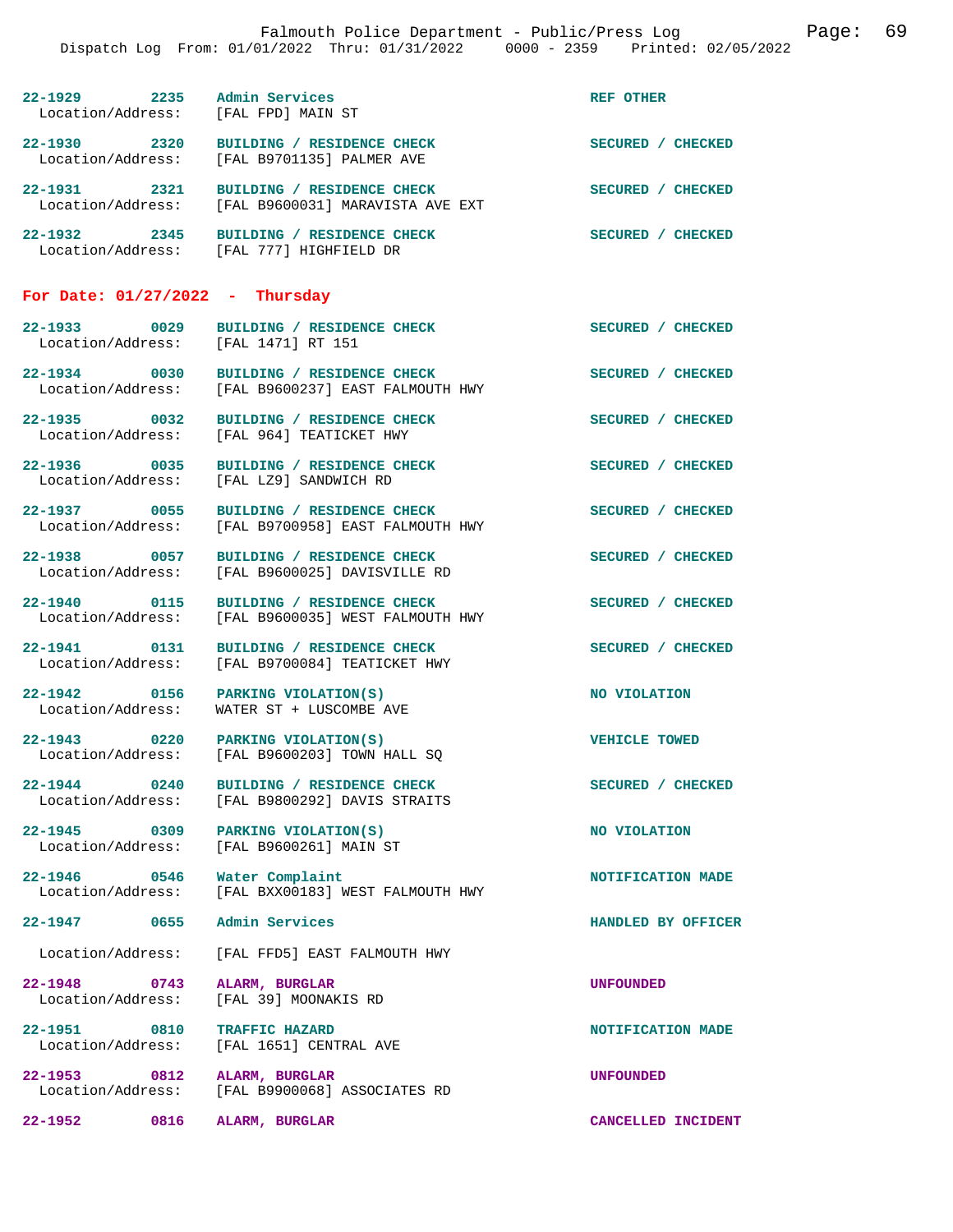|         |                                                              | Falmouth Police Department - Public/Press Log<br>Dispatch Log From: 01/01/2022 Thru: 01/31/2022 0000 - 2359 Printed: 02/05/2022        |                    | Page: | 70 |
|---------|--------------------------------------------------------------|----------------------------------------------------------------------------------------------------------------------------------------|--------------------|-------|----|
|         |                                                              | Location/Address: [FAL B9700852] NORTH FALMOUTH HWY                                                                                    |                    |       |    |
|         |                                                              | 22-1954 0819 ALARM, BURGLAR<br>Location/Address: PENNY ROYAL LN                                                                        | SECURED / CHECKED  |       |    |
|         | Location/Address:                                            | 22-1955 0829 BUILDING / RESIDENCE CHECK<br>ELLSWORTH DR                                                                                | SECURED / CHECKED  |       |    |
|         |                                                              | 22-1956 0842 ABANDONED MV                                                                                                              | HANDLED BY OFFICER |       |    |
|         |                                                              | Location/Address: [FAL B9600162] SIMPSON LN                                                                                            |                    |       |    |
|         |                                                              | 22-1957 0850 CHECK WELFARE                                                                                                             | HANDLED BY OFFICER |       |    |
|         |                                                              | Location/Address: [FAL 464] LOCUST ST                                                                                                  |                    |       |    |
|         | 22-1959 0853 CRASH                                           | Location/Address: BLACKSMITH SHOP RD + DIMMOCK AVE<br>Refer To Accident: 22-1959-AC                                                    | <b>REPORT</b>      |       |    |
|         |                                                              | 22-1960 0912 ALARM, BURGLAR<br>Location/Address: STONE WALL LN                                                                         | <b>UNFOUNDED</b>   |       |    |
|         |                                                              | 22-1963 0943 ASSIST CITIZEN<br>Location/Address: [FAL 3312] PALMER AVE                                                                 | HANDLED BY PARTY   |       |    |
|         |                                                              | 22-1965 1008 ABANDONED 911<br>Location/Address: [FAL 1600] GIFFORD ST                                                                  | HANDLED BY PARTY   |       |    |
|         |                                                              | 22-1966 1008 ALARM, BURGLAR<br>Location/Address: HAMILTON ST                                                                           | <b>UNFOUNDED</b>   |       |    |
|         |                                                              | 22-1968 1026 CHECK WELFARE                                                                                                             | HANDLED BY OFFICER |       |    |
|         |                                                              | Location/Address: SCRANTON AVE                                                                                                         |                    |       |    |
|         |                                                              | 22-1970 1140 ABANDONED 911                                                                                                             | HANDLED BY OFFICER |       |    |
|         |                                                              | Location/Address: [FAL B9600026] GIFFORD EXT ST                                                                                        |                    |       |    |
|         |                                                              | 22-1975 1305 ATTEMPT TO LOCATE                                                                                                         | HANDLED BY OFFICER |       |    |
|         | Location/Address:                                            | [FAL B9600028] JONES RD                                                                                                                |                    |       |    |
| 22-1976 | Location/Address:<br>Refer To Arrest:<br>Arrest:<br>Address: | 1306 MOTOR VEHICLE STOP<br>TURNER RD + THOMAS B LANDERS RD<br>22-1976-AR<br>LINO, ERIC STEPHEN II<br>23 WHITECAPS DR EAST FALMOUTH, MA | Arrest(s) Made     |       |    |
|         | Aqe:                                                         | - 40<br>Charges: COCAINE, TRAFFICKING IN, 100 GRAMS OR MORE, LESS THAN 200 GRAMS                                                       |                    |       |    |
|         | Location/Address:<br>Refer To Incident:                      | 22-1978 1315 SEARCH WARRANT<br>WHITECAPS DR<br>$22 - 1978 - OF$                                                                        | <b>REPORT</b>      |       |    |
| 22-1982 | 1454                                                         | ALARM, BURGLAR                                                                                                                         | CANCELLED INCIDENT |       |    |
|         | Location/Address:                                            | [FAL B0000275] FALMOUTH HEIGHTS RD                                                                                                     |                    |       |    |
| 22–1983 | 1455                                                         | FOLLOW UP INVESTIGATION                                                                                                                | HANDLED BY OFFICER |       |    |
|         | Location/Address:                                            | WHEELHOUSE CIR                                                                                                                         |                    |       |    |
|         |                                                              | 22-1984 1507 Admin Services                                                                                                            | HANDLED BY OFFICER |       |    |
|         | Location/Address:                                            | [FAL B0300005] EAST FALMOUTH HWY                                                                                                       |                    |       |    |
| 22-1985 | 1528                                                         | <b>ANIMAL COMPLAINT</b>                                                                                                                | REF ANIMAL CONTROL |       |    |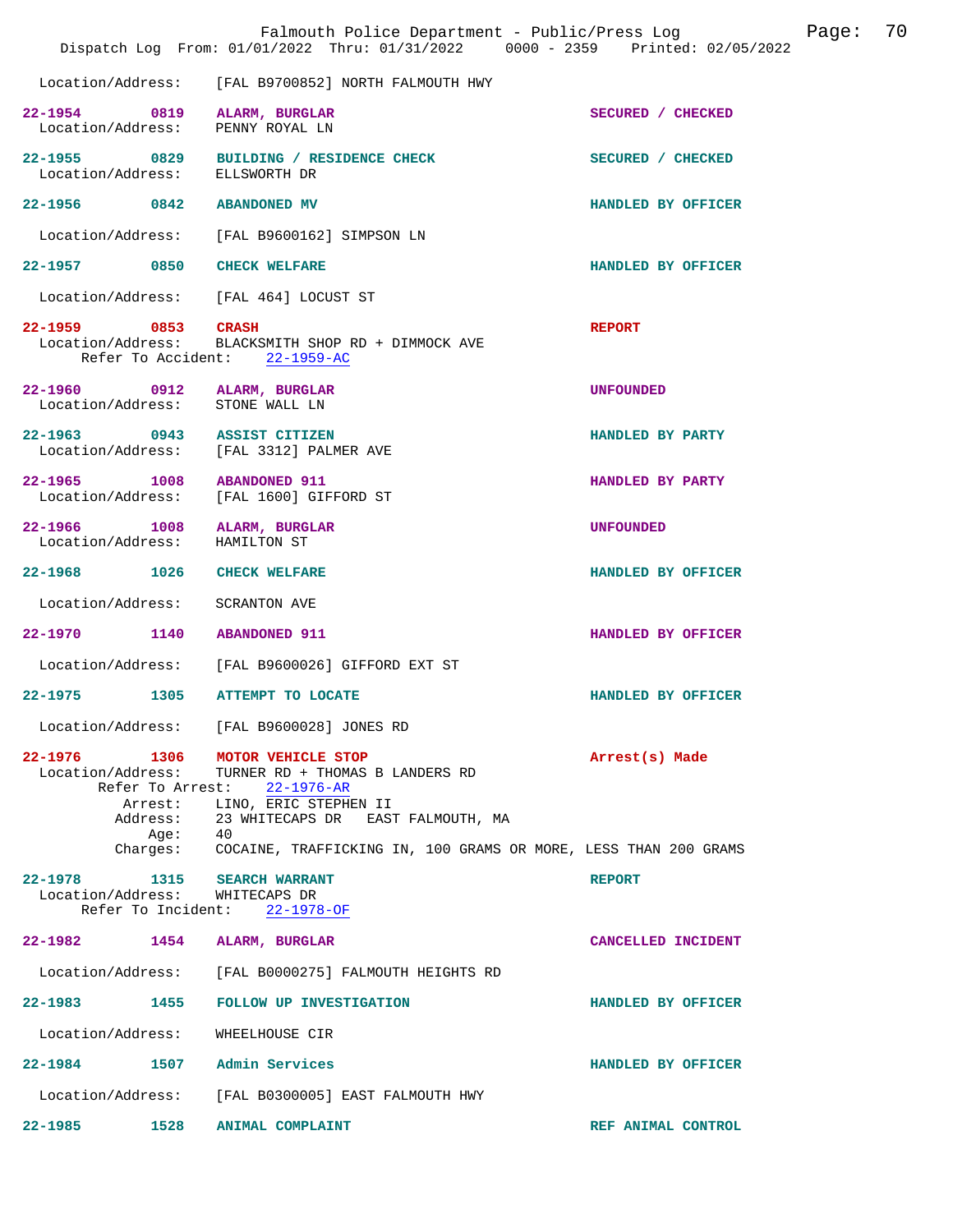| Location/Address:                                              | HAPPY HOLLOW RD                                                                         |                    |
|----------------------------------------------------------------|-----------------------------------------------------------------------------------------|--------------------|
| 22-1988 1604 Admin Services                                    |                                                                                         | HANDLED BY OFFICER |
| Location/Address: [FAL FPD] MAIN ST                            |                                                                                         |                    |
| 22-1989 1608                                                   | ALARM, BURGLAR                                                                          | CANCELLED INCIDENT |
| Location/Address:                                              | [FAL 2333] DEER RUN LN                                                                  |                    |
| 22-1991 1614<br>Location/Address:                              | Water Complaint<br>SANDDOLLAR CIR                                                       | NOTIFICATION MADE  |
| 22-1992 1658                                                   | MOTOR VEHICLE STOP                                                                      | HANDLED BY OFFICER |
|                                                                | Location/Address: [FAL 302] SANDWICH RD                                                 |                    |
| 22-1993 1724 MOTOR VEHICLE STOP                                |                                                                                         | HANDLED BY OFFICER |
| Vicinity of:                                                   | SANDWICH RD + BITTERSWEET RD                                                            |                    |
| 22-1995 1834 TRAFFIC HAZARD<br>Location/Address:               | RT 151 + CURRIER RD                                                                     | NOTIFICATION MADE  |
| 22-1996 1927 ABANDONED 911<br>Location/Address: [FAL 707] GIFF | [FAL 707] GIFFORD ST                                                                    | HANDLED BY PARTY   |
| 22-1998 1959                                                   | <b>ASSIST CITIZEN</b>                                                                   | HANDLED BY OFFICER |
| Location/Address:                                              | TUCKERNUCK WAY                                                                          |                    |
| 2056 AREA CHECK<br>$22 - 1999$                                 | Location/Address: [FAL L93] HATCHVILLE RD                                               | SECURED / CHECKED  |
| 22-2001 2220 ALARM, BURGLAR                                    | Location/Address: [FAL B9700747] SHAUME RD                                              | <b>UNFOUNDED</b>   |
| 22-2002 2344 AREA CHECK                                        |                                                                                         | HANDLED BY OFFICER |
| Location/Address: [FAL 2995] MAIN ST                           |                                                                                         |                    |
| 22–2003 2359                                                   | <b>BUILDING / RESIDENCE CHECK</b><br>Location/Address: [FAL 302] SANDWICH RD            | SECURED / CHECKED  |
|                                                                |                                                                                         |                    |
| For Date: $01/28/2022 -$ Friday                                |                                                                                         |                    |
| 22-2004 0031                                                   | BUILDING / RESIDENCE CHECK<br>Location/Address: [FAL B9800292] DAVIS STRAITS            | SECURED / CHECKED  |
| 22-2005 0039                                                   | BUILDING / RESIDENCE CHECK<br>Location/Address: [FAL B9600051] HATCHVILLE RD            | SECURED / CHECKED  |
| 22-2006 0042 AREA CHECK<br>Location/Address:                   | [FAL B9600444] LUSCOMBE AVE                                                             | SECURED / CHECKED  |
| 22-2007 0046 PARKING VIOLATION(S)<br>Location/Address:         | [FAL B9600203] TOWN HALL SO                                                             | NO VIOLATION       |
| Location/Address:                                              | 22-2008 0050 BUILDING / RESIDENCE CHECK<br>[FAL B9600025] DAVISVILLE RD                 | SECURED / CHECKED  |
|                                                                | 22-2009 0055 BUILDING / RESIDENCE CHECK<br>Location/Address: [FAL BXX00229] WAQUOIT HWY | SECURED / CHECKED  |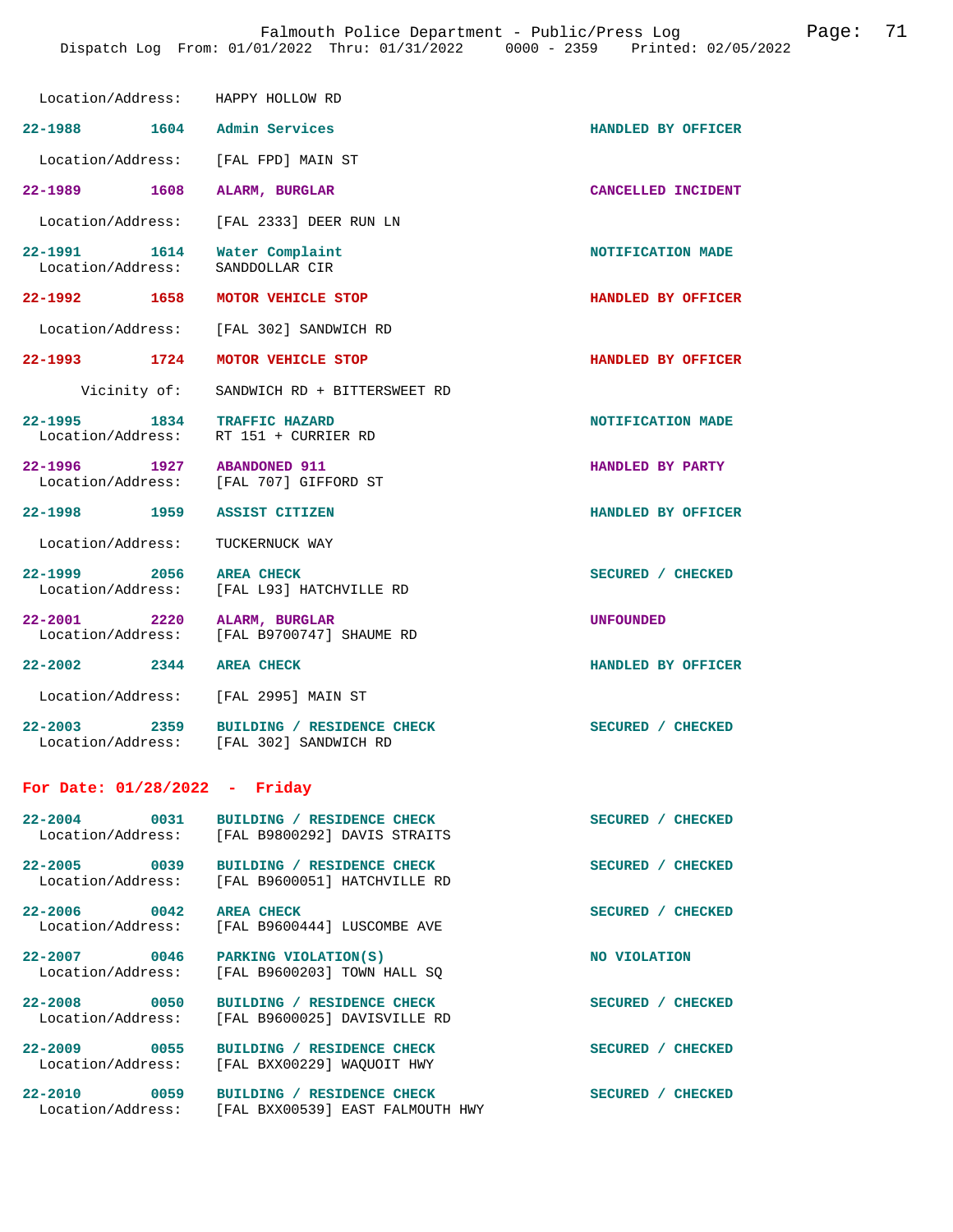|                                                                    | Dispatch Log From: 01/01/2022 Thru: 01/31/2022 0000 - 2359 Printed: 02/05/2022                | Falmouth Police Department - Public/Press Log | 72<br>Page: |
|--------------------------------------------------------------------|-----------------------------------------------------------------------------------------------|-----------------------------------------------|-------------|
|                                                                    | 22-2011 0101 PARKING VIOLATION(S)<br>Location/Address: WATER ST + LUSCOMBE AVE                | NO VIOLATION                                  |             |
| 22-2012 0104 AREA CHECK                                            | Location/Address: [FAL 55] MENAUHANT RD                                                       | SECURED / CHECKED                             |             |
|                                                                    | 22-2013 0111 BUILDING / RESIDENCE CHECK<br>Location/Address: [FAL B9600237] EAST FALMOUTH HWY | SECURED / CHECKED                             |             |
| 22-2014 0114 AREA CHECK                                            | Location/Address: [FAL 777] HIGHFIELD DR                                                      | SECURED / CHECKED                             |             |
| Location/Address: [FAL 1471] RT 151                                | 22-2015 0120 BUILDING / RESIDENCE CHECK                                                       | SECURED / CHECKED                             |             |
| 22-2016 0123 AREA CHECK                                            | Location/Address: [FAL 639] BRICK KILN RD                                                     | SECURED / CHECKED                             |             |
| 22-2017 0140 AREA CHECK                                            | Location/Address: [FAL B9600031] MARAVISTA AVE EXT                                            | SECURED / CHECKED                             |             |
|                                                                    | 22-2018 0142 BUILDING / RESIDENCE CHECK<br>Location/Address: [FAL 964] TEATICKET HWY          | SECURED / CHECKED                             |             |
| 22-2020 0245                                                       | BUILDING / RESIDENCE CHECK<br>Location/Address: [FAL B9600026] GIFFORD EXT ST                 | SECURED / CHECKED                             |             |
| 22-2022 0548 ALARM, BURGLAR                                        | Location/Address: [FAL 1440] WORCESTER CT                                                     | UNFOUNDED                                     |             |
| 22-2023 0634 Admin Services<br>Location/Address: [FAL FPD] MAIN ST |                                                                                               | HANDLED BY OFFICER                            |             |
| 22-2025 0639 DEAD ON ARRIVAL<br>Location/Address: GRAND AVE        | Refer To Incident: 22-2025-OF                                                                 | <b>REPORT</b>                                 |             |
|                                                                    | 22-2027 0722 BUILDING / RESIDENCE CHECK                                                       | HANDLED BY OFFICER                            |             |
|                                                                    | Location/Address: [FAL B9800314] DAVIS STRAITS                                                |                                               |             |
| 22-2028<br>$0756$ THREAT<br>Location/Address: PLUM HOLLOW RD       | Refer To Incident: 22-2028-OF                                                                 | <b>REPORT</b>                                 |             |
| 22-2029 0811 Admin Services                                        |                                                                                               | HANDLED BY OFFICER                            |             |
| Location/Address: MAIN ST                                          |                                                                                               |                                               |             |
| 22-2030 0853 CRASH                                                 | Location/Address: NORTH FALMOUTH HWY<br>Refer To Accident: 22-2030-AC                         | <b>REPORT</b>                                 |             |
| 22-2035 1000 SEX OFFENSES                                          | Location/Address: [FAL FPD] MAIN ST<br>Refer To Incident: 22-2035-OF                          | <b>REPORT</b>                                 |             |
| 22-2034 1021 ALARM, BURGLAR                                        |                                                                                               | HANDLED BY OFFICER                            |             |
|                                                                    | Location/Address: [FAL 3316] DANIELS RD                                                       |                                               |             |
| 22-2037 1102 Admin Services                                        |                                                                                               | HANDLED BY OFFICER                            |             |
|                                                                    | Location/Address: [FAL B9600063] JONES RD                                                     |                                               |             |
| 22-2038 1126 CRASH                                                 | Location/Address: [FAL 2802] RAILROAD AVE<br>Refer To Incident: 22-2038-OF                    | <b>REPORT</b>                                 |             |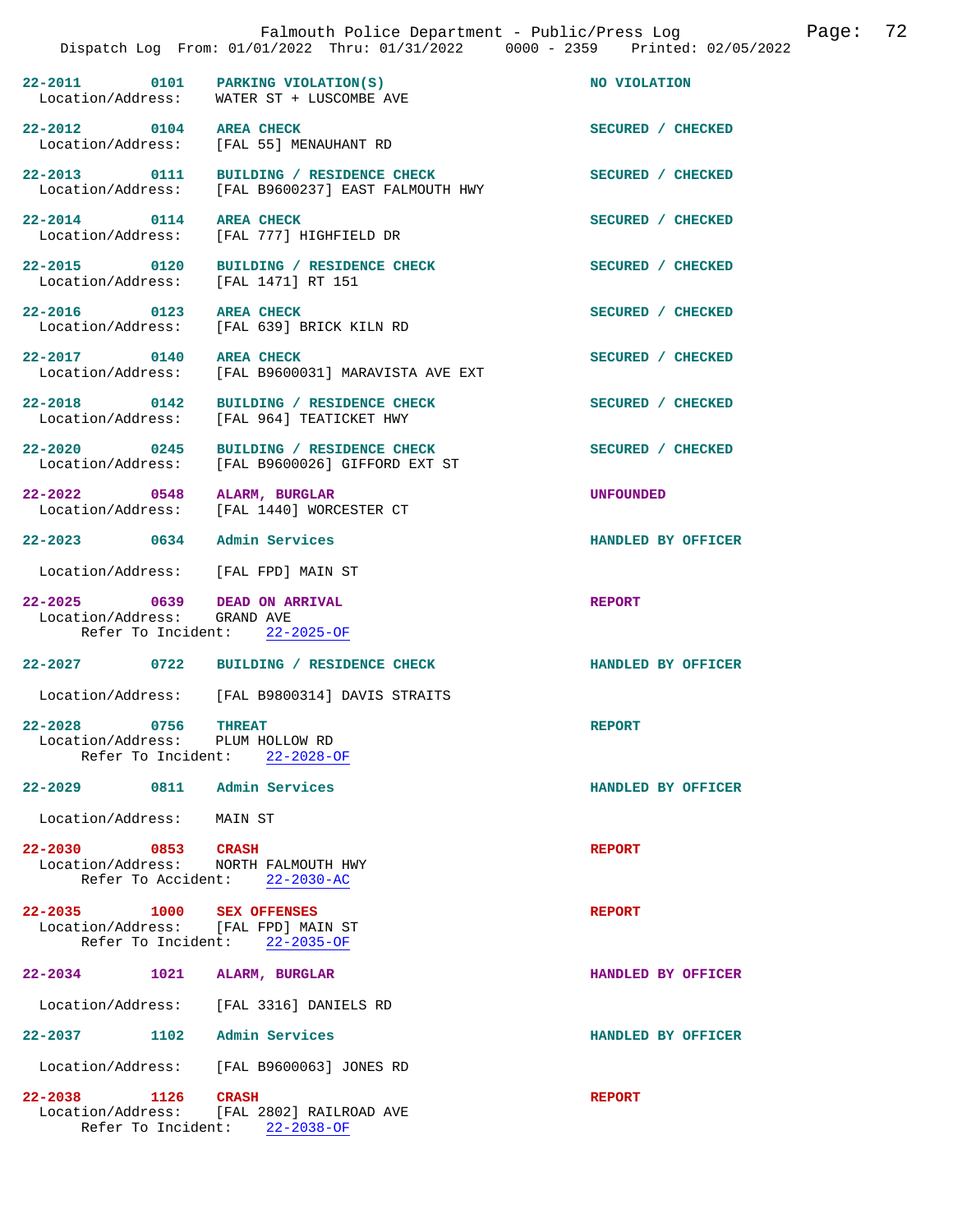| 22-2108 1200 THREAT                                                     | Location/Address: [FAL B9600063] JONES RD<br>Refer To Incident: 22-2108-OF                                                                                                                                                                                             | <b>REPORT</b>           |
|-------------------------------------------------------------------------|------------------------------------------------------------------------------------------------------------------------------------------------------------------------------------------------------------------------------------------------------------------------|-------------------------|
| 22-2040 1206 Admin Services                                             |                                                                                                                                                                                                                                                                        | HANDLED BY OFFICER      |
| Location/Address: [FAL FPD] MAIN ST                                     |                                                                                                                                                                                                                                                                        |                         |
| 22-2044 1452 AREA CHECK                                                 |                                                                                                                                                                                                                                                                        | HANDLED BY OFFICER      |
| Location/Address: MENAUHANT RD                                          |                                                                                                                                                                                                                                                                        |                         |
| 22-2046 1503 ALARM, BURGLAR                                             |                                                                                                                                                                                                                                                                        | HANDLED BY OFFICER      |
|                                                                         | Location/Address: [FAL BXX00012] TOWN HALL SQ                                                                                                                                                                                                                          |                         |
| 22-2048 1521 AREA CHECK                                                 |                                                                                                                                                                                                                                                                        | HANDLED BY OFFICER      |
| Location/Address: DILLINGHAM AVE                                        |                                                                                                                                                                                                                                                                        |                         |
| 22-2049 1615 ALARM, BURGLAR<br>Location/Address: [FAL 706] MAIN ST      |                                                                                                                                                                                                                                                                        | SECURED / CHECKED       |
| 22-2050 1619 CHECK WELFARE<br>Location/Address: CYPRESS ST              | Refer To Incident: 22-2050-OF                                                                                                                                                                                                                                          | <b>REPORT</b>           |
| 22-2051 1637 ERRATIC MV                                                 | Location/Address: HAYWAY RD + MELLO ST                                                                                                                                                                                                                                 | UNABLE TO LOCATE        |
| 22-2052 1638 AREA CHECK                                                 | Location/Address: [FAL B0100152] TEATICKET HWY                                                                                                                                                                                                                         | <b>UNABLE TO LOCATE</b> |
| 22-2053 1649 RECOVERED PROPERTY<br>Location/Address: [FAL 1130] MAIN ST | Refer To Incident: 22-2053-OF                                                                                                                                                                                                                                          | <b>REPORT</b>           |
| 22-2056 1748 ID Theft / Fraud<br>Location/Address: PUTTER DR            | Refer To Incident: 22-2056-OF                                                                                                                                                                                                                                          | <b>REPORT</b>           |
|                                                                         | 22-2059 1829 DISTURBANCE / DISORDERLY                                                                                                                                                                                                                                  | HANDLED BY OFFICER      |
| Location/Address: NORTH FALMOUTH HWY                                    |                                                                                                                                                                                                                                                                        |                         |
| 22-2060                                                                 | 1834 BUILDING / RESIDENCE CHECK                                                                                                                                                                                                                                        | HANDLED BY OFFICER      |
|                                                                         | Location/Address: [FAL 2927] EAST FALMOUTH HWY                                                                                                                                                                                                                         |                         |
| 22-2063 1852 CRASH<br>Age: 24<br>Charges:                               | Location/Address: RT 151 + SANDWICH RD<br>Refer To Accident: 22-2063-AC<br>Refer To Arrest: 22-2063-AR<br>Arrest: KELLY, KIERRA FAYE<br>Address: 87 FORDHAM RD EAST FALMOUTH, MA<br>OUI-LIQUOR OR .08%<br>NEGLIGENT OPERATION OF MOTOR VEHICLE $c90$ $$24(2)(a)$ (OTE) | Arrest(s) Made          |
| $22 - 2064$<br>1904 CRASH                                               |                                                                                                                                                                                                                                                                        | <b>REPORT</b>           |
| Location/Address: GIFFORD ST                                            | Refer To Accident: 22-2064-AC<br>Refer To Incident: $22-2064-OF$                                                                                                                                                                                                       |                         |
| 22-2066 1908 DISABLED MV                                                | Location/Address: CURRIER RD + RT 151                                                                                                                                                                                                                                  | PRIVATE TOW             |
| 22-2068 1928 TRAFFIC HAZARD                                             |                                                                                                                                                                                                                                                                        | HANDLED BY OFFICER      |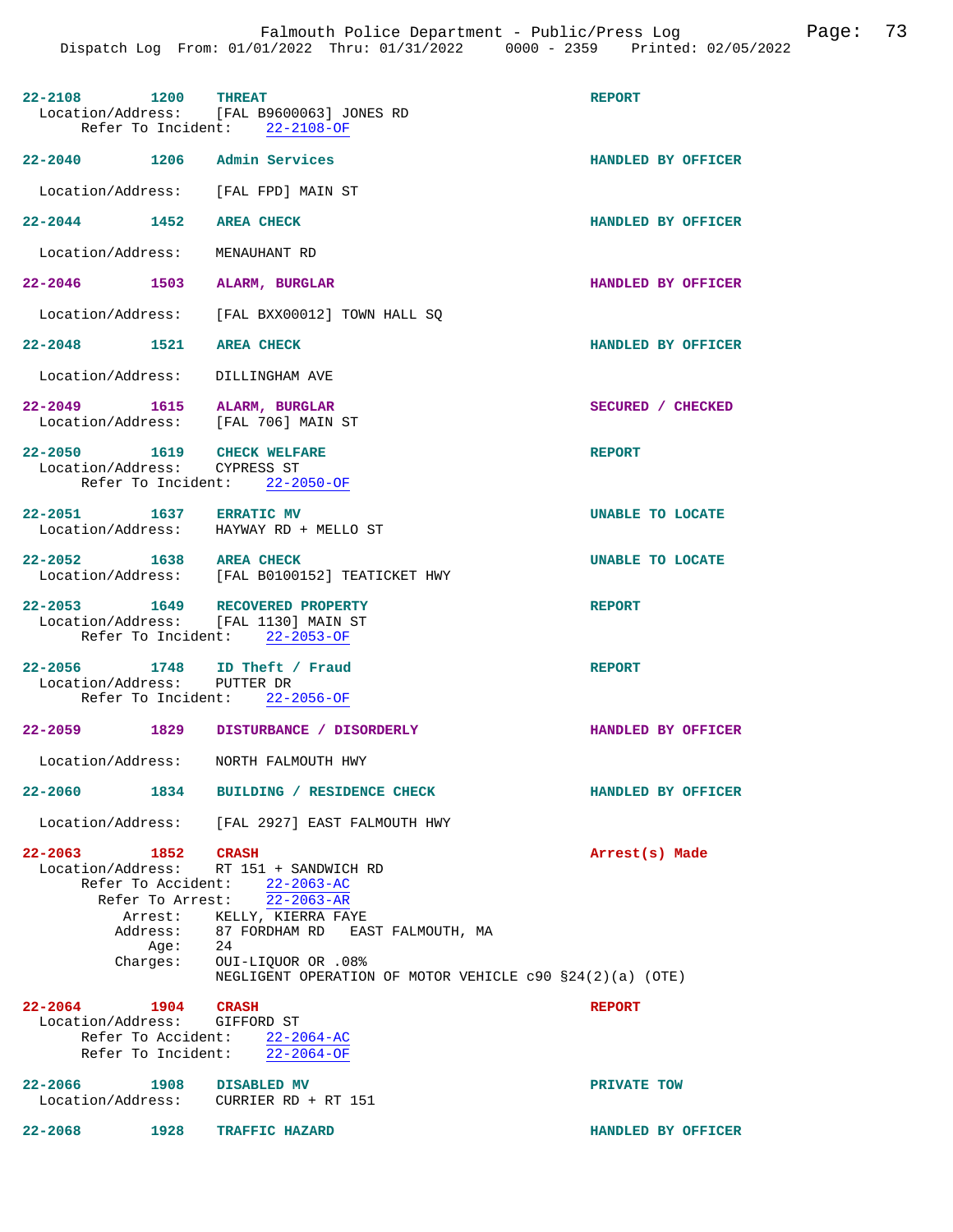Location/Address: [FAL 664] TEATICKET HWY Refer To Accident: 22-2073-AC Refer To Incident: 22-2073-OF **22-2076 2244 Admin Services CITATION ISSUED**  Location/Address: [FAL FPD] MAIN ST

**22-2077 2246 Admin Services HANDLED BY OFFICER** 

Location/Address: [FAL FPD] MAIN ST

## **For Date: 01/29/2022 - Saturday**

| $22 - 2078$<br>$\overline{0}$ 0339<br>Location/Address: | ALARM, BURGLAR<br>[FAL B9601405] MENAUHANT RD         | SECURED / CHECKED      |
|---------------------------------------------------------|-------------------------------------------------------|------------------------|
| $22 - 2079$<br>Location/Address:                        | 0442 ALARM, BURGLAR<br>[FAL B9700701] DUSTY MILLER RD | <b>UNFOUNDED</b>       |
| 22-2080 0548                                            | ALARM, BURGLAR                                        | CANCELLED INCIDENT     |
| Location/Address:                                       | [FAL 169] EAST FALMOUTH HWY                           |                        |
| 22-2082 0551<br>Location/Address:                       | ALARM, BURGLAR<br>[FAL B9701189] GANSETT RD           | <b>UNFOUNDED</b>       |
| $22 - 2083$<br>Location/Address:                        | 0558 ALARM, BURGLAR<br>BRIDGE ST                      | <b>UNFOUNDED</b>       |
| 22-2086 0633 DISABLED MV<br>Location/Address:           | [FAL B9900230] JONES RD                               | <b>GONE ON ARRIVAL</b> |
| 22-2087 0649<br>Location/Address:                       | ALARM, BURGLAR<br>DILLINGHAM AVE                      | SECURED / CHECKED      |
| $22 - 2088$<br>0655<br>Location/Address:                | ALARM, BURGLAR<br>[FAL B9700920] TASHMOO DR           | <b>UNFOUNDED</b>       |
| 22-2089 0714                                            | ALARM, BURGLAR                                        | CANCELLED INCIDENT     |
| Location/Address:                                       | [FAL 835] CLOWES DR                                   |                        |
| $22 - 2090$ 0722                                        | Down Wires                                            | HANDLED BY OFFICER     |
| Location/Address:                                       | SEACOAST SHORES BLVD + WINCHESTER DR                  |                        |
| 22–2092 0733                                            | ALARM, BURGLAR                                        | CANCELLED INCIDENT     |
| Location/Address:                                       | EAST HARBOR DR                                        |                        |
| 22-2093 0819 CHECK WELFARE                              |                                                       | HANDLED BY OFFICER     |
| Location/Address:                                       | [FAL B9800654] SANDWICH RD                            |                        |
| 22-2094 0832 ALARM, BURGLAR                             | Location/Address: [FAL BXX00631] TEATICKET HWY        | <b>UNFOUNDED</b>       |
| $22 - 2095$<br>0847                                     | ALARM, BURGLAR                                        | CANCELLED INCIDENT     |
| Location/Address:                                       | [FAL B9600885] PENNY ROYAL LN                         |                        |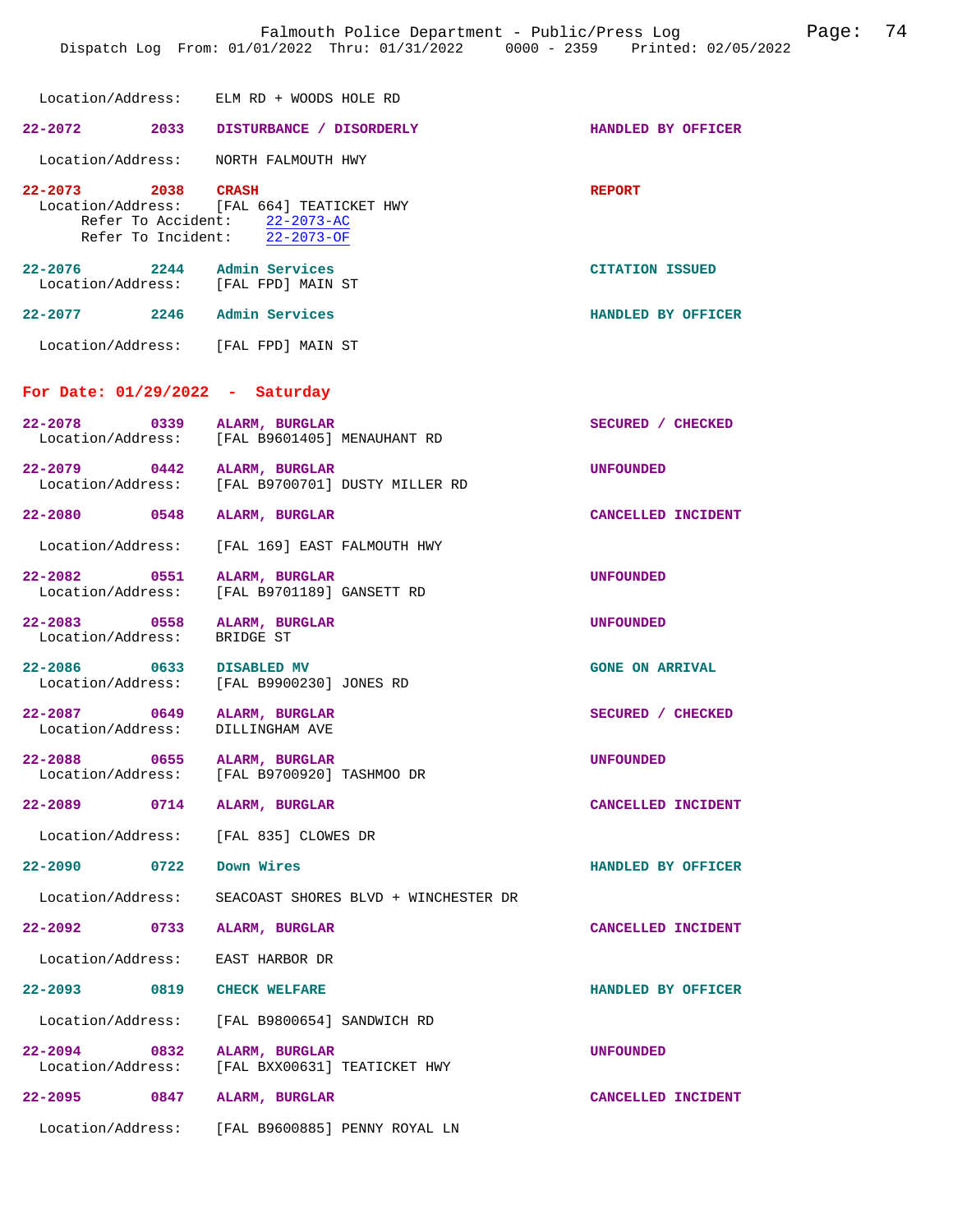|                                                    |      | 22-2099 1012 DRUG LAW VIOLATION                                                                         | HANDLED BY OFFICER   |
|----------------------------------------------------|------|---------------------------------------------------------------------------------------------------------|----------------------|
| Location/Address: WHITECAPS DR                     |      |                                                                                                         |                      |
| 22-2102 1042 CRASH<br>Location/Address: GARNET AVE |      |                                                                                                         | HANDLED BY PARTY     |
| 22-2104 1053 Down Wires                            |      | Location/Address: [FAL 742] WATER ST                                                                    | REF FIRE DEPT        |
| 22-2105 1054 ALARM, BURGLAR                        |      |                                                                                                         | CANCELLED INCIDENT   |
| Location/Address: CLUB VALLEY DR                   |      |                                                                                                         |                      |
| 22-2107 1106 ALARM, BURGLAR                        |      |                                                                                                         | CANCELLED INCIDENT   |
| Location/Address:                                  |      | DEER RUN LN                                                                                             |                      |
| 22-2112 1151 ALARM, BURGLAR                        |      |                                                                                                         | CANCELLED INCIDENT   |
|                                                    |      | Location/Address: [FAL B9600885] PENNY ROYAL LN                                                         |                      |
| 22-2114 1207 DISABLED MV                           |      | Location/Address: SCRANTON AVE + MAIN ST                                                                | HANDLED BY PARTY     |
| 22-2115 1219 ALARM, BURGLAR                        |      |                                                                                                         | CANCELLED INCIDENT   |
|                                                    |      | Location/Address: GUNNING POINT AVE                                                                     |                      |
| 22-2117 1237 ALARM, BURGLAR                        |      | Location/Address: [FAL 1440] WORCESTER CT                                                               | <b>UNFOUNDED</b>     |
| 22-2118 1327                                       |      | DISABLED MV                                                                                             | HANDLED BY OFFICER   |
|                                                    |      | Location/Address: [FAL 1735] VILLAGE COMMON DR                                                          |                      |
| 22-2123 1405                                       |      | DISABLED MV                                                                                             | HANDLED BY OFFICER   |
|                                                    |      | Location/Address: TIMOTHY BOURNE CARTWAY + EAST FALMOUTH HWY                                            |                      |
| 22-2125 1413 DISABLED MV                           |      |                                                                                                         | HANDLED BY OFFICER   |
|                                                    |      | Location/Address: JONES RD + TEATICKET HWY                                                              |                      |
| $22 - 2129$                                        | 1438 | DISABLED MV<br>Location/Address: [FAL 1735] VILLAGE COMMON DR                                           | HANDLED BY PARTY     |
| $22 - 2130$                                        | 1443 | DISABLED MV                                                                                             | HANDLED BY OFFICER   |
| Location/Address: QUAKER RD                        |      |                                                                                                         |                      |
| 22-2131 1451<br>Location/Address:                  |      | <b>DISABLED MV</b><br>DORAN DR                                                                          | <b>VEHICLE TOWED</b> |
| $22 - 2132$                                        | 1453 | DISABLED MV<br>Location/Address: [FAL 860] TEATICKET HWY                                                | REF FIRE DEPT        |
| 22-2133 1454                                       |      | DISABLED MV                                                                                             | HANDLED BY OFFICER   |
|                                                    |      | Location/Address: [FAL L42] GIFFORD ST                                                                  |                      |
| 22-2135 1526 DISABLED MV                           |      |                                                                                                         | CANCELLED INCIDENT   |
|                                                    |      | Location/Address: RT 28 SOUTH + THOMAS B LANDERS RD                                                     |                      |
| 22-2137 1546                                       |      | <b>DEAD ON ARRIVAL</b><br>Location/Address: [FAL B9600373] TER HEUN DR<br>Refer To Incident: 22-2137-OF | <b>REPORT</b>        |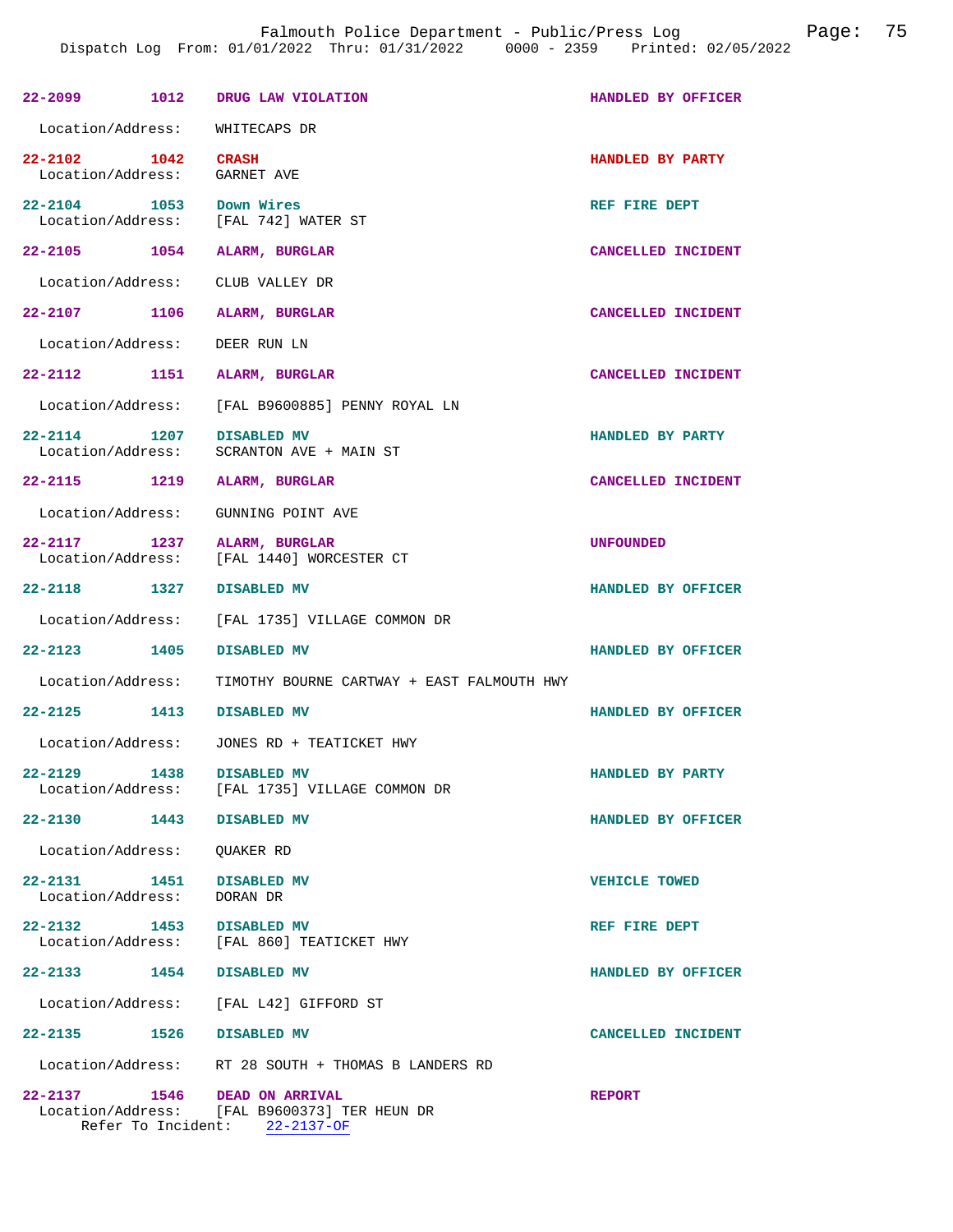| 22-2139 1553 DISABLED MV<br>Location/Address: LOCUSTFIELD RD |                                                  | HANDLED BY PARTY       |
|--------------------------------------------------------------|--------------------------------------------------|------------------------|
| 22-2142 1609 ALARM, BURGLAR                                  |                                                  | CANCELLED INCIDENT     |
|                                                              | Location/Address: [FAL 897] PAOLA DR             |                        |
| 22-2144 1613 Admin Services                                  |                                                  | HANDLED BY OFFICER     |
|                                                              | Location/Address: [FAL FFD1] MAIN ST             |                        |
| 22-2146 1622                                                 | <b>CHECK WELFARE</b>                             | HANDLED BY OFFICER     |
|                                                              | Location/Address: [FAL 2890] NAUSHON CIR         |                        |
| 22-2148 1636 CHECK WELFARE                                   |                                                  | HANDLED BY OFFICER     |
| Location/Address: ALDER LN                                   |                                                  |                        |
| 22-2150 1659 DISABLED MV                                     |                                                  | PRIVATE TOW            |
|                                                              | Location/Address: [FAL 182] GRAND AVE            |                        |
| 22-2151 1703 DISABLED MV                                     |                                                  | <b>GONE ON ARRIVAL</b> |
|                                                              | Location/Address: OLD MEETING HOUSE RD           |                        |
| 22-2153 1712 DISABLED MV                                     |                                                  | HANDLED BY OFFICER     |
|                                                              | Location/Address: GRAND AVE + WORCESTER CT       |                        |
| 22-2154 1732                                                 | <b>DISABLED MV</b>                               | HANDLED BY PARTY       |
| Location/Address:                                            | WAQUOIT HWY + RED BROOK RD                       |                        |
| 22-2155 1736 DISABLED MV                                     |                                                  | HANDLED BY PARTY       |
|                                                              | Location/Address: DILLINGHAM AVE + ROSE MORIN LN |                        |
| 22-2156 1741 CHECK WELFARE                                   |                                                  | HANDLED BY OFFICER     |
| Location/Address: QUAKER RD                                  |                                                  |                        |
| 22-2163 1854 DISABLED MV                                     |                                                  | HANDLED BY PARTY       |
|                                                              | Location/Address: [FAL B9900205] TEATICKET HWY   |                        |
| 22-2164 1855 ALARM, BURGLAR                                  |                                                  | CANCELLED INCIDENT     |
| Location/Address: ASSOCIATES RD                              |                                                  |                        |
| 22-2168 1921 DISABLED MV<br>Location/Address: DALE DR        |                                                  | HANDLED BY PARTY       |
| 22-2171 1937 CHECK WELFARE                                   |                                                  | HANDLED BY OFFICER     |
|                                                              | Location/Address: [FAL B9600326] TEATICKET HWY   |                        |
| 22-2172 1938                                                 | ALARM, BURGLAR                                   | CANCELLED INCIDENT     |
| Location/Address: ASSOCIATES RD                              |                                                  |                        |
|                                                              |                                                  |                        |
| 22-2176 2023 ALARM, BURGLAR                                  | Location/Address: [FAL BXX00336] MAIN ST         | <b>UNFOUNDED</b>       |
| 22-2177 2026 ALARM, BURGLAR                                  | Location/Address: [FAL BXX00190] DAVIS STRAITS   | <b>UNFOUNDED</b>       |
|                                                              |                                                  |                        |
| 22-2178 2033 ALARM, BURGLAR                                  |                                                  | CANCELLED INCIDENT     |
|                                                              | Location/Address: [FAL B9600924] ASSOCIATES RD   |                        |
| 22-2179                                                      | <b>2033 CHECK WELFARE</b>                        | HANDLED BY OFFICER     |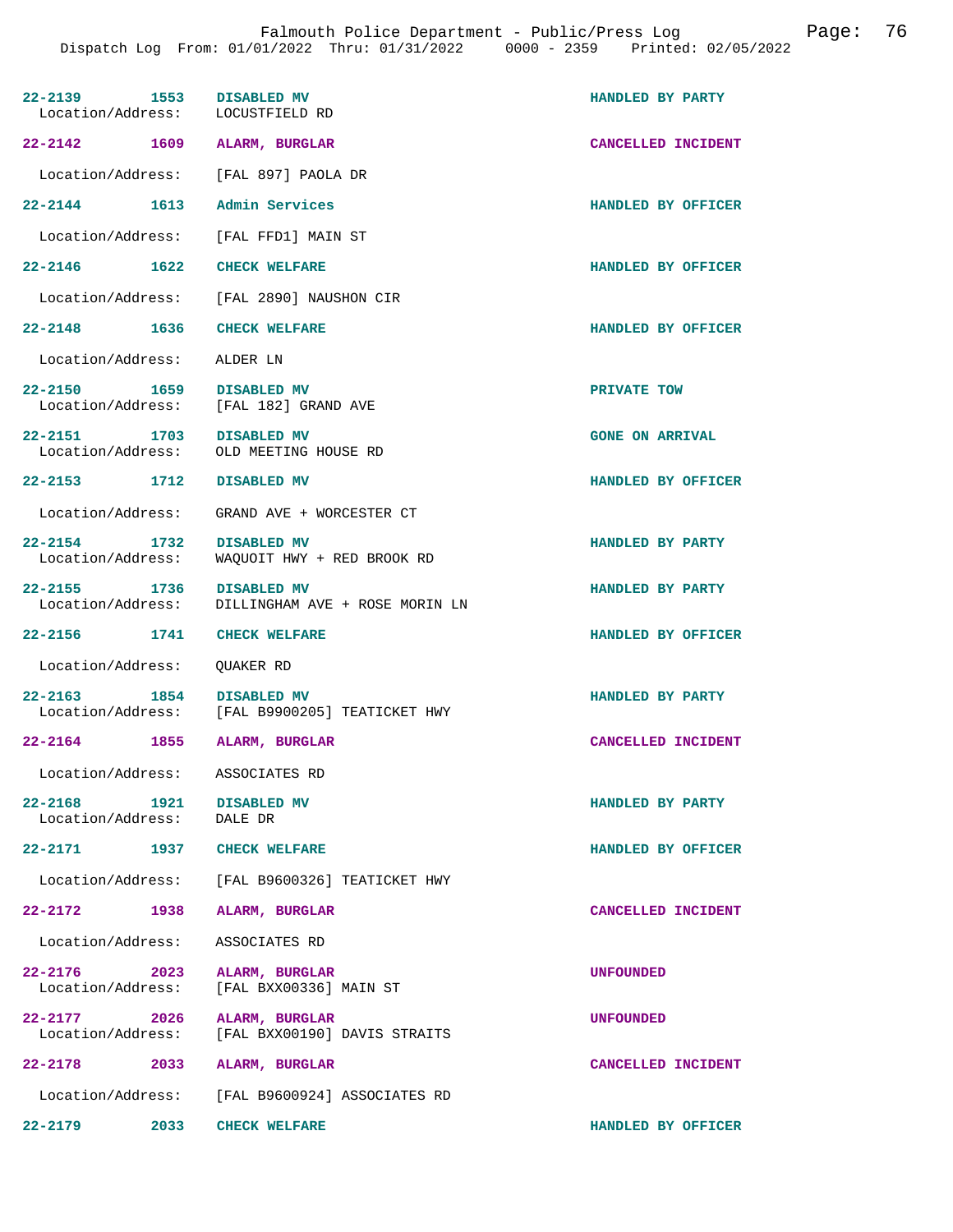| Location/Address: PENNSYLVANIA AVE                                |                                                                        |                    |
|-------------------------------------------------------------------|------------------------------------------------------------------------|--------------------|
| 2037 DISABLED MV<br>$22 - 2180$<br>Location/Address: GREAT BAY ST |                                                                        | NO VIOLATION       |
| 22-2181 2037 CHECK WELFARE                                        |                                                                        | HANDLED BY OFFICER |
| Location/Address: CHESTNUT ST                                     |                                                                        |                    |
| 22-2182 2040                                                      | <b>CHECK WELFARE</b>                                                   | HANDLED BY OFFICER |
| Location/Address: SHALLOW POND LN                                 |                                                                        |                    |
| 22-2184 2054 DISABLED MV                                          | Location/Address: LAWRENCE ST + MARAVISTA AVE                          | HANDLED BY PARTY   |
| 22-2185 2104 ABANDONED 911                                        |                                                                        | HANDLED BY OFFICER |
| Location/Address: WEST FALMOUTH HWY                               |                                                                        |                    |
| 22-2186 2126                                                      | SUSPICIOUS MV                                                          | HANDLED BY OFFICER |
| Location/Address: WALDEN AVE                                      |                                                                        |                    |
| 2204<br>22-2161                                                   | ASSIST OTHER AGENCY<br>Location/Address: HARRIETTE RD + LOCUSTFIELD RD | <b>TRANSPORT</b>   |
| 22-2190 2210 DISABLED MV                                          |                                                                        | HANDLED BY OFFICER |
| Location/Address:                                                 | ROSE MEADOW LN                                                         |                    |
| 22-2191 2216                                                      | <b>CHECK WELFARE</b>                                                   | HANDLED BY OFFICER |
| Location/Address: TEATICKET HWY                                   |                                                                        |                    |
| 22-2192 2255 DISABLED MV                                          |                                                                        | HANDLED BY OFFICER |
|                                                                   | Location/Address: TEATICKET HWY + OX BOW RD                            |                    |
| For Date: $01/30/2022 - Sunday$                                   |                                                                        |                    |
|                                                                   | 22-2197 0051 MENTAL ILLNESS (SEC 12)                                   | HANDLED BY OFFICER |
|                                                                   | Location/Address: [FAL BXX00016] TEATICKET HWY                         |                    |
| $22 - 2201$<br>0202                                               | <b>DISABLED MV</b><br>Location/Address: [FAL BXX00963] QUISSETT AVE    | HANDLED BY PARTY   |
| $22 - 2204$ 0231<br>Location/Address:                             | BUILDING / RESIDENCE CHECK<br>[FAL B9600237] EAST FALMOUTH HWY         | SECURED / CHECKED  |
| 22-2206 0234<br>Location/Address:                                 | PARKING VIOLATION(S)<br>WATER ST + LUSCOMBE AVE                        | NO VIOLATION       |
| 22-2211                                                           | 0422 ASSIST CITIZEN                                                    | HANDLED BY OFFICER |
| Location/Address:                                                 | ESKER PL                                                               |                    |
| $22 - 2212$ 0447                                                  | <b>CHECK WELFARE</b>                                                   | HANDLED BY OFFICER |
| Location/Address:                                                 | FOREST AVE                                                             |                    |
| 22-2213 0506                                                      | PARKING VIOLATION(S)<br>Location/Address: [FAL B9600203] TOWN HALL SQ  | NO VIOLATION       |
| $22 - 2214$<br>0508                                               | PARKING VIOLATION(S)<br>Location/Address: [FAL B9600261] MAIN ST       | NO VIOLATION       |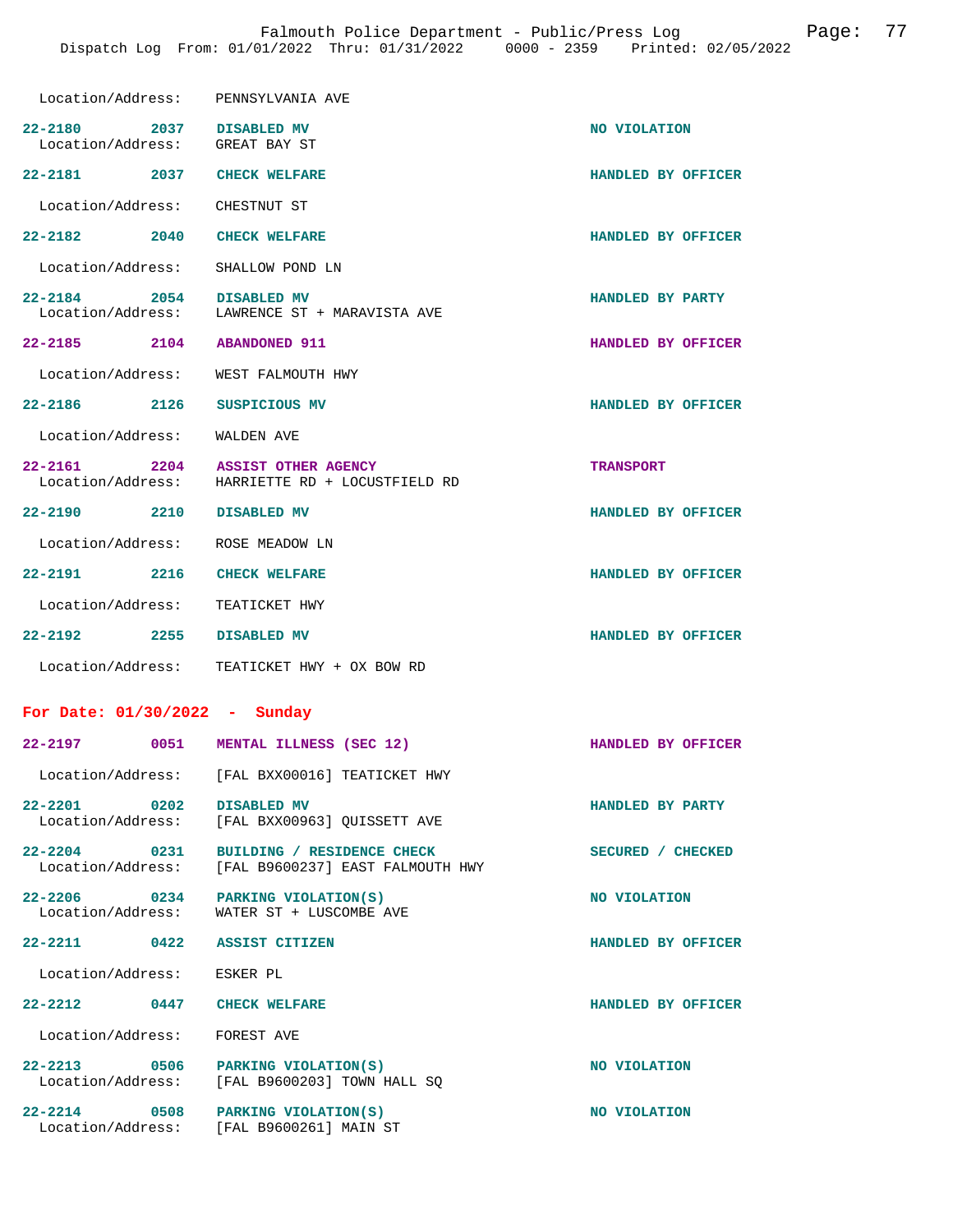| 22-2215 0523 Admin Services                                   | Location/Address: SILVER BEACH AVE                           | <b>TRANSPORT</b>            |
|---------------------------------------------------------------|--------------------------------------------------------------|-----------------------------|
| 22-2216 0531 ALARM, BURGLAR                                   |                                                              | ALARM: POWER OUTAGE/WEATHER |
|                                                               | Location/Address: [FAL 2919] EDGERTON DR                     |                             |
| 22-2217 0544 DISABLED MV                                      |                                                              | HANDLED BY OFFICER          |
|                                                               | Location/Address: [FAL BXX00335] MAIN ST                     |                             |
| 22-2222 0706 DISABLED MV                                      | Location/Address: [FAL 169] EAST FALMOUTH HWY                | <b>GONE ON ARRIVAL</b>      |
| 22-2225 0714 ALARM, BURGLAR                                   |                                                              | CANCELLED INCIDENT          |
|                                                               | Location/Address: [FAL BXX00646] WORCESTER CT                |                             |
| 22–2226 0717                                                  | ALARM, BURGLAR                                               | ALARM: POWER OUTAGE/WEATHER |
| Location/Address:                                             | WORCESTER CT                                                 |                             |
| 22-2228 0720 ALARM, BURGLAR                                   |                                                              | ALARM: POWER OUTAGE/WEATHER |
| Location/Address: RAYMOND ST                                  |                                                              |                             |
| 22-2229 0723 ALARM, BURGLAR                                   |                                                              | ALARM: POWER OUTAGE/WEATHER |
| Location/Address: PEARL LN                                    |                                                              |                             |
| 22-2230 0726 ALARM, BURGLAR                                   |                                                              | ALARM: POWER OUTAGE/WEATHER |
|                                                               | Location/Address: [FAL 3176] DAVIS STRAITS                   |                             |
| 22-2231 0727                                                  | ALARM, BURGLAR                                               | ALARM: POWER OUTAGE/WEATHER |
| Location/Address: MENAUHANT RD                                |                                                              |                             |
| Location/Address: SANDWICH RD                                 | 22-2232 0804 ASSIST OTHER AGENCY                             | <b>TRANSPORT</b>            |
| 22-2233 0828 ALARM, BURGLAR                                   |                                                              | ALARM: POWER OUTAGE/WEATHER |
|                                                               | Location/Address: [FAL 2223] WEST FALMOUTH HWY               |                             |
| 22-2236 0843                                                  | DISABLED MV<br>Location/Address: [FAL BXX00963] QUISSETT AVE | NOTIFICATION MADE           |
| 22-2238 0907 CHECK WELFARE<br>Location/Address: DAVISVILLE RD |                                                              | <b>GONE ON ARRIVAL</b>      |
| 22-2240 0911 CHECK WELFARE                                    |                                                              | HANDLED BY OFFICER          |
| Location/Address: CAIRN RIDGE RD                              |                                                              |                             |
| 22-2241 0915 ALARM, BURGLAR                                   | Location/Address: [FAL 1737] TEATICKET HWY                   | <b>UNFOUNDED</b>            |
| 22-2244 0949 CHECK WELFARE                                    |                                                              | HANDLED BY OFFICER          |
| Location/Address: HUNT ST                                     |                                                              |                             |
|                                                               | 22-2245 0953 ASSIST FIRE DEPT                                | HANDLED BY OFFICER          |
| Location/Address: SCHOOL ST                                   |                                                              |                             |
| 22-2472 0954 CRASH, HIT/RUN                                   | Location/Address: [FAL BXX00810] MAIN ST                     | <b>ASSISTING PARTY</b>      |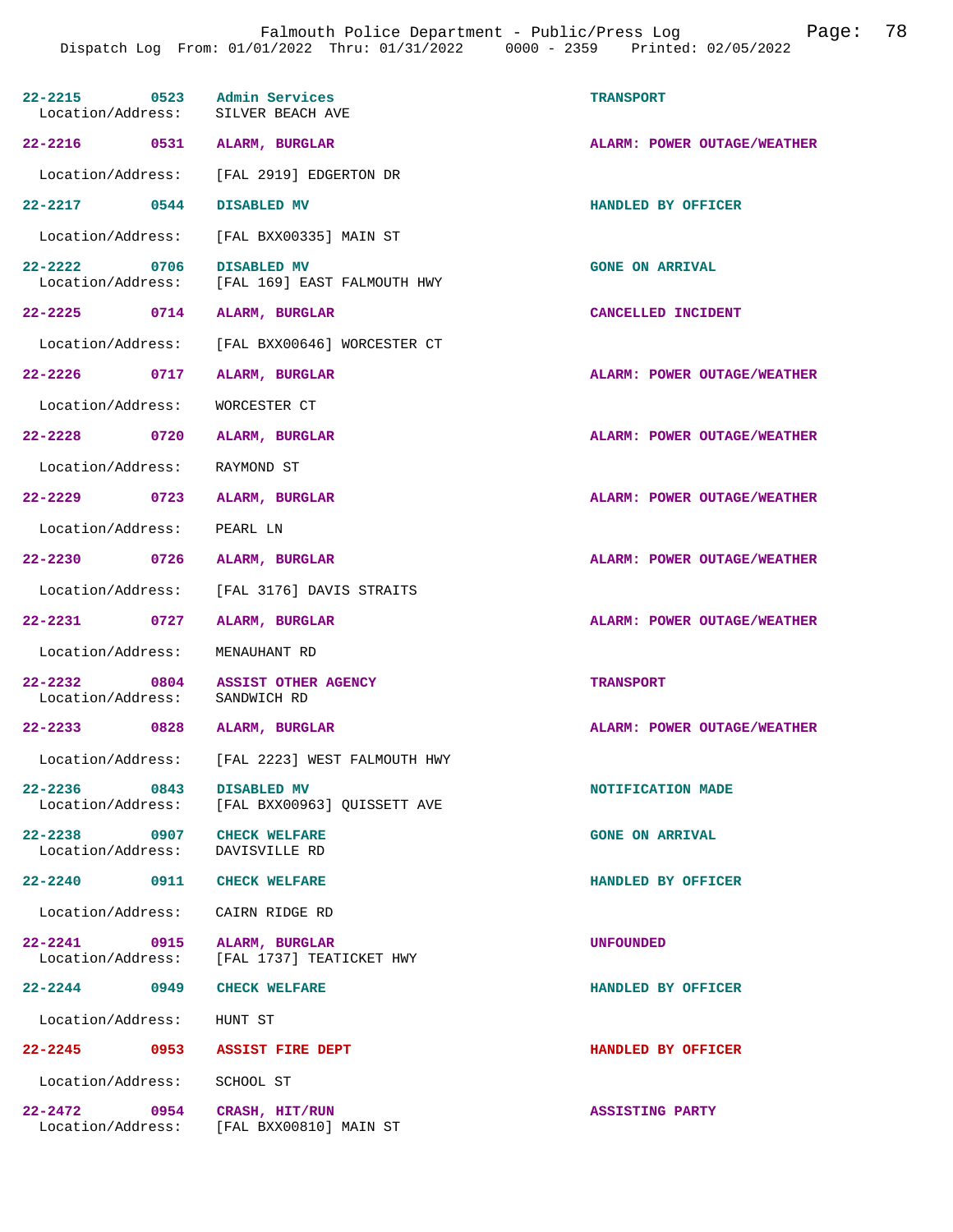| 22-2249 1003 CHECK WELFARE            |      |                                                                                                             | HANDLED BY OFFICER          |
|---------------------------------------|------|-------------------------------------------------------------------------------------------------------------|-----------------------------|
|                                       |      | Location/Address: [FAL B9600453] ROSE MORIN LN                                                              |                             |
| $22 - 2248$                           |      | 1004 Admin Services                                                                                         | HANDLED BY OFFICER          |
|                                       |      | Location/Address: [FAL FPD] MAIN ST                                                                         |                             |
| 22-2251 1028                          |      | <b>DISABLED MV</b><br>Location/Address: [FAL 1922] QUISSETT AVE                                             | <b>GONE ON ARRIVAL</b>      |
|                                       |      | 22-2254 1035 CRASH, HIT/RUN<br>Location/Address: [FAL BXX00489] GIFFORD ST<br>Refer To Accident: 22-2254-AC | <b>REPORT</b>               |
|                                       |      | 22-2253 1036 ALARM, BURGLAR<br>Location/Address: [FAL B9700920] TASHMOO DR                                  | <b>UNFOUNDED</b>            |
|                                       |      | 22-2255 1038 ALARM, BURGLAR                                                                                 | CANCELLED INCIDENT          |
|                                       |      | Location/Address: BOURNES POND RD                                                                           |                             |
| 22-2257 1122                          |      | ALARM, BURGLAR<br>Location/Address: [FAL 897] PAOLA DR                                                      | <b>UNFOUNDED</b>            |
| 22-2258 1138                          |      | <b>DISABLED MV</b>                                                                                          | HANDLED BY OFFICER          |
|                                       |      | Location/Address: CENTRAL AVE + EAST FALMOUTH HWY                                                           |                             |
| 22-2259 1146<br>Location/Address:     |      | ALARM, BURGLAR<br>[FAL 2442] FAITHS WAY                                                                     | <b>UNFOUNDED</b>            |
| $22 - 2260$                           | 1152 | DISABLED MV                                                                                                 | HANDLED BY OFFICER          |
|                                       |      | Location/Address: OLD BARNSTABLE RD + OLD MEETING HOUSE RD                                                  |                             |
|                                       |      | 22-2262 1213 ASSIST CITIZEN                                                                                 | HANDLED BY OFFICER          |
|                                       |      | Location/Address: CORTE REAL AVE                                                                            |                             |
| $22 - 2261$<br>Location/Address:      |      | 1214 ALARM, BURGLAR<br>DAVISVILLE RD                                                                        | <b>UNFOUNDED</b>            |
| $22 - 2264$<br>Location/Address:      | 1242 | BUILDING / RESIDENCE CHECK<br>HIAWATHA ST                                                                   | SECURED / CHECKED           |
|                                       |      | 22-2266 1248 ALARM, BURGLAR<br>Location/Address: [FAL 5] COUNTY RD                                          | <b>UNFOUNDED</b>            |
| 22-2267 1255 CRASH                    |      |                                                                                                             | HANDLED BY OFFICER          |
| Location/Address: PALMER AVE          |      |                                                                                                             |                             |
|                                       |      | 22-2268 1303 ALARM, BURGLAR                                                                                 | ALARM: POWER OUTAGE/WEATHER |
|                                       |      | Location/Address: [FAL B9700852] NORTH FALMOUTH HWY                                                         |                             |
| 22–2270 1322                          |      | <b>CRASH</b>                                                                                                | HANDLED BY OFFICER          |
| Location/Address:                     |      | THOMAS B LANDERS RD + TECHNOLOGY PARK DR                                                                    |                             |
| $22 - 2272$ 1324<br>Location/Address: |      | <b>ASSIST FIRE DEPT</b><br>PENNSYLVANIA AVE + GRAND AVE                                                     | REF FIRE DEPT               |
| 22-2273 1325 AREA CHECK               |      |                                                                                                             | HANDLED BY OFFICER          |
|                                       |      | Location/Address: SURF DR + OYSTER POND RD                                                                  |                             |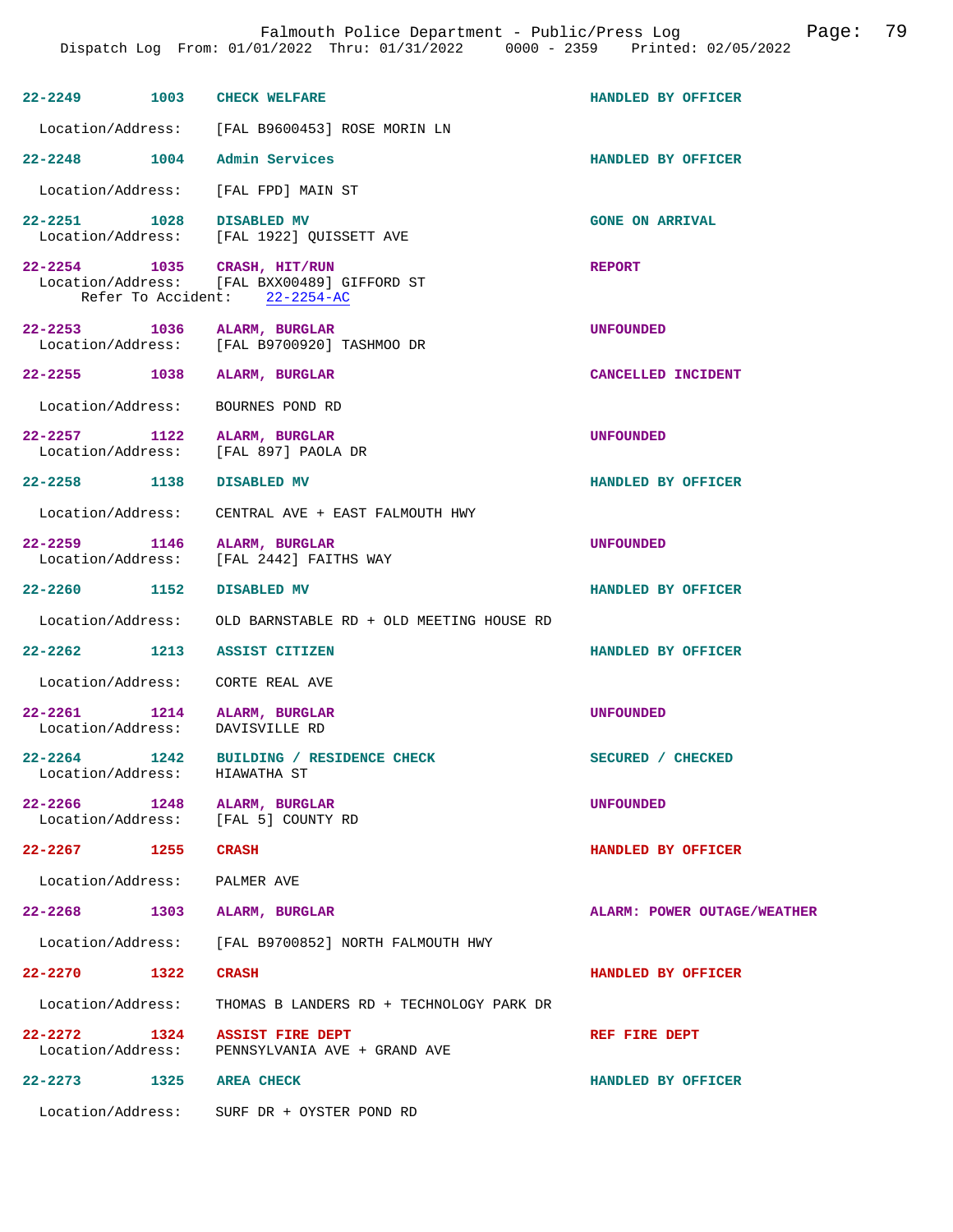| Location/Address: MELLO ST                                  | 22-2274 1335 ANIMAL COMPLAINT                                                                                    | HANDLED BY PARTY            |
|-------------------------------------------------------------|------------------------------------------------------------------------------------------------------------------|-----------------------------|
|                                                             | 22-2275 1346 ANIMAL COMPLAINT                                                                                    | REF ANIMAL CONTROL          |
| Location/Address: ANDREWS ST                                |                                                                                                                  |                             |
| 22-2276 1352 ABANDONED MV                                   | Location/Address: [FAL B9800353] CAPE CODDER RD                                                                  | HANDLED BY PARTY            |
|                                                             | 22-2278 1406 ANIMAL COMPLAINT                                                                                    | REF ANIMAL CONTROL          |
| Location/Address:    VALLEY RD                              |                                                                                                                  |                             |
|                                                             | 22-2277 1408 TRAFFIC HAZARD<br>Location/Address: BOXBERRY HILL RD + RANCH RD                                     | <b>UNFOUNDED</b>            |
| 22-2280 1415 CRASH                                          |                                                                                                                  | HANDLED BY OFFICER          |
|                                                             | Location/Address: CARRIAGE SHOP RD + OLD BARNSTABLE RD                                                           |                             |
| 22-2281 1423 ABANDONED MV<br>Location/Address: RED BROOK RD | Refer To Incident: 22-2281-OF                                                                                    | <b>REPORT</b>               |
| Location/Address:                                           | 22-2282 1441 ALARM, BURGLAR<br>JERICHO PATH                                                                      | <b>UNFOUNDED</b>            |
|                                                             | 22-2283 1443 TRANSPORT / ESCORT<br>Location/Address: BEACH PLUM PATH                                             | <b>TRANSPORT</b>            |
| 22-2286 1458 OTHER TRAFFIC                                  |                                                                                                                  | HANDLED BY OFFICER          |
|                                                             | Location/Address: SIPPEWISSETT RD + MCCALLUM DR                                                                  |                             |
| 22-2288 1507 ALARM, BURGLAR                                 |                                                                                                                  | ALARM: POWER OUTAGE/WEATHER |
|                                                             | Location/Address: [FAL BXX00914] NORTH FALMOUTH HWY                                                              |                             |
| 22-2289 1509                                                | ALARM, BURGLAR                                                                                                   | CANCELLED INCIDENT          |
| Location/Address: BAY SHORE DR                              |                                                                                                                  |                             |
| Location/Address:                                           | 22-2291 1516 AIRCRAFT INCIDENT<br>[FAL LZ11] LAKEVIEW AVE                                                        | SECURED / CHECKED           |
| 22-2292 1537 DISABLED MV                                    | Location/Address: [FAL B9600039] MAIN ST                                                                         | SECURED / CHECKED           |
| 22-2294 1546 OTHER TRAFFIC                                  |                                                                                                                  | HANDLED BY OFFICER          |
|                                                             | Location/Address: BOXBERRY HILL RD + ASHUMET RD                                                                  |                             |
|                                                             | 22-2296 1631 CRASH, HIT/RUN<br>Location/Address: CARRIAGE SHOP RD + SANDWICH RD<br>Refer To Accident: 22-2296-AC | <b>REF DETECTIVES</b>       |
|                                                             | 22-2298 1700 ASSIST CITIZEN<br>Location/Address: [FAL B9900230] JONES RD<br>Refer To Incident: 22-2298-OF        | <b>REPORT</b>               |
| 22-2299 1712 DISABLED MV                                    |                                                                                                                  | HANDLED BY OFFICER          |
|                                                             | Location/Address: GRAND AVE + WORCESTER CT                                                                       |                             |
| 22-2301 1719 SUSPICIOUS MV                                  |                                                                                                                  | HANDLED BY OFFICER          |
| Location/Address: WORCESTER CT                              |                                                                                                                  |                             |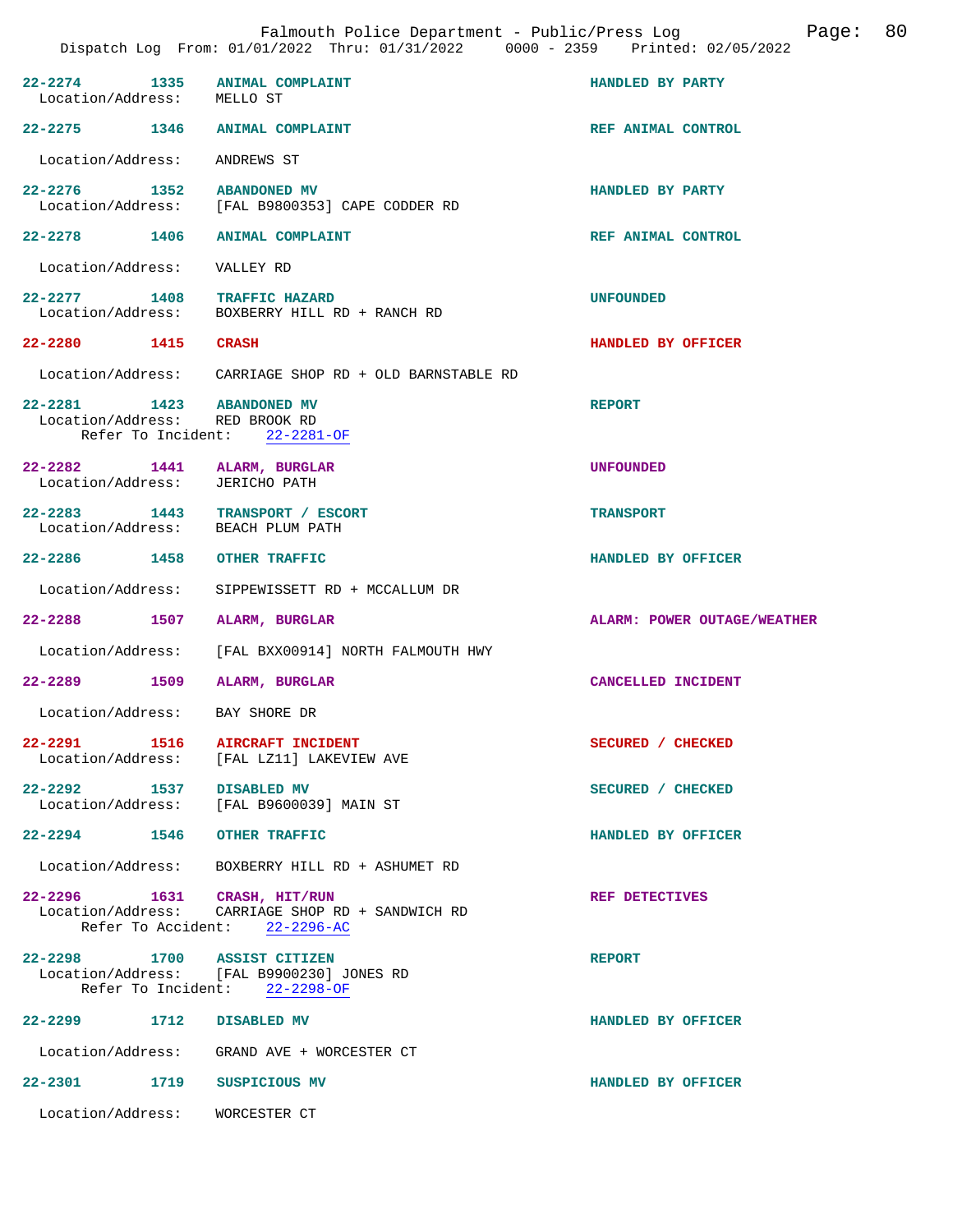|                                       |      | Falmouth Police Department - Public/Press Log<br>Dispatch Log From: 01/01/2022 Thru: 01/31/2022 0000 - 2359 Printed: 02/05/2022 | 81<br>Page:                        |
|---------------------------------------|------|---------------------------------------------------------------------------------------------------------------------------------|------------------------------------|
| $22 - 2302$                           | 1728 | DISABLED MV                                                                                                                     | HANDLED BY OFFICER                 |
|                                       |      | Location/Address: FALMOUTH HEIGHTS RD + GRAND AVE                                                                               |                                    |
| 22-2305 1743                          |      | ALARM, BURGLAR                                                                                                                  | ALARM: POWER OUTAGE/WEATHER        |
| Location/Address:                     |      | [FAL B9600200] RESEARCH RD                                                                                                      |                                    |
| 22-2306 1746                          |      | ALARM, BURGLAR                                                                                                                  | ALARM: POWER OUTAGE/WEATHER        |
| Location/Address:                     |      | [FAL B9600924] ASSOCIATES RD                                                                                                    |                                    |
| $22 - 2308$                           | 1747 | ALARM, BURGLAR                                                                                                                  | ALARM: POWER OUTAGE/WEATHER        |
| Location/Address:                     |      | [FAL BXX00008] TECHNOLOGY PARK DR                                                                                               |                                    |
| 22-2309 1750                          |      | ALARM, BURGLAR                                                                                                                  | <b>ALARM: POWER OUTAGE/WEATHER</b> |
| Location/Address:                     |      | SORREL CIR                                                                                                                      |                                    |
| 22-2314 1820                          |      | <b>CHECK WELFARE</b>                                                                                                            | HANDLED BY OFFICER                 |
| Location/Address:                     |      | [FAL B9600221] TEATICKET HWY                                                                                                    |                                    |
| 22-2315                               | 1826 | ASSIST CITIZEN<br>Location/Address: VESPER AVE                                                                                  | <b>REF OTHER</b>                   |
| 22-2316 1830<br>Location/Address:     |      | ALARM, BURGLAR<br>BROOKS RD                                                                                                     | <b>UNFOUNDED</b>                   |
| $22 - 2318$                           | 1852 | <b>CHECK WELFARE</b>                                                                                                            | CANCELLED INCIDENT                 |
| Location/Address:                     |      | TORTOISE LN                                                                                                                     |                                    |
| 22-2319 1902                          |      | ASSIST CITIZEN                                                                                                                  | HANDLED BY OFFICER                 |
|                                       |      | Location/Address: [FAL FPD] MAIN ST                                                                                             |                                    |
| 22-2321 1956                          |      | SUSPICIOUS MV                                                                                                                   | HANDLED BY OFFICER                 |
|                                       |      | Location/Address: [FAL 287] SANDWICH RD                                                                                         |                                    |
| $22 - 2322$<br>Location/Address:      | 1959 | <b>DOWN TREES/WIRES</b><br>GRAND AVE                                                                                            | HANDLED BY PARTY                   |
| $22 - 2323$<br>Location/Address:      | 2021 | ALARM, BURGLAR<br>GREYCOURT LN                                                                                                  | <b>UNFOUNDED</b>                   |
| $22 - 2324$ 2033<br>Location/Address: |      | <b>AREA CHECK</b><br>GIFFORD ST                                                                                                 | <b>GONE ON ARRIVAL</b>             |
| $22 - 2325$ 2034                      |      | <b>ERRATIC MV</b>                                                                                                               | CANCELLED INCIDENT                 |
| Location/Address:                     |      | RT 151 + FALMOUTH WOODS RD                                                                                                      |                                    |
| $22 - 2326$<br>Location/Address:      | 2106 | DISTURBANCE / DISORDERLY<br>[FAL B9600069] TER HEUN DR                                                                          | <b>TRANSPORT</b>                   |
| 22-2327 2110<br>Location/Address:     |      | ASSIST CITIZEN<br>GRAY ROCKS WEST RD                                                                                            | NOTIFICATION MADE                  |
| $22 - 2328$                           | 2115 | <b>AREA CHECK</b><br>Location/Address: [FAL 287] SANDWICH RD                                                                    | <b>GONE ON ARRIVAL</b>             |
| 22-2330 2154                          |      | ASSIST CITIZEN                                                                                                                  | HANDLED BY OFFICER                 |
| Location/Address:                     |      | EDMAR RD                                                                                                                        |                                    |
| 22-2332                               | 2311 | <b>ASSIST FIRE DEPT</b>                                                                                                         | <b>REPORT</b>                      |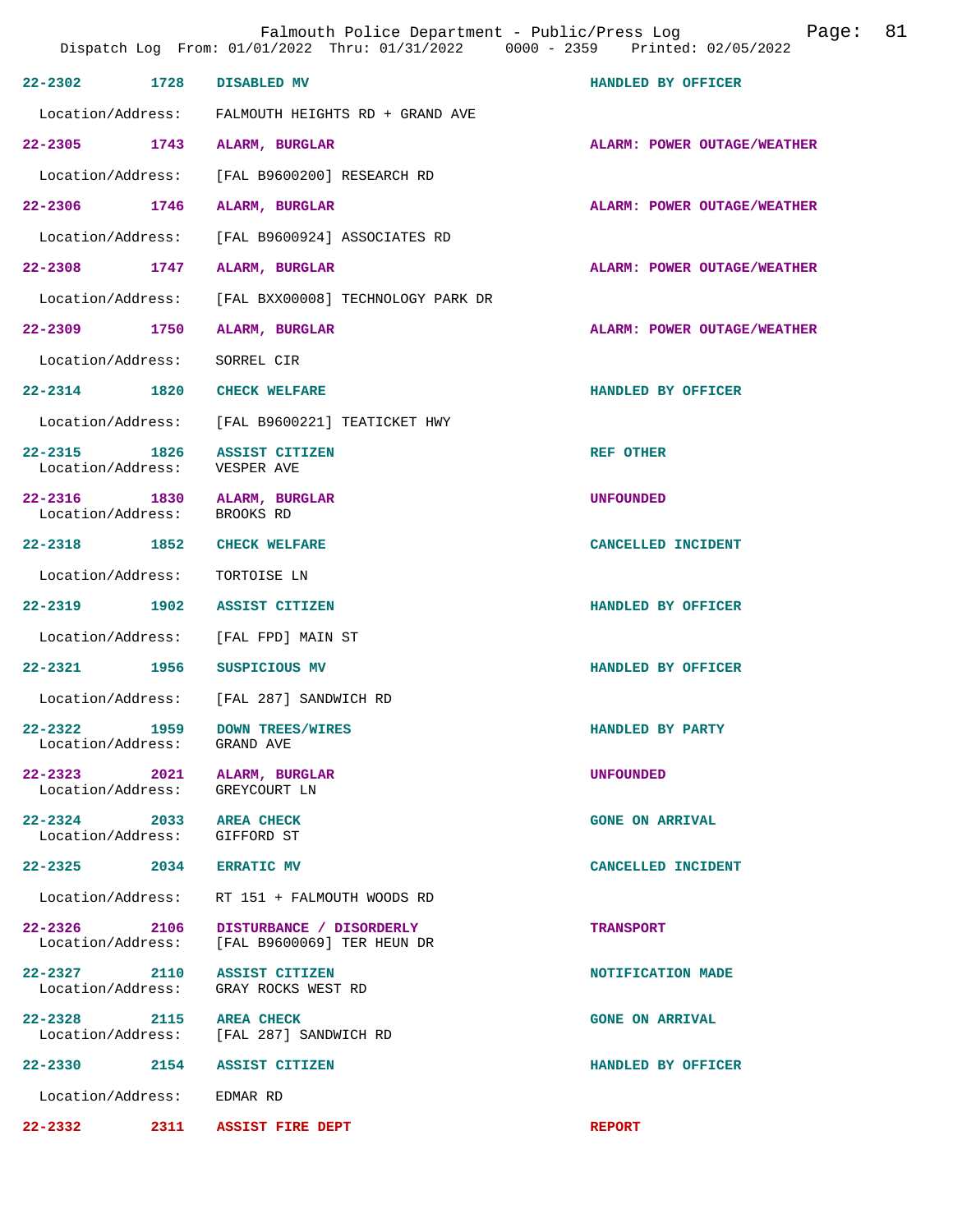|                                                       | Falmouth Police Department - Public/Press Log<br>Dispatch Log From: 01/01/2022 Thru: 01/31/2022 0000 - 2359 Printed: 02/05/2022 |                    | Page: | 82 |
|-------------------------------------------------------|---------------------------------------------------------------------------------------------------------------------------------|--------------------|-------|----|
|                                                       | Location/Address: [FAL B9700257] PONDLET PL<br>Refer To Incident: 22-2332-OF                                                    |                    |       |    |
|                                                       | 22-2334 2329 BUILDING / RESIDENCE CHECK<br>Location/Address: [FAL B9600031] MARAVISTA AVE EXT                                   | SECURED / CHECKED  |       |    |
| For Date: $01/31/2022 -$ Monday                       |                                                                                                                                 |                    |       |    |
| 22-2337 0030                                          | BUILDING / RESIDENCE CHECK<br>Location/Address: [FAL 494] EAST FALMOUTH HWY                                                     | SECURED / CHECKED  |       |    |
|                                                       | 22-2336 0031 BUILDING / RESIDENCE CHECK<br>Location/Address: [FAL 964] TEATICKET HWY                                            | SECURED / CHECKED  |       |    |
|                                                       | 22-2338 0031 BUILDING / RESIDENCE CHECK<br>Location/Address: [FAL BXX00272] LOCUST ST                                           | SECURED / CHECKED  |       |    |
| 22-2339 0038                                          | BUILDING / RESIDENCE CHECK<br>Location/Address: [FAL 3214] HATCHVILLE RD                                                        | SECURED / CHECKED  |       |    |
| Location/Address: [FAL 34] WATER ST                   | 22-2340 0044 BUILDING / RESIDENCE CHECK                                                                                         | SECURED / CHECKED  |       |    |
| Location/Address: [FAL 2970] WATER ST                 | 22-2341 0047 BUILDING / RESIDENCE CHECK                                                                                         | SECURED / CHECKED  |       |    |
| 22-2342 0051 Admin Services                           |                                                                                                                                 | HANDLED BY OFFICER |       |    |
| Location/Address:                                     | [FAL FPD] MAIN ST                                                                                                               |                    |       |    |
| 22-2343 0055                                          | BUILDING / RESIDENCE CHECK<br>Location/Address: [FAL BXX00539] EAST FALMOUTH HWY                                                | SECURED / CHECKED  |       |    |
| 22-2344 0135                                          | <b>AREA CHECK</b><br>Location/Address: [FAL B9600074] TEATICKET HWY                                                             | SECURED / CHECKED  |       |    |
| 22-2346 0252                                          | ALARM, BURGLAR<br>Location/Address: [FAL 3202] PALMER AVE                                                                       | <b>UNFOUNDED</b>   |       |    |
|                                                       | 22-2345 0253 BUILDING / RESIDENCE CHECK<br>Location/Address: [FAL B9800292] DAVIS STRAITS                                       | SECURED / CHECKED  |       |    |
| 22-2347 0303 PARKING VIOLATION(S)                     | Location/Address: WATER ST + LUSCOMBE AVE                                                                                       | NO VIOLATION       |       |    |
| 22-2348 0305<br>Location/Address:                     | BUILDING / RESIDENCE CHECK<br>[FAL BXX00229] WAQUOIT HWY                                                                        | SECURED / CHECKED  |       |    |
| 22-2349 0314<br>Location/Address:                     | <b>AREA CHECK</b><br>[FAL B9600074] TEATICKET HWY                                                                               | SECURED / CHECKED  |       |    |
| 22-2350 0343<br>Location/Address:                     | PARKING VIOLATION(S)<br>[FAL B9600077] TOWN HALL SQ                                                                             | NO VIOLATION       |       |    |
| 22-2351 0352<br>Location/Address:                     | BUILDING / RESIDENCE CHECK<br>[FAL B9600026] GIFFORD EXT ST                                                                     | SECURED / CHECKED  |       |    |
| 22-2352 0402<br>Location/Address:                     | BUILDING / RESIDENCE CHECK<br>[FAL 302] SANDWICH RD                                                                             | SECURED / CHECKED  |       |    |
| 22–2354 0652                                          | FOLLOW UP INVESTIGATION                                                                                                         | HANDLED BY OFFICER |       |    |
| Location/Address:                                     | [FAL 302] SANDWICH RD                                                                                                           |                    |       |    |
| 22-2355 0731<br>Location/Address: CORDWOOD LANDING RD | ASSIST CITIZEN                                                                                                                  | NOTIFICATION MADE  |       |    |
| 22-2356 0810                                          | <b>CRASH</b><br>Location/Address: [FAL B9900205] TEATICKET HWY                                                                  | HANDLED BY PARTY   |       |    |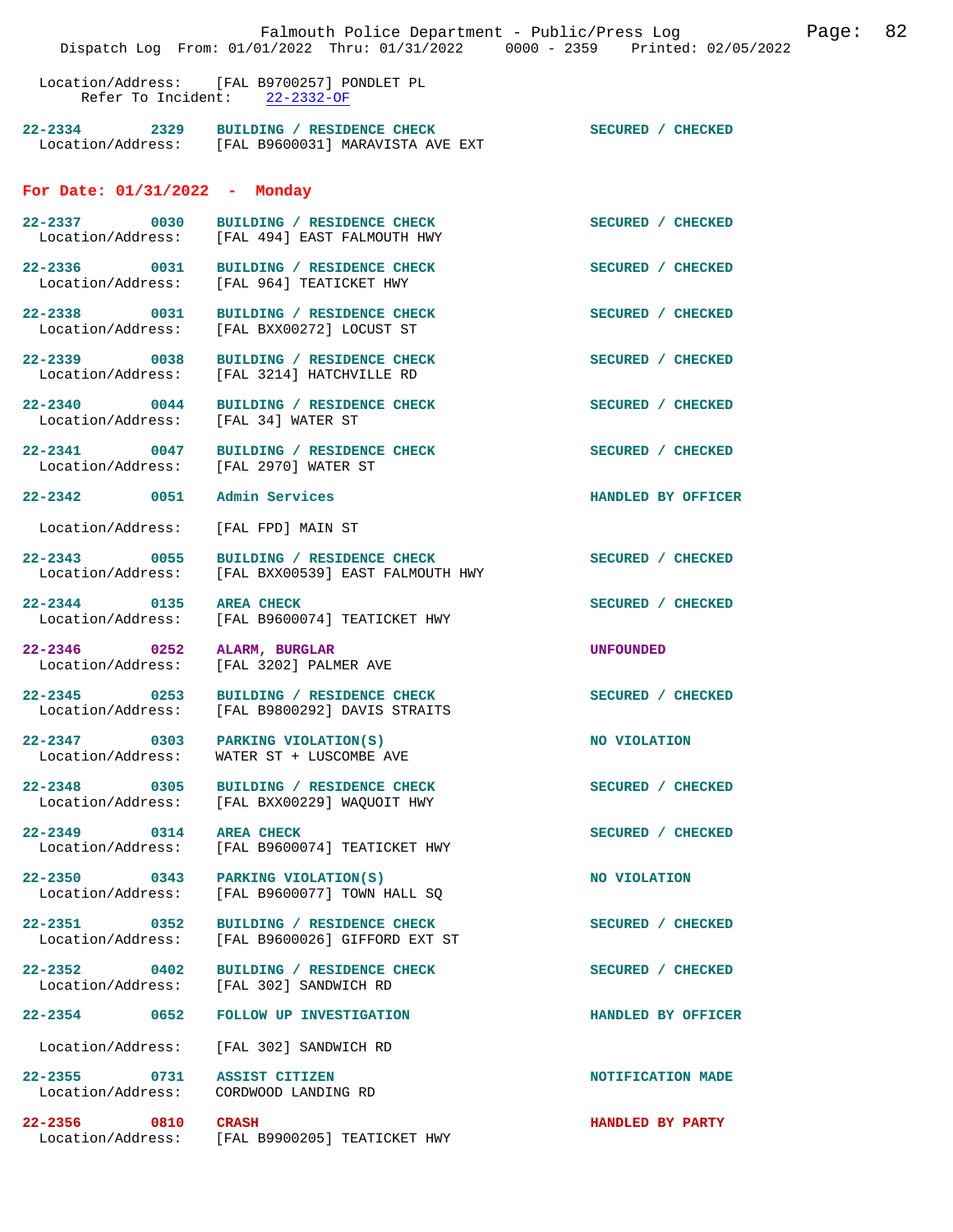|                                                                    |                                                                                                                    | Falmouth Police Department - Public/Press Log<br>Page:<br>Dispatch Log From: 01/01/2022 Thru: 01/31/2022 0000 - 2359 Printed: 02/05/2022 | 83 |
|--------------------------------------------------------------------|--------------------------------------------------------------------------------------------------------------------|------------------------------------------------------------------------------------------------------------------------------------------|----|
|                                                                    | Refer To Accident: 22-2356-AC                                                                                      |                                                                                                                                          |    |
| 22-2357 0813 SUSPICIOUS MV                                         |                                                                                                                    | HANDLED BY OFFICER                                                                                                                       |    |
| Location/Address: HATCHVILLE RD                                    |                                                                                                                    |                                                                                                                                          |    |
| 22-2359 0828 CRASH                                                 | Location/Address: WORCESTER CT + DAVIS STRAITS<br>Refer To Accident: 22-2359-AC<br>Refer To Incident: $22-2359-OF$ | <b>REPORT</b>                                                                                                                            |    |
| 22-2360 0845 CRASH                                                 | Location/Address: WORCESTER CT + DAVIS STRAITS<br>Refer To Accident: 22-2360-AC                                    | <b>REPORT</b>                                                                                                                            |    |
| 22-2361 0907 ASSIST CITIZEN<br>Location/Address: LITTLE ROCK AVE   |                                                                                                                    | <b>REF OTHER</b>                                                                                                                         |    |
| 22-2362 0915                                                       | ALARM, BURGLAR                                                                                                     | CANCELLED INCIDENT                                                                                                                       |    |
| Location/Address:                                                  | GREYCOURT LN                                                                                                       |                                                                                                                                          |    |
| 22-2363 0917                                                       | ALARM, BURGLAR                                                                                                     | HANDLED BY OFFICER                                                                                                                       |    |
| Location/Address:                                                  | OLD MEETING HOUSE RD                                                                                               |                                                                                                                                          |    |
| 22-2364 0928<br>Location/Address:                                  | <b>OTHER TRAFFIC</b><br>WORCESTER CT + DAVIS STRAITS                                                               | HANDLED BY PARTY                                                                                                                         |    |
| 22-2367 0935 Down Wires<br>Location/Address:                       | LOCUSTFIELD RD                                                                                                     | <b>REF OTHER</b>                                                                                                                         |    |
| 22-2369 0943<br>Location/Address:                                  | Down Wires<br>SANDWICH RD + PINA LN                                                                                | HANDLED BY PARTY                                                                                                                         |    |
| 22-2371 1006 ALARM, BURGLAR                                        | Location/Address: [FAL 3134] TEATICKET HWY                                                                         | <b>UNFOUNDED</b>                                                                                                                         |    |
| $22 - 2373$<br>1024<br>Refer To Accident:                          | <b>CRASH</b><br>Location/Address: [FAL B9600026] GIFFORD EXT ST<br>$22 - 2373 - AC$                                | <b>REPORT</b>                                                                                                                            |    |
| $22 - 2375$<br>1103                                                | Down Wires                                                                                                         | HANDLED BY OFFICER                                                                                                                       |    |
|                                                                    | Location/Address: [FAL 3295] GRAND AVE                                                                             |                                                                                                                                          |    |
| 22-2377 1120 DISABLED MV                                           |                                                                                                                    | HANDLED BY OFFICER                                                                                                                       |    |
| Location/Address:                                                  | TURNER RD                                                                                                          |                                                                                                                                          |    |
| 22-2379 1136 Down Wires                                            | Location/Address: BLACKSMITH SHOP RD                                                                               | NOTIFICATION MADE                                                                                                                        |    |
| 22-2382 1222 ANIMAL COMPLAINT<br>Location/Address: SHALLOW POND LN | Refer To Incident: 22-2382-OF                                                                                      | <b>REPORT</b>                                                                                                                            |    |
| 22–2383 1228                                                       | <b>DISABLED MV</b><br>Location/Address: [FAL 1024] COMPASS CIR                                                     | <b>CITATION ISSUED</b>                                                                                                                   |    |
| 22-2387 1317 ASSIST CITIZEN                                        |                                                                                                                    | HANDLED BY OFFICER                                                                                                                       |    |
| Location/Address: [FAL FPD] MAIN ST                                |                                                                                                                    |                                                                                                                                          |    |
| 22–2388 1352                                                       | Harassment                                                                                                         | HANDLED BY OFFICER                                                                                                                       |    |
| Location/Address: CORTE REAL AVE                                   |                                                                                                                    |                                                                                                                                          |    |
| 22-2391<br>1410                                                    | TRAFFIC HAZARD                                                                                                     | HANDLED BY OFFICER                                                                                                                       |    |